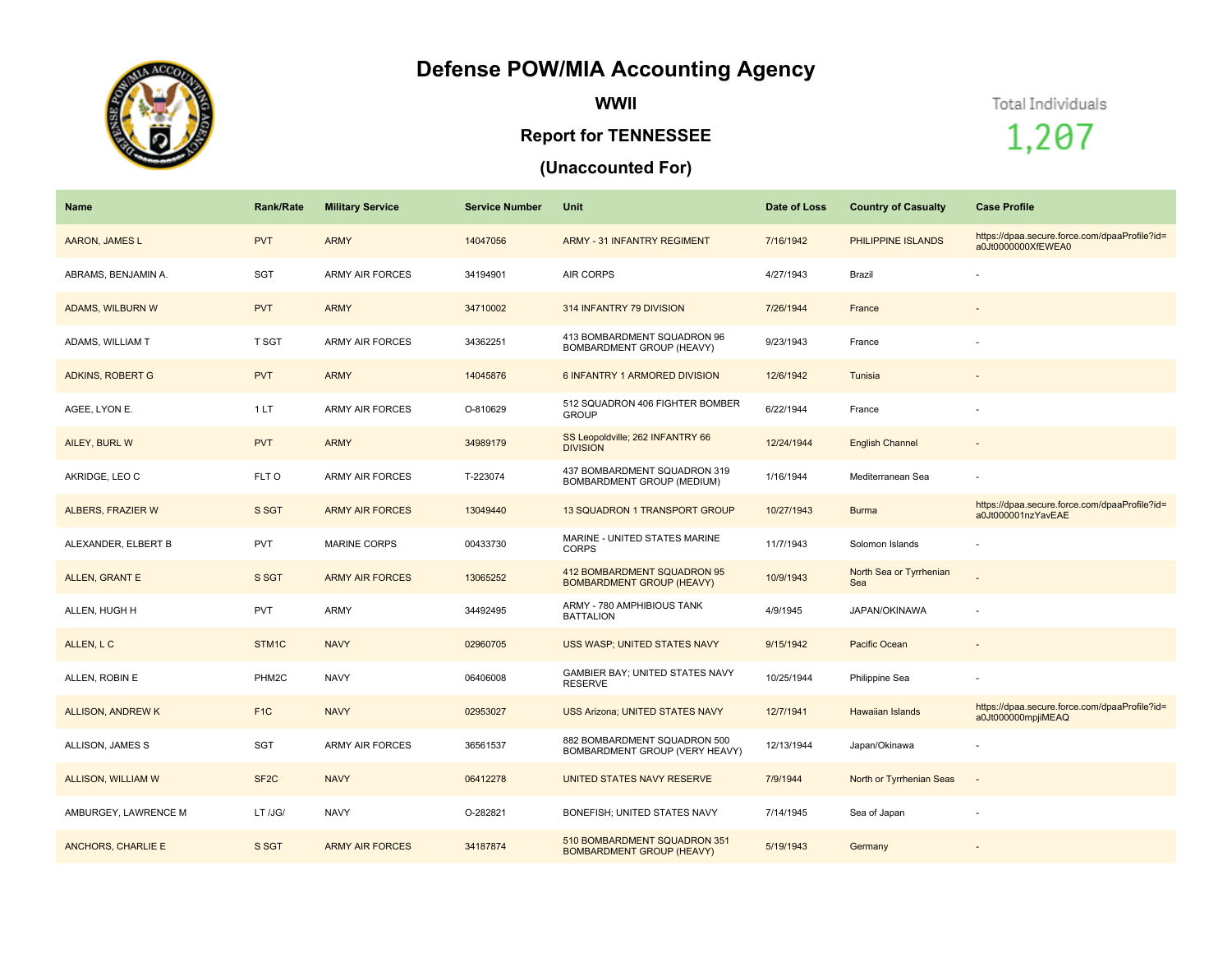| Name                     | <b>Rank/Rate</b>  | <b>Military Service</b> | <b>Service Number</b> | Unit                                                                  | Date of Loss | <b>Country of Casualty</b>        | <b>Case Profile</b>                                                 |
|--------------------------|-------------------|-------------------------|-----------------------|-----------------------------------------------------------------------|--------------|-----------------------------------|---------------------------------------------------------------------|
| ANDERSON, BILLIE M       | S <sub>2</sub> C  | <b>NAVY</b>             | 07837150              | SPECTACLE; UNITED STATES NAVY<br><b>RESERVE</b>                       | 5/25/1945    | Japan                             |                                                                     |
| ANDERSON, CARL J         | S SGT             | <b>ARMY AIR FORCES</b>  | 14161569              | 42 BOMBARDMENT SQUADRON 11<br><b>BOMBARDMENT GROUP (HEAVY)</b>        | 12/1/1943    | <b>Marshall Islands</b>           |                                                                     |
| ANDERSON, GEORGE --      | STM1C             | <b>NAVY</b>             | 02957800              | USS WASP; UNITED STATES NAVY                                          | 9/15/1942    | Pacific Ocean                     |                                                                     |
| ANDERSON, JAMES O        | MM <sub>2</sub> C | <b>NAVY</b>             | 06415895              | <b>USS LISCOME BAY; UNITED STATES</b><br><b>NAVY RESERVE</b>          | 11/24/1943   | <b>Gilbert Islands</b>            |                                                                     |
| ANDERSON, JOHN E.        | <b>PVT</b>        | ARMY                    | 34371843              | LST-422; 83 CHEMICAL BATTALION                                        | 1/26/1944    | Italy                             | https://dpaa.secure.force.com/dpaaProfile?id=<br>a0Jt0000000XewpEAC |
| ANDERSON, LEVI M         | CK3C              | <b>NAVY</b>             | 02957806              | Bismarck Sea; UNITED STATES NAVY                                      | 2/21/1945    | Bonin & Volcano Islands           |                                                                     |
| ANDERSON, SAM G          | S <sub>2</sub> C  | <b>NAVY</b>             | 09768677              | Indianapolis; UNITED STATES NAVY<br><b>RESERVE</b>                    | 7/30/1945    | Philippine Sea                    | https://dpaa.secure.force.com/dpaaProfile?id=<br>a0Jt00000004nMmEAI |
| <b>ANDREWS, GEORGE W</b> | <b>PFC</b>        | <b>ARMY AIR FORCES</b>  | 34044970              | 803 ENGINEERS BATTALION (AVIATION)                                    | 6/10/1942    | <b>Philippine Islands</b>         |                                                                     |
| ARCHIBALD, JOHN H        | FLT O             | ARMY AIR FORCES         | T-193032              | AIR CORPS                                                             | 10/8/1944    | Greenland                         |                                                                     |
| <b>ARCHIE, MATHIS A</b>  | <b>CMM</b>        | <b>NAVY</b>             | 04060466              | Rowan; UNITED STATES NAVY                                             | 9/11/1943    | North or Tyrrhenian Seas          |                                                                     |
| ARMSTRONG, EDWARD RAY    | <b>PFC</b>        | <b>MARINE CORPS</b>     | 00810636              | MARINE - UNITED STATES MARINE<br><b>CORPS</b>                         | 5/15/1944    | ** DOCUMENTATION<br><b>ERRORS</b> |                                                                     |
| <b>ARNOULT, CARL A</b>   | <b>CAPT</b>       | <b>ARMY</b>             | O-804250              | 678 BOMBARDMENT SQUADRON 444<br><b>BOMBARDMENT GROUP (VERY HEAVY)</b> | 6/1/1945     | Japan/Okinawa                     |                                                                     |
| ARROWOOD, LINNIE --      | S SGT             | <b>ARMY AIR FORCES</b>  | 34375670              | 410 BOMBARDMENT SQUADRON 94<br>BOMBARDMENT GROUP (HEAVY)              | 3/23/1944    | English Channel                   |                                                                     |
| <b>ASHBURN, LONUS A</b>  | <b>PFC</b>        | <b>ARMY</b>             | 34736667              | ARMY - 136 INFANTRY 33 DIVISION                                       | 5/12/1945    | PHILIPPINE ISLANDS                | $\sim$                                                              |
| ATCHLEY, ROBERT J        | AMM3C             | <b>NAVY</b>             | 08326188              | USS LANGLEY; UNITED STATES NAVY<br><b>RESERVE</b>                     | 2/17/1945    | Japan                             |                                                                     |
| <b>ATKINS, PAUL E</b>    | 2LT               | <b>ARMY AIR FORCES</b>  | O-680381              | 413 BOMBARDMENT SQUADRON 96<br><b>BOMBARDMENT GROUP (HEAVY)</b>       | 10/9/1943    | North Sea or Tyrrhenian<br>Sea    |                                                                     |
| ATKINS, WILLIAM M        | <b>PVT</b>        | <b>ARMY</b>             | 34722230              | LST-422; 83 CHEMICAL BATTALION                                        | 1/26/1944    | Italy                             | https://dpaa.secure.force.com/dpaaProfile?id=<br>a0Jt0000000XdqUEAS |
| <b>ATKINSON, EDGAR B</b> | QM <sub>2</sub> C | <b>NAVY</b>             | 02953031              | NAVY - UNITED STATES NAVY                                             | 1/27/1942    | <b>PACIFIC OCEAN</b>              |                                                                     |
| ATKINSON, J P            | COX               | <b>NAVY</b>             | 06416313              | NAVY - UNITED STATES NAVY RESERVE                                     | 7/30/1945    | PHILIPPINE SEA                    | https://dpaa.secure.force.com/dpaaProfile?id=<br>a0Jt00000004nLPEAY |
| <b>AUSTIN, EDWIN C</b>   | <b>T SGT</b>      | <b>ARMY AIR FORCES</b>  | 34731118              | 394 BOMBARDMENT SQUADRON 5<br><b>BOMBARDMENT GROUP (HEAVY)</b>        | 4/30/1945    | Morotai, Ceram, Amboina           | $\sim$                                                              |
| AWTREY, PALMER S         | SEA1c             | <b>NAVY</b>             | 02954703              | USS HOUSTON (CA-30); UNITED STATES<br><b>NAVY</b>                     | 3/1/1942     | Sunda Strait                      |                                                                     |
| <b>AYCOCK, VINCENT S</b> | <b>PFC</b>        | <b>ARMY AIR FORCES</b>  | 06964232              | 28 MATERIALS SQUADRON 20 AIR BASE<br><b>GROUP</b>                     | 5/6/1942     | Philippine Islands                |                                                                     |
| AYER, ELVEN S            | S <sub>2</sub> C  | <b>NAVY</b>             | 06403320              | UNITED STATES NAVY RESERVE                                            | 2/7/1943     | North Atlantic Ocean              |                                                                     |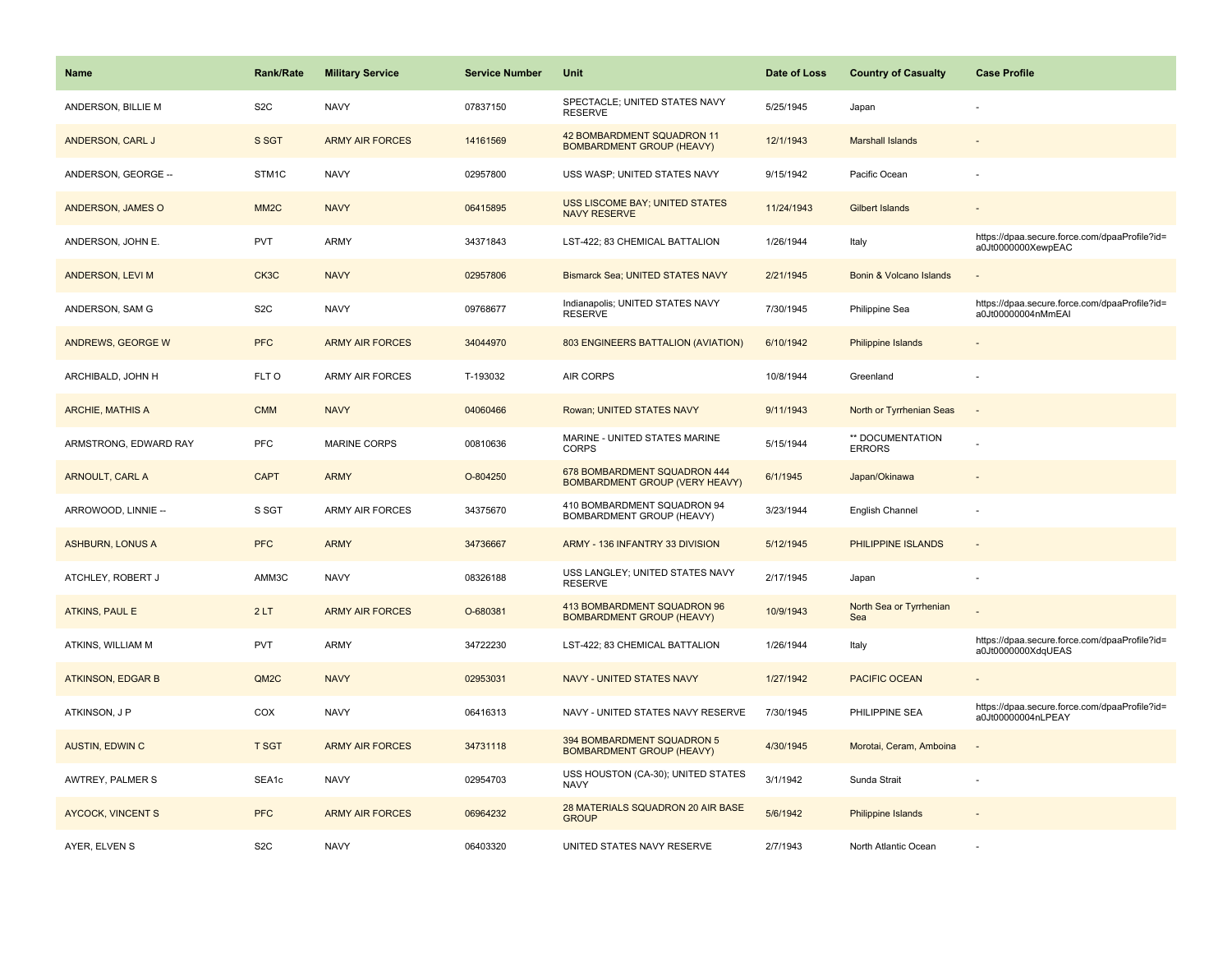| Name                       | <b>Rank/Rate</b>  | <b>Military Service</b> | <b>Service Number</b> | Unit                                                              | Date of Loss | <b>Country of Casualty</b> | <b>Case Profile</b>                                                 |
|----------------------------|-------------------|-------------------------|-----------------------|-------------------------------------------------------------------|--------------|----------------------------|---------------------------------------------------------------------|
| AYRES, ELIJAH H            | <b>PVT</b>        | <b>ARMY</b>             | 34280038              | <b>USAT DORCHESTER; AIR CORPS</b>                                 | 2/3/1943     | Greenland                  |                                                                     |
| BACHLOTTE, JACK C          | RM1C              | <b>NAVY</b>             | 02959937              | NAVY - UNITED STATES NAVY                                         | 3/19/1945    | <b>JAPAN</b>               |                                                                     |
| <b>BACON, JAMES A</b>      | <b>T SGT</b>      | <b>ARMY AIR FORCES</b>  | 34724654              | 822 BOMBARDMENT SQUADRON 38<br><b>BOMBARDMENT GROUP (MEDIUM)</b>  | 11/10/1944   | <b>Philippine Islands</b>  |                                                                     |
| BAGLEY, JOSEPH H           | 2d Lt             | <b>ARMY AIR FORCES</b>  | O-2057095             | 500 BOMBARDMENT SQUADRON 345<br><b>BOMBARDMENT GROUP (MEDIUM)</b> | 2/23/1945    | China                      |                                                                     |
| <b>BAILEY, GROVER C</b>    | <b>SGT</b>        | <b>ARMY</b>             | 07082227              | 26 INFANTRY 1 DIVISION                                            | 4/30/1943    | Tunisia                    |                                                                     |
| BAILEY, JOHN WARREN        | F <sub>1</sub> C  | <b>NAVY</b>             | 02956925              | USS PORTER; UNITED STATES NAVY                                    | 10/26/1942   | Solomon Islands            |                                                                     |
| <b>BAILEY, LUTHER E</b>    | 2LT               | <b>ARMY AIR FORCES</b>  | O-813831              | 338 BOMBARDMENT SQUADRON 96<br><b>BOMBARDMENT GROUP (HEAVY)</b>   | 4/11/1944    | <b>Baltic Sea</b>          |                                                                     |
| BAILEY, PERRY OLIVER       | EM2C              | <b>NAVY</b>             | 06401613              | USS VIREO; UNITED STATES NAVY<br><b>RESERVE</b>                   | 10/15/1942   | Solomon Islands            |                                                                     |
| <b>BAILEY, ROBERT L</b>    | S <sub>1</sub> C  | <b>NAVY</b>             | 06403928              | Warrington; UNITED STATES NAVY<br><b>RESERVE</b>                  | 9/13/1944    | <b>Atlantic Ocean</b>      | https://dpaa.secure.force.com/dpaaProfile?id=<br>a0Jt000000FQVnJEAX |
| BAKER, JOHN C              | TEC <sub>5</sub>  | ARMY                    | 34375968              | ARMY - 242 ENGINEERS COMBAT<br><b>BATTALION</b>                   | 4/2/1945     | RYUKYUS ISLANDS            |                                                                     |
| <b>BAKER, JOHN CLARK</b>   | <b>COX</b>        | <b>NAVY</b>             | 02957633              | USS JUNEAU; UNITED STATES NAVY                                    | 11/13/1942   | Solomon Islands            |                                                                     |
| BALLINGER, JAMES W         | TM <sub>1</sub> C | <b>NAVY</b>             | 02946005              | Morrison; UNITED STATES NAVY<br><b>RESERVE</b>                    | 5/4/1945     | Ryukyus Islands            |                                                                     |
| <b>BANDY, NEAL J</b>       | S SGT             | <b>ARMY AIR FORCES</b>  | 00387108              | ARMY AIR FORCES - UNITED STATES<br><b>MARINE CORPS</b>            | 11/21/1944   | <b>Caroline Islands</b>    |                                                                     |
| <b>BARBER, PETIE HURST</b> | CPL               | <b>MARINE CORPS</b>     | 00387365              | MARINE - UNITED STATES MARINE<br><b>CORPS</b>                     | 3/21/1944    | Solomon Islands            |                                                                     |
| <b>BARBOUR, JACKSON M</b>  | S SGT             | <b>ARMY AIR FORCES</b>  | 14070438              | 401 BOMBARDMENT SQUADRON 91<br><b>BOMBARDMENT GROUP (HEAVY)</b>   | 12/20/1942   | France                     |                                                                     |
| BARGER, WILLIAM R          | GM1C              | <b>NAVY</b>             | 02959179              | NAVY - UNITED STATES NAVY                                         | 12/3/1944    | PHILIPPINE ISLANDS         | ÷,                                                                  |
| <b>BARHAM, CECIL F</b>     | <b>SGT</b>        | <b>ARMY AIR FORCES</b>  | 34728352              | 514 BOMBARDMENT SQUADRON 376<br><b>BOMBARDMENT GROUP (HEAVY)</b>  | 7/8/1944     | <b>Adriatic Sea</b>        |                                                                     |
| <b>BARKER, PERRY E</b>     | S <sub>2</sub> C  | <b>NAVY</b>             | 08453759              | USS SARATOGA; UNITED STATES NAVY<br><b>RESERVE</b>                | 2/21/1945    | Bonin & Volcano Islands    | ÷,                                                                  |
| <b>BARKER, WILLIE --</b>   | TEC <sub>5</sub>  | <b>ARMY</b>             | 34140814              | 120 INFANTRY 30 DIVISION                                          | 12/25/1944   | Belgium                    |                                                                     |
| BARLOW, JOEL R             | <b>PVT</b>        | ARMY AIR FORCES         | 34363288              | USAT DORCHESTER; COAST ARTILLERY<br><b>CORPS</b>                  | 2/3/1943     | Greenland                  |                                                                     |
| <b>BARNARD, GLENN H</b>    | <b>T SGT</b>      | <b>ARMY AIR FORCES</b>  | 14078029              | 424 BOMBARDMENT SQUADRON 307<br><b>BOMBARDMENT GROUP (HEAVY)</b>  | 7/6/1943     | Solomon Islands            |                                                                     |
| BARNES, OTIS B             | SK3C              | <b>NAVY</b>             | 02955551              | USS Pecos; UNITED STATES NAVY                                     | 3/1/1942     | Java                       |                                                                     |
| <b>BARRETT, JAMES B</b>    | S <sub>2</sub> C  | <b>NAVY</b>             | 02962143              | <b>NAVY - UNITED STATES NAVY</b>                                  | 7/30/1945    | <b>PHILIPPINE SEA</b>      |                                                                     |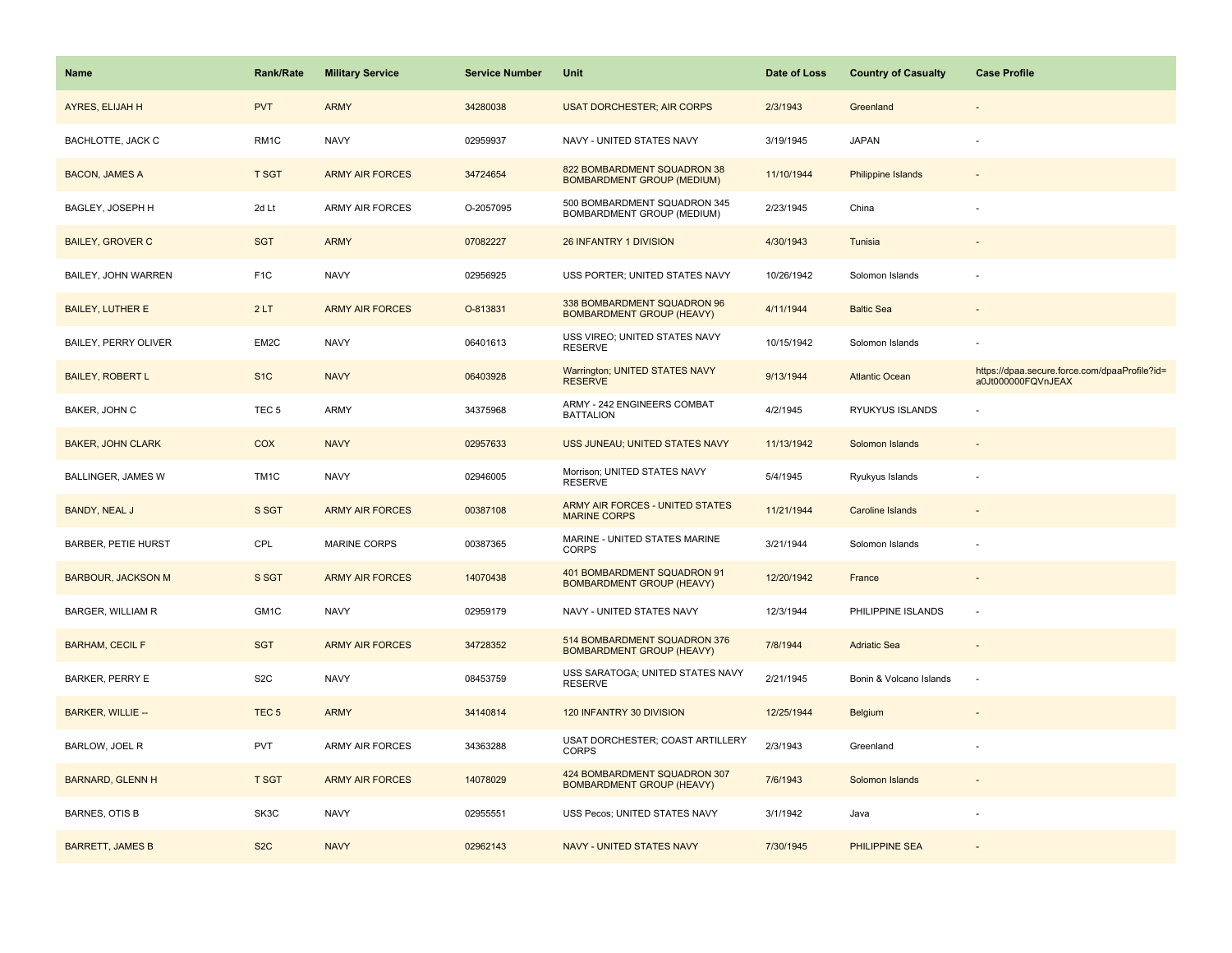| Name                        | <b>Rank/Rate</b>  | <b>Military Service</b> | <b>Service Number</b> | Unit                                                              | Date of Loss | <b>Country of Casualty</b> | <b>Case Profile</b>                                                 |
|-----------------------------|-------------------|-------------------------|-----------------------|-------------------------------------------------------------------|--------------|----------------------------|---------------------------------------------------------------------|
| <b>BARTELS, WILLIAM B</b>   | LT /JG/           | <b>NAVY</b>             | O-134737              | UNITED STATES NAVY RESERVE                                        | 7/23/1942    | Atlantic Ocean             |                                                                     |
| <b>BASS, CHARLES W.</b>     | <b>PFC</b>        | <b>ARMY</b>             | 34497306              | 333 INFANTRY 84 DIVISION                                          | 5/9/1945     | Germany                    |                                                                     |
| BAUER, HARRY F              | CDR               | <b>NAVY</b>             | O-061133              | USS GREGORY; UNITED STATES NAVY                                   | 9/5/1942     |                            |                                                                     |
| <b>BAUGHMAN, GEORGE W</b>   | GM3C              | <b>NAVY</b>             | 02872244              | USS DEHAVEN; UNITED STATES NAVY                                   | 2/1/1943     | Solomon Islands            |                                                                     |
| BAXTER, HAL H.              | S SGT             | <b>ARMY AIR FORCES</b>  | 34147480              | 69 BOMBARDMENT SQUADRON 42<br>BOMBARDMENT GROUP (MEDIUM)          | 9/16/1943    | New Caledonia              |                                                                     |
| <b>BAYLESS, WALTER B</b>    | <b>CDR</b>        | <b>NAVY</b>             | O-077008              | <b>UNITED STATES NAVY</b>                                         | 5/4/1943     | <b>Hawaiian Islands</b>    |                                                                     |
| BEAL, CORTEZ A.             | S SGT             | <b>ARMY AIR FORCES</b>  | 34190024              | HEADQUARTERS SQUADRON V AIR<br>FORCE SERVICES COMMAND             | 7/8/1944     | New Guinea                 |                                                                     |
| <b>BEALE, BOYCE B</b>       | S <sub>1</sub> C  | <b>NAVY</b>             | 06407732              | USS Fogg; UNITED STATES NAVY<br><b>RESERVE</b>                    | 12/20/1944   | North Atlantic Ocean       | $\overline{a}$                                                      |
| <b>BEALS, MILLER W</b>      | F <sub>2</sub> C  | <b>NAVY</b>             | 09665894              | BUSH; UNITED STATES NAVY RESERVE                                  | 4/6/1945     | China Seas                 | ä,                                                                  |
| <b>BEAN, RADCLIFF J</b>     | TEC <sub>5</sub>  | <b>ARMY</b>             | 34885943              | ARMY - 1268 ENGINEERS COMBAT<br><b>BATTALION</b>                  | 9/29/1945    | PHILIPPINE ISLANDS         | $\overline{a}$                                                      |
| <b>BEARDEN, EARL S</b>      | S SGT             | <b>ARMY AIR FORCES</b>  | 34362462              | SS PAUL HAMILTON; 32 PHOTO<br>RECONNAISSANCE SQUADRON             | 4/20/1944    | Mediterranean Sea          | ä,                                                                  |
| <b>BEAVER, WILLIAM H</b>    | 1st Lt            | <b>ARMY AIR FORCES</b>  | O-760960              | 868 BOMBARDMENT SQUADRON<br>(HEAVY)                               | 4/21/1945    | <b>Makassar Harbor</b>     |                                                                     |
| <b>BECK, WILLIAM S.</b>     | 1LT               | <b>ARMY AIR FORCES</b>  | O-440967              | 64 FIGHTER SQUADRON 57 FIGHTER<br><b>GROUP</b>                    | 4/19/1943    | Tunisia                    |                                                                     |
| <b>BEECH, HOARCE EDWARD</b> | S <sub>2</sub> C  | <b>NAVY</b>             | 06049706              | SS James Sprunt KG - 123; UNITED<br>STATES NAVY RESERVE           | 3/10/1943    | <b>Atlantic Ocean</b>      |                                                                     |
| BEECHAM, HURCHLE            | <b>PFC</b>        | <b>ARMY</b>             | 34149658              | 135 INFANTRY 34 DIVISION                                          | 10/13/1943   | Italy                      |                                                                     |
| <b>BELL, HOLLIS F</b>       | S <sub>1</sub> C  | <b>NAVY</b>             | 06404350              | SCORPION; UNITED STATES NAVY<br><b>RESERVE</b>                    | 2/22/1944    | China Seas                 |                                                                     |
| BELL, ROBERT W.             | SGT               | <b>ARMY AIR FORCES</b>  | 34888699              | 764 BOMBARDMENT SQUADRON 461<br>BOMBARDMENT GROUP (HEAVY)         | 3/9/1945     | Yugoslavia                 |                                                                     |
| <b>BELOTE, JAMES W</b>      | <b>T SGT</b>      | <b>ARMY AIR FORCES</b>  | 20410212              | 452 BOMBARDMENT SQUADRON 322<br><b>BOMBARDMENT GROUP (MEDIUM)</b> | 5/17/1943    | Holland                    |                                                                     |
| BELTON, JOHN WESLEY         | TM <sub>1</sub> C | <b>NAVY</b>             | 02952843              | INGRAHAM; UNITED STATES NAVY                                      | 8/22/1942    | Nova Scotia                |                                                                     |
| <b>BENNETT, ERNEST F</b>    | B <sub>3</sub> C  | <b>NAVY</b>             | 09663805              | Indianapolis; UNITED STATES NAVY<br><b>RESERVE</b>                | 7/30/1945    | <b>Philippine Sea</b>      |                                                                     |
| BENNETT, GEORGE R           | S SGT             | <b>ARMY AIR FORCES</b>  | 34736975              | 351 BOMBARDMENT SQUADRON 100<br>BOMBARDMENT GROUP (HEAVY)         | 1/10/1945    | Germany                    |                                                                     |
| BENNETT, OSCAR JOHN         | S <sub>1C</sub>   | <b>NAVY</b>             | 02959196              | USS VINCENNES; UNITED STATES NAVY                                 | 8/9/1942     | Solomon Islands            |                                                                     |
| <b>BENTHIEN, CHARLES G</b>  | <b>CWO</b>        | <b>ARMY</b>             | W-901753              | ARMY - HEADQUARTERS PHILIPPINES<br>DEPARTMENT                     | 1/9/1945     | PHILIPPINE ISLANDS         | https://dpaa.secure.force.com/dpaaProfile?id=<br>a0Jt0000000cdHKEAY |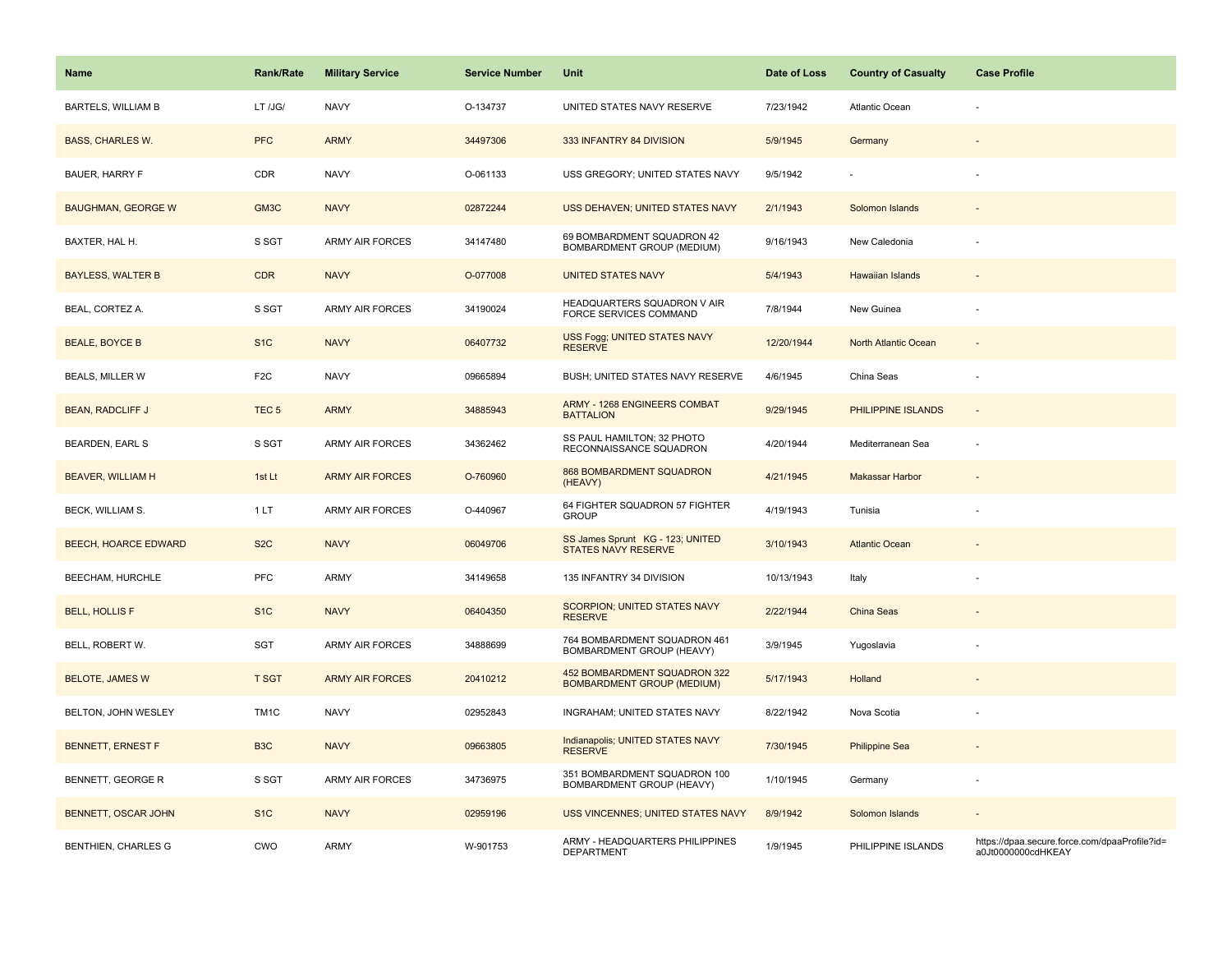| <b>Name</b>                | <b>Rank/Rate</b>  | <b>Military Service</b> | <b>Service Number</b> | Unit                                                             | Date of Loss | <b>Country of Casualty</b>                             | <b>Case Profile</b>                                                 |
|----------------------------|-------------------|-------------------------|-----------------------|------------------------------------------------------------------|--------------|--------------------------------------------------------|---------------------------------------------------------------------|
| <b>BERRY, JOSEPH</b>       | STM1C             | <b>NAVY</b>             | 06411024              | NAVY - UNITED STATES NAVY RESERVE                                | 7/30/1945    | <b>CENTRAL/SOUTH</b><br><b>PACIFIC THEATER</b>         |                                                                     |
| BERRY, MATT C              | PFC               | ARMY                    | 34043263              | 22 INFANTRY 4 DIVISION                                           | 6/26/1945    | France                                                 | https://dpaa.secure.force.com/dpaaProfile?id=<br>a0Jt000001nzT3vEAE |
| <b>BIBEE, LEONARD EARL</b> | <b>PVT</b>        | <b>MARINE CORPS</b>     | 00433751              | <b>MARINE - UNITED STATES MARINE</b><br><b>CORPS</b>             | 11/7/1943    | Solomon Islands                                        |                                                                     |
| BISHOP, AUDIE H.           | SGT               | ARMY                    | 13036741              | 303 AIRDROME SQUADRON                                            | 3/12/1945    | Philippine Islands                                     |                                                                     |
| BIZZELL, J E               | S <sub>2</sub> C  | <b>NAVY</b>             | 06409045              | <b>USS GWIN; UNITED STATES NAVY</b><br><b>RESERVE</b>            | 7/13/1943    | Solomon Islands                                        |                                                                     |
| <b>BLACK, AUBREY L</b>     | 2LT               | ARMY                    | O-890328              | SHINYO MARU; 31 INFANTRY REGIMENT                                | 9/7/1944     | Philippine Islands                                     |                                                                     |
| <b>BLACK, CHARLES H</b>    | <b>PFC</b>        | <b>ARMY</b>             | 34988692              | SS Leopoldville; 262 INFANTRY 66<br><b>DIVISION</b>              | 12/24/1944   | <b>English Channel</b>                                 |                                                                     |
| <b>BLACK, HENRY R</b>      | SM <sub>1</sub> C | <b>NAVY</b>             | 02955015              | SHARK (SS-314); UNITED STATES NAVY                               | 10/24/1944   | China Seas                                             |                                                                     |
| <b>BLAGG, CHARLES W</b>    | S <sub>2</sub> C  | <b>NAVY</b>             | 06409103              | USS GWIN; UNITED STATES NAVY<br><b>RESERVE</b>                   | 7/13/1943    | Solomon Islands                                        |                                                                     |
| BLAKE, WILLIAM --          | <b>PFC</b>        | ARMY                    | 34737402              | 116 INFANTRY 29 DIVISION                                         | 8/6/1945     | France                                                 |                                                                     |
| <b>BLAKELY, RALPH --</b>   | 2LT               | <b>ARMY AIR FORCES</b>  | O-720142              | 719 BOMBARDMENT SQUADRON 449<br><b>BOMBARDMENT GROUP (HEAVY)</b> | 12/29/1944   | <b>Adriatic Sea</b>                                    |                                                                     |
| BLANKENSHIP, CHESLEY C     | <b>PFC</b>        | <b>ARMY</b>             | 34188366              | 129 INFANTRY 37 DIVISION                                         | 7/8/1945     | Philippine Islands                                     |                                                                     |
| <b>BLAYDES, WILBURK</b>    | PHM <sub>2C</sub> | <b>NAVY</b>             | 02954080              | ARISAN MARU; UNITED STATES NAVY                                  | 10/24/1944   | <b>Central/South Pacific</b><br>Theater                |                                                                     |
| BLEDSOE, RALPH E           | S <sub>1</sub> C  | <b>NAVY</b>             | 06416723              | NAVY - UNITED STATES NAVY RESERVE                                | 7/24/1945    | PHILIPPINE ISLANDS                                     | $\sim$                                                              |
| <b>BOARDMAN, REX G</b>     | SK <sub>2</sub> C | <b>NAVY</b>             | 02954622              | Langley; UNITED STATES NAVY                                      | 2/27/1942    | Java                                                   |                                                                     |
| BOHANON, WILLIAM --        | PFC               | ARMY                    | 00847786              | <b>USMC</b>                                                      | 9/2/1945     | Ryukyus Islands                                        |                                                                     |
| <b>BOLEN, HENRY HOWARD</b> | GM3C              | <b>NAVY</b>             | 02955604              | Jacob Jones; UNITED STATES NAVY                                  | 2/28/1942    | <b>Atlantic Ocean: North</b><br><b>American Waters</b> |                                                                     |
| BOLEYN, FLOYD P            | <b>PFC</b>        | ARMY                    | 34903676              | SS Leopoldville; 262 INFANTRY 66<br><b>DIVISION</b>              | 12/24/1944   | English Channel                                        |                                                                     |
| <b>BOLTON, LEWIS B</b>     | <b>PVT</b>        | <b>ARMY AIR FORCES</b>  | 14029519              | 21 PURSUIT SQUADRON 24 PURSUIT<br><b>GROUP</b>                   | 6/28/1942    | Philippine Islands                                     | https://dpaa.secure.force.com/dpaaProfile?id=<br>a0Jt0000000XfFQEA0 |
| BONNELL, DONALD G          | S SGT             | ARMY AIR FORCES         | 14200087              | 328 TROOP CARRIER SQUADRON                                       | 10/5/1945    | China                                                  |                                                                     |
| <b>BONNER, WILLIAM W</b>   | 1LT               | <b>ARMY AIR FORCES</b>  | O-659643              | 60 FIGHTER SQUADRON 33 FIGHTER<br><b>GROUP</b>                   | 7/10/1943    | Mediterranean Sea                                      |                                                                     |
| BOSCHERT, MICKEY A         | <b>PVT</b>        | <b>MARINE CORPS</b>     | 00334456              | MARINE - UNITED STATES MARINE<br><b>CORPS</b>                    | 9/17/1942    | Solomon Islands                                        |                                                                     |
| <b>BOSELEY, AMOS B</b>     | <b>SGT</b>        | <b>ARMY</b>             | 14009776              | 2868 ENGINEERS DETACHMENT                                        | 3/19/1945    | Philippine Islands                                     |                                                                     |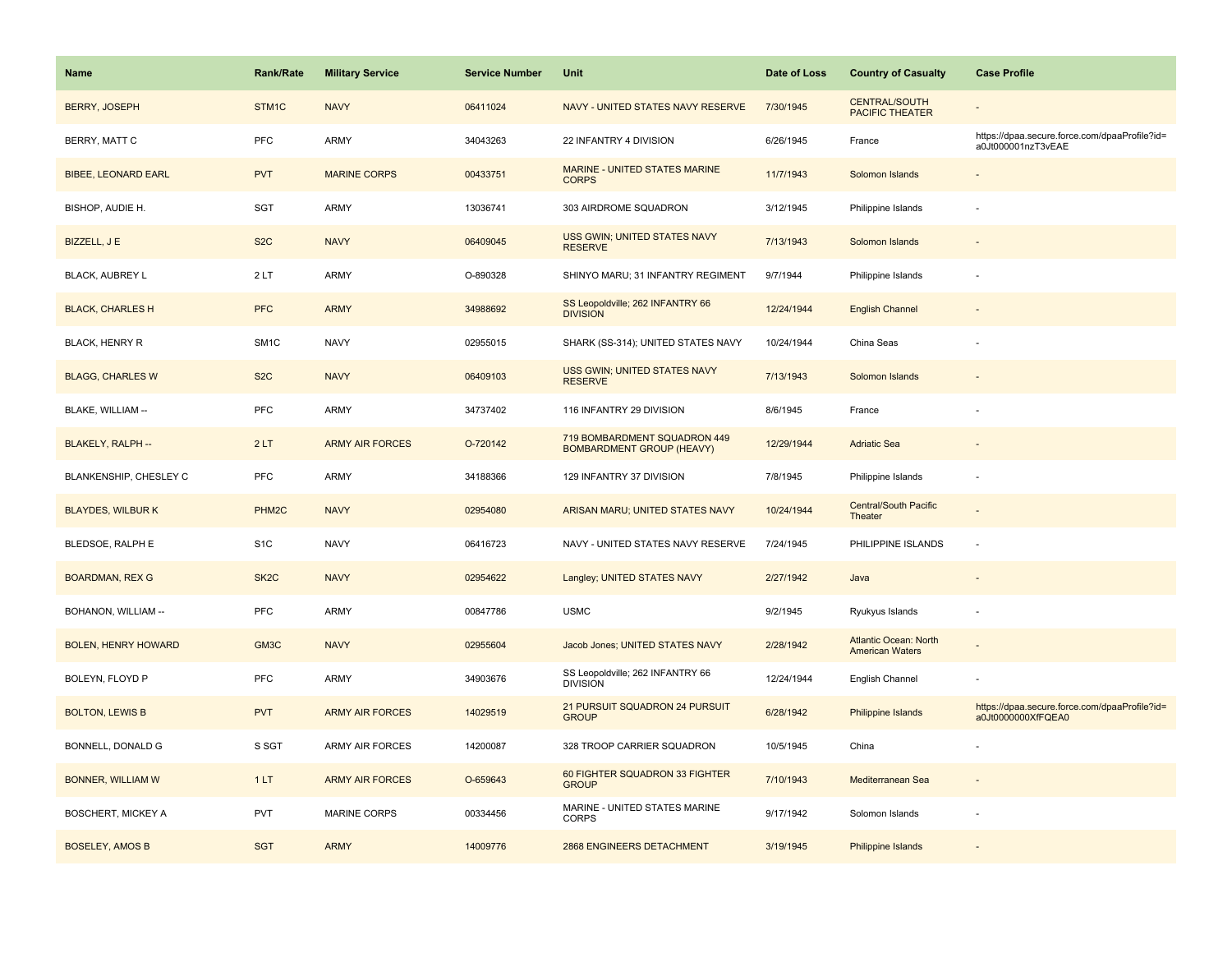| <b>Name</b>                  | <b>Rank/Rate</b> | <b>Military Service</b> | <b>Service Number</b> | Unit                                                             | Date of Loss | <b>Country of Casualty</b>                             | <b>Case Profile</b>                                                 |
|------------------------------|------------------|-------------------------|-----------------------|------------------------------------------------------------------|--------------|--------------------------------------------------------|---------------------------------------------------------------------|
| <b>BOUTON, HERMAN R</b>      | S Sgt            | ARMY                    | R-1308090             | ARISAN MARU; 59 COAST ARTILLERY<br><b>REGIMENT</b>               | 10/24/1944   | China Seas                                             |                                                                     |
| BOWERS, WAYNE H.             | 1LT              | <b>ARMY AIR FORCES</b>  | O-792438              | <b>AIR CORPS</b>                                                 | 8/7/1944     | Caribbean Sea                                          |                                                                     |
| <b>BOWLIN, GARNET H</b>      | S <sub>1</sub> C | <b>NAVY</b>             | 02956505              | USS JUNEAU; UNITED STATES NAVY                                   | 11/13/1942   | Solomon Islands                                        |                                                                     |
| <b>BOWMAN, DARWIN E</b>      | S SGT            | <b>ARMY AIR FORCES</b>  | 13065635              | <b>AIR CORPS</b>                                                 | 4/29/1943    | <b>Atlantic Ocean: North</b><br><b>American Waters</b> |                                                                     |
| BOWMAN, JACK --              | S SGT            | <b>ARMY AIR FORCES</b>  | 14063635              | ARMY AIR FORCE                                                   | 9/2/1943     | New Guinea                                             |                                                                     |
| <b>BOWMAN, WILBURN G</b>     | EM3C             | <b>NAVY</b>             | 05526572              | USS JOHN PENN; UNITED STATES NAVY<br><b>RESERVE</b>              | 8/13/1943    | Solomon Islands                                        |                                                                     |
| BOYD, CARNELL --             | T/5              | ARMY                    | RA44004947            | 440 PORT COMPANY                                                 | 11/16/1946   |                                                        |                                                                     |
| <b>BRADLEY, WILLIAM H</b>    | S <sub>2</sub> C | <b>NAVY</b>             | 09772687              | Indianapolis; UNITED STATES NAVY<br><b>RESERVE</b>               | 7/30/1945    | <b>Central/South Pacific</b><br>Theater                | https://dpaa.secure.force.com/dpaaProfile?id=<br>a0Jt00000004mPxEAI |
| BRAKE, RAYMOND F             | CPL              | <b>ARMY AIR FORCES</b>  | 34889116              | 759 BOMBARDMENT SQUADRON 459<br>BOMBARDMENT GROUP (HEAVY)        | 10/29/1944   | Adriatic Sea                                           |                                                                     |
| <b>BRANAM, JAMES F</b>       | T/5              | <b>ARMY</b>             | 34604709              | HMT Rohna; 853 ENGINEERS BATTALION<br>(AVIATION)                 | 11/27/1943   | Mediterranean Sea                                      |                                                                     |
| <b>BRANDT, MARCUS F</b>      | EM1C             | <b>NAVY</b>             | 07505067              | UNITED STATES NAVY RESERVE                                       | 11/2/1943    | Pacific Ocean                                          |                                                                     |
| <b>BRANNON, BERNARD A</b>    | 2LT              | <b>ARMY AIR FORCES</b>  | O-794093              | 26 SQUADRON 4 FERRY GROUP                                        | 2/9/1943     | <b>Atlantic Ocean</b>                                  |                                                                     |
| <b>BREEDEN, EARL</b>         | PVT              | ARMY                    | 34882376              | 325 GLIDER INFANTRY 82 AIRBORNE<br><b>DIVISION</b>               | 10/2/1944    | Holland                                                |                                                                     |
| <b>BRIAN, DONALD C.</b>      | <b>T SGT</b>     | <b>ARMY AIR FORCES</b>  | 34711245              | 845 BOMBARDMENT SQUADRON 489<br><b>BOMBARDMENT GROUP (HEAVY)</b> | 9/18/1944    | Holland                                                |                                                                     |
| <b>BRIDGES, GLEN L</b>       | F <sub>1</sub> C | <b>NAVY</b>             | 08455245              | Drexler; UNITED STATES NAVY RESERVE                              | 5/28/1945    | Japan                                                  |                                                                     |
| <b>BRINKE, EDWARD A</b>      | S SGT            | <b>ARMY AIR FORCES</b>  | 14160575              | 868 BOMBARDMENT SQUADRON<br>(HEAVY)                              | 9/21/1944    | <b>New Guinea</b>                                      |                                                                     |
| BROADWELL, WILLIAM A         | <b>PVT</b>       | ARMY                    | 14158049              | USAT DORCHESTER; AIR CORPS                                       | 2/3/1943     | Greenland                                              |                                                                     |
| <b>BROMLEY, OSCAR L</b>      | S <sub>2</sub> C | <b>NAVY</b>             | 02960806              | USS JARVIS; UNITED STATES NAVY                                   | 8/9/1942     | Solomon Islands                                        |                                                                     |
| <b>BROOKS, FRANCIS DOYLE</b> | S <sub>2</sub> C | <b>NAVY</b>             | 06405310              | USS NEW ORLEANS; UNITED STATES<br><b>NAVY RESERVE</b>            | 11/30/1942   | Solomon Islands                                        |                                                                     |
| <b>BROOM, RALPH W</b>        | S <sub>2</sub> C | <b>NAVY</b>             | 09663822              | JOHNSTON; UNITED STATES NAVY<br><b>RESERVE</b>                   | 10/25/1944   | <b>Philippine Sea</b>                                  |                                                                     |
| BROWN, ANDERSON F            | S <sub>2</sub> C | <b>NAVY</b>             | 07836663              | HOEL; UNITED STATES NAVY RESERVE                                 | 10/25/1944   | Philippine Sea                                         |                                                                     |
| <b>BROWN, DALLAS --</b>      | AOM2C            | <b>NAVY</b>             | 06409039              | FRANKLIN; UNITED STATES NAVY<br><b>RESERVE</b>                   | 3/19/1945    | Japan                                                  |                                                                     |
| BROWN, DANIEL H              | <b>PFC</b>       | ARMY                    | 14121279              | SS Leopoldville; 262 INFANTRY 66<br><b>DIVISION</b>              | 12/24/1944   | English Channel                                        |                                                                     |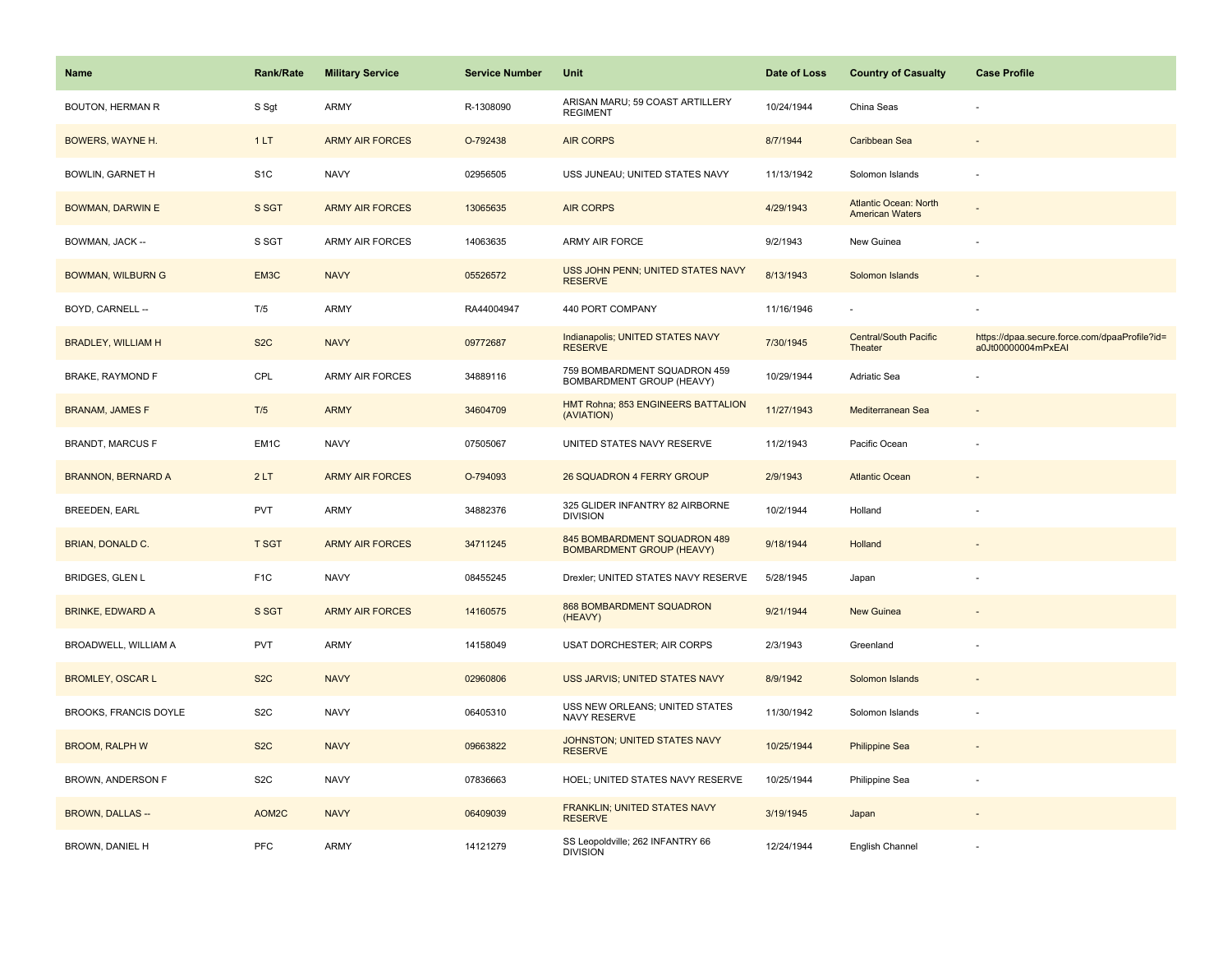| Name                          | <b>Rank/Rate</b> | <b>Military Service</b> | <b>Service Number</b> | Unit                                                              | Date of Loss | <b>Country of Casualty</b> | <b>Case Profile</b>                                                 |
|-------------------------------|------------------|-------------------------|-----------------------|-------------------------------------------------------------------|--------------|----------------------------|---------------------------------------------------------------------|
| <b>BROWN, EMMETT W</b>        | 2LT              | <b>ARMY AIR FORCES</b>  | O-2068585             | 339 BOMBARDMENT SQUADRON 96<br><b>BOMBARDMENT GROUP (HEAVY)</b>   | 3/2/1945     | <b>English Channel</b>     |                                                                     |
| BROWN, FRED S.                | 1LT              | ARMY AIR FORCES         | O-437006              | 339 FIGHTER SQUADRON 347 FIGHTER<br><b>GROUP</b>                  | 2/27/1943    | Solomon Islands            |                                                                     |
| <b>BROWN, GEORGE W</b>        | S <sub>2</sub> C | <b>NAVY</b>             | 02960803              | USS JARVIS; UNITED STATES NAVY                                    | 8/9/1942     | Solomon Islands            |                                                                     |
| BROWN, JOHN F                 | QM1C             | <b>NAVY</b>             | 02956735              | NAVY - UNITED STATES NAVY                                         | 3/26/1945    | RYUKYUS ISLANDS            | https://dpaa.secure.force.com/dpaaProfile?id=<br>a0Jt000001nzZskEAE |
| <b>BROWN, JOHN F</b>          | S <sub>2</sub> C | <b>NAVY</b>             | 07506157              | S-28; UNITED STATES NAVY RESERVE                                  | 7/4/1944     | <b>Hawaiian Islands</b>    |                                                                     |
| <b>BROWNE, FREDERICK B</b>    | 2LT              | <b>ARMY AIR FORCES</b>  | O-411930              | ENOURA MARU; 20 PURSUIT<br>SQUADRON 24 PURSUIT GROUP              | 12/27/1944   | Philippine Islands         |                                                                     |
| <b>BRUMLEY, CHARLES W</b>     | RM3C             | <b>NAVY</b>             | 02957396              | USS WALKE; UNITED STATES NAVY                                     | 11/15/1942   | Solomon Islands            |                                                                     |
| BRUNET, FRANK --              | COX              | <b>NAVY</b>             | 02999447              | Atik; UNITED STATES NAVY                                          | 3/27/1942    | Bermuda                    |                                                                     |
| BRYAN, HOMER H.               | <b>SGT</b>       | <b>ARMY</b>             | 34192364              | <b>40 TANK BATTALION 7 ARMORED</b><br><b>DIVISION</b>             | 9/9/1944     | France                     |                                                                     |
| BRYANT, EARNEST V             | S <sub>2</sub> C | <b>NAVY</b>             | 08460092              | NAVY - UNITED STATES NAVY RESERVE                                 | 3/19/1945    | <b>JAPAN</b>               |                                                                     |
| BRYANT, HAYWOOD N             | LT/JG/           | <b>NAVY</b>             | O-224975              | HULL; UNITED STATES NAVY RESERVE                                  | 12/18/1944   | <b>Philippine Sea</b>      | https://dpaa.secure.force.com/dpaaProfile?id=<br>a0Jt0000000XecXEAS |
| BRYANT, HENRY E               | PHM3C            | <b>NAVY</b>             | 06404227              | USS Wichita; UNITED STATES NAVY<br><b>RESERVE</b>                 | 5/4/1945     | Japan                      |                                                                     |
| <b>BUCKLES, WALTER A</b>      | <b>PVT</b>       | <b>ARMY</b>             | 34913858              | <b>USAT J.W. McAndrews; INFANTRY</b>                              | 3/13/1945    | <b>Atlantic Ocean</b>      |                                                                     |
| <b>BUCKNER, THOMAS W</b>      | LT/JG/           | <b>NAVY</b>             | O-185336              | HARDER; UNITED STATES NAVY<br><b>RESERVE</b>                      | 8/24/1944    | Philippine Islands         |                                                                     |
| <b>BURGESS, JAMES O</b>       | 2LT              | <b>ARMY AIR FORCES</b>  | O-753325              | 500 BOMBARDMENT SQUADRON 345<br><b>BOMBARDMENT GROUP (MEDIUM)</b> | 9/2/1944     | Celebes                    |                                                                     |
| <b>BURKEEN, HENRY A</b>       | S <sub>2</sub> C | <b>NAVY</b>             | 06401048              | USS JARVIS; UNITED STATES NAVY<br><b>RESERVE</b>                  | 8/9/1942     | Solomon Islands            |                                                                     |
| <b>BURNETT, CHARLIE LEROY</b> | S <sub>2</sub> C | <b>NAVY</b>             | 02957690              | <b>USS Arizona; UNITED STATES NAVY</b>                            | 12/7/1941    | <b>Hawaiian Islands</b>    | https://dpaa.secure.force.com/dpaaProfile?id=<br>a0Jt00000004n5QEAQ |
| BURNETT, WALTER E             | 1LT              | ARMY                    | O-413686              | ARMY - CORPS OF ENGINEERS                                         | 7/22/1942    | PHILIPPINE ISLANDS         | https://dpaa.secure.force.com/dpaaProfile?id=<br>a0Jt0000000XfLPEA0 |
| <b>BURTON, GERALD C.</b>      | S SGT            | <b>ARMY AIR FORCES</b>  | 14092298              | 329 BOMBARDMENT SQUADRON 93<br><b>BOMBARDMENT GROUP (HEAVY)</b>   | 8/2/1944     | Libya                      |                                                                     |
| BUSH, JOE IVEY                | S <sub>2</sub> C | <b>NAVY</b>             | 02959756              | INGRAHAM; UNITED STATES NAVY                                      | 8/22/1942    | Nova Scotia                |                                                                     |
| <b>BUSH, SAMUEL A.</b>        | <b>CPL</b>       | <b>ARMY AIR FORCES</b>  | 14134088              | 820 BOMBARDMENT SQUADRON 41<br><b>BOMBARDMENT GROUP (MEDIUM)</b>  | 1/2/1944     | <b>Marshall Islands</b>    |                                                                     |
| BUTERBAUGH, DANNY --          | <b>ENS</b>       | <b>NAVY</b>             | O-258403              | UNITED STATES NAVY RESERVE                                        | 9/20/1944    | Sardinia                   |                                                                     |
| <b>BUTLER, WALTER S.</b>      | <b>MAJ</b>       | <b>ARMY AIR FORCES</b>  | O-431383              | 76 FIGHTER SQUADRON 23 FIGHTER<br><b>GROUP</b>                    | 4/3/1945     | China                      |                                                                     |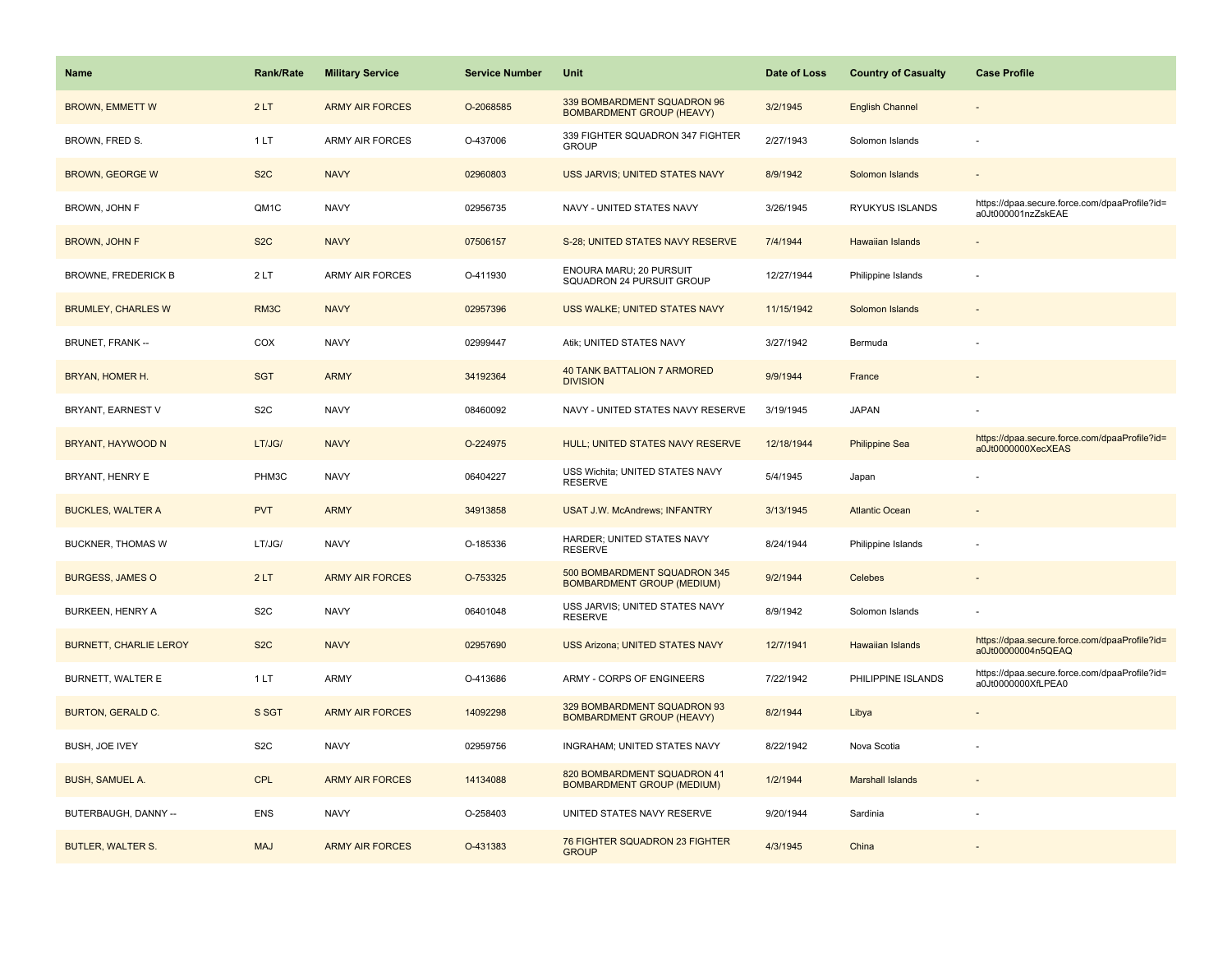| <b>Name</b>                  | Rank/Rate        | <b>Military Service</b> | <b>Service Number</b> | Unit                                                              | Date of Loss | <b>Country of Casualty</b> | <b>Case Profile</b>                                                 |
|------------------------------|------------------|-------------------------|-----------------------|-------------------------------------------------------------------|--------------|----------------------------|---------------------------------------------------------------------|
| BYNUM, ATHER                 | <b>PFC</b>       | <b>ARMY</b>             | 34528313              | ARMY - 855 ENGINEERS BATTALION<br>(AVIATION)                      | 11/11/1943   | FIJI                       |                                                                     |
| <b>BYRD, CHARLES DEWITT</b>  | S <sub>1</sub> C | <b>NAVY</b>             | 02957598              | USS Arizona; UNITED STATES NAVY                                   | 12/7/1941    | <b>Hawaiian Islands</b>    | https://dpaa.secure.force.com/dpaaProfile?id=<br>a0Jt00000004r1iEAA |
| CABLE, DALLACE DEVON         | AS               | <b>NAVY</b>             | 02961250              | USS QUINCY; UNITED STATES NAVY                                    | 8/9/1942     | Solomon Islands            |                                                                     |
| CABLE, WALLACE H             | <b>CPHM</b>      | <b>NAVY</b>             | 02955653              | PRINGLE; UNITED STATES NAVY                                       | 4/16/1945    | China Seas                 |                                                                     |
| CAGLE, JAMES E.              | PVT              | <b>ARMY</b>             | 34371018              | <b>ARMY</b>                                                       | 12/27/1943   | Burma                      |                                                                     |
| <b>CALDWELL, FRANCIS A</b>   | F <sub>1</sub> C | <b>NAVY</b>             | 02959859              | <b>NAVY - UNITED STATES NAVY</b>                                  | 11/13/1942   | <b>SOLOMON ISLANDS</b>     | $\blacksquare$                                                      |
| CALDWELL, MORRIS C.          | 1LT              | <b>ARMY AIR FORCES</b>  | O-421696              | 17 PURSUIT SQUADRON 24 PURSUIT<br><b>GROUP</b>                    | 1/3/1942     | Java                       | ÷,                                                                  |
| <b>CALLAHAN, FOSTER T</b>    | <b>CY</b>        | <b>NAVY</b>             | 02952935              | <b>CAPELIN: UNITED STATES NAVY</b>                                | 12/15/1943   | Pacific Ocean              |                                                                     |
| CAMPBELL, HOOPER             | S <sub>2</sub> C | <b>NAVY</b>             | 02960799              | NAVY - UNITED STATES NAVY                                         | 8/9/1942     | SOLOMON ISLANDS            | ä,                                                                  |
| CAMPER, HUBERT ANDREW        | <b>T SGT</b>     | <b>ARMY AIR FORCES</b>  | 13063255              | 499 BOMBARDMENT SQUADRON 345<br><b>BOMBARDMENT GROUP (MEDIUM)</b> | 10/5/1943    | New Guinea                 |                                                                     |
| CANNON, FAY NMI              | PVT              | <b>ARMY</b>             | 34990390              | SS Leopoldville; 262 INFANTRY 66<br><b>DIVISION</b>               | 12/24/1944   | English Channel            |                                                                     |
| <b>CANNON, WILLIAM T</b>     | <b>PVT</b>       | <b>ARMY AIR FORCES</b>  | 34282389              | <b>USAT DORCHESTER; AIR CORPS</b>                                 | 2/3/1943     | Greenland                  | $\overline{\phantom{a}}$                                            |
| CANTRELL, LEE D              | S <sub>1</sub> C | <b>NAVY</b>             | 08460774              | NAVY - UNITED STATES NAVY RESERVE                                 | 5/9/1945     | RYUKYUS ISLANDS            | ä,                                                                  |
| <b>CANTRELL, SAMUEL --</b>   | STM2C            | <b>NAVY</b>             | 02960177              | USS VINCENNES; UNITED STATES NAVY                                 | 8/9/1942     | Solomon Islands            |                                                                     |
| CAPELL, CALVIN B             | S <sub>2</sub> C | <b>NAVY</b>             | 07837798              | NAVY - UNITED STATES NAVY RESERVE                                 | 3/19/1945    | <b>JAPAN</b>               |                                                                     |
| <b>CAPERTON, WILLIAM R</b>   | <b>PFC</b>       | <b>ARMY AIR FORCES</b>  | 34713733              | HMT Rohna; 322 FIGHTER CONTROL<br><b>SQUADRON</b>                 | 11/27/1943   | Mediterranean Sea          |                                                                     |
| CARDEN, JOHN H               | M SGT            | <b>ARMY AIR FORCES</b>  | 14047968              | 6 RADAR CALIBRATION DETACHMENT                                    | 8/16/1944    | Alaska                     |                                                                     |
| <b>CARMICHAEL, RICHARD M</b> | TEC <sub>4</sub> | <b>ARMY</b>             | 44043855              | 226 ORDNANCE BASE DEPOT                                           | 8/17/1946    | <b>Philippine Islands</b>  |                                                                     |
| CARNEY, ROY --               | S SGT            | <b>ARMY AIR FORCES</b>  | 19114586              | 345 BOMBARDMENT SQUADRON 98<br>BOMBARDMENT GROUP (HEAVY)          | 8/1/1943     | Rumania                    | ÷,                                                                  |
| <b>CARNEY, WILLIAM H</b>     | GM <sub>2C</sub> | <b>NAVY</b>             | 06401415              | <b>LST-523; UNITED STATES NAVY</b><br><b>RESERVE</b>              | 6/19/1944    | <b>English Channel</b>     | $\overline{a}$                                                      |
| CAROUTHERS, GARLAND --       | STM2C            | <b>NAVY</b>             | 06403534              | REID; UNITED STATES NAVY RESERVE                                  | 12/11/1944   | Philippine Islands         | ÷,                                                                  |
| CARPENTER, DOUGLAS C.        | 2LT              | <b>ARMY</b>             | O-1017043             | <b>40 TANK BATTALION 7 ARMORED</b><br><b>DIVISION</b>             | 9/15/1944    | France                     |                                                                     |
| CARR, LEON A                 | PFC              | <b>ARMY</b>             | 34990357              | 328 INFANTRY 26 DIVISION                                          | 3/14/1945    | Germany                    |                                                                     |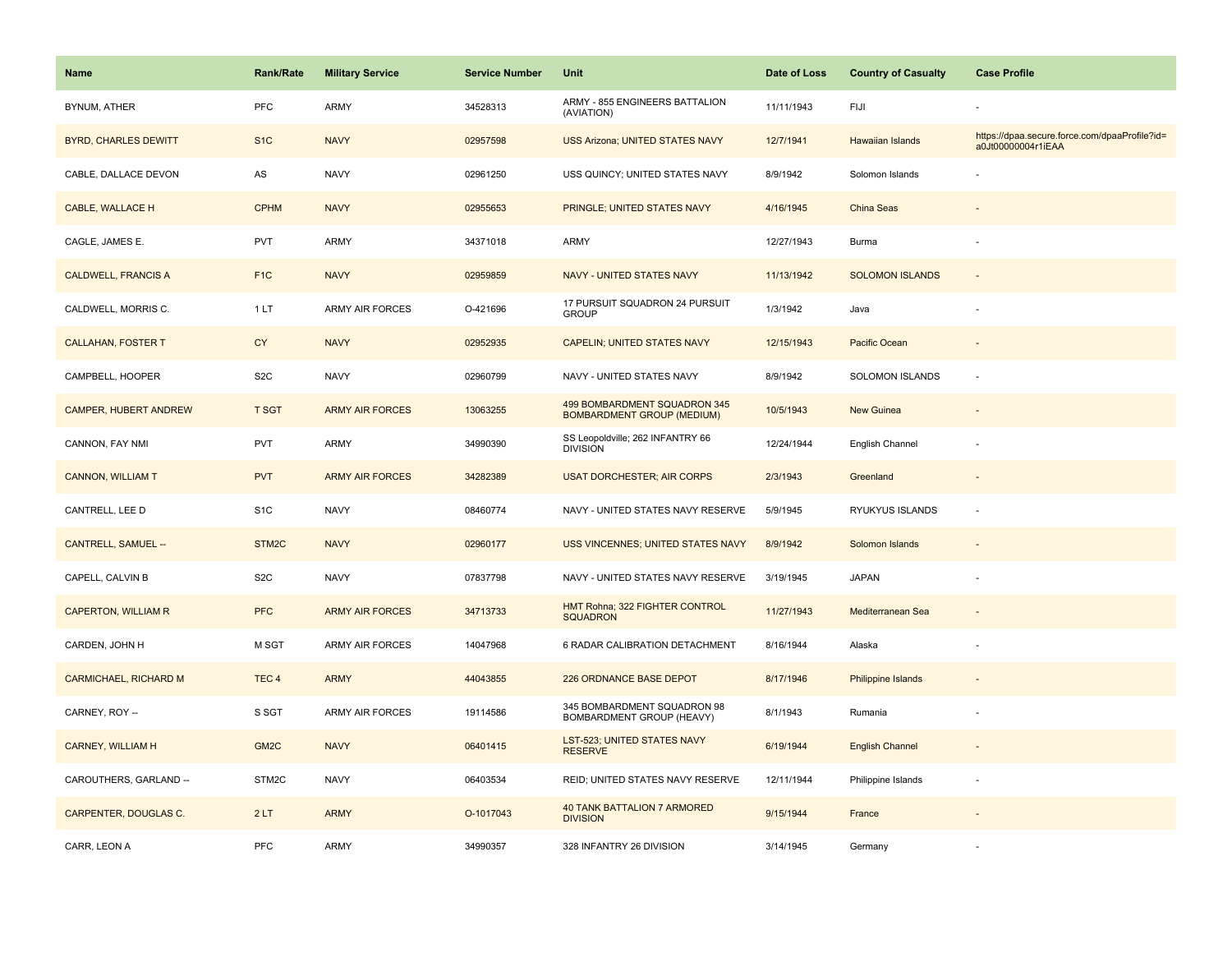| Name                        | <b>Rank/Rate</b>  | <b>Military Service</b> | <b>Service Number</b> | Unit                                                             | Date of Loss | <b>Country of Casualty</b>               | <b>Case Profile</b>      |
|-----------------------------|-------------------|-------------------------|-----------------------|------------------------------------------------------------------|--------------|------------------------------------------|--------------------------|
| <b>CARRINGER, VIRGIL</b>    | S <sub>1</sub> C  | <b>NAVY</b>             | 09658245              | NAVY - UNITED STATES NAVY RESERVE                                | 5/11/1945    | <b>JAPAN</b>                             |                          |
| CARTER, JOE R               | LT /JG/           | <b>NAVY</b>             | O-118532              | UNITED STATES NAVY RESERVE                                       | 8/5/1943     | Atlantic Ocean: North<br>American Waters |                          |
| <b>CARTWRIGHT, WARNER H</b> | <b>PFC</b>        | <b>ARMY</b>             | 34180679              | <b>242 QUARTERMASTER BATTALION</b>                               | 7/16/1943    | Algeria                                  |                          |
| CASADY, EDGAR L             | <b>PVT</b>        | ARMY                    | 34715016              | 143 INFANTRY 36 DIVISION                                         | 1/22/1944    | Italy                                    |                          |
| <b>CASSELMAN, EVERETT M</b> | T SGT             | <b>ARMY AIR FORCES</b>  | 37468619              | 336 BOMBARDMENT SQUADRON 95<br><b>BOMBARDMENT GROUP (HEAVY)</b>  | 6/18/1944    | North Sea or Tyrrhenian<br>Sea           |                          |
| CASTLEBERRY, CK             | CEM               | <b>NAVY</b>             | 02959336              | UNITED STATES NAVY                                               | 5/13/1945    | Ryukyus Islands                          |                          |
| <b>CASTLEMAN, CARL H</b>    | S <sub>2</sub> C  | <b>NAVY</b>             | 09766388              | NAVY - UNITED STATES NAVY RESERVE                                | 3/19/1945    | <b>JAPAN</b>                             | $\overline{\phantom{a}}$ |
| CHAFFIN, HOWARD E           | S SGT             | <b>ARMY AIR FORCES</b>  | 34506310              | 527 BOMBARDMENT SQUADRON 379<br>BOMBARDMENT GROUP (HEAVY)        | 8/26/1944    | North Sea or Tyrrhenian<br>Sea           |                          |
| <b>CHANDLER, EUGENE H</b>   | <b>SGT</b>        | <b>ARMY AIR FORCES</b>  | 34900600              | 773 BOMBARDMENT SQUADRON 463<br><b>BOMBARDMENT GROUP (HEAVY)</b> | 12/10/1944   | <b>Adriatic Sea</b>                      |                          |
| CHAPMAN, BERNARD C          | S SGT             | <b>ARMY AIR FORCES</b>  | 34739016              | 340 BOMBARDMENT SQUADRON 97<br>BOMBARDMENT GROUP (HEAVY)         | 1/21/1945    | Adriatic Sea                             |                          |
| <b>CHAPMAN, GEORGE W</b>    | <b>ACOM</b>       | <b>NAVY</b>             | 02954754              | <b>UNITED STATES NAVY</b>                                        | 6/8/1945     | <b>Central/South Pacific</b><br>Theater  |                          |
| CHAPMAN, HENRY THOMAS       | F <sub>1</sub> C  | <b>NAVY</b>             | 02955573              | NAVY - UNITED STATES NAVY                                        | 5/7/1942     | <b>CORAL SEA</b>                         |                          |
| CHASE, JOSEPH G             | F <sub>1C</sub>   | <b>NAVY</b>             | 02956904              | Little; UNITED STATES NAVY                                       | 5/3/1945     | Ryukyus Islands                          |                          |
| CHASEN, CHARLES --          | <b>PVT</b>        | <b>ARMY</b>             | 34735418              | <b>CORPS OF ENGINEERS</b>                                        | 3/6/1944     | Tunisia                                  |                          |
| <b>CHEATHAM, EARL --</b>    | STM1C             | <b>NAVY</b>             | 06417065              | <b>CAPELIN; UNITED STATES NAVY</b><br><b>RESERVE</b>             | 12/15/1943   | Celebes                                  |                          |
| CHERRY, ALPH T              | S <sub>2</sub> C  | <b>NAVY</b>             | 08501868              | USS Abner Read; UNITED STATES NAVY                               | 8/18/1943    | Aleutian Islands                         |                          |
| CHISHOLM, EDWIN J           | EM <sub>2</sub> C | <b>NAVY</b>             | 02956918              | USS PRESTON; UNITED STATES NAVY                                  | 11/15/1942   | Solomon Islands                          |                          |
| CHRISTMAS, JAMES D          | AMM3C             | <b>NAVY</b>             | 08459780              | USS SUWANNEE; UNITED STATES NAVY<br><b>RESERVE</b>               | 5/31/1945    | Ryukyus Islands                          |                          |
| CIANCIOLO, MICHAEL A.       | S SGT             | <b>ARMY AIR FORCES</b>  | 34288192              | 67 BOMBARDMENT SQUADRON 44<br><b>BOMBARDMENT GROUP (HEAVY)</b>   | 8/16/1943    | Libya                                    |                          |
| CLARK, CURTIS D             | F <sub>1</sub> C  | <b>NAVY</b>             | 06400591              | GRAYLING; UNITED STATES NAVY<br><b>RESERVE</b>                   | 9/24/1943    | Philippine Islands                       |                          |
| CLARK, JACK L.              | 2LT               | <b>ARMY AIR FORCES</b>  | O-731361              | 349 BOMBARDMENT SQUADRON 100<br><b>BOMBARDMENT GROUP (HEAVY)</b> | 6/25/1943    | North Sea or Tyrrhenian<br>Sea           |                          |
| CLARK, JOHN W.              | <b>PFC</b>        | ARMY                    | 34903600              | SS Leopoldville; 262 INFANTRY 66<br><b>DIVISION</b>              | 12/24/1944   | English Channel                          |                          |
| <b>CLARY, ROBERT LEE</b>    | <b>ENS</b>        | <b>NAVY</b>             | O-320349              | <b>USS MONTEREY; UNITED STATES NAVY</b><br><b>RESERVE</b>        | 11/5/1944    | <b>Philippine Islands</b>                |                          |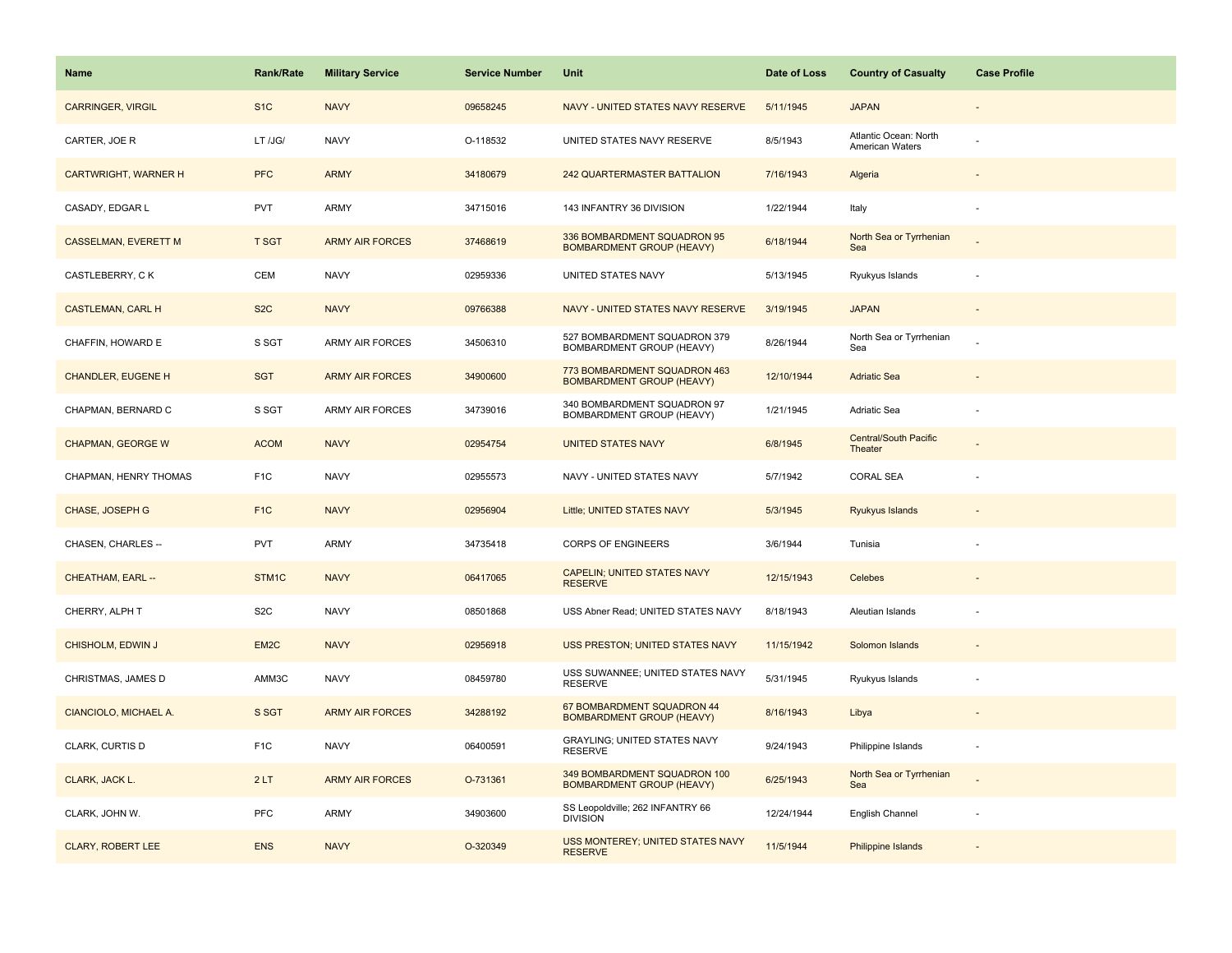| Name                        | <b>Rank/Rate</b>  | <b>Military Service</b> | <b>Service Number</b> | Unit                                                                  | Date of Loss | <b>Country of Casualty</b> | <b>Case Profile</b>      |
|-----------------------------|-------------------|-------------------------|-----------------------|-----------------------------------------------------------------------|--------------|----------------------------|--------------------------|
| CLAWSON, CLEVE JAMES        | GM3C              | <b>NAVY</b>             | 02959760              | INGRAHAM; UNITED STATES NAVY                                          | 8/22/1942    | Nova Scotia                |                          |
| <b>CLAYTON, MARION J</b>    | S <sub>2</sub> C  | <b>NAVY</b>             | 07507584              | NAVY - UNITED STATES NAVY                                             | 10/30/1944   | PHILIPPINE ISLANDS         | $\sim$                   |
| CLEMENT, JAMES M            | PVT               | <b>ARMY</b>             | 14042486              | ARMY - 31 INFANTRY REGIMENT                                           | 1/6/1942     | PHILIPPINE ISLANDS         | $\sim$                   |
| <b>CLEMENT, RICHARD W</b>   | 2LT               | <b>ARMY AIR FORCES</b>  | O-833032              | 311 SQUADRON 349 TROOP CARRIER<br><b>GROUP</b>                        | 10/12/1945   | Japan/Okinawa              |                          |
| CLINARD, JOSEPH M           | 2LT               | <b>ARMY AIR FORCES</b>  | O-825792              | 398 BOMBARDMENT SQUADRON 504<br>BOMBARDMENT GROUP (VERY HEAVY)        | 2/15/1945    | Philippine Sea             |                          |
| <b>CLINARD, THOMAS R</b>    | Pvt               | <b>ARMY</b>             | 34723201              | 5307 COMPOSITE UNIT                                                   | 7/14/1944    | <b>BURMA</b>               |                          |
| CLINE, WILLIAM L            | <b>PFC</b>        | ARMY                    | 34371716              | 83 CHEMICAL BATTALION                                                 | 1/26/1944    | Italy                      |                          |
| <b>CLOWERS, HENRY T</b>     | <b>PVT</b>        | <b>ARMY</b>             | 34191387              | <b>16 INFANTRY 1 DIVISION</b>                                         | 5/1/1944     | Tunisia                    |                          |
| CLOYD, CHARLES W            | SGT               | ARMY AIR FORCES         | 34921348              | 72 BOMBARDMENT SQUADRON 5<br>BOMBARDMENT GROUP (HEAVY)                | 11/7/1944    | Philippine Islands         |                          |
| <b>COCKRELL, DOUGLAS --</b> | STM1C             | <b>NAVY</b>             | 08453061              | <b>UNITED STATES NAVY</b>                                             | 4/15/1944    | <b>Marshall Islands</b>    |                          |
| COFFELT, JAMES R.           | S SGT             | ARMY AIR FORCES         | 34189424              | 330 BOMBARDMENT SQUADRON 93<br>BOMBARDMENT GROUP (HEAVY)              | 2/15/1943    | Italy                      |                          |
| <b>COKER, MARVIN W</b>      | S SGT             | <b>ARMY AIR FORCES</b>  | 34885129              | 344 BOMBARDMENT SQUADRON 98<br><b>BOMBARDMENT GROUP (HEAVY)</b>       | 3/8/1945     | ** Documentation Errors    | $\overline{\phantom{a}}$ |
| <b>COLE, MAX HERBERT</b>    | RM3C              | <b>NAVY</b>             | 02957402              | USS MONSSEN; UNITED STATES NAVY                                       | 11/13/1942   | Solomon Islands            |                          |
| COLE, RAY E                 | BM <sub>2</sub> C | <b>NAVY</b>             | 02950824              | Rowan; UNITED STATES NAVY                                             | 9/11/1943    | North or Tyrrhenian Seas   | $\sim$                   |
| COLLIER, CALVIN C           | S <sub>1</sub> C  | <b>NAVY</b>             | 06413362              | UNITED STATES NAVY RESERVE                                            | 12/16/1943   | Pacific Ocean              |                          |
| <b>COLLIER, MARION G</b>    | S SGT             | <b>ARMY AIR FORCES</b>  | 14092717              | 498 BOMBARDMENT SQUADRON 345<br><b>BOMBARDMENT GROUP (MEDIUM)</b>     | 4/6/1945     | China Seas                 |                          |
| COLVARD, MARION D           | AMM2C             | <b>NAVY</b>             | 06402236              | UNITED STATES NAVY RESERVE                                            | 8/20/1944    | Bermuda                    |                          |
| <b>COLVIN, CHARLES E.</b>   | <b>T SGT</b>      | <b>ARMY AIR FORCES</b>  | 14072074              | 737 BOMBARDMENT SQUADRON 454<br><b>BOMBARDMENT GROUP (HEAVY)</b>      | 7/26/1945    | <b>Adriatic Sea</b>        |                          |
| COMMERS, JOHN MEIGS         | <b>PVT</b>        | <b>MARINE CORPS</b>     | 00289848              | MARINE - UNITED STATES MARINE<br><b>CORPS</b>                         | 8/9/1942     | Solomon Islands            |                          |
| CONNATSER, WILBUR C.        | S SGT             | <b>ARMY AIR FORCES</b>  | 34504891              | 874 BOMBARDMENT SQUADRON 498<br><b>BOMBARDMENT GROUP (VERY HEAVY)</b> | 5/25/1946    | Japan/Okinawa              |                          |
| CONNER, WILLIE J            | PVT               | <b>ARMY</b>             | 34371353              | ARMY - 306 QUARTERMASTER<br><b>BATTALION</b>                          | 4/28/1944    | <b>ENGLISH CHANNEL</b>     | $\sim$                   |
| COOK, FORREST A             | <b>SGT</b>        | <b>ARMY</b>             | 34506081              | HMT Rohna; 853 ENGINEERS BATTALION<br>(AVIATION)                      | 11/26/1943   | Mediterranean Sea          |                          |
| COOPER, HARRY LEON          | MM1C              | <b>NAVY</b>             | 02954085              | USS WASP; UNITED STATES NAVY                                          | 9/15/1942    | Philippine Islands         |                          |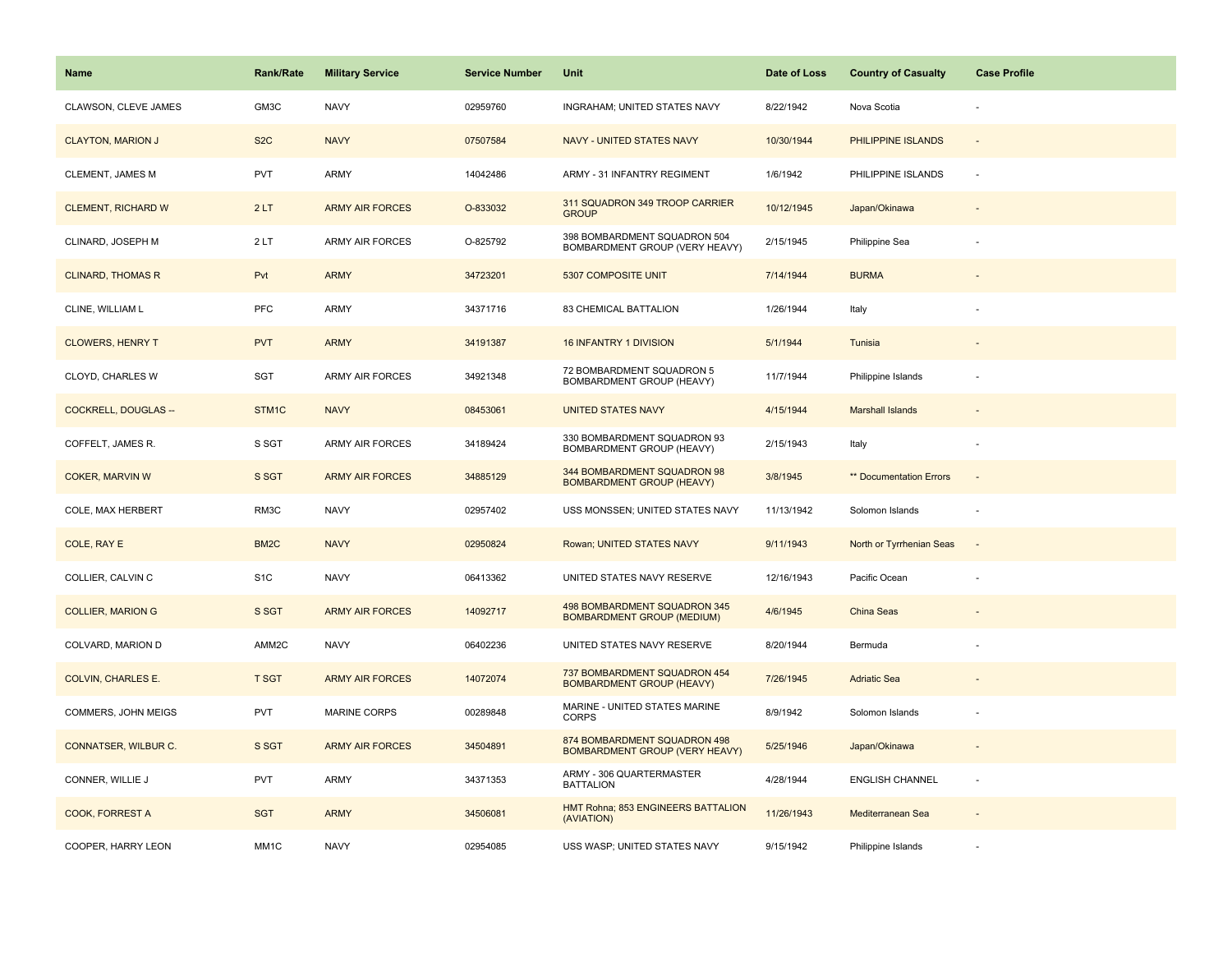| <b>Name</b>                 | <b>Rank/Rate</b>  | <b>Military Service</b> | <b>Service Number</b> | Unit                                                                  | Date of Loss | <b>Country of Casualty</b>     | <b>Case Profile</b>                                                 |
|-----------------------------|-------------------|-------------------------|-----------------------|-----------------------------------------------------------------------|--------------|--------------------------------|---------------------------------------------------------------------|
| COOPER, SAMUEL H            | MOMM1C            | <b>NAVY</b>             | 02954246              | PC-558; UNITED STATES NAVY                                            | 5/9/1944     | <b>** Documentation Errors</b> |                                                                     |
| COPELAND, JESSE LEE         | F <sub>1</sub> C  | <b>NAVY</b>             | 02959189              | USS VINCENNES; UNITED STATES NAVY                                     | 8/9/1942     | Solomon Islands                | $\overline{\phantom{a}}$                                            |
| COPP, HUBERT D              | SM <sub>3</sub> C | <b>NAVY</b>             | 06413867              | BUSH; UNITED STATES NAVY RESERVE                                      | 4/6/1945     | China Seas                     |                                                                     |
| CORNWELL, FRANCIS C         | 2LT               | <b>ARMY AIR FORCES</b>  | O-440342              | 36 BOMBARDMENT SQUADRON 28<br><b>BOMBARDMENT GROUP (HEAVY)</b>        | 6/4/1942     | Aleutian Islands               |                                                                     |
| CORNWELL, GRADY D.          | 2LT               | <b>ARMY AIR FORCES</b>  | O-827390              | 26 FIGHTER SQUADRON 51 FIGHTER<br><b>GROUP</b>                        | 2/21/1945    | China                          |                                                                     |
| CORUM, RICHARD E            | MOMM2C            | <b>NAVY</b>             | 02957872              | <b>GRAMPUS; UNITED STATES NAVY</b>                                    | 3/22/1943    | New Britain Island             |                                                                     |
| <b>COULTER, DAVID M</b>     | 2LT               | <b>ARMY AIR FORCES</b>  | O-868794              | 870 BOMBARDMENT SQUADRON 497<br><b>BOMBARDMENT GROUP (VERY HEAVY)</b> | 1/14/1945    | <b>Philippine Sea</b>          |                                                                     |
| COULTER, HARLEY W           | <b>PVT</b>        | <b>ARMY</b>             | 06922613              | BRAZIL MARU; 192 TANK BATTALION                                       | 1/29/1945    | China Seas                     | https://dpaa.secure.force.com/dpaaProfile?id=<br>a0Jt000001BWSq5EAH |
| <b>COWAN, ALVA ROBERTS</b>  | <b>CPHM</b>       | <b>NAVY</b>             | 02951319              | BRAZIL MARU; UNITED STATES NAVY                                       | 12/15/1944   | <b>Philippine Islands</b>      | https://dpaa.secure.force.com/dpaaProfile?id=<br>a0Jt000001Bbs3TEAR |
| COX, BOBBY J                | S <sub>1</sub> C  | <b>NAVY</b>             | 07836578              | LUCE; UNITED STATES NAVY RESERVE                                      | 5/4/1945     | China Seas                     |                                                                     |
| <b>COX, NOAH ALVIN</b>      | <b>PFC</b>        | <b>MARINE CORPS</b>     | 289979                | MARINE - UNITED STATES MARINE<br><b>CORPS</b>                         | 11/21/1943   | Gilbert Islands                | https://dpaa.secure.force.com/dpaaProfile?id=<br>a0Jt0000000XgdcEAC |
| CRADDOCK, THOMAS F          | T SGT             | <b>ARMY AIR FORCES</b>  | 14046779              | 1 SQUADRON 480 ANTISUB GROUP                                          | 7/3/1943     | Atlantic Ocean                 |                                                                     |
| <b>CRAIG, WILLIAM R</b>     | LT COL            | <b>ARMY</b>             | O-016963              | <b>BRAZIL MARU; 2 GENERAL HOSPITAL</b>                                | 1/27/1945    | <b>Philippine Islands</b>      | https://dpaa.secure.force.com/dpaaProfile?id=<br>a0Jt000001BWSplEAH |
| CRAIGHEAD, CLIFTON --       | PFC               | <b>ARMY</b>             | 34887814              | 350 INFANTRY 88 DIVISION                                              | 2/2/1945     | Italy                          |                                                                     |
| <b>CRAWFORD, BENJAMIN K</b> | SC <sub>2</sub> C | <b>NAVY</b>             | 08454826              | Rich; UNITED STATES NAVY RESERVE                                      | 6/8/1944     | <b>English Channel</b>         |                                                                     |
| CRAWFORD, RICHARD D         | S <sub>1</sub> C  | <b>NAVY</b>             | 06401636              | UNITED STATES NAVY RESERVE                                            | 2/15/1944    | Caribbean Sea                  |                                                                     |
| <b>CRAWFORD, ROBERT LEE</b> | STM2C             | <b>NAVY</b>             | 02960943              | USS WASP; UNITED STATES NAVY                                          | 9/15/1942    | Solomon Islands                |                                                                     |
| CRISWELL, HERMAN N          | S <sub>2</sub> C  | <b>NAVY</b>             | 07837953              | NAVY - UNITED STATES NAVY RESERVE                                     | 3/19/1945    | <b>JAPAN</b>                   |                                                                     |
| <b>CROMWELL, MARVIN L</b>   | S <sub>1</sub> C  | <b>NAVY</b>             | 09657911              | NAVY - UNITED STATES NAVY RESERVE                                     | 2/6/1945     | <b>INDIAN OCEAN</b>            |                                                                     |
| CROOK, JOSEPH A             | LT.               | <b>NAVY</b>             | O-077169              | UNITED STATES NAVY                                                    | 8/16/1942    | Alaska                         |                                                                     |
| CROSS, ELWOOD G             | SF <sub>2</sub> C | <b>NAVY</b>             | 02955674              | <b>NAVY - UNITED STATES NAVY</b>                                      | 11/10/1944   | <b>ADMIRALTY ISLANDS</b>       | https://dpaa.secure.force.com/dpaaProfile?id=<br>a0Jt0000000XeNAEA0 |
| CROWE, DEWEY E              | 2LT               | <b>ARMY AIR FORCES</b>  | O-427532              | 54 FIGHTER SQUADRON 343 FIGHTER<br><b>GROUP</b>                       | 9/14/1942    | Alaska                         |                                                                     |
| <b>CULVAHOUSE, CLAUDE B</b> | S <sub>2</sub> C  | <b>NAVY</b>             | 07836905              | TICONDEROGA; UNITED STATES NAVY<br><b>RESERVE</b>                     | 1/21/1945    | <b>Philippine Sea</b>          |                                                                     |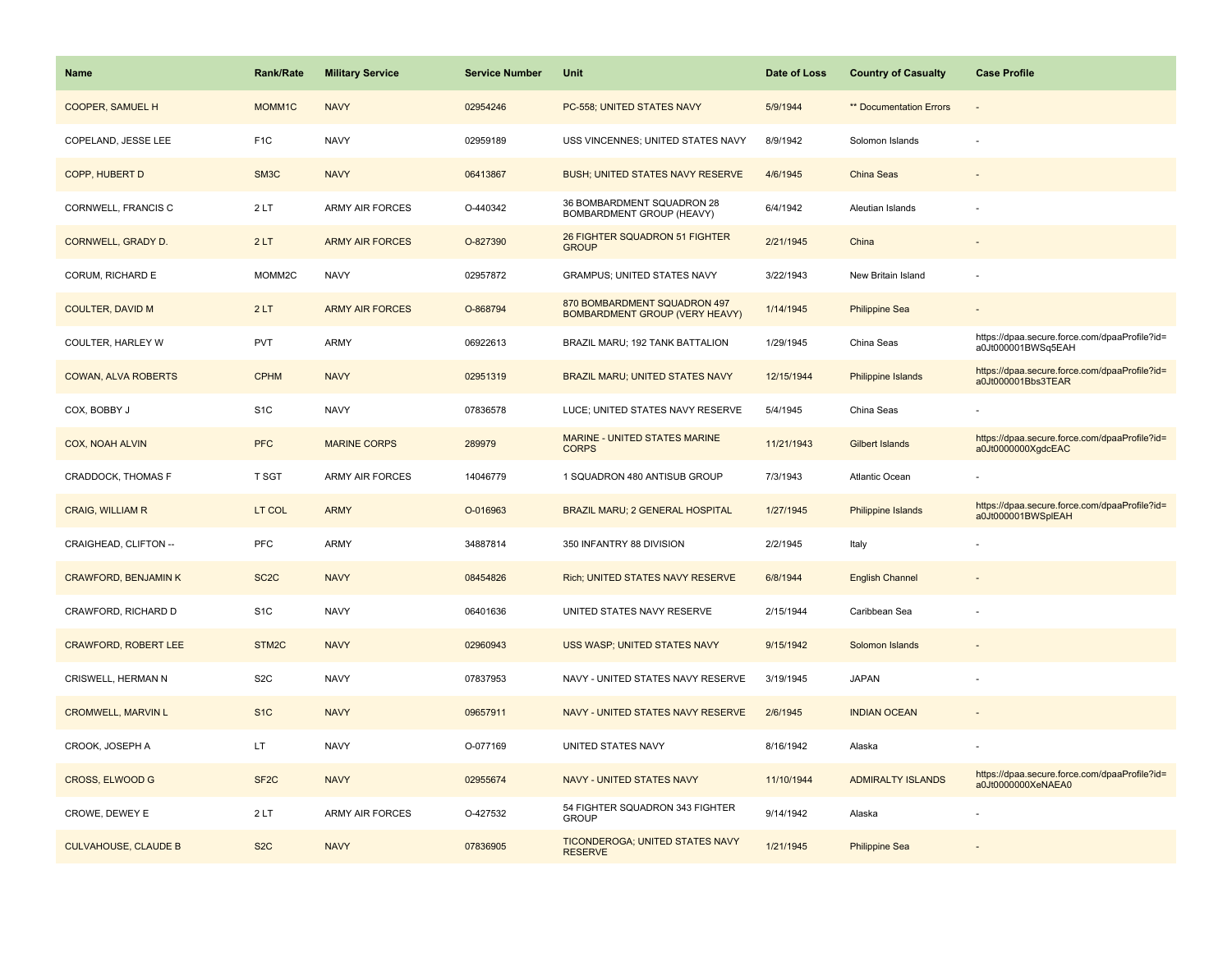| Name                       | Rank/Rate        | <b>Military Service</b> | <b>Service Number</b> | Unit                                                            | Date of Loss | <b>Country of Casualty</b>                             | <b>Case Profile</b>                                                 |
|----------------------------|------------------|-------------------------|-----------------------|-----------------------------------------------------------------|--------------|--------------------------------------------------------|---------------------------------------------------------------------|
| CUNNINGHAM, CLATIE R       | S SGT            | <b>ARMY AIR FORCES</b>  | 14061859              | 868 BOMBARDMENT SQUADRON<br>(HEAVY)                             | 7/23/1945    |                                                        |                                                                     |
| <b>CUNNINGHAM, JAMES O</b> | S <sub>1</sub> C | <b>NAVY</b>             | 06405144              | UNITED STATES NAVY RESERVE                                      | 4/23/1945    | <b>Atlantic Ocean: North</b><br><b>American Waters</b> |                                                                     |
| CURRY, DEAN E              | <b>SGT</b>       | ARMY AIR FORCES         | 06387861              | 823 BOMBARDMENT SQUADRON 38<br>BOMBARDMENT GROUP (MEDIUM)       | 12/26/1944   | Morotai, Ceram, Amboina                                | https://dpaa.secure.force.com/dpaaProfile?id=<br>a0Jt0000000XjX8EAK |
| <b>CURRY, THOMAS R</b>     | 2LT              | <b>ARMY AIR FORCES</b>  | O-682150              | 409 BOMBARDMENT SQUADRON 93<br><b>BOMBARDMENT GROUP (HEAVY)</b> | 12/22/1943   | North Sea or Tyrrhenian<br>Sea                         |                                                                     |
| DABNEY, EDMUND R           | S SGT            | <b>ARMY AIR FORCES</b>  | 06395058              | ARISAN MARU; 21 SQUADRON 24<br>PURSUIT GROUP                    | 10/24/1944   | China Seas                                             |                                                                     |
| DALE, MILLARD W            | <b>PFC</b>       | <b>ARMY</b>             | 34936570              | 302 INFANTRY 94 DIVISION                                        | 3/6/1945     | Germany                                                |                                                                     |
| DALTON, ARCHIE A           | TEC <sub>5</sub> | <b>ARMY</b>             | 34505173              | HMT Rohna; 853 ENGINEERS BATTALION<br>(AVIATION)                | 11/27/1943   | Mediterranean Sea                                      |                                                                     |
| <b>DALTON, JOHN S</b>      | S <sub>1</sub> C | <b>NAVY</b>             | 06416129              | USS AARON WARD (DM-35); UNITED<br><b>STATES NAVY RESERVE</b>    | 5/3/1945     | Solomon Islands                                        |                                                                     |
| DALTON, NEALOUS M          | ARM2C            | <b>NAVY</b>             | 06406912              | NAVY - UNITED STATES NAVY RESERVE                               | 3/30/1944    | PACIFIC OCEAN                                          | https://dpaa.secure.force.com/dpaaProfile?id=<br>a0Jt000001nzYceEAE |
| <b>DALTON, WILLIAM T</b>   | <b>T SGT</b>     | <b>ARMY AIR FORCES</b>  | 14156532              | 82 BOMBARDMENT SQUADRON 12<br><b>BOMBARDMENT GROUP (MEDIUM)</b> | 6/20/1944    | India                                                  |                                                                     |
| DARTER, EUGENE --          | <b>SSGT</b>      | <b>ARMY AIR FORCES</b>  | 13035242              | 708 BOMBARDMENT SQUADRON 447<br>BOMBARDMENT GROUP (HEAVY)       | 11/27/1943   | Newfoundland                                           |                                                                     |
| DAUGHERTY, ALONZO          | S <sub>2</sub> C | <b>NAVY</b>             | 02960953              | SS WICHITA; UNITED STATES NAVY                                  | 9/19/1942    | Virgin Islands                                         |                                                                     |
| DAVENPORT, RAYMOND M       | PFC              | <b>ARMY</b>             | 34141859              | ARMY - 454 ORDNANCE COMPANY<br>(AVIATION)                       | 8/12/1942    | PHILIPPINE ISLANDS                                     | https://dpaa.secure.force.com/dpaaProfile?id=<br>a0Jt0000000XmrQEAS |
| DAVENPORT, WILLIAM G.      | <b>CPL</b>       | <b>ARMY</b>             | 35456698              | <b>17 TANK BATTALION 7 ARMORED</b><br><b>DIVISION</b>           | 10/4/1944    | Holland                                                |                                                                     |
| DAVIS, ALFRED T            | <b>PVT</b>       | <b>ARMY</b>             | 18036350              | ARISAN MARU; 60 COAST ARTILLERY<br><b>REGIMENT</b>              | 10/24/1944   | China Seas                                             |                                                                     |
| DAVIS, BERNARD H           | RDM3             | <b>NAVY</b>             | 09658616              | <b>COOPER; UNITED STATES NAVY</b><br><b>RESERVE</b>             | 12/2/1943    | Philippine Islands                                     |                                                                     |
| DAVIS, GEORGE F            | AOM3C            | <b>NAVY</b>             | 02959947              | UNITED STATES NAVY                                              | 3/11/1944    | New Guinea                                             | https://dpaa.secure.force.com/dpaaProfile?id=<br>a0Jt000001nzRIcEAM |
| DAVIS, GRADY LESTER        | S <sub>2</sub> C | <b>NAVY</b>             | 06402442              | USS MEREDITH; UNITED STATES NAVY<br><b>RESERVE</b>              | 10/15/1942   | Solomon Islands                                        |                                                                     |
| DAVIS, JACK H              | 2LT              | <b>ARMY AIR FORCES</b>  | O-696439              | 819 BOMBARDMENT SQUADRON 30<br><b>BOMBARDMENT GROUP (HEAVY)</b> | 8/14/1944    | Marianas Islands                                       |                                                                     |
| DAVIS, JAMES S             | <b>CPL</b>       | <b>ARMY</b>             | 34371809              | 113 FIELD ARTILLERY BATTALION 30<br><b>DIVISION</b>             | 6/15/1944    | <b>English Channel</b>                                 |                                                                     |
| DAVIS, RAYMOND J.          | S SGT            | <b>ARMY AIR FORCES</b>  | 34736043              | 9 BOMBARDMENT SQUADRON 7<br>BOMBARDMENT GROUP (HEAVY)           | 3/22/1945    | India                                                  |                                                                     |
| DAVIS, ROBERT L            | 2LT              | <b>ARMY AIR FORCES</b>  | O-431395              | <b>22 TRANSPORT SQUADRON</b>                                    | 7/14/1942    | Australia                                              |                                                                     |
| DAVIS, WILLIAM B           | Capt             | <b>ARMY</b>             | O-382338              | 45 INFANTRY REGIMENT (PHILIPPINE<br>SCOUT)                      | 4/6/1942     | Philippine Islands                                     | https://dpaa.secure.force.com/dpaaProfile?id=<br>a0Jt000001nzVmnEAE |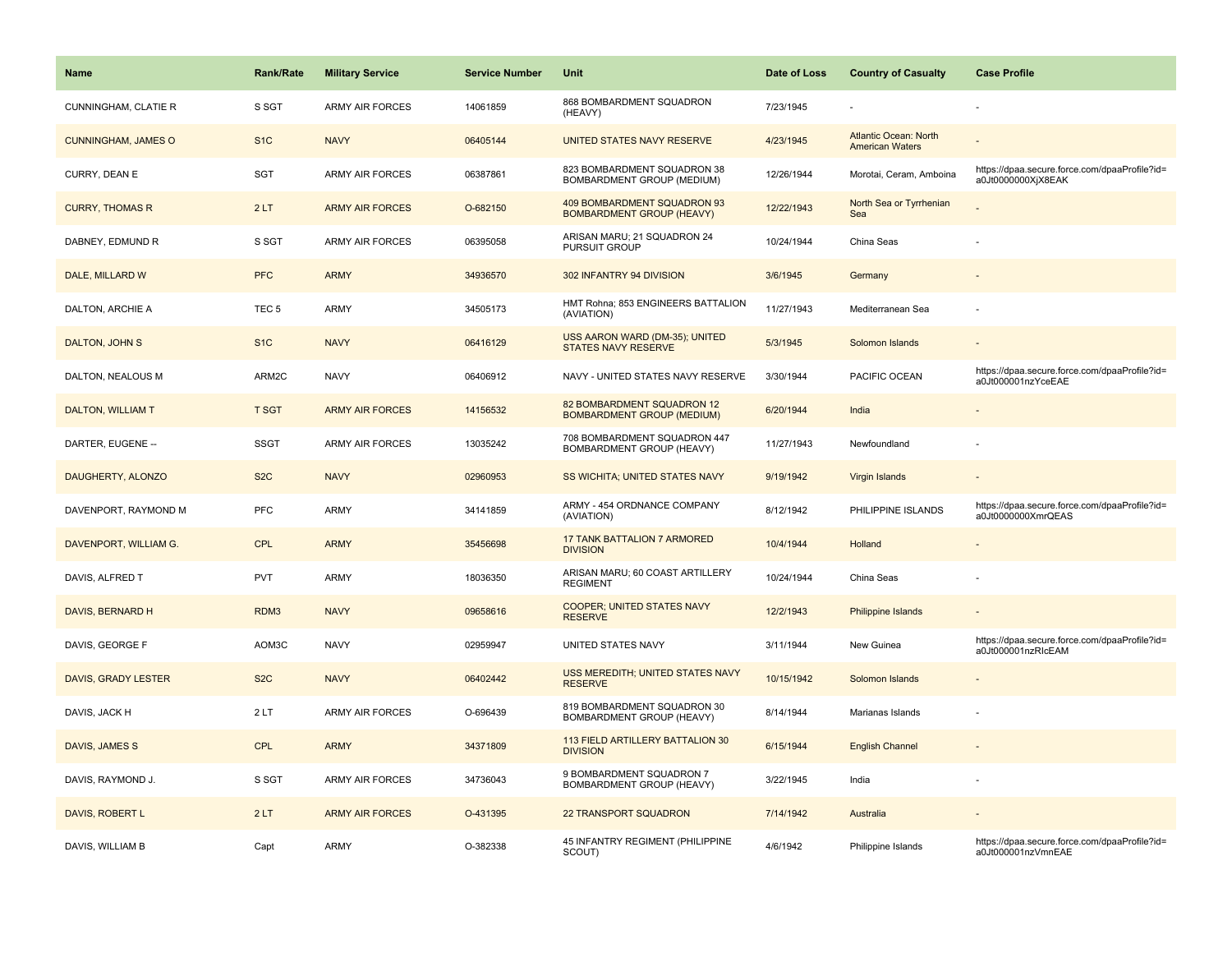| <b>Name</b>                | <b>Rank/Rate</b>  | <b>Military Service</b> | <b>Service Number</b> | Unit                                                                                    | Date of Loss | <b>Country of Casualty</b>       | <b>Case Profile</b> |
|----------------------------|-------------------|-------------------------|-----------------------|-----------------------------------------------------------------------------------------|--------------|----------------------------------|---------------------|
| DAWN, GRANT U              | ARM3C             | <b>NAVY</b>             | 02955505              | <b>UNITED STATES NAVY</b>                                                               | 6/4/1942     | Midway Island                    |                     |
| DAWSON, CLAUDIE VAN        | BM2C              | <b>NAVY</b>             | 02953378              | USS JUNEAU; UNITED STATES NAVY                                                          | 11/13/1942   | Solomon Islands                  |                     |
| DEAN, ANDREW --            | STM2C             | <b>NAVY</b>             | 02959785              | USS QUINCY; UNITED STATES NAVY                                                          | 8/9/1942     | Solomon Islands                  |                     |
| DEATHRIDGE, JAMES LAWRENCE | <b>Y2</b>         | <b>NAVY</b>             | 6400363               | Glennon; UNITED STATES NAVY<br><b>RESERVE</b>                                           | 6/8/1944     | France                           |                     |
| DEAUX, JOHN A              | 1LT               | <b>ARMY AIR FORCES</b>  | O-790533              | 97 SQUADRON 28 TRANSPORT GROUP                                                          | 11/2/1943    | China                            |                     |
| DEBERRY, L B               | STM1C             | <b>NAVY</b>             | 07505468              | OMMANEY BAY; UNITED STATES NAVY<br><b>RESERVE</b>                                       | 1/4/1945     | Central/South Pacific<br>Theater |                     |
| DECKARD, THOMAS E          | S <sub>2</sub> C  | <b>NAVY</b>             | 07506975              | NAVY - UNITED STATES NAVY RESERVE                                                       | 2/11/1945    | <b>PHILIPPINE SEA</b>            |                     |
| DEEN, CURTIS --            | <b>PVT</b>        | <b>ARMY</b>             | 34724997              | 135 INFANTRY 34 DIVISION                                                                | 2/5/1944     | Italy                            |                     |
| <b>DEMARCUS, WARREN M</b>  | 2LT               | <b>ARMY AIR FORCES</b>  | O-674739              | 5TH AIR FORCE, 38TH BOMBARDMENT<br>GROUP (MEDIUM), 405TH<br><b>BOMBARDMENT SQUADRON</b> | 1/31/1945    | Formosa                          |                     |
| DENMAN, GEORGE W           | 1LT               | ARMY AIR FORCES         | O-2069964             | 861 BOMBARDMENT SQUADRON 493<br>BOMBARDMENT GROUP (HEAVY)                               | 3/30/1945    | Germany                          |                     |
| DEVANE, FRANCIS T.         | Cpl               | <b>ARMY AIR FORCES</b>  | 7082303               | 398 BOMBARDMENT SQUADRON 504<br><b>BOMBARDMENT GROUP (VERY HEAVY)</b>                   | 2/10/1945    | <b>Philippine Sea</b>            |                     |
| DEWITT, CHARLES B          | S Sgt             | ARMY AIR FORCES         | 14158249              | 513 BOMBARDMENT SQUADRON 376<br>BOMBARDMENT GROUP (HEAVY)                               | 10/24/1943   | Mediterranean Sea                |                     |
| DIBBRELL, ELBERT --        | CK <sub>2</sub> C | <b>NAVY</b>             | 02954448              | <b>UNITED STATES NAVY</b>                                                               | 5/1/1945     | Japan                            |                     |
| DILLINGHAM, THOMAS B       | PFC               | ARMY                    | 34987344              | ARMY - 141 INFANTRY 36 DIVISION                                                         | 1/4/1946     | <b>FRANCE</b>                    |                     |
| <b>DISNEY, DANIEL H</b>    | S <sub>1</sub> C  | <b>NAVY</b>             | 02957580              | USS LITTLE; UNITED STATES NAVY                                                          | 9/5/1942     | Solomon Islands                  |                     |
| DISNEY, HENRY C L          | SGT               | <b>ARMY AIR FORCES</b>  | 14161281              | 831 BOMBARDMENT SQUADRON 485<br>BOMBARDMENT GROUP (HEAVY)                               | 4/20/1944    | Mediterranean Sea                |                     |
| DIXON, JOHN G              | <b>T SGT</b>      | <b>ARMY AIR FORCES</b>  | 14056414              | 740 BOMBARDMENT SQUADRON 455<br><b>BOMBARDMENT GROUP (HEAVY)</b>                        | 3/19/1944    | <b>Adriatic Sea</b>              |                     |
| DOBBS, WILLIAM I           | 2LT               | ARMY AIR FORCES         | O-929309              | 781 BOMBARDMENT SQUADRON 465<br>BOMBARDMENT GROUP (HEAVY)                               | 2/5/1945     | Adriatic Sea                     |                     |
| DODD, ERNEST A             | <b>SIC</b>        | <b>NAVY</b>             | 02957349              | <b>UNITED STATES NAVY</b>                                                               | 3/1/1942     | <b>Indian Ocean</b>              |                     |
| DOGGETT, EARL T            | S SGT             | ARMY AIR FORCES         | 34496322              | 703 BOMBARDMENT SQUADRON 445<br>BOMBARDMENT GROUP (HEAVY)                               | 2/2/1944     | North Sea or Tyrrhenian<br>Sea   |                     |
| <b>DOOLEY, THOMAS T</b>    | <b>PVT</b>        | <b>ARMY</b>             | 34611119              | 33 REGIMENT 3 ARMORED DIVISION                                                          | 8/7/1944     | France                           |                     |
| DOOLEY, WALTER E           | 1 LT              | ARMY AIR FORCES         | O-659676              | 303 BOMBARDMENT GROUP (HEAVY),<br>359 BOMBARDMENT SQUADRON                              | 5/14/1943    | North Sea or Tyrrhenian<br>Sea   |                     |
| DORSEY, WILLIAM E          | MOMM1C            | <b>NAVY</b>             | 02954054              | TANG; UNITED STATES NAVY                                                                | 10/25/1944   | Formosa                          |                     |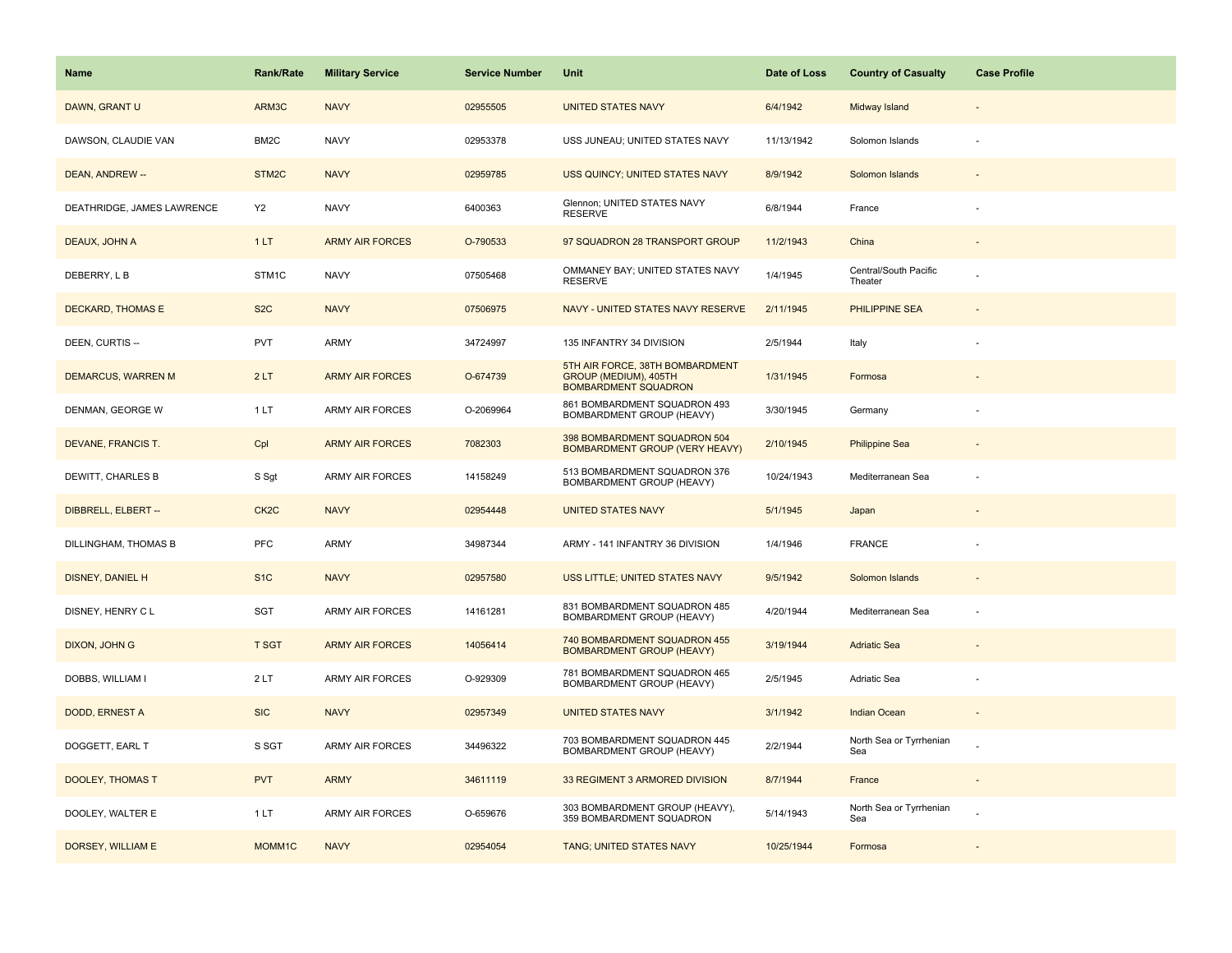| Name                       | <b>Rank/Rate</b>  | <b>Military Service</b> | <b>Service Number</b> | Unit                                                                                         | Date of Loss | <b>Country of Casualty</b>     | <b>Case Profile</b>                                                 |
|----------------------------|-------------------|-------------------------|-----------------------|----------------------------------------------------------------------------------------------|--------------|--------------------------------|---------------------------------------------------------------------|
| DOSS, ELBERT BEDFORD LEE   | S <sub>1</sub> C  | <b>NAVY</b>             | 08454635              | USS ESSEX; UNITED STATES NAVY<br><b>RESERVE</b>                                              | 11/25/1944   | Philippine Sea                 |                                                                     |
| DOTSON, JOHN F             | TEC <sub>5</sub>  | <b>ARMY</b>             | 34326548              | 120 INFANTRY 30 DIVISION                                                                     | 12/25/1944   | <b>Belgium</b>                 |                                                                     |
| DOUGLAS, HUGH W.           | CPL               | <b>ARMY AIR FORCES</b>  | 14020373              | 90 BOMBARDMENT SQUADRON 3<br>BOMBARDMENT GROUP (LIGHT)                                       | 11/18/1945   | New Guinea                     |                                                                     |
| DOUGLASS, RICHARD RANDOLPH | <b>SGT</b>        | <b>ARMY AIR FORCES</b>  | 14166807              | 828 BOMBARDMENT SQUADRON 485<br><b>BOMBARDMENT GROUP (HEAVY)</b>                             | 6/13/1944    |                                |                                                                     |
| DOWNEY, JOHN R             | 2d Lt             | <b>ARMY AIR FORCES</b>  | O-2001851             | 720 BOMBARDMENT SQUADRON 450<br>BOMBARDMENT GROUP (HEAVY)                                    | 3/9/1945     | Adriatic Sea                   |                                                                     |
| DOYAL, FAINE M             | 2LT               | <b>ARMY AIR FORCES</b>  | O-798988              | 409 BOMBARDMENT SQUADRON 93<br><b>BOMBARDMENT GROUP (HEAVY)</b>                              | 12/22/1943   | North Sea or Tyrrhenian<br>Sea |                                                                     |
| DRAPER, NORMAN CLAFLIN     | <b>LTJG</b>       | <b>NAVY</b>             | 156521                | HANCOCK; UNITED STATES NAVY<br><b>RESERVE</b>                                                | 11/6/1944    | Philippine Islands             |                                                                     |
| DRIVER, EUGENE --          | <b>PFC</b>        | <b>ARMY</b>             | 34525934              | 649 ORDNANCE AMMUNITION COMPANY                                                              | 4/23/1944    | New Guinea                     |                                                                     |
| DRIVER, LAWRENCE E.        | 2LT               | <b>ARMY AIR FORCES</b>  | O-729327              | 49 FIGHTER SQUADRON 14 FIGHTER<br><b>GROUP</b>                                               | 1/15/1943    | Tunisia                        |                                                                     |
| DUGAN, PAUL --             | 1LT               | <b>ARMY AIR FORCES</b>  | O-424718              | SHINYO MARU; 91 BOMBARDMENT<br>SQUADRON 27 BOMBARDMENT GROUP<br>(LIGHT)                      | 9/7/1944     | <b>Philippine Islands</b>      |                                                                     |
| DUNAGAN, THOMAS S          | <b>T SGT</b>      | <b>ARMY AIR FORCES</b>  | R-421030              | 7 MATERIALS SQUADRON 5 AIR BASE<br><b>GROUP</b>                                              | 11/12/1942   | Philippine Islands             | https://dpaa.secure.force.com/dpaaProfile?id=<br>a0Jt0000000XhoWEAS |
| DUNN, CLARENCE H           | <b>SGT</b>        | <b>ARMY</b>             | 34889162              | 313 INFANTRY 79 DIVISION                                                                     | 3/12/1945    | Holland                        |                                                                     |
| DUNN, JAMES BRUCE          | PFC               | <b>MARINE CORPS</b>     | 00321066              | H&S Company, 23rd Marines, 4th Marine<br>Division, FMF, UNITED STATES MARINE<br><b>CORPS</b> | 6/15/1944    | SAIPAN                         |                                                                     |
| <b>DURHAM, CHARLES M</b>   | S <sub>2</sub> C  | <b>NAVY</b>             | 06408499              | <b>USS ALUDRA; UNITED STATES NAVY</b><br><b>RESERVE</b>                                      | 6/23/1943    | <b>Coral Sea</b>               |                                                                     |
| DURHAM, LUCIAN E           | TFC <sub>5</sub>  | <b>ARMY</b>             | 34526413              | HMT Rohna; 853 ENGINEERS BATTALION<br>(AVIATION)                                             | 11/27/1943   | Mediterranean Sea              |                                                                     |
| DUVALL, ROBERT M           | S Sgt             | <b>ARMY AIR FORCES</b>  | 14070737              | 75 BOMBARDMENT SQUADRON 42<br><b>BOMBARDMENT GROUP (MEDIUM)</b>                              | 4/28/1944    | Solomon Islands                |                                                                     |
| DYCUS, DONALD              | S <sub>2</sub> C  | <b>NAVY</b>             | 08456456              | NAVY - UNITED STATES NAVY RESERVE                                                            | 7/30/1945    | PHILIPPINE SEA                 | https://dpaa.secure.force.com/dpaaProfile?id=<br>a0Jt0000000cdmJEAQ |
| DYER, JAMES A              | S <sub>1</sub> C  | <b>NAVY</b>             | 06402230              | USS HELENA; UNITED STATES NAVY<br><b>RESERVE</b>                                             | 7/6/1943     | Solomon Islands                |                                                                     |
| DYER, JAMES E              | <b>PVT</b>        | <b>ARMY</b>             | 34360586              | 111 ENGINEERS COMBAT BATTALION 36<br><b>DIVISION</b>                                         | 10/20/1944   | France                         |                                                                     |
| <b>EARLY, CHARLIE L</b>    | <b>PVT</b>        | <b>ARMY</b>             | 34044958              | 7 CHEMICAL COMPANY (AVIATION)                                                                | 2/1/1946     | <b>Philippine Islands</b>      |                                                                     |
| EAST, FLOYD BERNARD        | S <sub>1</sub> C  | <b>NAVY</b>             | 06402351              | USS MONSSEN; UNITED STATES NAVY<br><b>RESERVE</b>                                            | 11/13/1942   | Solomon Islands                |                                                                     |
| <b>EASTLAND, VAN L</b>     | EM <sub>1</sub> C | <b>NAVY</b>             | 02957364              | <b>HOEL; UNITED STATES NAVY</b>                                                              | 10/25/1944   | <b>Philippine Sea</b>          |                                                                     |
| ECHOLS, CHARLES LOUIE      | EM3C              | <b>NAVY</b>             | 02873632              | USS Arizona; UNITED STATES NAVY                                                              | 12/7/1941    | Hawaiian Islands               | https://dpaa.secure.force.com/dpaaProfile?id=<br>a0Jt0000000BSaqEAG |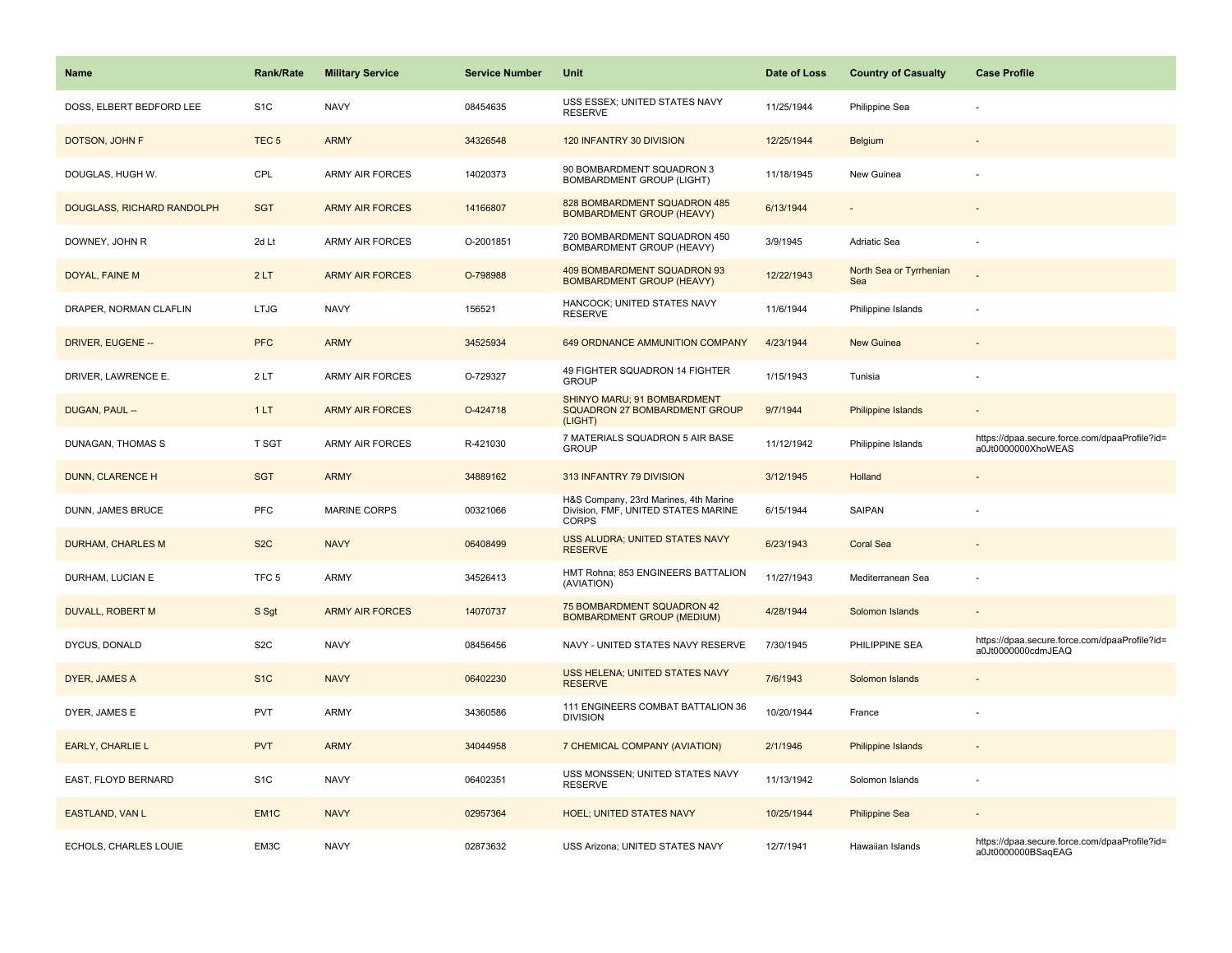| <b>Name</b>                | Rank/Rate        | <b>Military Service</b> | <b>Service Number</b> | Unit                                                             | Date of Loss | <b>Country of Casualty</b>     | <b>Case Profile</b>                                                 |
|----------------------------|------------------|-------------------------|-----------------------|------------------------------------------------------------------|--------------|--------------------------------|---------------------------------------------------------------------|
| <b>ECKLE, MURRELL W</b>    | <b>PFC</b>       | <b>ARMY</b>             | 34323755              | 3272 QUARTERMASTER COMPANY                                       | 3/10/1944    | North Sea or Tyrrhenian<br>Sea |                                                                     |
| EDMONDS, MILLS --          | PVT              | ARMY AIR FORCES         | 34118581              | HEADQUARTERS SQUADRON 27<br><b>BOMBARDMENT GROUP (LIGHT)</b>     | 7/10/1942    | Philippine Islands             | https://dpaa.secure.force.com/dpaaProfile?id=<br>a0Jt0000000XhKREA0 |
| <b>EDMUNDS, CLARENCE F</b> | S <sub>1</sub> C | <b>NAVY</b>             | 08327707              | <b>SNOOK; UNITED STATES NAVY</b><br><b>RESERVE</b>               | 5/5/1945     | <b>China Seas</b>              |                                                                     |
| EDWARDS, HORACE O          | PFC              | ARMY                    | 34141835              | 702 TANK DESTROYER BATTALION                                     | 10/7/1944    | Germany                        |                                                                     |
| <b>EDWARDS, JESSIE J</b>   | <b>PVT</b>       | <b>ARMY</b>             | 34323602              | 3272 QUARTERMASTER SERVICES<br><b>COMPANY</b>                    | 3/10/1944    | North Sea or Tyrrhenian<br>Sea |                                                                     |
| EDWARDS, RICHARD E         | FLT O            | <b>ARMY AIR FORCES</b>  | T-132896              | 858 BOMBARDMENT SQUADRON 492<br>BOMBARDMENT GROUP (HEAVY)        | 4/19/1945    | North Sea or Tyrrhenian<br>Sea |                                                                     |
| ELDRIDGE, CARLIE --        | <b>PVT</b>       | <b>ARMY</b>             | 34140025              | 454 ORDNANCE COMPANY (AVIATION)                                  | 11/25/1942   | Philippine Islands             | https://dpaa.secure.force.com/dpaaProfile?id=<br>a0Jt0000000XhQKEA0 |
| ELLINGTON, ALBERT          | TEC <sub>5</sub> | <b>ARMY</b>             | 34723815              | HMT Rohna; 853 ENGINEERS BATTALION<br>(AVIATION)                 | 11/27/1943   | Mediterranean Sea              |                                                                     |
| ELLIS, MONTA C             | AP <sub>1C</sub> | <b>NAVY</b>             | 02953144              | <b>UNITED STATES NAVY</b>                                        | 5/15/1943    | Pacific Ocean                  |                                                                     |
| ELLISON, JOSEPH H D        | S <sub>1</sub> C | <b>NAVY</b>             | 08455029              | LERAY WILSON; UNITED STATES NAVY<br><b>RESERVE</b>               | 1/10/1945    | Philippine Islands             |                                                                     |
| ELLZEY, LUTHER E           | QM3C             | <b>NAVY</b>             | 02954465              | <b>UNITED STATES NAVY</b>                                        | 3/1/1942     | <b>Indian Ocean</b>            |                                                                     |
| EPPERSON, GEORGE L         | S <sub>1</sub> C | <b>NAVY</b>             | 02961974              | NAVY - UNITED STATES NAVY                                        | 7/30/1945    | PHILIPPINE SEA                 |                                                                     |
| <b>ERVIN, PAUL R</b>       | <b>T SGT</b>     | <b>ARMY AIR FORCES</b>  | 06971474              | 90 BOMBARDMENT SQUADRON 3<br><b>BOMBARDMENT GROUP (LIGHT)</b>    | 12/20/1942   | <b>Coral Sea</b>               |                                                                     |
| <b>ESLICK, MARK --</b>     | CDR              | <b>NAVY</b>             | 74816                 | USS INTREPID; UNITED STATES NAVY                                 | 10/12/1944   | Formosa                        | ł,                                                                  |
| <b>ESTES, THOMAS K</b>     | F <sub>2</sub> C | <b>NAVY</b>             | 08459853              | Leary; UNITED STATES NAVY RESERVE                                | 12/24/1943   | North Atlantic Ocean           | ÷,                                                                  |
| EVANS, CECIL --            | T SGT            | <b>ARMY AIR FORCES</b>  | 14134521              | 9 BOMBARDMENT SQUADRON 7<br>BOMBARDMENT GROUP (HEAVY)            | 2/16/1946    | India                          |                                                                     |
| <b>EVANS, DAVID BIRCH</b>  | <b>CMM</b>       | <b>NAVY</b>             | 01408258              | S-26; UNITED STATES NAVY RESERVE                                 | 1/24/1942    | Panama                         |                                                                     |
| EVANS, EDWARD --           | SGT              | <b>ARMY AIR FORCES</b>  | 14029882              | 21 BOMBARDMENT SQUADRON 30<br>BOMBARDMENT GROUP (HEAVY)          | 7/22/1942    | Alaska                         |                                                                     |
| <b>EVANS, JAMES F</b>      | <b>SGT</b>       | <b>ARMY AIR FORCES</b>  | 14092958              | 563 BOMBARDMENT SQUADRON 388<br><b>BOMBARDMENT GROUP (HEAVY)</b> | 4/11/1944    | <b>Baltic Sea</b>              |                                                                     |
| EVANS, LEWIS WHITE         | <b>PFC</b>       | <b>MARINE CORPS</b>     | 00413525              | MARINE - UNITED STATES MARINE<br><b>CORPS</b>                    | 1/22/1944    | Phoenix Islands                |                                                                     |
| EVENSKY, HARRY --          | S SGT            | <b>ARMY</b>             | 14022743              | 175 INFANTRY 29 DIVISION                                         | 6/13/1944    | France                         | $\overline{\phantom{a}}$                                            |
| EWELL, CURTIS --           | MATT1C           | <b>NAVY</b>             | 02957803              | USS WASP; UNITED STATES NAVY                                     | 9/15/1942    | Solomon Islands                |                                                                     |
| <b>FANBURG, SAMUEL M</b>   | S SGT            | <b>ARMY AIR FORCES</b>  | 14161914              | 728 BOMBARDMENT SQUADRON 452<br><b>BOMBARDMENT GROUP (HEAVY)</b> | 2/20/1944    | <b>Baltic Sea</b>              |                                                                     |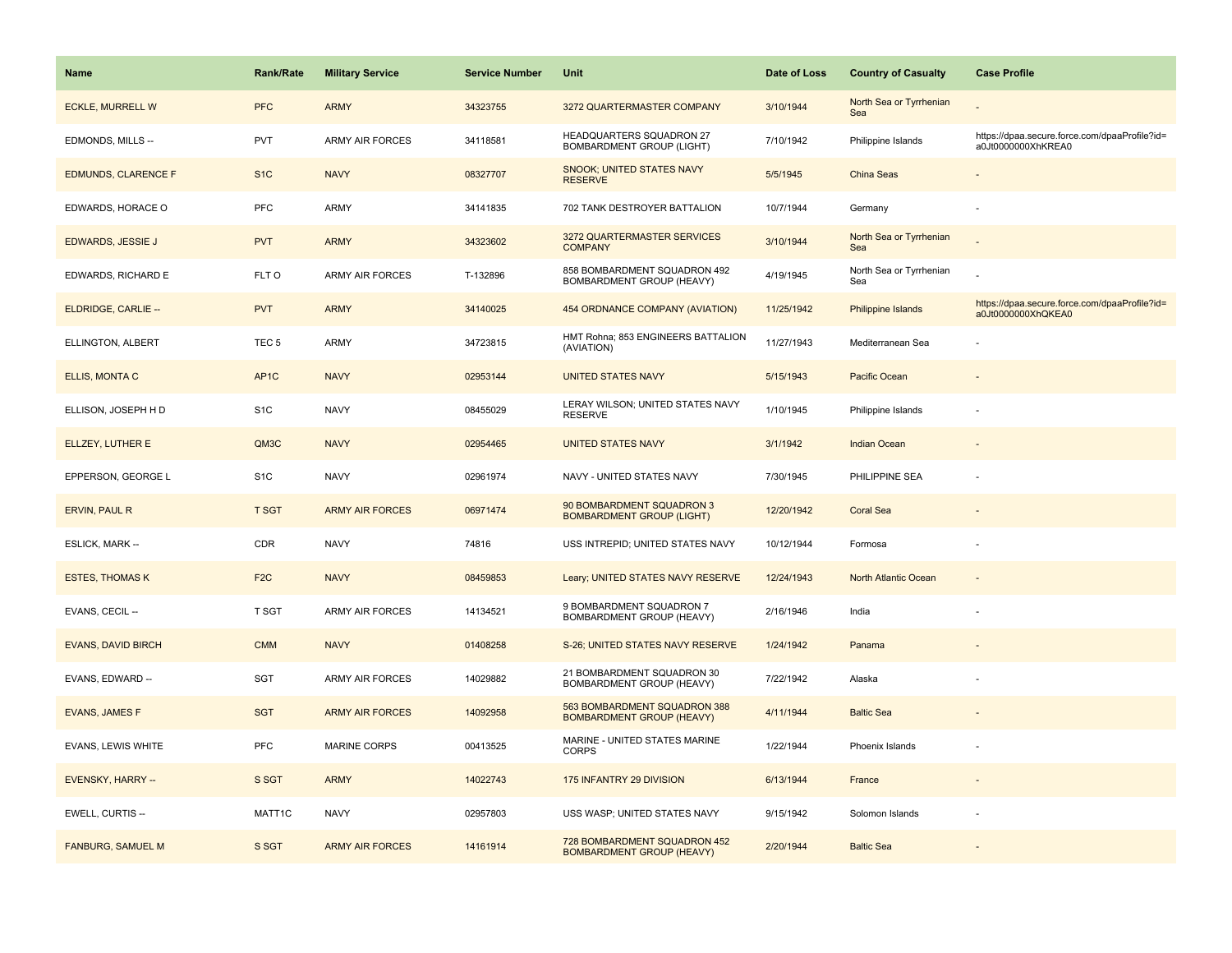| Name                     | <b>Rank/Rate</b> | <b>Military Service</b> | <b>Service Number</b> | Unit                                                                  | Date of Loss | <b>Country of Casualty</b>     | <b>Case Profile</b>                                                 |
|--------------------------|------------------|-------------------------|-----------------------|-----------------------------------------------------------------------|--------------|--------------------------------|---------------------------------------------------------------------|
| FARMER, JOHN WILSON      | COX              | <b>NAVY</b>             | 02873556              | USS Arizona; UNITED STATES NAVY                                       | 12/7/1941    | Hawaiian Islands               | https://dpaa.secure.force.com/dpaaProfile?id=<br>a0Jt0000000BSVWEA4 |
| FERRELL, NAT --          | S <sub>1</sub> C | <b>NAVY</b>             | 06401810              | FRANKLIN; UNITED STATES NAVY<br><b>RESERVE</b>                        | 3/19/1945    | Japan                          |                                                                     |
| FEUERSTACKE, JAMES A     | 1LT              | <b>ARMY AIR FORCES</b>  | O-795928              | 579 BOMBARDMENT SQUADRON 392<br>BOMBARDMENT GROUP (HEAVY)             | 10/4/1943    | North Sea or Tyrrhenian<br>Sea |                                                                     |
| FINNELL, FRENCH A        | S <sub>2</sub> C | <b>NAVY</b>             | 06401116              | USS VINCENNES; UNITED STATES NAVY<br><b>RESERVE</b>                   | 8/9/1942     | Solomon Islands                |                                                                     |
| FISHEL, MYRON P          | LT /JG/          | <b>NAVY</b>             | O-079519              | USS Yorktown (CV-5); UNITED STATES<br><b>NAVY</b>                     | 2/1/1942     | Jaluit Atoll                   |                                                                     |
| FISHER, JAMES N          | <b>SGT</b>       | <b>ARMY AIR FORCES</b>  | 34190093              | 457 BOMBARDMENT SQUADRON 330<br><b>BOMBARDMENT GROUP (VERY HEAVY)</b> | 5/24/1945    | Japan/Okinawa                  |                                                                     |
| FISHER, JOHN C           | MM3C             | <b>NAVY</b>             | 02959666              | USS CHICAGO; UNITED STATES NAVY                                       | 1/30/1943    | Solomon Islands                |                                                                     |
| FITZGERARD, ROBERT D     | Sgt              | <b>ARMY AIR FORCES</b>  | 14155906              | <b>868 BOMBARDMENT SQUADRON</b><br>(HEAVY)                            | 11/24/1944   |                                |                                                                     |
| <b>FLANDERS, JAMES S</b> | 2LT              | <b>ARMY</b>             | O-451911              | 1 REGIMENT 1 ARMORED DIVISION                                         | 2/15/1943    | Tunisia                        |                                                                     |
| FLATT, EARL R            | <b>PVT</b>       | <b>ARMY</b>             | 34526780              | HMT Rohna; 853 ENGINEERS BATTALION<br>(AVIATION)                      | 11/27/1943   | Mediterranean Sea              |                                                                     |
| FLATT, PAUL E            | ARM2C            | <b>NAVY</b>             | 06406807              | UNITED STATES NAVY RESERVE                                            | 4/21/1944    | Pacific Ocean                  |                                                                     |
| <b>FLEMING, FRED G</b>   | S <sub>1</sub> C | <b>NAVY</b>             | 02958185              | USS LITTLE; UNITED STATES NAVY                                        | 9/5/1942     | Solomon Islands                |                                                                     |
| FLETCHER, RAY --         | <b>PFC</b>       | <b>ARMY</b>             | 14042334              | ARISAN MARU; 31 INFANTRY REGIMENT                                     | 10/24/1944   | China Seas                     |                                                                     |
| <b>FLIPPIN, ALTON E</b>  | BM1C             | <b>NAVY</b>             | 02955764              | <b>COOPER; UNITED STATES NAVY</b>                                     | 12/3/1944    | <b>Philippine Islands</b>      |                                                                     |
| FLOWERS, HOMER L         | WT1C             | <b>NAVY</b>             | 02952398              | USS HOUSTON (CA-30); UNITED STATES<br><b>NAVY</b>                     | 3/1/1942     | Java                           |                                                                     |
| FLOYD, ROBERT MC K       | S <sub>1</sub> C | <b>NAVY</b>             | 02956589              | USS JUNEAU; UNITED STATES NAVY                                        | 11/13/1942   | Solomon Islands                |                                                                     |
| FOLLIS, LLOYD A          | SGT              | <b>ARMY AIR FORCES</b>  | 34720096              | HEADQUARTERS SQUADRON V 2<br>BOMBARDMENT COMMAND                      | 4/27/1944    | Hawaiian Islands               |                                                                     |
| <b>FORBES, BILLY G</b>   | S <sub>2</sub> C | <b>NAVY</b>             | 07837596              | NAVY - UNITED STATES NAVY RESERVE                                     | 3/19/1945    | <b>JAPAN</b>                   |                                                                     |
| FORD, REX OF             | <b>SGT</b>       | <b>ARMY AIR FORCES</b>  | 14136677              | 6 BOMBARDMENT SQUADRON 29<br>BOMBARDMENT GROUP (VERY HEAVY)           | 1/8/1945     | <b>British West Indies</b>     | ÷,                                                                  |
| FORSYTHE, JOHN A         | F <sub>1</sub> C | <b>NAVY</b>             | 09663560              | <b>GAMBIER BAY; UNITED STATES NAVY</b><br><b>RESERVE</b>              | 10/25/1944   | <b>Philippine Sea</b>          |                                                                     |
| FORTNER, ROSCOE L        | SK3C             | <b>NAVY</b>             | 02874555              | Lexington; UNITED STATES NAVY                                         | 5/8/1942     | Coral Sea                      |                                                                     |
| FOSTER, KENNETH W        | 1LT              | <b>ARMY AIR FORCES</b>  | O-733425              | 490 BOMBARDMENT SQUADRON 341<br><b>BOMBARDMENT GROUP (MEDIUM)</b>     | 2/26/1944    | <b>Burma</b>                   |                                                                     |
| FOUST, RICHARD D         | MM3C             | <b>NAVY</b>             | 06416488              | Rich; UNITED STATES NAVY RESERVE                                      | 6/8/1944     | English Channel                |                                                                     |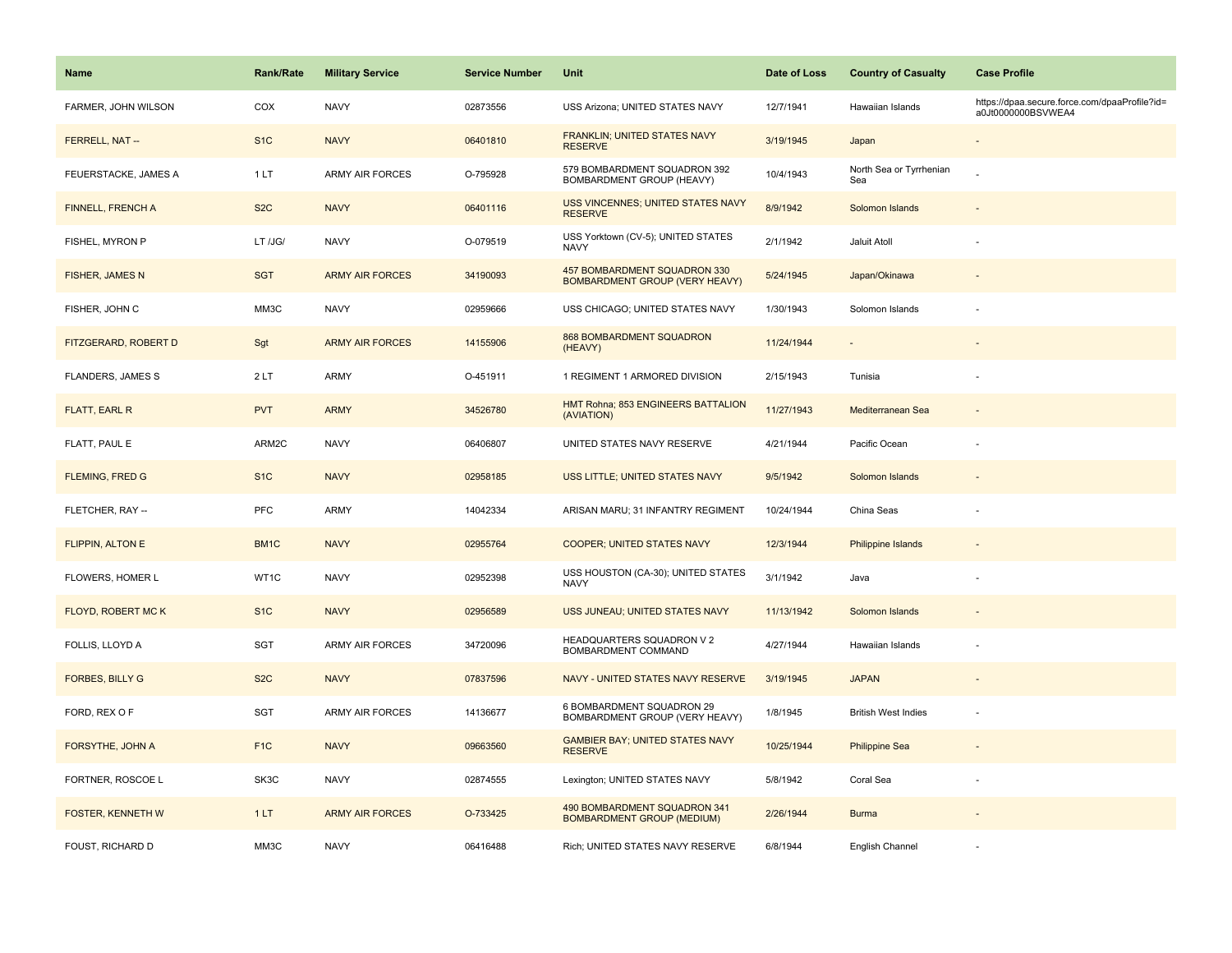| <b>Name</b>                  | <b>Rank/Rate</b>  | <b>Military Service</b> | <b>Service Number</b> | Unit                                                                    | Date of Loss | <b>Country of Casualty</b>     | <b>Case Profile</b>      |
|------------------------------|-------------------|-------------------------|-----------------------|-------------------------------------------------------------------------|--------------|--------------------------------|--------------------------|
| FOWLKES, WILLIAM W           | COX               | <b>NAVY</b>             | 02953383              | Langley; UNITED STATES NAVY                                             | 3/1/1942     | <b>Indian Ocean</b>            |                          |
| FRANCIS, MILTON L            | MOMM3C            | <b>NAVY</b>             | 07505117              | GRAYBACK; UNITED STATES NAVY<br><b>RESERVE</b>                          | 3/28/1944    | Philippine Sea                 |                          |
| FRANCIS, WILLIAM E           | 1LT               | <b>ARMY AIR FORCES</b>  | O-793754              | 424 BOMBARDMENT SQUADRON 307<br><b>BOMBARDMENT GROUP (HEAVY)</b>        | 3/29/1944    | <b>Caroline Islands</b>        |                          |
| FRANKLIN, CHARLES B          | 1LT               | <b>ARMY AIR FORCES</b>  | O-789463              | 67 BOMBARDMENT SQUADRON 44<br><b>BOMBARDMENT GROUP (HEAVY)</b>          | 2/15/1943    | English Channel                |                          |
| FRANKLIN, HOWARD --          | S <sub>1</sub> C  | <b>NAVY</b>             | 02955072              | USS JUNEAU; UNITED STATES NAVY                                          | 11/13/1942   | Solomon Islands                |                          |
| FRANKLIN, LOYD W             | T SGT             | <b>ARMY AIR FORCES</b>  | 14026560              | 882 BOMBARDMENT SQUADRON 500<br>BOMBARDMENT GROUP (VERY HEAVY)          | 5/24/1945    | Japan/Okinawa                  |                          |
| <b>FRENSLEY, CLAUDE E</b>    | <b>CMM</b>        | <b>NAVY</b>             | 02950236              | Asheville; UNITED STATES NAVY                                           | 3/3/1942     | <b>Indian Ocean</b>            | $\blacksquare$           |
| FREY, ROBERT E               | S <sub>1</sub> C  | <b>NAVY</b>             | 09662898              | Bismarck Sea; UNITED STATES NAVY<br><b>RESERVE</b>                      | 2/21/1945    | Bonin & Volcano Islands        | ٠.                       |
| <b>FROST, ARVILE H</b>       | <b>CPL</b>        | <b>ARMY</b>             | 15047013              | 1 REGIMENT 1 ARMORED DIVISION                                           | 2/15/1943    | Tunisia                        |                          |
| FRYE, JAMES E                | 2LT               | <b>ARMY AIR FORCES</b>  | O-526350              | 351 FIGHTER SQUADRON 363 FIGHTER<br><b>GROUP</b>                        | 3/19/1945    | North Sea or Tyrrhenian<br>Sea |                          |
| FURGE, JOHN --               | 2LT               | <b>ARMY AIR FORCES</b>  | O-695049              | 46 FIGHTER SQUADRON 21 FIGHTER<br><b>GROUP</b>                          | 5/17/1945    | Japan/Okinawa                  |                          |
| GADSEY, JAMES E              | T SGT             | ARMY                    | 34191625              | 134 INFANTRY 35 DIVISION                                                | 12/16/1944   | Germany                        |                          |
| <b>GAMBILL, JOHN DAVIS</b>   | S <sub>2</sub> C  | <b>NAVY</b>             | 02959422              | <b>USS VINCENNES; UNITED STATES NAVY</b>                                | 8/9/1942     | Solomon Islands                |                          |
| GARDNER, LESTER J            | <b>PVT</b>        | <b>ARMY</b>             | 34282523              | ARMY - 531 ENGINEERS SHORE<br><b>REGIMENT</b>                           | 4/28/1944    | <b>ENGLISH CHANNEL</b>         | ÷.                       |
| <b>GARNER, THOMAS E</b>      | LT /JG/           | <b>NAVY</b>             | O-103842              | UNITED STATES NAVY RESERVE                                              | 1/25/1944    | North or Tyrrhenian Seas       | $\sim$                   |
| <b>GARNER, WALLACE B</b>     | S SGT             | ARMY AIR FORCES         | 34283522              | 33 BOMBARDMENT SQUADRON 22<br>BOMBARDMENT GROUP (HEAVY)                 | 9/1/1944     | Philippine Islands             | ÷,                       |
| <b>GARRETT, HOWARD O</b>     | EM <sub>2C</sub>  | <b>NAVY</b>             | 06413419              | <b>GUDGEON; UNITED STATES NAVY</b><br><b>RESERVE</b>                    | 5/5/1944     | Marianas Islands               |                          |
| <b>GATES, FENTRESS D</b>     | <b>PFC</b>        | <b>ARMY AIR FORCES</b>  | 14026268              | ARISAN MARU; 16 BOMBARDMENT<br>SQUADRON 27 BOMBARDMENT GROUP<br>(LIGHT) | 10/24/1944   | China Seas                     |                          |
| <b>GATEWOOD, JAMES H</b>     | <b>SGT</b>        | <b>ARMY</b>             | 34284918              | 44 INFANTRY BATTALION 6 ARMORED<br><b>DIVISION</b>                      | 2/9/1945     | Germany                        |                          |
| GATLIFF, BEN D               | <b>PVT</b>        | <b>ARMY</b>             | 34140813              | SHINYO MARU; 454 ORDNANCE<br>COMPANY (AVIATION)                         | 9/7/1944     | Philippine Islands             | ÷                        |
| GAY, WILLIAM A               | <b>MAJ</b>        | <b>ARMY</b>             | O-021070              | ARMY - HEADQUARTERS LUZON FORCE                                         | 12/15/1944   | PHILIPPINE ISLANDS             | $\overline{\phantom{a}}$ |
| <b>GEARY, EDWARD F</b>       | GM <sub>2</sub> C | <b>NAVY</b>             | 02958287              | UNITED STATES NAVY                                                      | 2/9/1943     | Atlantic Ocean                 |                          |
| <b>GENTRY, JAMES EVERETT</b> | <b>SGT</b>        | <b>MARINE CORPS</b>     | 00306476              | <b>MARINE - UNITED STATES MARINE</b><br><b>CORPS</b>                    | 10/24/1944   | Pacific Ocean                  |                          |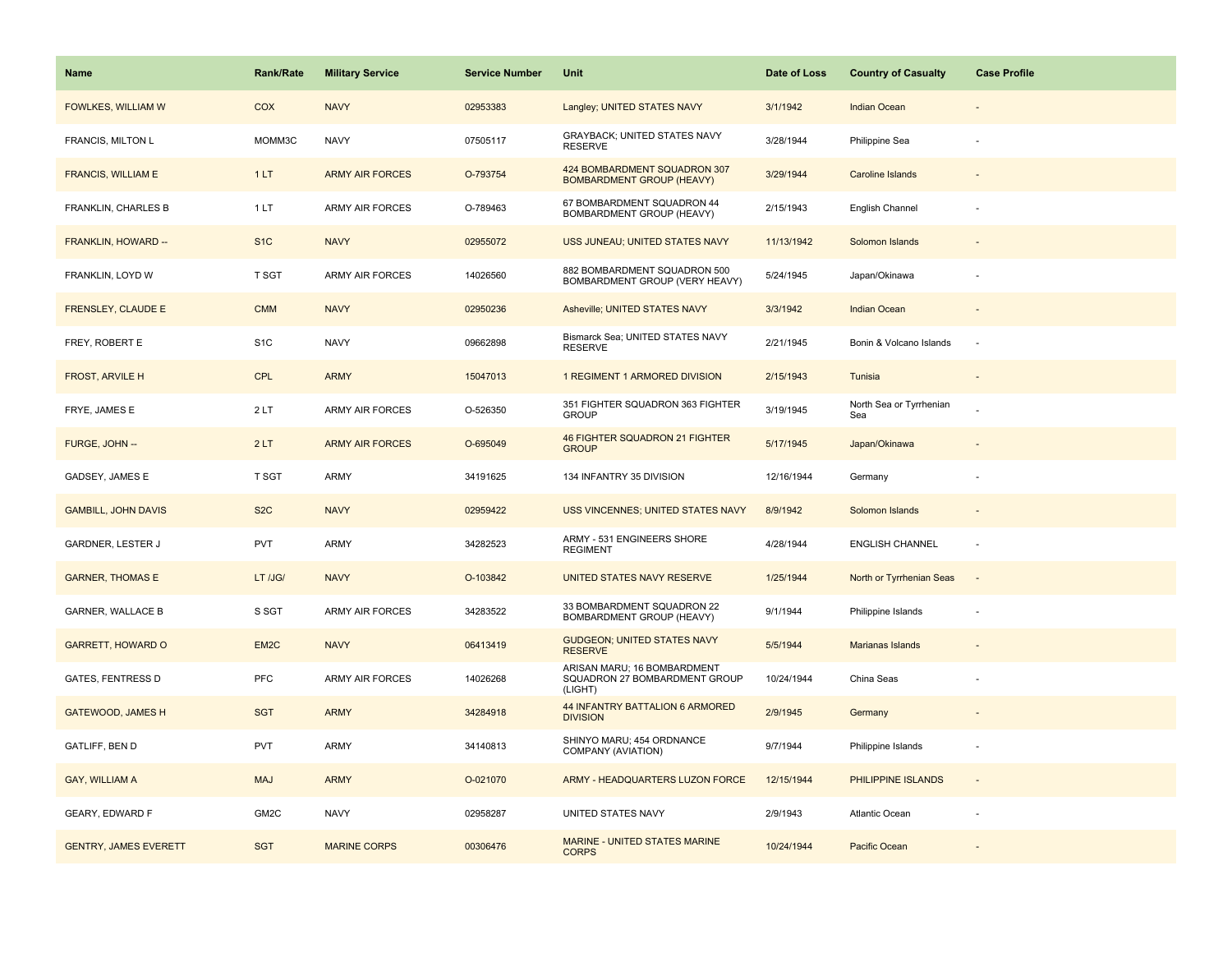| Name                         | <b>Rank/Rate</b>  | <b>Military Service</b> | <b>Service Number</b> | Unit                                                                  | Date of Loss | <b>Country of Casualty</b>                   | <b>Case Profile</b>                                                 |
|------------------------------|-------------------|-------------------------|-----------------------|-----------------------------------------------------------------------|--------------|----------------------------------------------|---------------------------------------------------------------------|
| <b>GEORGE, ROBERT C</b>      | RDM3C             | <b>NAVY</b>             | 08456836              | JOHNSTON; UNITED STATES NAVY<br><b>RESERVE</b>                        | 10/25/1944   | Philippine Sea                               |                                                                     |
| <b>GEORGE, WILBREN EARL</b>  | S <sub>2</sub> C  | <b>NAVY</b>             | 02960581              | <b>USS PATTERSON; UNITED STATES</b><br><b>NAVY</b>                    | 8/10/1943    | Solomon Islands                              |                                                                     |
| GILBREATH, RAY --            | 2LT               | <b>ARMY AIR FORCES</b>  | O-743441              | 733 BOMBARDMENT SQUADRON 453<br>BOMBARDMENT GROUP (HEAVY)             | 3/6/1944     | Germany                                      |                                                                     |
| GILES, FRED --               | MM3C              | <b>NAVY</b>             | 06416007              | S-44; UNITED STATES NAVY RESERVE                                      | 10/7/1943    | Kurile Islands                               |                                                                     |
| GILL, ATHEL LEE              | LT /JG/           | <b>NAVY</b>             | O-191052              | UNITED STATES NAVY RESERVE                                            | 9/18/1944    | Alaska                                       |                                                                     |
| GILLESPIE, JOHN O            | <b>PFC</b>        | <b>ARMY</b>             | 34888780              | SS Leopoldville; 262 INFANTRY 66<br><b>DIVISION</b>                   | 12/24/1944   | <b>English Channel</b>                       |                                                                     |
| GILLIS, JAMES C              | PFC               | <b>ARMY</b>             | 34987515              | SS Leopoldville; 262 INFANTRY 66<br><b>DIVISION</b>                   | 12/24/1944   | English Channel                              |                                                                     |
| <b>GLENN, CURTIS --</b>      | CK <sub>2</sub> C | <b>NAVY</b>             | 02954641              | S-44; UNITED STATES NAVY                                              | 10/7/1943    | Kurile Islands                               |                                                                     |
| GODSEY, FRANK --             | S SGT             | <b>ARMY</b>             | 00424844              | ENOURA MARU; 698 ORDNANCE<br>COMPANY (AVIATION)                       | 1/9/1945     | Formosa                                      | https://dpaa.secure.force.com/dpaaProfile?id=<br>a0Jt000000Pp6lpEAB |
| GOFF, WILLIAM L.             | <b>SGT</b>        | <b>ARMY AIR FORCES</b>  | 14136585              | 873 BOMBARDMENT SQUADRON 498<br><b>BOMBARDMENT GROUP (VERY HEAVY)</b> | 12/13/1944   | Marianas Islands                             |                                                                     |
| <b>GOLDMAN, MILTON M</b>     | PFC               | <b>ARMY</b>             | 34887750              | 15 INFANTRY 3 DIVISION                                                | 1/3/1945     | France                                       |                                                                     |
| GOODMAN, CECIL P.            | <b>PFC</b>        | <b>ARMY</b>             | 34501034              | 128 INFANTRY 32 DIVISION                                              | 1/28/1944    | New Guinea                                   |                                                                     |
| GOODMAN, GEORGE E            | EM3C              | <b>NAVY</b>             | 06400252              | USS DUNCAN; UNITED STATES NAVY<br><b>RESERVE</b>                      | 10/12/1942   | Solomon Islands                              |                                                                     |
| <b>GOODMAN, PAUL F</b>       | LT /JG/           | <b>NAVY</b>             | O-101395              | UNITED STATES NAVY RESERVE                                            | 8/25/1942    | Alaska                                       |                                                                     |
| GOODWIN, FRANK D             | PFC               | <b>ARMY AIR FORCES</b>  | 14063639              | 63 BOMBARDMENT SQUADRON 43<br>BOMBARDMENT GROUP (HEAVY)               | 5/8/1943     | New Guinea                                   |                                                                     |
| <b>GORDON, JOSEPH N</b>      | <b>PVT</b>        | <b>ARMY</b>             | 34044808              | <b>52 SIGNAL BATTALION</b>                                            | 3/3/1942     | Australia                                    |                                                                     |
| GORDON, TJ                   | PVT               | <b>ARMY</b>             | 34365752              | USAT DORCHESTER; UNITED STATES<br><b>ARMY</b>                         | 2/3/1943     | Greenland                                    |                                                                     |
| GOTCHER, WILLIAM C.          | S SGT             | <b>ARMY AIR FORCES</b>  | 34194958              | 320 BOMBARDMENT SQUADRON 90<br><b>BOMBARDMENT GROUP (HEAVY)</b>       | 12/1/1943    | <b>New Guinea</b>                            |                                                                     |
| GOWER, LORENZO R             | 2LT               | ARMY AIR FORCES         | 20443085              | 21 SQUADRON 374 TROOP CARRIER<br><b>GROUP</b>                         | 5/13/1944    | New Guinea                                   |                                                                     |
| <b>GRACE, EDGAR L</b>        | <b>PVT</b>        | <b>ARMY</b>             | 14042485              | <b>31 INFANTRY REGIMENT</b>                                           | 1/20/1942    | Philippine Islands                           |                                                                     |
| <b>GRANT, REUBEN N</b>       | S <sub>1</sub> C  | <b>NAVY</b>             | 08452573              | Callaghan; UNITED STATES NAVY                                         | 7/29/1945    | China Seas                                   |                                                                     |
| <b>GRAVES, ESTLE JENNING</b> | <b>CEM</b>        | <b>NAVY</b>             | 02907700              | <b>NAVY - UNITED STATES NAVY</b>                                      | 8/24/1942    | <b>NEW HEBRIDES</b>                          |                                                                     |
| <b>GRAVES, GEORGE E</b>      | S <sub>1</sub> C  | <b>NAVY</b>             | 07506095              | NAVY - UNITED STATES NAVY RESERVE                                     | 2/21/1945    | <b>BONIN &amp; VOLCANO</b><br><b>ISLANDS</b> |                                                                     |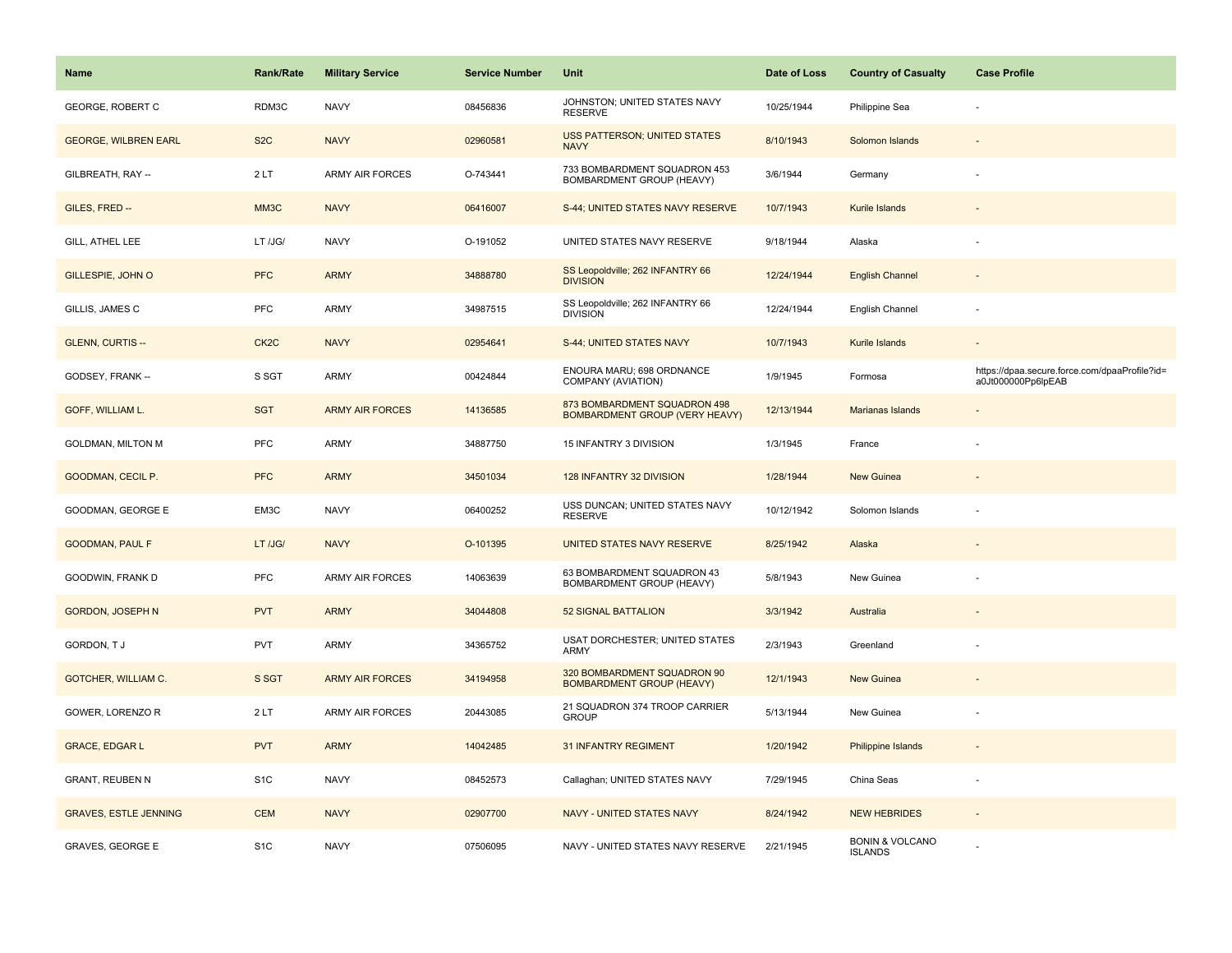| <b>Name</b>                 | <b>Rank/Rate</b> | <b>Military Service</b> | <b>Service Number</b> | <b>Unit</b>                                            | Date of Loss | <b>Country of Casualty</b> | <b>Case Profile</b>                                                 |
|-----------------------------|------------------|-------------------------|-----------------------|--------------------------------------------------------|--------------|----------------------------|---------------------------------------------------------------------|
| <b>GRAY, JAMES C</b>        | TEC <sub>5</sub> | <b>ARMY</b>             | 34504295              | 228 MEDICAL DISPENSARY (AVIATION)                      | 4/20/1944    | Mediterranean Sea          |                                                                     |
| <b>GREAVES, WILLIAM F</b>   | EM3C             | <b>NAVY</b>             | 09658895              | BULLHEAD; UNITED STATES NAVY<br><b>RESERVE</b>         | 8/6/1945     | Netherlands East Indies    | $\sim$                                                              |
| <b>GREEN, BOWLING F</b>     | 1LT              | <b>ARMY AIR FORCES</b>  | O-816855              | 91 FIGHTER SQUADRON 81 FIGHTER<br><b>GROUP</b>         | 4/13/1945    | China                      |                                                                     |
| <b>GREEN, CECIL JOHNSON</b> | S <sub>1</sub> C | <b>NAVY</b>             | 02955366              | NAVY - UNITED STATES NAVY                              | 1/23/1942    | <b>HAWAIIAN ISLANDS</b>    |                                                                     |
| <b>GREEN, CHARLES E</b>     | STM2C            | <b>NAVY</b>             | 02959846              | NAVY - UNITED STATES NAVY                              | 4/11/1945    | <b>CHINA SEAS</b>          |                                                                     |
| <b>GREENE, JAMES W</b>      | S <sub>1</sub> C | <b>NAVY</b>             | 08327294              | UNITED STATES NAVY RESERVE                             | 12/2/1943    | Adriatic Sea               |                                                                     |
| <b>GREENE, RUSSELL G</b>    | <b>ENS</b>       | <b>NAVY</b>             | O-301632              | USS MONTEREY; UNITED STATES NAVY<br><b>RESERVE</b>     | 6/14/1944    | Marianas Islands           |                                                                     |
| <b>GREENE, WILLIE B</b>     | <b>PVT</b>       | <b>ARMY</b>             | 34371005              | 628 TANK DESTROYER BATTALION                           | 9/19/1944    | Germany                    |                                                                     |
| <b>GREENFIELD, ALVIN --</b> | ARM3c            | <b>NAVY</b>             | 07084420              | UNITED STATES NAVY RESERVE                             | 2/12/1945    | Morotai, Ceram, Amboina    |                                                                     |
| GREER, BOB E                | S <sub>2</sub> C | <b>NAVY</b>             | 07507113              | NAVY - UNITED STATES NAVY RESERVE                      | 7/30/1945    | PHILIPPINE SEA             | https://dpaa.secure.force.com/dpaaProfile?id=<br>a0Jt0000000cd2NEAQ |
| <b>GREER, JAMES OSCAR</b>   | AS               | <b>NAVY</b>             | 06401391              | Pollux; UNITED STATES NAVY RESERVE                     | 2/18/1942    | Newfoundland               |                                                                     |
| GREGORY, CH                 | <b>PFC</b>       | <b>ARMY</b>             | 34986395              | SS Leopoldville; 262 INFANTRY 66<br><b>DIVISION</b>    | 12/24/1944   | English Channel            |                                                                     |
| <b>GREGORY, WALTER M</b>    | LT/JG/           | <b>NAVY</b>             | O-229250              | <b>GROWLER; UNITED STATES NAVY</b><br><b>RESERVE</b>   | 11/7/1944    | China Seas                 |                                                                     |
| <b>GRIFFITH, CHARLES</b>    | TEC <sub>5</sub> | <b>ARMY</b>             | 14043785              | ARMY - 60 COAST ARTILLERY<br><b>REGIMENT</b>           | 11/27/1942   | PHILIPPINE ISLANDS         | https://dpaa.secure.force.com/dpaaProfile?id=<br>a0Jt0000000ccgwEAA |
| <b>GRIFFITH, HERMAN C</b>   | <b>PVT</b>       | <b>ARMY</b>             | 34505593              | HMT Rohna; 853 ENGINEERS BATTALION<br>(AVIATION)       | 11/26/1943   | Mediterranean Sea          | https://dpaa.secure.force.com/dpaaProfile?id=<br>a0Jt0000000Xk2LEAS |
| <b>GRIGGS, BENNIE G</b>     | S <sub>2</sub> C | <b>NAVY</b>             | 09668630              | HOEL; UNITED STATES NAVY RESERVE                       | 10/25/1944   | Philippine Sea             |                                                                     |
| <b>GRISSOM, ROBERT--</b>    | <b>PVT</b>       | <b>ARMY</b>             | 34496814              | 35 SIGNAL CONSTRUCTION BATTALION                       | 4/28/1944    | <b>English Channel</b>     |                                                                     |
| GUNTER, PAUL OWEN           | Pvt              | <b>MARINE CORPS</b>     | 363740                | MARINE - UNITED STATES MARINE<br><b>CORPS</b>          | 11/3/1942    | Solomon Islands            |                                                                     |
| <b>GURLEY, ROBERT ISOM</b>  | S <sub>1</sub> C | <b>NAVY</b>             | 06408613              | <b>COLUMBIA; UNITED STATES NAVY</b><br><b>RESERVE</b>  | 1/9/1945     | <b>Philippine Islands</b>  |                                                                     |
| HAIRE, LEWIS W.             | CAPT             | <b>ARMY AIR FORCES</b>  | O-793323              | 31 BOMBARDMENT SQUADRON 5<br>BOMBARDMENT GROUP (HEAVY) | 3/5/1944     | New Britain Island         |                                                                     |
| HALE, CALVIN H              | TEC <sub>5</sub> | <b>ARMY</b>             | 34506102              | HMT Rohna; 853 ENGINEERS BATTALION<br>(AVIATION)       | 11/26/1943   | Mediterranean Sea          |                                                                     |
| HALE, WILLIE J              | <b>PVT</b>       | <b>ARMY</b>             | 34718980              | 4 SQUADRON 21 SERVICES GROUP                           | 9/30/1944    | New Guinea                 |                                                                     |
| HALL, ARVEL H               | <b>PFC</b>       | <b>ARMY</b>             | 34371845              | <b>83 CHEMICAL BATTALION</b>                           | 1/26/1944    | Italy                      | https://dpaa.secure.force.com/dpaaProfile?id=<br>a0Jt0000000XeO6EAK |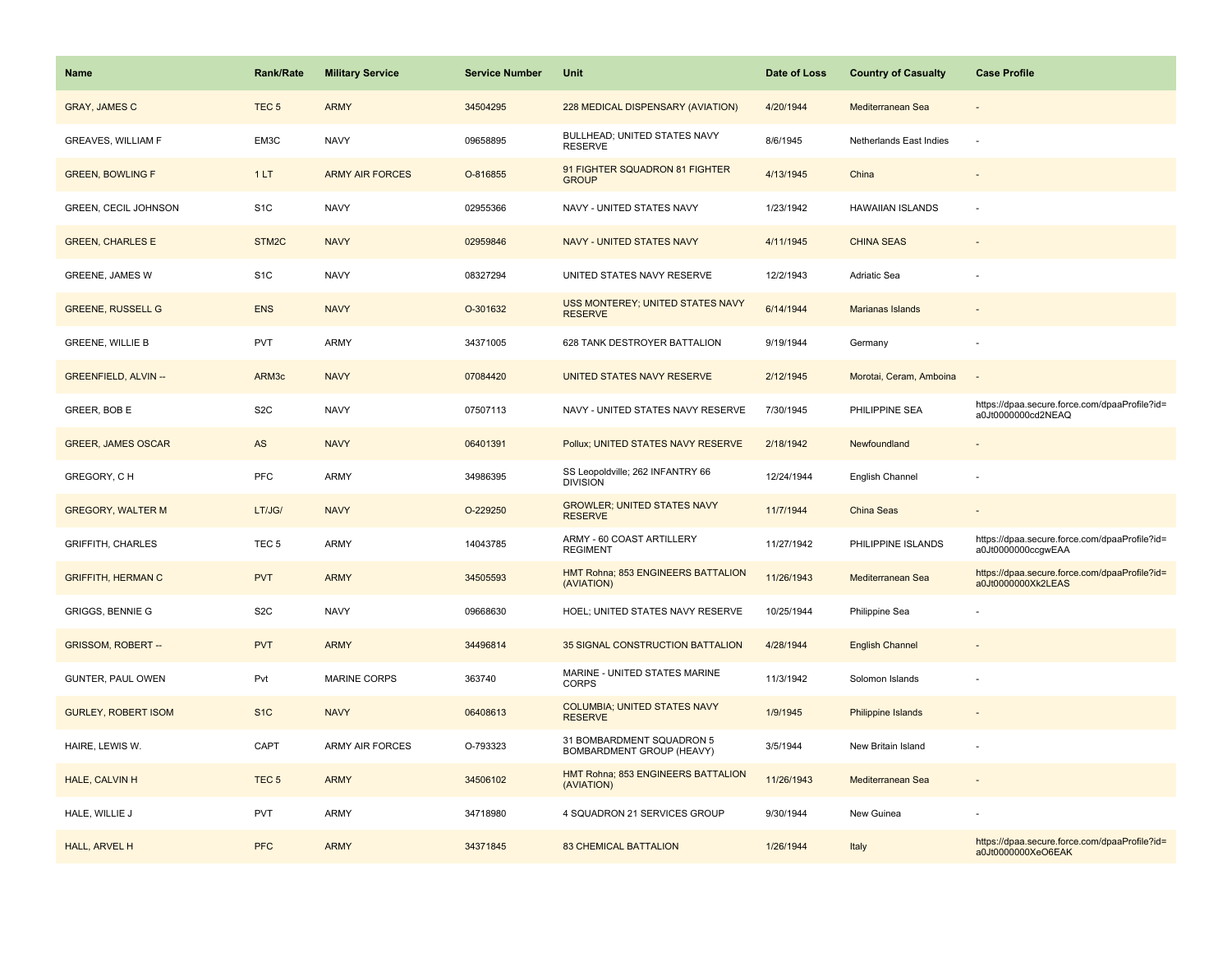| Name                         | <b>Rank/Rate</b>  | <b>Military Service</b> | <b>Service Number</b> | Unit                                                              | Date of Loss | <b>Country of Casualty</b>        | <b>Case Profile</b>                                                 |
|------------------------------|-------------------|-------------------------|-----------------------|-------------------------------------------------------------------|--------------|-----------------------------------|---------------------------------------------------------------------|
| HALL, DALMA D                | S SGT             | ARMY                    | 34361906              | HMT Rohna; 853 ENGINEERS BATTALION<br>(AVIATION)                  | 11/26/1943   | Mediterranean Sea                 | https://dpaa.secure.force.com/dpaaProfile?id=<br>a0Jt0000000Xk1XEAS |
| HAMLETT, HOYT H.             | AOM3C             | <b>NAVY</b>             | 09658316              | <b>UNITED STATES NAVY</b>                                         | 7/24/1945    | China                             |                                                                     |
| HAMMOND, MALCOLM H           | <b>PFC</b>        | ARMY                    | 34399556              | HMT Rohna; 31 SIGNAL CONSTRUCTION<br><b>BATTALION</b>             | 11/26/1943   | Mediterranean Sea                 |                                                                     |
| HAMMOND, RALPH M.            | <b>PFC</b>        | <b>ARMY</b>             | 34889389              | 774 TANK BATTALION                                                | 1/10/1945    | Belgium                           |                                                                     |
| HAMPTON, HARBERT G.          | T SGT             |                         | 34146693              | 121 INFANTRY 8 DIVISION                                           | 9/20/1945    | France                            |                                                                     |
| HAMRIC, ALEX K               | 1LT               | <b>ARMY AIR FORCES</b>  | O-496096              | 95 FIGHTER SQUADRON 82 FIGHTER<br><b>GROUP</b>                    | 4/11/1943    | Mediterranean Sea                 |                                                                     |
| HANE, CLARENCE H             | T SGT             | ARMY AIR FORCES         | 14047672              | 27 BOMBARDMENT SQUADRON 30<br>BOMBARDMENT GROUP (HEAVY)           | 12/26/1943   | Marshall Islands                  |                                                                     |
| HANEY, JOHN R                | MOMM1C            | <b>NAVY</b>             | 02955396              | S-28; UNITED STATES NAVY                                          | 7/4/1944     | <b>Hawaiian Islands</b>           |                                                                     |
| HANKERSON, JOHN E.           | SGT               | ARMY                    | 34719572              | ORDNANCE DEPARTMENT                                               | 3/12/1945    | Philippine Islands                |                                                                     |
| HARDZOG, FLOYD --            | <b>PFC</b>        | <b>ARMY</b>             | 34180153              | 29 FIELD ARTILLERY BATTALION 4<br><b>DIVISION</b>                 | 6/6/1944     | France                            |                                                                     |
| HARMON, LLOYD R              | <b>PVT</b>        | ARMY                    | 34735020              | 351 INFANTRY 88 DIVISION                                          | 6/4/1944     | Italy                             |                                                                     |
| HARMON, WILLIAM E            | <b>PVT</b>        | <b>ARMY</b>             | 34289371              | <b>ARMY - CORPS OF ENGINEERS</b>                                  | 2/3/1943     | * DOCUMENTATION<br><b>LACKING</b> |                                                                     |
| HARMON, WILSON F             | S SGT             | ARMY AIR FORCES         | 34144735              | 400 BOMBARDMENT SQUADRON 90<br>BOMBARDMENT GROUP (HEAVY)          | 8/20/1943    | New Guinea                        | https://dpaa.secure.force.com/dpaaProfile?id=<br>a0Jt000001nzY3tEAE |
| HARPER, JAMES A              | S <sub>2</sub> C  | <b>NAVY</b>             | 07837979              | NAVY - UNITED STATES NAVY RESERVE                                 | 3/19/1945    | <b>JAPAN</b>                      |                                                                     |
| HARPER, JOSEPH K             | FC <sub>2</sub> C | <b>NAVY</b>             | 06401676              | <b>GRAYLING; UNITED STATES NAVY</b><br><b>RESERVE</b>             | 9/24/1943    | Philippine Islands                |                                                                     |
| HARRIS, COY D                | S <sub>1</sub> C  | <b>NAVY</b>             | 08454532              | Bates; UNITED STATES NAVY RESERVE                                 | 5/25/1945    | Japan                             |                                                                     |
| HARRIS, EDWARD E             | MOMM2C            | <b>NAVY</b>             | 06361983              | Skill; UNITED STATES NAVY RESERVE                                 | 9/25/1943    | North or Tyrrhenian Seas          | ٠.                                                                  |
| HARRIS, JAMES D              | F <sub>2</sub> C  | <b>NAVY</b>             | 09663756              | NAVY - UNITED STATES NAVY RESERVE                                 | 7/30/1945    | <b>PHILIPPINE SEA</b>             |                                                                     |
| HARRISON, BENJAMIN F         | 1 SGT             | ARMY                    | 06852544              | ARISAN MARU; 60 COAST ARTILLERY<br><b>REGIMENT</b>                | 10/24/1944   | China Seas                        |                                                                     |
| <b>HARRISON, FRED DRYDEN</b> | S <sub>1</sub> C  | <b>NAVY</b>             | 02957642              | USS JUNEAU; UNITED STATES NAVY                                    | 11/13/1942   | Solomon Islands                   |                                                                     |
| HARRISON, GEORGE P           | S <sub>1</sub> C  | <b>NAVY</b>             | 02957696              | USS JUNEAU; UNITED STATES NAVY                                    | 11/13/1942   | Solomon Islands                   |                                                                     |
| <b>HARRISON, ROBERT H</b>    | <b>SGT</b>        | <b>ARMY AIR FORCES</b>  | 34362075              | 380 BOMBARDMENT SQUADRON 310<br><b>BOMBARDMENT GROUP (MEDIUM)</b> | 9/25/1944    | Sicily                            |                                                                     |
| HARRISON, WILLIAM H.         | 2LT               | <b>ARMY AIR FORCES</b>  | O-671355              | 728 BOMBARDMENT SQUADRON 452<br>BOMBARDMENT GROUP (HEAVY)         | 3/28/1944    | France                            |                                                                     |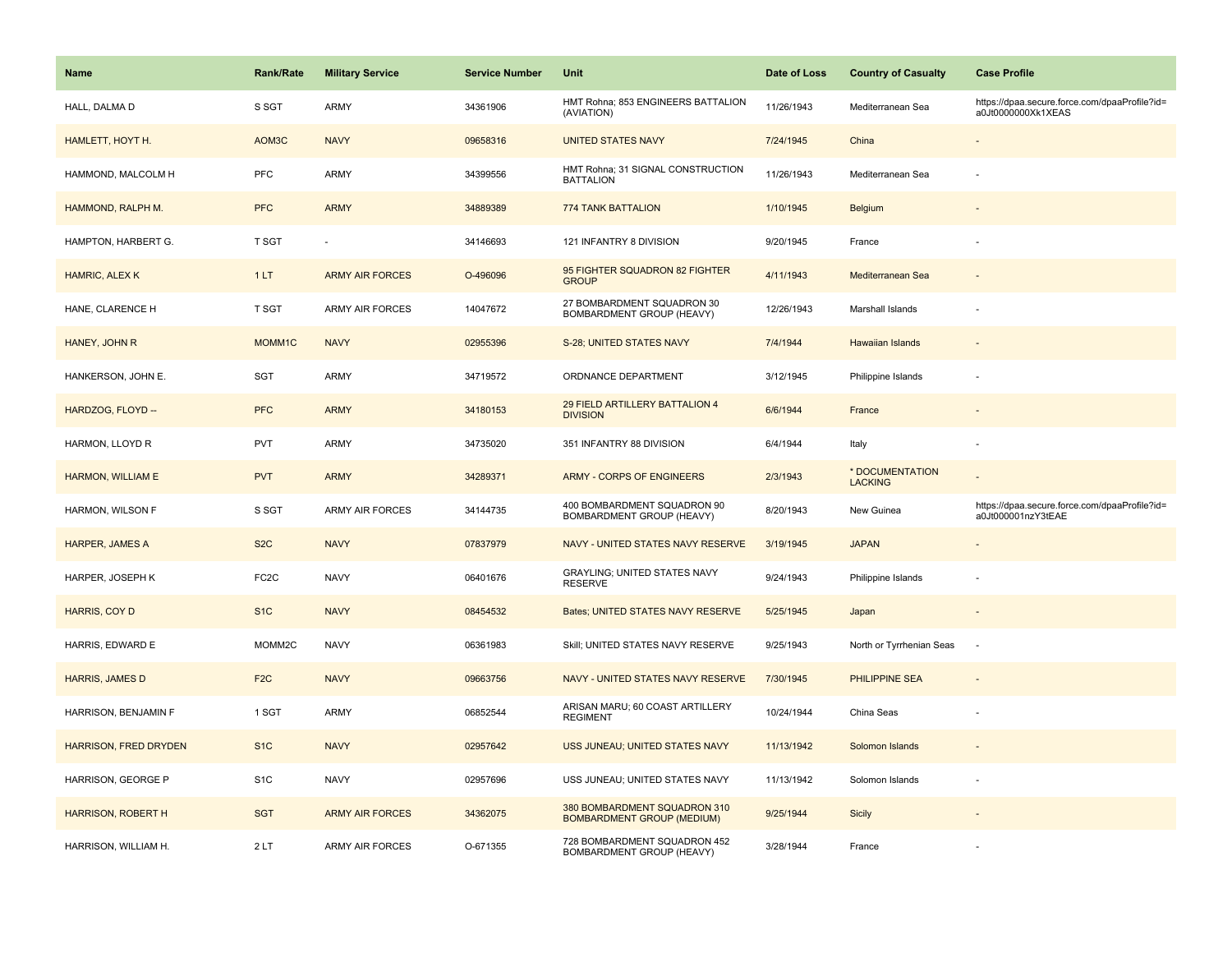| <b>Name</b>                 | <b>Rank/Rate</b>  | <b>Military Service</b> | <b>Service Number</b> | Unit                                                            | Date of Loss | <b>Country of Casualty</b>     | <b>Case Profile</b>                                                 |
|-----------------------------|-------------------|-------------------------|-----------------------|-----------------------------------------------------------------|--------------|--------------------------------|---------------------------------------------------------------------|
| <b>HARTSELL, FRANK W</b>    | <b>PFC</b>        | <b>ARMY</b>             | 19032525              | SHINYO MARU; 701 ORDNANCE<br><b>COMPANY (AVIATION)</b>          | 9/7/1944     | <b>Philippine Islands</b>      |                                                                     |
| HARWOOD, THOMAS H           | S SGT             | <b>ARMY AIR FORCES</b>  | 34374445              | 448 BOMBARDMENT GROUP (HEAVY),<br>715 BOMBARDMENT SQUADRON      | 4/22/1944    | <b>British Isles</b>           |                                                                     |
| <b>HATHCOCK, LAWRENCE K</b> | S <sub>1</sub> C  | <b>NAVY</b>             | 08450204              | NAVY - UNITED STATES NAVY RESERVE                               | 1/7/1945     | PHILIPPINE ISLANDS             |                                                                     |
| HATHWAY, BENNIE D           | STM <sub>1C</sub> | <b>NAVY</b>             | 08458385              | UNITED STATES NAVY RESERVE                                      | 3/19/1945    | Philippine Sea                 |                                                                     |
| HAWKINS, ANDREW J           | TEC <sub>5</sub>  | <b>ARMY</b>             | 34504593              | HMT Rohna; 853 ENGINEERS BATTALION<br>(AVIATION)                | 11/26/1943   | Mediterranean Sea              | https://dpaa.secure.force.com/dpaaProfile?id=<br>a0Jt0000000XjoYEAS |
| HAYES, JOHN W               | ENS               | <b>NAVY</b>             | O-278096              | NAVY - UNITED STATES NAVY RESERVE                               | 1/1/1944     | PACIFIC OCEAN                  |                                                                     |
| HAYES, POSTELL --           | ST <sub>3</sub> C | <b>NAVY</b>             | 02955005              | <b>USS CHICAGO; UNITED STATES NAVY</b>                          | 1/30/1943    | Solomon Islands                |                                                                     |
| HAYNES, ELLIOTT DAVIS       | GM2C              | <b>NAVY</b>             | 02954128              | Neosho; UNITED STATES NAVY                                      | 5/7/1942     | Coral Sea                      |                                                                     |
| HAZEL, RALPH H              | <b>CAPT</b>       | <b>ARMY AIR FORCES</b>  | O-571983              | <b>HEADQUARTERS 39 BOMBARDMENT</b><br><b>GROUP (VERY HEAVY)</b> | 4/27/1945    | Japan/Okinawa                  |                                                                     |
| HEATHERLY, PAUL E           | S SGT             | ARMY AIR FORCES         | 14063816              | 365 BOMBARDMENT SQUADRON 305<br>BOMBARDMENT GROUP (HEAVY)       | 2/4/1943     | North Sea or Tyrrhenian<br>Sea |                                                                     |
| <b>HELTON, LEON --</b>      | <b>T SGT</b>      | <b>ARMY AIR FORCES</b>  | 14047956              | <b>4 ANTISUB SQUADRON</b>                                       | 9/8/1943     | <b>Atlantic Ocean</b>          |                                                                     |
| HEMBREE, CONARD J           | S SGT             | ARMY AIR FORCES         | 34721821              | 64 BOMBARDMENT SQUADRON 43<br>BOMBARDMENT GROUP (HEAVY)         | 6/13/1944    | Admiralty Islands              |                                                                     |
| <b>HEMPHILL, WP</b>         | RM <sub>1</sub> C | <b>NAVY</b>             | 06402726              | <b>CORVINA: UNITED STATES NAVY</b><br><b>RESERVE</b>            | 11/16/1943   | <b>Marshall Islands</b>        |                                                                     |
| HEMPHILL, WILLIAM R         | 1LT               | <b>ARMY AIR FORCES</b>  | O-792117              | 317 FIGHTER SQUADRON 325 FIGHTER<br><b>GROUP</b>                | 5/27/1943    | Mediterranean Sea              |                                                                     |
| <b>HENDLEY, GEORGE D</b>    | EM <sub>1C</sub>  | <b>NAVY</b>             | 02959252              | <b>GOLET: UNITED STATES NAVY</b>                                | 7/12/1944    | Japan                          |                                                                     |
| HENDRICKS, WILDER L         | <b>PVT</b>        | ARMY                    | 34887038              | 112 INFANTRY 28 DIVISION                                        | 11/8/1944    | Germany                        |                                                                     |
| HENDRIX, ANCEL L            | RM3C              | <b>NAVY</b>             | 06402729              | <b>USS LISCOME BAY; UNITED STATES</b><br><b>NAVY RESERVE</b>    | 11/24/1943   | <b>Gilbert Islands</b>         |                                                                     |
| HENLEY, CHARLES H.          | 1LT               | ARMY AIR FORCES         | O-670905              | 1330 ARMY AIR FORCE BASE UNIT                                   | 2/1/1945     | India                          | https://dpaa.secure.force.com/dpaaProfile?id=<br>a0Jt0000000XdpXEAS |
| HENRY, EARL O               | LT CDR            | <b>NAVY</b>             | O-113708              | NAVY - UNITED STATES NAVY RESERVE                               | 7/30/1945    | PHILIPPINE SEA                 |                                                                     |
| HENRY, GLENN H              | <b>PFC</b>        | ARMY                    | 34990134              | SS Leopoldville; 262 INFANTRY 66<br><b>DIVISION</b>             | 12/24/1944   | English Channel                |                                                                     |
| HENRY, JOEL QUINN           | S <sub>2</sub> C  | <b>NAVY</b>             | 02957416              | Lexington; UNITED STATES NAVY                                   | 5/8/1942     | <b>Coral Sea</b>               |                                                                     |
| HENRY, MURREL C.            | 1LT               | <b>ARMY AIR FORCES</b>  | O-789314              | 367 BOMBARDMENT SQUADRON 306<br>BOMBARDMENT GROUP (HEAVY)       | 1/7/1943     | English Channel                |                                                                     |
| HENSLEY, LUTHER E           | <b>PFC</b>        | <b>ARMY</b>             | 34282121              | 337 INFANTRY 85 DIVISION                                        | 5/15/1944    | Italy                          |                                                                     |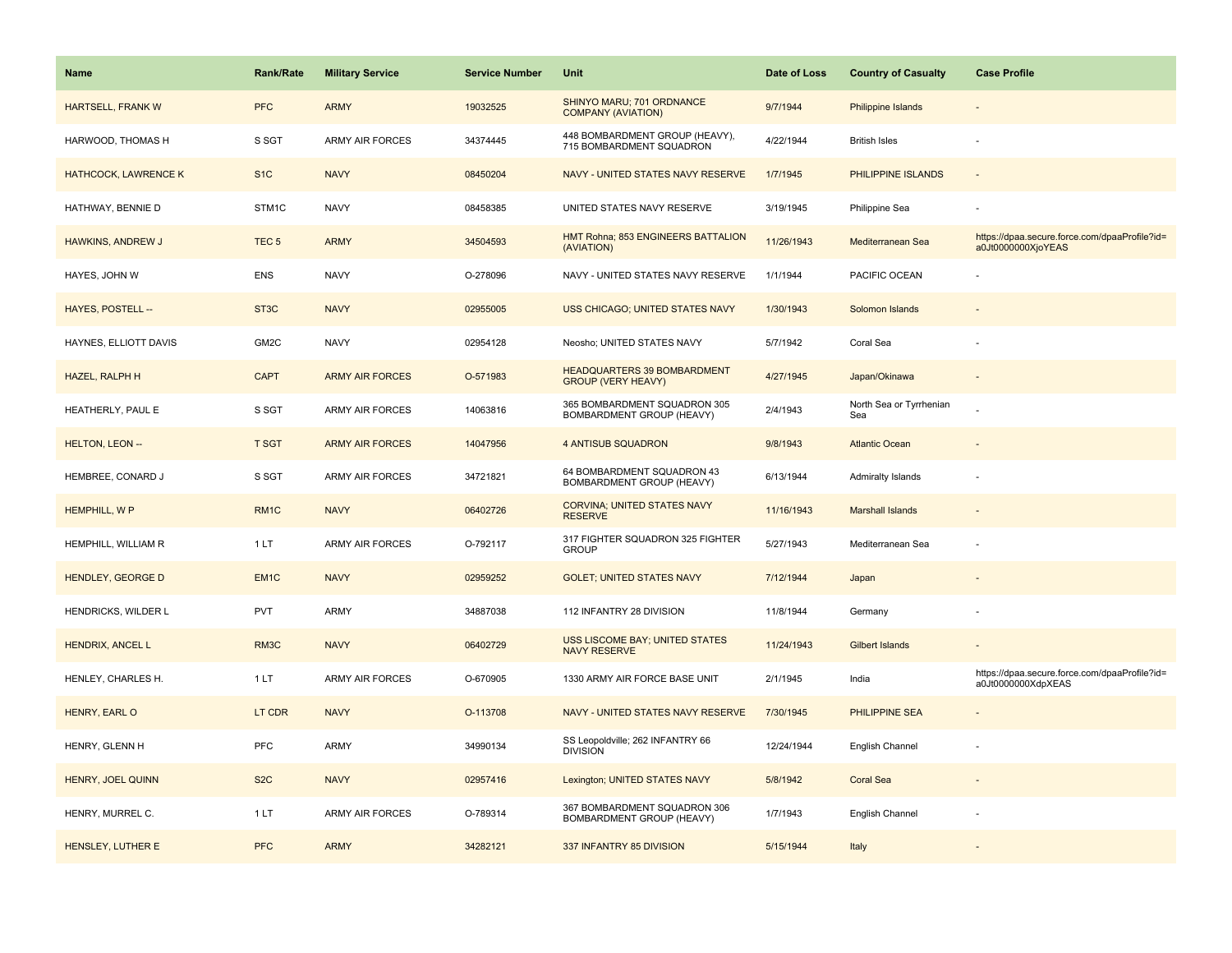| <b>Name</b>             | <b>Rank/Rate</b>  | <b>Military Service</b> | <b>Service Number</b> | Unit                                                                                   | Date of Loss | <b>Country of Casualty</b>                   | <b>Case Profile</b>                                                 |
|-------------------------|-------------------|-------------------------|-----------------------|----------------------------------------------------------------------------------------|--------------|----------------------------------------------|---------------------------------------------------------------------|
| HENSLEY, ROSCOE O.      | <b>PFC</b>        | ARMY                    | 14043797              | 59 COAST ARTILLERY REGIMENT                                                            | 2/1/1946     | Philippine Islands                           |                                                                     |
| <b>HENSON, DUDLEY A</b> | PHM <sub>2C</sub> | <b>NAVY</b>             | 02949257              | ORYOKU MARU; UNITED STATES NAVY                                                        | 12/15/1944   | <b>Philippine Islands</b>                    |                                                                     |
| HENSON, ROBERT H        | <b>PVT</b>        | <b>ARMY AIR FORCES</b>  | 14158084              | <b>USAT DORCHESTER; AIR CORPS</b>                                                      | 2/3/1943     | Greenland                                    |                                                                     |
| HERNDON, ELIHUZ         | <b>PVT</b>        | <b>ARMY</b>             | 34141881              | ARISAN MARU; 454 ORDNANCE<br><b>COMPANY (AVIATION)</b>                                 | 10/24/1944   | <b>Philippine Islands</b>                    |                                                                     |
| HERRON, GEORGE TONY     | <b>PFC</b>        | MARINE CORPS RESERVE    | 00433736              | MARINE - UNITED STATES MARINE<br><b>CORPS</b>                                          | 6/15/1944    | SAIPAN                                       |                                                                     |
| HICKEY, ROLAND J.       | 2d Lt             | <b>ARMY AIR FORCES</b>  | O-2036113             | <b>HEADQUARTERS V AIR FORCE</b><br><b>SERVICES COMMAND</b>                             | 7/8/1944     | <b>New Guinea</b>                            |                                                                     |
| HICKS, KENNETH D        | 1LT               | ARMY AIR FORCES         | O-1031650             | 545 BOMBARDMENT SQUADRON 384<br>BOMBARDMENT GROUP (HEAVY)                              | 1/10/1945    | North Sea or Tyrrhenian<br>Sea               |                                                                     |
| <b>HICKS, WALTER C</b>  | <b>PFC</b>        | <b>ARMY AIR FORCES</b>  | 34730907              | <b>HMT Rohna; 322 FIGHTER CONTROL</b><br><b>SQUADRON</b>                               | 11/26/1943   | Mediterranean Sea                            |                                                                     |
| <b>HIGHT, FRANCIS L</b> | ARM3C             | <b>NAVY</b>             | 08326038              | UNITED STATES NAVY                                                                     | 4/5/1945     | China                                        |                                                                     |
| HILL, EARL I            | <b>PVT</b>        | <b>ARMY</b>             | 38445205              | HMT Rohna; 853 ENGINEERS BATTALION<br>(AVIATION)                                       | 11/26/1943   | Mediterranean Sea                            | https://dpaa.secure.force.com/dpaaProfile?id=<br>a0Jt0000000XjnkEAC |
| HILL, EDWARD A          | <b>SGT</b>        | <b>ARMY AIR FORCES</b>  | 14161445              | 877 BOMBARDMENT SQUADRON 499<br>BOMBARDMENT GROUP (VERY HEAVY)                         | 1/9/1945     | Japan/Okinawa                                |                                                                     |
| <b>HILL, JAMES S</b>    | 2LT               | <b>ARMY AIR FORCES</b>  | O-836602              | 5TH AIR FORCE, 38TH BOMBARDMENT<br>GROUP (MEDIUM), 71ST BOMBARDMENT<br><b>SQUADRON</b> | 2/7/1945     | Formosa                                      |                                                                     |
| HILL, JESSE J           | MM1C              | <b>NAVY</b>             | 02952165              | UNITED STATES NAVY                                                                     | 3/1/1942     | Indian Ocean                                 |                                                                     |
| HILL, SAMUEL --         | CK3C              | <b>NAVY</b>             | 02957367              | <b>UNITED STATES NAVY</b>                                                              | 2/27/1944    | <b>Hawaiian Islands</b>                      |                                                                     |
| HILTON, WILLIAM R       | 2LT               | <b>ARMY AIR FORCES</b>  | O-821712              | 110 SQUADRON 71 TACTICAL<br>RECONNAISSANCE GROUP                                       | 12/26/1944   | Philippine Islands                           |                                                                     |
| <b>HINDS, CASPER W</b>  | <b>CPL</b>        | <b>ARMY</b>             | 34494079              | HMT Rohna; 853 ENGINEERS BATTALION<br>(AVIATION)                                       | 11/26/1943   | Mediterranean Sea                            | https://dpaa.secure.force.com/dpaaProfile?id=<br>a0Jt0000000XjnLEAS |
| HINES, EDWIN --         | COX               | <b>NAVY</b>             | 02956143              | USS VINCENNES; UNITED STATES NAVY                                                      | 8/9/1942     | Solomon Islands                              |                                                                     |
| HINKLE, RHUDY L         | AMM <sub>2C</sub> | <b>NAVY</b>             | 06592981              | FRANKLIN; UNITED STATES NAVY<br><b>RESERVE</b>                                         | 3/19/1945    | Japan                                        |                                                                     |
| HINTON, JAMES R         | CK3C              | <b>NAVY</b>             | 02954007              | USS WASP; UNITED STATES NAVY                                                           | 9/15/1942    | Solomon Islands                              |                                                                     |
| HIXSON, LLOYD O.        | <b>T SGT</b>      | <b>ARMY AIR FORCES</b>  | 18084576              | 319 BOMBARDMENT SQUADRON 90<br><b>BOMBARDMENT GROUP (HEAVY)</b>                        | 2/9/1946     | China Seas                                   |                                                                     |
| HOGUE, SWIFT            | S <sub>1</sub> C  | <b>NAVY</b>             | 08461264              | NAVY - UNITED STATES NAVY RESERVE                                                      | 2/21/1945    | <b>BONIN &amp; VOLCANO</b><br><b>ISLANDS</b> |                                                                     |
| <b>HOLDER, ROBERT M</b> | S <sub>1</sub> C  | <b>NAVY</b>             | 02956472              | Langley; UNITED STATES NAVY                                                            | 3/1/1942     | <b>Indian Ocean</b>                          |                                                                     |
| HOLLAND, CLARENCE E     | <b>CPHM</b>       | <b>NAVY</b>             | 02958342              | SPENCE; UNITED STATES NAVY                                                             | 12/18/1944   | Philippine Sea                               |                                                                     |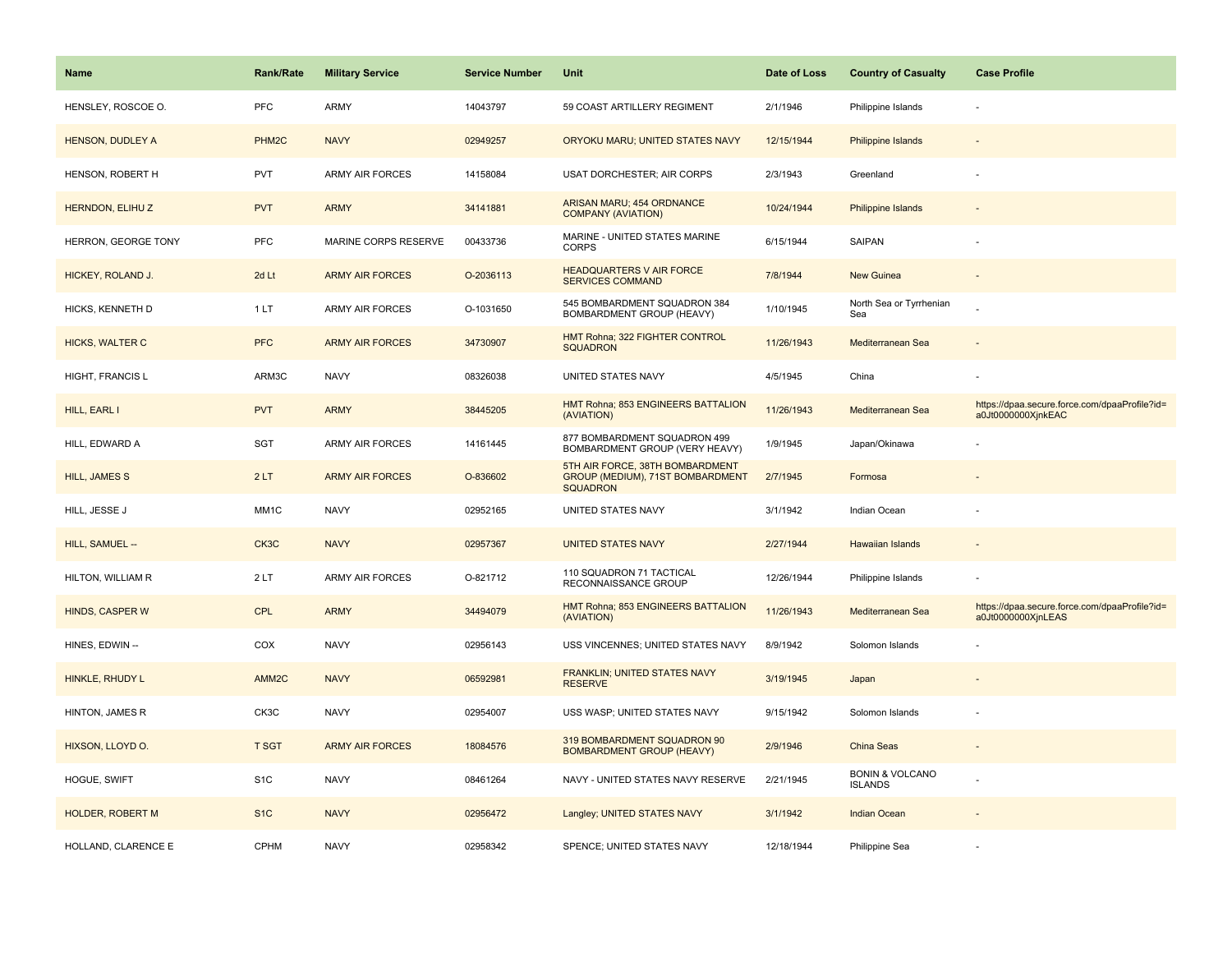| <b>Name</b>                | Rank/Rate          | <b>Military Service</b> | <b>Service Number</b> | Unit                                                              | Date of Loss | <b>Country of Casualty</b>     | <b>Case Profile</b>                                                 |
|----------------------------|--------------------|-------------------------|-----------------------|-------------------------------------------------------------------|--------------|--------------------------------|---------------------------------------------------------------------|
| <b>HOLLAND, ROY CURTIS</b> | S <sub>1</sub> C   | <b>NAVY</b>             | 02956312              | USS JUNEAU; UNITED STATES NAVY                                    | 11/13/1942   | Solomon Islands                |                                                                     |
| HOLLAND, WILL B            | SC <sub>1</sub> C  | <b>NAVY</b>             | 06401885              | MONAGHAN; UNITED STATES NAVY<br><b>RESERVE</b>                    | 12/18/1944   | Philippine Sea                 |                                                                     |
| <b>HOLLIS, HARRY S.</b>    | S Sgt              | <b>ARMY AIR FORCES</b>  | 6969889               | 17 BOMBARDMENT SQUADRON 27<br><b>BOMBARDMENT GROUP (LIGHT)</b>    | 4/8/1942     | Philippine Islands             | https://dpaa.secure.force.com/dpaaProfile?id=<br>a0Jt000001nzatsEAA |
| HOLLOWAY, ANDREW J         | S <sub>2</sub> C   | <b>NAVY</b>             | 06416840              | NAVY - UNITED STATES NAVY RESERVE                                 | 7/30/1945    | PHILIPPINE SEA                 |                                                                     |
| <b>HOLLOWAY, RALPH H</b>   | <b>COX</b>         | <b>NAVY</b>             | 06414761              | NAVY - UNITED STATES NAVY RESERVE                                 | 7/30/1945    | PHILIPPINE SEA                 |                                                                     |
| HOLMES, JASON H            | WT2C               | <b>NAVY</b>             | 02953619              | USS HOUSTON (CA-30); UNITED STATES<br><b>NAVY</b>                 | 3/1/1942     | Java                           |                                                                     |
| <b>HOLMES, VIRGIL D</b>    | S <sub>1</sub> C   | <b>NAVY</b>             | 09700388              | NAVY - UNITED STATES NAVY RESERVE                                 | 8/30/1944    | <b>ATLANTIC OCEAN</b>          | $\sim$                                                              |
| HOLT, JAMES DEWEY          | PHM3C              | <b>NAVY</b>             | 08457680              | HQ COMPANY, 1 BATTALION, 29 MARINE<br>REGIMENT, 2 MARINE DIVISION | 6/28/1944    | SAIPAN                         |                                                                     |
| <b>HOLUBICKA, JERRY</b>    | S <sub>2</sub> C   | <b>NAVY</b>             | 09772408              | NAVY - UNITED STATES NAVY RESERVE                                 | 12/30/1944   | PHILIPPINE ISLANDS             | $\sim$                                                              |
| HOOKER, THANE H            | CAPT               | ARMY                    | O-386191              | 31 INFANTRY REGIMENT                                              | 1/10/1945    | Formosa                        | https://dpaa.secure.force.com/dpaaProfile?id=<br>a0Jt000001nzXm0EAE |
| HOOSER, WILLIAM E.         | S SGT              | <b>ARMY AIR FORCES</b>  | 14109242              | 412 BOMBARDMENT SQUADRON 95<br><b>BOMBARDMENT GROUP (HEAVY)</b>   | 12/16/1944   | North Sea or Tyrrhenian<br>Sea |                                                                     |
| HOPKINS, CLYDE H.          | <b>PFC</b>         | <b>ARMY</b>             | 34732682              | HEADQUARTERS SQUADRON V AIR<br>FORCE SERVICES COMMAND             | 7/8/1944     | New Guinea                     |                                                                     |
| HORNSBY, JC                | 2LT                | <b>ARMY AIR FORCES</b>  | O-812995              | 417 BOMBARDMENT SQUADRON 25<br><b>BOMBARDMENT GROUP (MEDIUM)</b>  | 1/13/1944    | <b>Puerto Rico</b>             |                                                                     |
| HOROWITZ, JAY M            | 2LT                | <b>ARMY AIR FORCES</b>  | O-409900              | 93 BOMBARDMENT SQUADRON 19<br>BOMBARDMENT GROUP (HEAVY)           | 1/23/1945    | Philippine Islands             |                                                                     |
| HORTON, MELVIN PIERCE      | S <sub>2</sub> C   | <b>NAVY</b>             | 06403081              | George Thatcher; UNITED STATES NAVY<br><b>RESERVE</b>             | 11/1/1942    | Nigeria                        |                                                                     |
| HOUSTON, SAMUEL L          | CPL                | <b>ARMY</b>             | 34886323              | 67 REGIMENT 2 ARMORED DIVISION                                    | 1/3/1945     | Belgium                        |                                                                     |
| HOWARD, ERNEST L           | <b>FIC</b>         | <b>NAVY</b>             | 06406585              | USS CHEVALIER; UNITED STATES NAVY<br><b>RESERVE</b>               | 10/6/1943    | Solomon Islands                |                                                                     |
| HOWARD, HAILEY E           | S SGT              | ARMY AIR FORCES         | 39022900              | 442 BOMBARDMENT SQUADRON 320<br>BOMBARDMENT GROUP (MEDIUM)        | 5/9/1943     | North Sea or Tyrrhenian<br>Sea |                                                                     |
| HOWARD, HOLLY J            | MOMM <sub>2C</sub> | <b>NAVY</b>             | 02956552              | S-44; UNITED STATES NAVY                                          | 10/7/1943    | Kurile Islands                 |                                                                     |
| HOWARD, JAMES L            | <b>PFC</b>         | <b>ARMY</b>             | 34904401              | SS Leopoldville; 262 INFANTRY 66<br><b>DIVISION</b>               | 12/24/1944   | English Channel                |                                                                     |
| HOWELL, FRED B             | <b>SIC</b>         | <b>NAVY</b>             | 06402299              | USS HELENA; UNITED STATES NAVY<br><b>RESERVE</b>                  | 7/6/1943     | Solomon Islands                | $\sim$                                                              |
| HOWELL, RICHARD H          | <b>T SGT</b>       | <b>ARMY AIR FORCES</b>  | 06255824              | 28 BOMBARDMENT SQUADRON 19<br>BOMBARDMENT GROUP (HEAVY)           | 9/12/1942    | New Guinea                     |                                                                     |
| HOYT, WILLIAM H            | 2LT                | <b>ARMY AIR FORCES</b>  | O-660493              | 320 BOMBARDMENT SQUADRON 90<br><b>BOMBARDMENT GROUP (HEAVY)</b>   | 1/9/1943     | <b>New Guinea</b>              |                                                                     |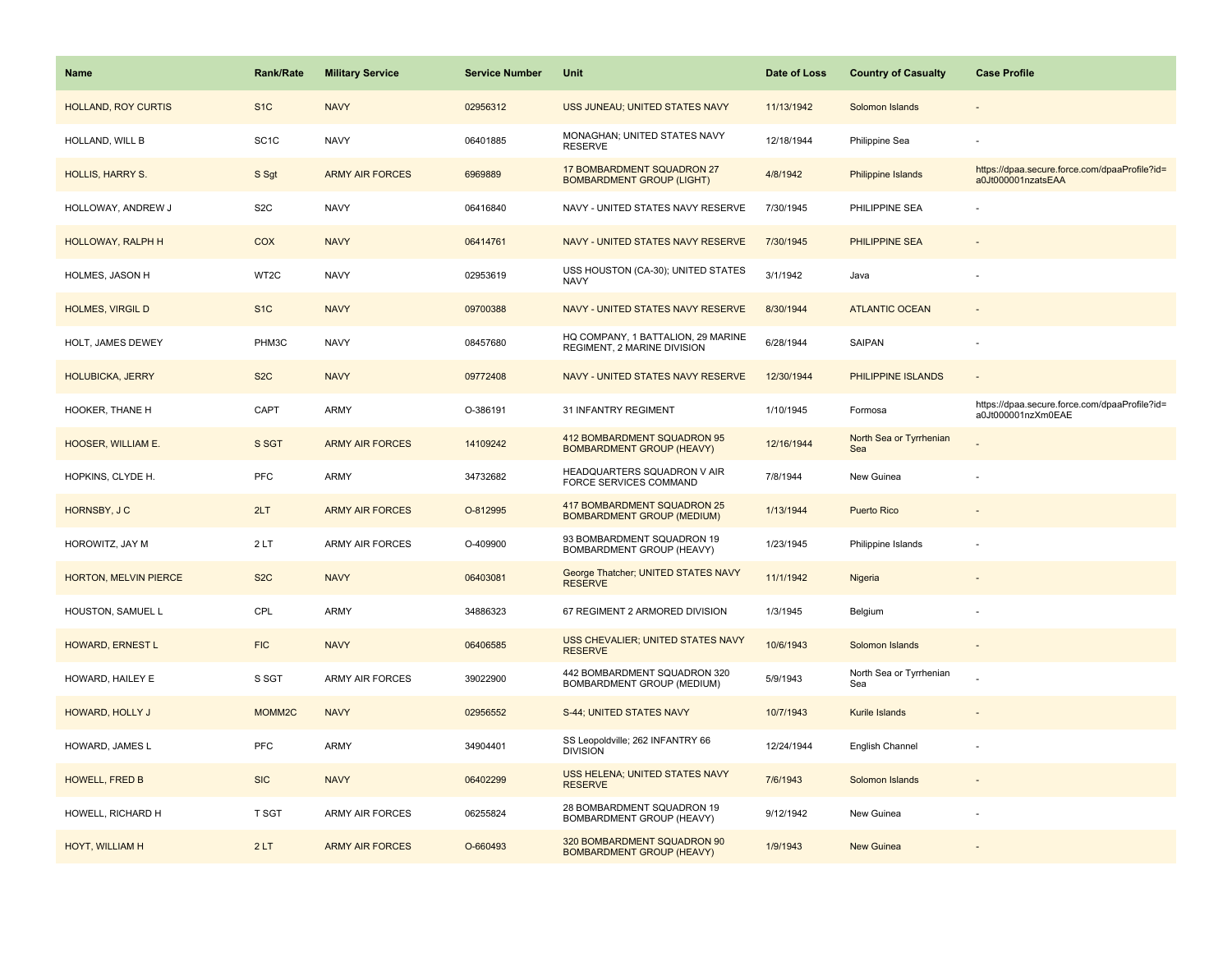| <b>Name</b>               | <b>Rank/Rate</b>   | <b>Military Service</b> | <b>Service Number</b> | Unit                                                              | Date of Loss | <b>Country of Casualty</b>              | <b>Case Profile</b>                                                 |
|---------------------------|--------------------|-------------------------|-----------------------|-------------------------------------------------------------------|--------------|-----------------------------------------|---------------------------------------------------------------------|
| HUBBARD, ATWOOD A         | F <sub>1</sub> C   | <b>NAVY</b>             | 02956376              | Asheville; UNITED STATES NAVY                                     | 3/3/1942     | Indian Ocean                            |                                                                     |
| HUBBUCH, FRANCIS P        | <b>ENS</b>         | <b>NAVY</b>             | O-354591              | USS LEXINGTON (CV-16); UNITED<br><b>STATES NAVY RESERVE</b>       | 10/24/1944   | <b>Philippine Islands</b>               |                                                                     |
| HUDGENS, WILLIAM M        | 1LT                | <b>ARMY AIR FORCES</b>  | O-800357              | 410 BOMBARDMENT SQUADRON 94<br>BOMBARDMENT GROUP (HEAVY)          | 1/4/1944     | North Sea or Tyrrhenian<br>Sea          |                                                                     |
| HUDSON, EDGAR W           | <b>CMOMM</b>       | <b>NAVY</b>             | 02952490              | FLIER; UNITED STATES NAVY                                         | 8/13/1944    | <b>Philippine Islands</b>               |                                                                     |
| HUFFINE, BEN F            | <b>SGT</b>         | <b>ARMY AIR FORCES</b>  | 14121355              | 75 BOMBARDMENT SQUADRON 42<br>BOMBARDMENT GROUP (MEDIUM)          | 5/6/1945     | Borneo                                  |                                                                     |
| HUGHES, EVAN P            | 1LT                | <b>ARMY AIR FORCES</b>  | O-726241              | 400 BOMBARDMENT SQUADRON 90<br><b>BOMBARDMENT GROUP (HEAVY)</b>   | 2/12/1943    | <b>New Guinea</b>                       |                                                                     |
| HUGHES, ROBERT L          | CEM                | <b>NAVY</b>             | 02953120              | TROUT; UNITED STATES NAVY                                         | 2/29/1944    | Philippine Sea                          |                                                                     |
| HUMPHREY, PAUL E          | 2LT                | <b>ARMY AIR FORCES</b>  | O-834821              | 23 BOMBARDMENT SQUADRON 5<br><b>BOMBARDMENT GROUP (HEAVY)</b>     | 6/18/1945    | <b>Philippine Islands</b>               | $\sim$                                                              |
| HUMPHREYS, FRED C         | 1LT                | <b>ARMY AIR FORCES</b>  | O-797129              | 303 BOMBARDMENT GROUP (HEAVY),<br><b>427 BOMBARDMENT SQUADRON</b> | 1/4/1944     | North Sea or Tyrrhenian<br>Sea          | https://dpaa.secure.force.com/dpaaProfile?id=<br>a0Jt0000000LkaiEAC |
| HUNT, HAROLD B            | PFC                | <b>ARMY</b>             | 34521564              | <b>ARMY - 855 ENGINEERS BATTALION</b><br>(AVIATION)               | 11/11/1943   | <b>FIJI</b>                             |                                                                     |
| HURD, WILLARD HARDY       | MATT2C             | <b>NAVY</b>             | 02957323              | USS Arizona; UNITED STATES NAVY                                   | 12/7/1941    | Hawaiian Islands                        | https://dpaa.secure.force.com/dpaaProfile?id=<br>a0Jt000000mpnEVEAY |
| HURST, JACK A             | MOMM <sub>2C</sub> | <b>NAVY</b>             | 06402174              | ROBALO; UNITED STATES NAVY<br><b>RESERVE</b>                      | 7/2/1944     | <b>Philippine Islands</b>               |                                                                     |
| HUSKEY, CLELL --          | <b>PVT</b>         | <b>ARMY</b>             | 34363654              | 18 INFANTRY 1 DIVISION                                            | 5/7/1944     | Tunisia                                 |                                                                     |
| <b>HUTCHENS, JAMES R</b>  | Pvt                | <b>MARINE CORPS</b>     | 343504                | <b>MARINE - UNITED STATES MARINE</b><br><b>CORPS</b>              | 11/24/1942   | Solomon Islands                         |                                                                     |
| HYKES, NORMAN --          | MATT1C             | <b>NAVY</b>             | 02954482              | USS MEREDITH; UNITED STATES NAVY                                  | 10/15/1942   | Solomon Islands                         | $\sim$                                                              |
| <b>INGERSOLL, RJ</b>      | ARM2C              | <b>NAVY</b>             | 05587899              | <b>USS RUDYERD BAY; UNITED STATES</b><br><b>NAVY RESERVE</b>      | 3/23/1945    | <b>Central/South Pacific</b><br>Theater |                                                                     |
| IRVINE, JOHN S            | 2LT                | ARMY AIR FORCES         | O-673181              | 579 BOMBARDMENT SQUADRON 392<br>BOMBARDMENT GROUP (HEAVY)         | 10/4/1943    | North Sea or Tyrrhenian<br>Sea          |                                                                     |
| <b>ISBELL, BEN B</b>      | 1LT                | <b>ARMY</b>             | O-552490              | <b>QUARTERMASTER CORPS</b>                                        | 6/1/1946     | Italy                                   |                                                                     |
| <b>IVEY, EVERETT LEON</b> | F <sub>1</sub> C   | <b>NAVY</b>             | 02955615              | Jacob Jones; UNITED STATES NAVY                                   | 2/28/1942    | Atlantic Ocean                          |                                                                     |
| <b>JACKSON, EARL S</b>    | <b>PFC</b>         | <b>ARMY</b>             | 34989592              | SS Leopoldville; 262 INFANTRY 66<br><b>DIVISION</b>               | 12/24/1944   | <b>English Channel</b>                  |                                                                     |
| JACKSON, EDDIE --         | CK <sub>2</sub> C  | <b>NAVY</b>             | 02953201              | CORVINA; UNITED STATES NAVY                                       | 11/16/1943   | Marshall Islands                        |                                                                     |
| JACKSON, JAMES C          | S <sub>1</sub> C   | <b>NAVY</b>             | 09668313              | Drexler; UNITED STATES NAVY RESERVE                               | 5/28/1945    | Japan                                   | $\overline{\phantom{a}}$                                            |
| JACKSON, LAWRENCE A       | <b>PVT</b>         | <b>ARMY</b>             | 34723015              | 83 CHEMICAL BATTALION                                             | 1/26/1944    | North Sea or Tyrrhenian<br>Sea          | https://dpaa.secure.force.com/dpaaProfile?id=<br>a0Jt0000000XemGEAS |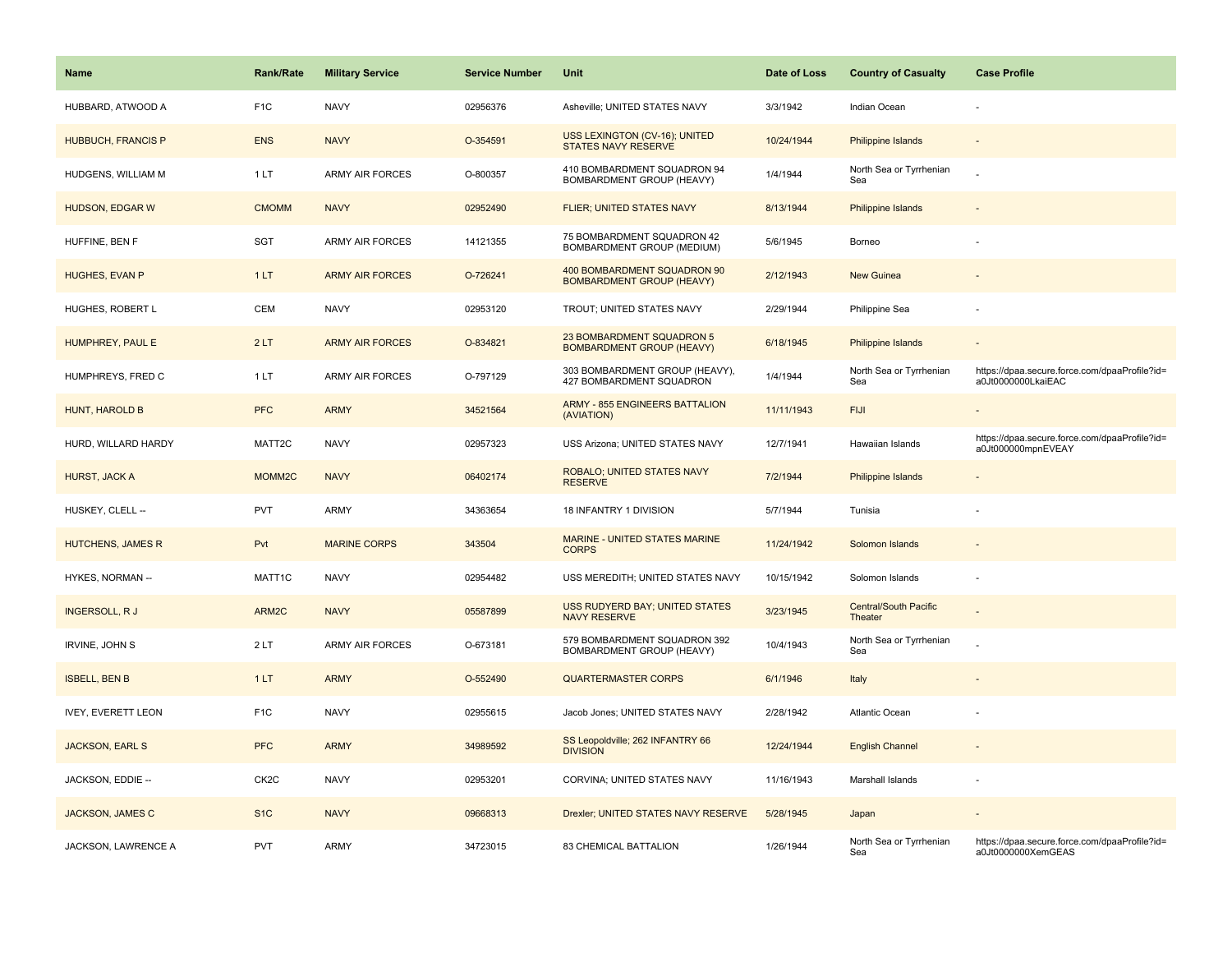| <b>Name</b>                    | <b>Rank/Rate</b>  | <b>Military Service</b> | <b>Service Number</b> | Unit                                                             | Date of Loss | <b>Country of Casualty</b>     | <b>Case Profile</b>                                                 |
|--------------------------------|-------------------|-------------------------|-----------------------|------------------------------------------------------------------|--------------|--------------------------------|---------------------------------------------------------------------|
| <b>JACKSON, LAWRENCE N</b>     | CK <sub>2</sub> C | <b>NAVY</b>             | 02954264              | SPENCE; UNITED STATES NAVY                                       | 12/18/1944   | <b>Philippine Sea</b>          |                                                                     |
| JACOBS, OLIN --                | MOMM1C            | <b>NAVY</b>             | 02955032              | WAHOO; UNITED STATES NAVY                                        | 11/1/1943    | Sea of Japan                   |                                                                     |
| <b>JAMISON, WILLIAM GEORGE</b> | MM <sub>2</sub> C | <b>NAVY</b>             | 2954157               | NAVY - UNITED STATES NAVY                                        | 4/17/1942    | PHILIPPINE SEA                 | https://dpaa.secure.force.com/dpaaProfile?id=<br>a0Jt000001EhlblEAV |
| JEANES, MARTIN L               | S <sub>1</sub> C  | <b>NAVY</b>             | 02959888              | Mc Kean; UNITED STATES NAVY                                      | 11/17/1943   | Solomon Islands                |                                                                     |
| JENKINS, WILLIAM F             | S <sub>1</sub> C  | <b>NAVY</b>             | 02959049              | Rowan; UNITED STATES NAVY                                        | 9/11/1943    | North or Tyrrhenian Seas       |                                                                     |
| JENNINGS, COLUMBUS T           | S <sub>2</sub> C  | <b>NAVY</b>             | 02960922              | USS VINCENNES; UNITED STATES NAVY                                | 8/9/1942     | Solomon Islands                |                                                                     |
| <b>JENNINGS, JAMES R</b>       | <b>PVT</b>        | <b>MARINE CORPS</b>     | 00363944              | MARINE - UNITED STATES MARINE<br><b>CORPS</b>                    | 2/7/1943     | <b>Atlantic Ocean</b>          |                                                                     |
| JERNIGAN, VERNON D             | M <sub>1</sub> C  | <b>NAVY</b>             | 06400791              | NAVY - UNITED STATES NAVY RESERVE                                | 5/4/1945     | RYUKYUS ISLANDS                | $\sim$                                                              |
| JOHNSON, A J                   | MATT3C            | <b>NAVY</b>             | 02961141              | <b>UNITED STATES NAVY</b>                                        | 11/7/1942    | ** Documentation Errors        |                                                                     |
| JOHNSON, ANDY G                | F <sub>1</sub> C  | <b>NAVY</b>             | 08327793              | NAVY - UNITED STATES NAVY RESERVE                                | 4/12/1945    | <b>CHINA SEAS</b>              |                                                                     |
| JOHNSON, AUDLEY E              | S <sub>2</sub> C  | <b>NAVY</b>             | 07837970              | NAVY - UNITED STATES NAVY RESERVE                                | 3/19/1945    | <b>JAPAN</b>                   |                                                                     |
| JOHNSON, DOUGLAS E.            | PVT               | <b>ARMY</b>             | 34883090              | 9 INFANTRY 2 DIVISION                                            | 12/15/1945   | Germany                        |                                                                     |
| JOHNSON, KINDRED B             | TM <sub>1C</sub>  | <b>NAVY</b>             | 02953991              | <b>WAHOO; UNITED STATES NAVY</b>                                 | 11/1/1943    | Sea of Japan                   |                                                                     |
| JOHNSON, LEE EDWARD            | GM1C              | <b>NAVY</b>             | 02953228              | Pollux; UNITED STATES NAVY                                       | 2/18/1942    | Newfoundland                   |                                                                     |
| <b>JOHNSON, PAUL R</b>         | <b>SGT</b>        | <b>ARMY</b>             | 06921152              | 22 INFANTRY 4 DIVISION                                           | 9/16/1944    | Germany                        |                                                                     |
| JOHNSON, RICHARD H             | CAPT              | <b>ARMY AIR FORCES</b>  | O-789917              | 36 FIGHTER SQUADRON 8 FIGHTER<br><b>GROUP</b>                    | 4/3/1945     | Philippine Islands             |                                                                     |
| <b>JOHNSON, ROBERT J</b>       | <b>PVT</b>        | <b>ARMY</b>             | 06895951              | SHINYO MARU; 75 ORDNANCE<br><b>COMPANY</b>                       | 9/7/1944     | Philippine Islands             |                                                                     |
| JOHNSON, SIDNEY B              | S <sub>1C</sub>   | <b>NAVY</b>             | 08454676              | NAVY - UNITED STATES NAVY RESERVE                                | 7/30/1945    | PHILIPPINE SEA                 | https://dpaa.secure.force.com/dpaaProfile?id=<br>a0Jt0000000ccGZEAY |
| JOHNSTON, WOODROW W            | <b>T SGT</b>      | <b>ARMY AIR FORCES</b>  | 34284068              | 513 BOMBARDMENT SQUADRON 376<br><b>BOMBARDMENT GROUP (HEAVY)</b> | 8/20/1943    | North Sea or Tyrrhenian<br>Sea |                                                                     |
| JOINER, HENRY C                | WT1C              | <b>NAVY</b>             | 02952365              | NAVY - UNITED STATES NAVY                                        | 12/30/1944   | PHILIPPINE ISLANDS             |                                                                     |
| <b>JOLLY, JORDAN H</b>         | <b>PVT</b>        | <b>ARMY</b>             | 34526696              | HMT Rohna; 853 ENGINEERS BATTALION<br>(AVIATION)                 | 11/26/1943   | Mediterranean Sea              | https://dpaa.secure.force.com/dpaaProfile?id=<br>a0Jt0000000Xja3EAC |
| JONES, ALFRED H                | S <sub>2</sub> C  | <b>NAVY</b>             | 09670191              | MONAGHAN; UNITED STATES NAVY<br><b>RESERVE</b>                   | 12/18/1944   | Philippine Sea                 |                                                                     |
| JONES, COVELY --               | S SGT             | <b>ARMY AIR FORCES</b>  | 13117323              | 571 BOMBARDMENT SQUADRON 390<br><b>BOMBARDMENT GROUP (HEAVY)</b> | 11/5/1943    | North Sea or Tyrrhenian<br>Sea |                                                                     |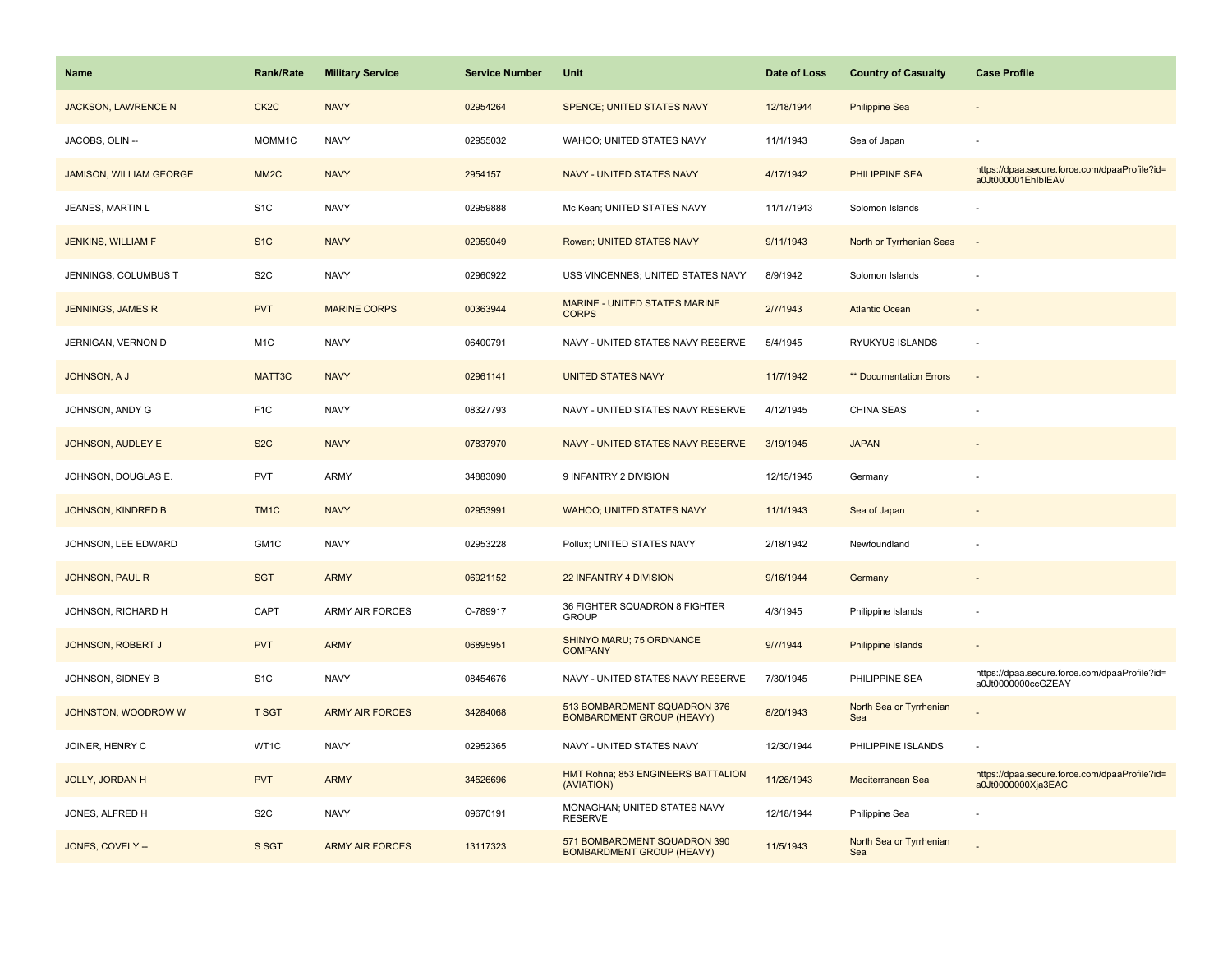| <b>Name</b>                 | <b>Rank/Rate</b>  | <b>Military Service</b> | <b>Service Number</b> | Unit                                                           | Date of Loss | <b>Country of Casualty</b>     | <b>Case Profile</b>                                                 |
|-----------------------------|-------------------|-------------------------|-----------------------|----------------------------------------------------------------|--------------|--------------------------------|---------------------------------------------------------------------|
| JONES, DOUGLAS ELMO         | S <sub>1</sub> C  | <b>NAVY</b>             | 06409133              | Plymouth; UNITED STATES NAVY<br><b>RESERVE</b>                 | 8/5/1943     | Atlantic Ocean                 | https://dpaa.secure.force.com/dpaaProfile?id=<br>a0Jt0000000XemzEAC |
| JONES, EDWARD B             | <b>CPL</b>        | <b>ARMY AIR FORCES</b>  | 34508538              | HMT Rohna; 322 FIGHTER CONTROL<br><b>SQUADRON</b>              | 11/26/1943   | Mediterranean Sea              |                                                                     |
| JONES, GEORGE D             | 1st Lt            | <b>ARMY AIR FORCES</b>  | O-2061000             | 3 PHOTO SQUADRON 311<br>RECONNAISSANCE WING                    | 6/10/1946    | Marianas Islands               |                                                                     |
| JONES, GEORGE E             | S <sub>2</sub> C  | <b>NAVY</b>             | 09664396              | NAVY - UNITED STATES NAVY RESERVE                              | 7/30/1945    | <b>PHILIPPINE SEA</b>          | https://dpaa.secure.force.com/dpaaProfile?id=<br>a0Jt0000000cc4EEAQ |
| JONES, HARRY E              | T SGT             | <b>ARMY AIR FORCES</b>  | 14161199              | 319 BOMBARDMENT SQUADRON 90<br>BOMBARDMENT GROUP (HEAVY)       | 6/11/1944    | Caroline Islands               |                                                                     |
| JONES, HENRY M              | <b>PVT</b>        | <b>ARMY</b>             | 34989589              | SS Leopoldville; 262 INFANTRY 66<br><b>DIVISION</b>            | 12/24/1944   | <b>English Channel</b>         |                                                                     |
| JONES, HENRY S              | S SGT             | <b>ARMY AIR FORCES</b>  | 14041481              | 77 BOMBARDMENT SQUADRON 28<br>BOMBARDMENT GROUP (HEAVY)        | 12/30/1942   | Alaska                         |                                                                     |
| JONES, HUGH J.              | 2LT               | <b>ARMY</b>             | O-1030162             | <b>1 RANGER BATTALION</b>                                      | 2/1/1944     | Italy                          |                                                                     |
| JONES, HURSTLE --           | PFC               | <b>ARMY</b>             | 34730913              | 162 INFANTRY 41 DIVISION                                       | 3/12/1945    | Philippine Islands             |                                                                     |
| <b>JONES, LAWRENCE H</b>    | AMM <sub>2C</sub> | <b>NAVY</b>             | 02959000              | USS LISCOME BAY CVE 56; UNITED<br><b>STATES NAVY</b>           | 11/24/1943   | <b>Gilbert Islands</b>         |                                                                     |
| <b>JONES, LESTER</b>        | <b>PVT</b>        | <b>ARMY</b>             | 34729136              | ARMY - 162 INFANTRY 41 DIVISION                                | 6/9/1944     | <b>NEW GUINEA</b>              |                                                                     |
| JONES, MARVIN R             | MATT3C            | <b>NAVY</b>             | 06401964              | USS JUNEAU; UNITED STATES NAVY<br><b>RESERVE</b>               | 11/13/1942   | Solomon Islands                |                                                                     |
| JONES, PAUL M               | <b>MAJ</b>        | <b>ARMY</b>             | O-019893              | ARISAN MARU; 26 CAVALRY REGIMENT<br>(PHILIPPINE SCOUT)         | 10/24/1944   | China Seas                     |                                                                     |
| JONES, ROBERT C             | <b>MT SGT</b>     | <b>MARINE CORPS</b>     | 00387389              | <b>MARINE - UNITED STATES MARINE</b><br><b>CORPS</b>           | 11/27/1944   | Bonin & Volcano Islands        | $\sim$                                                              |
| JONES, STANLEY F            | S <sub>2</sub> C  | <b>NAVY</b>             | 09664030              | NAVY - UNITED STATES NAVY RESERVE                              | 7/30/1945    | PHILIPPINE SEA                 | https://dpaa.secure.force.com/dpaaProfile?id=<br>a0Jt0000000cc3zEAA |
| <b>JONES, THOMAS BOOKER</b> | MATT1C            | <b>NAVY</b>             | 02960306              | NAVY - UNITED STATES NAVY                                      | 11/13/1942   | <b>SOLOMON ISLANDS</b>         |                                                                     |
| JONES, VAN --               | <b>PVT</b>        | <b>ARMY</b>             | 34039784              | 24 INFANTRY REGIMENT                                           | 9/19/1942    | Southwest Pacific At-<br>Large |                                                                     |
| <b>JONES, WILLARD WORTH</b> | S <sub>1C</sub>   | <b>NAVY</b>             | 02957677              | USS Arizona; UNITED STATES NAVY                                | 12/7/1941    | <b>Hawaiian Islands</b>        | https://dpaa.secure.force.com/dpaaProfile?id=<br>a0Jt00000004pcWEAQ |
| JORDON, THOMAS H            | SEA2              | <b>NAVY</b>             | 06414949              | NAVY - UNITED STATES NAVY RESERVE                              | 7/30/1945    | PHILIPPINE SEA                 | https://dpaa.secure.force.com/dpaaProfile?id=<br>a0Jt0000000cc3pEAA |
| <b>JOSSI, WILLIAM L</b>     | TM <sub>1</sub> C | <b>NAVY</b>             | 02951900              | USS JARVIS; UNITED STATES NAVY                                 | 8/9/1942     | Solomon Islands                |                                                                     |
| JULIAN, HERBERT --          | AP1C              | <b>NAVY</b>             | 02951427              | UNITED STATES NAVY                                             | 6/8/1942     | Newfoundland                   |                                                                     |
| <b>JULIAN, THOMAS F</b>     | 2LT               | <b>ARMY AIR FORCES</b>  | O-679538              | 429 BOMBARDMENT SQUADRON 2<br><b>BOMBARDMENT GROUP (HEAVY)</b> | 2/22/1944    | <b>Adriatic Sea</b>            |                                                                     |
| JUST, FRANK --              | CAPT              | MARINE CORPS            | O-025397              | MARINE - UNITED STATES MARINE<br><b>CORPS</b>                  | 3/22/1944    | New Britain Island             |                                                                     |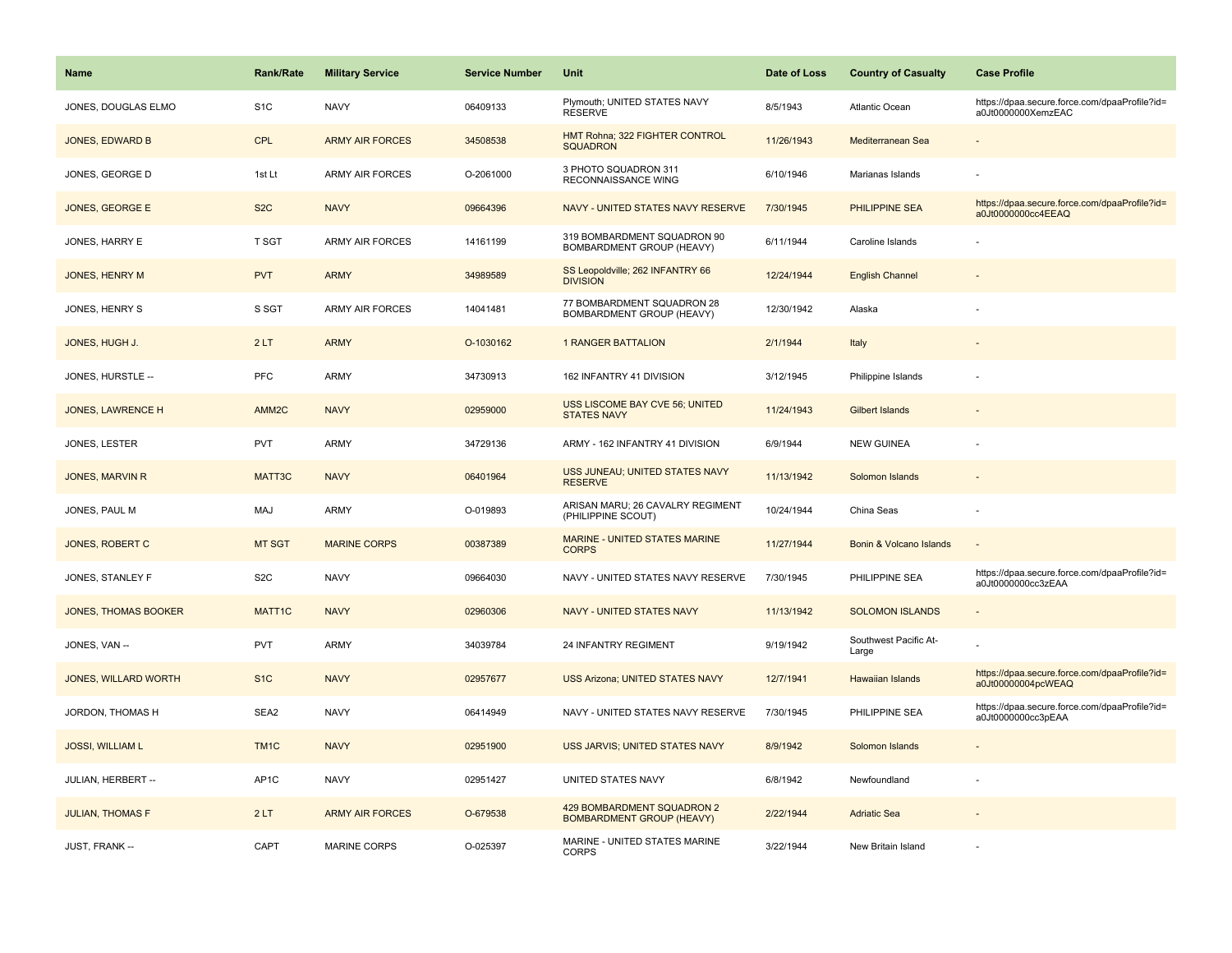| Name                             | Rank/Rate         | <b>Military Service</b> | <b>Service Number</b> | Unit                                                           | Date of Loss | <b>Country of Casualty</b> | <b>Case Profile</b>                                                 |
|----------------------------------|-------------------|-------------------------|-----------------------|----------------------------------------------------------------|--------------|----------------------------|---------------------------------------------------------------------|
| <b>KECK, URSTLE C</b>            | S <sub>1</sub> C  | <b>NAVY</b>             | 09661483              | LUCE; UNITED STATES NAVY RESERVE                               | 5/4/1945     | <b>China Seas</b>          |                                                                     |
| <b>KEETON, EDWARD N</b>          | RDM3C             | <b>NAVY</b>             | 08456032              | NAVY - UNITED STATES NAVY RESERVE                              | 1/7/1945     | PHILIPPINE ISLANDS         | ÷.                                                                  |
| <b>KELLER, WILLIAM B</b>         | <b>CPL</b>        | <b>ARMY</b>             | 34141272              | 29 FIELD ARTILLERY BATTALION 4<br><b>DIVISION</b>              | 6/6/1944     | France                     |                                                                     |
| KELLEY, JOHN C                   | 1LT               | <b>ARMY AIR FORCES</b>  | O-726034              | ARMY AIR FORCE                                                 | 12/17/1943   | Burma                      | https://dpaa.secure.force.com/dpaaProfile?id=<br>a0Jt0000000XerXEAS |
| <b>KELLEY, WOODROW W</b>         | S <sub>1</sub> C  | <b>NAVY</b>             | 06400880              | <b>GRAYLING; UNITED STATES NAVY</b><br><b>RESERVE</b>          | 9/24/1943    | <b>Philippine Islands</b>  |                                                                     |
| KELSO, NEAL --                   | <b>PFC</b>        | ARMY                    | 34528653              | 570 ORDNANCE AMMUNITION COMPANY                                | 1/2/1945     | France                     |                                                                     |
| <b>KELSO, OLA B</b>              | <b>CPL</b>        | <b>ARMY AIR FORCES</b>  | 34730418              | 77 BOMBARDMENT SQUADRON 28<br><b>BOMBARDMENT GROUP (HEAVY)</b> | 11/6/1944    | Kurile Islands             |                                                                     |
| <b>KENDRICK, ALEX M</b>          | ST3C              | <b>NAVY</b>             | 02959524              | UNITED STATES NAVY                                             | 5/18/1944    | Solomon Islands            |                                                                     |
| <b>KENNEDY, ROBERT GEORGE</b>    | <b>PFC</b>        | <b>ARMY</b>             | 34520413              | 133 INFANTRY 34 DIVISION                                       | 2/2/1944     | Italy                      |                                                                     |
| KENNEDY, WILLIAM A               | 2LT               | ARMY AIR FORCES         | O-424972              | AIR CORPS                                                      | 2/27/1942    | Indian Ocean               |                                                                     |
| <b>KENNINGTON, CHARLES CECIL</b> | S <sub>1C</sub>   | <b>NAVY</b>             | 02955351              | <b>USS Arizona; UNITED STATES NAVY</b>                         | 12/7/1941    | <b>Hawaiian Islands</b>    | https://dpaa.secure.force.com/dpaaProfile?id=<br>a0Jt00000004qadEAA |
| KENNINGTON, MILTON HOMER         | S <sub>1</sub> C  | <b>NAVY</b>             | 02956056              | USS Arizona; UNITED STATES NAVY                                | 12/7/1941    | Hawaiian Islands           | https://dpaa.secure.force.com/dpaaProfile?id=<br>a0Jt00000004qbHEAQ |
| <b>KENNON, JEROME W</b>          | AMM <sub>2C</sub> | <b>NAVY</b>             | 02955576              | USS WASP; UNITED STATES NAVY                                   | 9/15/1943    | Solomon Islands            |                                                                     |
| KENNON, JOHN HARVILL             | S <sub>1</sub> C  | <b>NAVY</b>             | 06401712              | SS NATHANIEL HAWTHORNE; UNITED<br>STATES NAVY RESERVE          | 11/7/1942    | Venezuela                  |                                                                     |
| KENNY, GEORGE R.                 | S SGT             | <b>ARMY AIR FORCES</b>  | 34729157              | 9 BOMBARDMENT SQUADRON 7<br><b>BOMBARDMENT GROUP (HEAVY)</b>   | 3/22/1945    | <b>Burma</b>               |                                                                     |
| KEPLINGER, DONALD L              | RM3C              | <b>NAVY</b>             | 02958357              | GRAYLING; UNITED STATES NAVY                                   | 9/24/1943    | Philippine Islands         |                                                                     |
| <b>KERBY, REUBEN G</b>           | S <sub>2</sub> C  | <b>NAVY</b>             | 06418072              | UNITED STATES NAVY RESERVE                                     | 4/28/1944    | <b>English Channel</b>     |                                                                     |
| KERLEY, HERBERT L                | S SGT             | <b>ARMY AIR FORCES</b>  | 06296890              | 64 BOMBARDMENT SQUADRON 43<br><b>BOMBARDMENT GROUP (HEAVY)</b> | 12/1/1942    | New Guinea                 |                                                                     |
| <b>KEVIL, GEORGE M</b>           | AMM <sub>2C</sub> | <b>NAVY</b>             | 02955684              | <b>UNITED STATES NAVY</b>                                      | 7/13/1942    | <b>Hawaiian Islands</b>    |                                                                     |
| KEY, JACK D                      | <b>PVT</b>        | ARMY                    | 34520249              | 7th Infantry Regiment, 3d Infantry Division                    | 7/10/1943    | Sicily                     |                                                                     |
| <b>KIBBONS, CLARENCE V</b>       | <b>CTM</b>        | <b>NAVY</b>             | 02952648              | SHARK (SS-314); UNITED STATES NAVY                             | 10/24/1944   | China Seas                 |                                                                     |
| KIBBONS, DAVID L                 | <b>PFC</b>        | <b>ARMY</b>             | 34142881              | 12 INFANTRY 4 DIVISION                                         | 6/11/1944    | France                     |                                                                     |
| KILGORE, HARLIE E.               | <b>PFC</b>        | <b>ARMY</b>             | 34140229              | 803 ENGINEERS BATTALION (AVIATION)                             | 4/20/1942    | Philippine Islands         |                                                                     |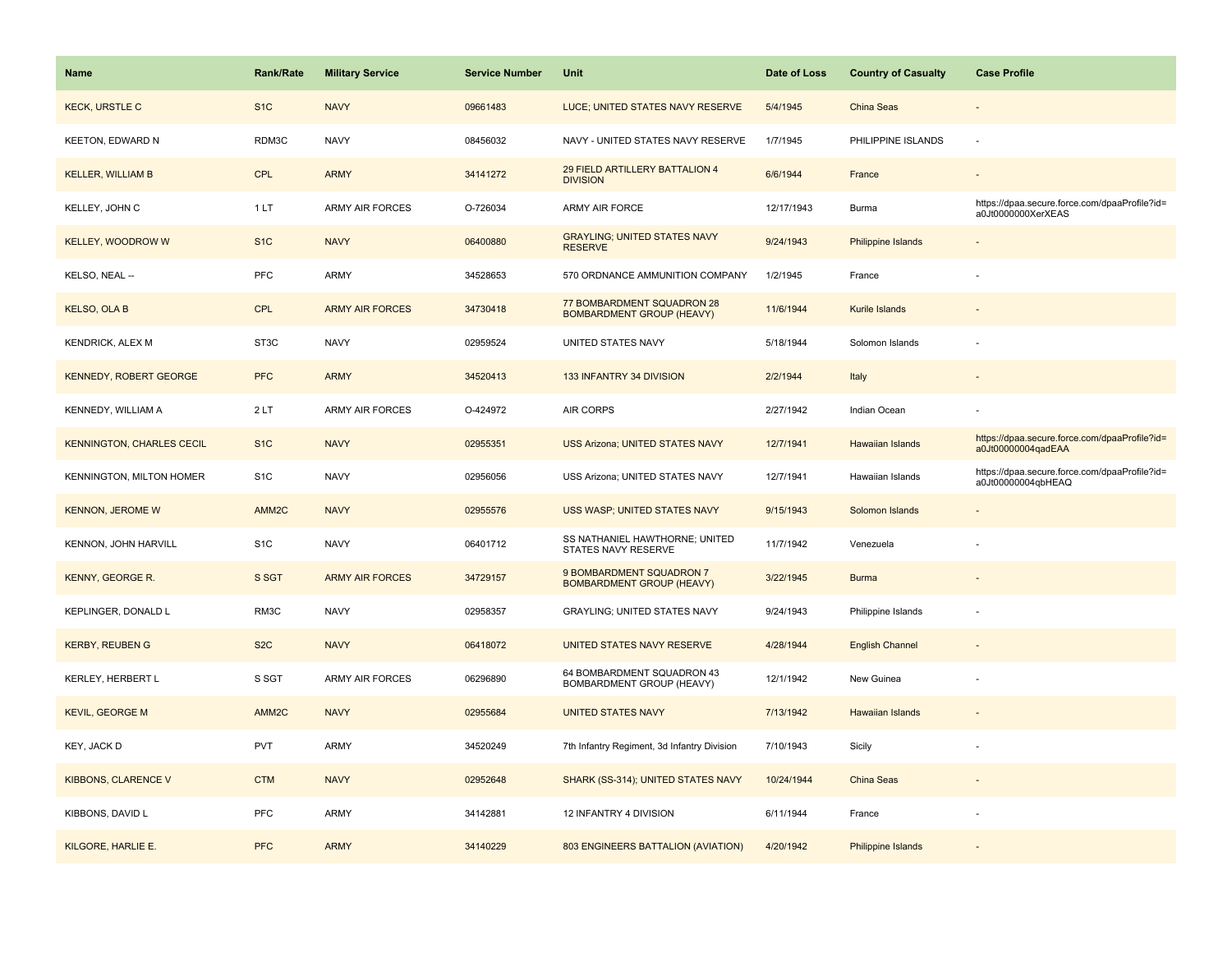| <b>Name</b>              | <b>Rank/Rate</b> | <b>Military Service</b> | <b>Service Number</b> | Unit                                                             | Date of Loss | <b>Country of Casualty</b>              | <b>Case Profile</b>                                                 |
|--------------------------|------------------|-------------------------|-----------------------|------------------------------------------------------------------|--------------|-----------------------------------------|---------------------------------------------------------------------|
| KILLEBREW, JOSEPH P      | CAPT             | <b>ARMY AIR FORCES</b>  | O-433537              | 770 BOMBARDMENT SQUADRON 462<br>BOMBARDMENT GROUP (VERY HEAVY)   | 11/21/1944   | Japan/Okinawa                           |                                                                     |
| KILLIAN, WILLIAM L       | <b>CPL</b>       | <b>ARMY AIR FORCES</b>  | 14102112              | 386 BOMBARDMENT SQUADRON 312<br><b>BOMBARDMENT GROUP (LIGHT)</b> | 1/13/1945    | <b>Philippine Islands</b>               | https://dpaa.secure.force.com/dpaaProfile?id=<br>a0Jt000001nzUz5EAE |
| KIMBLE, JOSEPH --        | STM1C            | <b>NAVY</b>             | 07506776              | LERAY WILSON; UNITED STATES NAVY<br><b>RESERVE</b>               | 1/10/1945    | Philippine Islands                      |                                                                     |
| <b>KINCANON, DAVID S</b> | 2LT              | <b>MARINE CORPS</b>     | O-029024              | MARINE - UNITED STATES MARINE<br><b>CORPS</b>                    | 2/21/1945    | Bonin & Volcano Islands                 |                                                                     |
| KING, GEORGE --          | <b>PVT</b>       | <b>ARMY</b>             | 34505507              | HMT Rohna; 853 ENGINEERS BATTALION<br>(AVIATION)                 | 11/26/1943   | Mediterranean Sea                       |                                                                     |
| KING, GORDON BLANE       | S <sub>1</sub> C | <b>NAVY</b>             | 02957665              | <b>USS Arizona; UNITED STATES NAVY</b>                           | 12/7/1941    | <b>Hawaiian Islands</b>                 | https://dpaa.secure.force.com/dpaaProfile?id=<br>a0Jt00000004prOEAQ |
| KING, JAMES T            | S <sub>1</sub> C | <b>NAVY</b>             | 09667566              | NAVY - UNITED STATES NAVY RESERVE                                | 7/30/1945    | PHILIPPINE SEA                          |                                                                     |
| KINNAMAN, ROBERT L       | S <sub>2</sub> C | <b>NAVY</b>             | 09664420              | NAVY - UNITED STATES NAVY RESERVE                                | 7/30/1945    | PHILIPPINE SEA                          |                                                                     |
| KIRK, HOWARD C           | 2LT              | <b>ARMY AIR FORCES</b>  | O-671034              | 13 SQUADRON 403 TROOP CARRIER<br><b>GROUP</b>                    | 1/10/1944    | New Hebrides                            |                                                                     |
| KISTLER, ROBERT --       | <b>PVT</b>       | <b>ARMY</b>             | 14156586              | <b>USAT DORCHESTER; AIR CORPS</b>                                | 2/3/1943     | Greenland                               |                                                                     |
| <b>KIZBY, VICTOR E</b>   | S Sgt            | <b>ARMY AIR FORCES</b>  | 13120655              | 741 BOMBARDMENT SQUADRON 455<br>BOMBARDMENT GROUP (HEAVY)        | 5/24/1944    |                                         |                                                                     |
| <b>KIZER, RICHARD D</b>  | 2LT              | <b>ARMY AIR FORCES</b>  | O-748998              | 82 BOMBARDMENT SQUADRON 12<br><b>BOMBARDMENT GROUP (MEDIUM)</b>  | 6/20/1944    | India                                   | $\sim$                                                              |
| KLEIN, MILLARD J         | CDR              | <b>NAVY</b>             | O-070264              | UNITED STATES NAVY                                               | 10/9/1943    | North or Tyrrhenian Seas                | $\sim$                                                              |
| <b>KNIGHT, WALTER B</b>  | <b>PFC</b>       | <b>ARMY</b>             | 34191432              | <b>18 INFANTRY 1 DIVISION</b>                                    | 4/22/1943    | Tunisia                                 |                                                                     |
| KOONTZ, ROBERT A         | AOM3C            | <b>NAVY</b>             | 09664954              | UNITED STATES NAVY                                               | 8/8/1945     | Philippine Sea                          |                                                                     |
| <b>KYLE, HUGH D</b>      | S <sub>2</sub> C | <b>NAVY</b>             | 09669731              | Morrison; UNITED STATES NAVY<br><b>RESERVE</b>                   | 5/4/1945     | Ryukyus Islands                         |                                                                     |
| LACY, HAROLD D           | S <sub>2</sub> C | <b>NAVY</b>             | 09661462              | NAVY - UNITED STATES NAVY RESERVE                                | 6/14/1944    | PACIFIC OCEAN                           |                                                                     |
| LAFEVER, JOHN M          | <b>PVT</b>       | <b>ARMY</b>             | 34365405              | <b>18 INFANTRY 1 DIVISION</b>                                    | 4/23/1943    | Tunisia                                 |                                                                     |
| LAFEVER, OSCAR LONNIE    | S <sub>2</sub> C | <b>NAVY</b>             | 06402956              | SS GEORGE THACHER; UNITED STATES<br>NAVY RESERVE                 | 11/1/1942    | Nigeria                                 |                                                                     |
| LAMB, JAMES S            | Y <sub>3</sub> C | <b>NAVY</b>             | 02956931              | ARISAN MARU; UNITED STATES NAVY                                  | 10/24/1944   | <b>Central/South Pacific</b><br>Theater |                                                                     |
| LANE, EARL C             | PFC              | <b>ARMY</b>             | 07004699              | HEADQUARTERS COMPANY 601 TANK<br>DESTROYER BATTALION             | 3/23/1943    | Tunisia                                 |                                                                     |
| LANE, GORDON BERNARD     | F <sub>3</sub> C | <b>NAVY</b>             | 06408582              | UNITED STATES NAVY RESERVE                                       | 5/21/1943    | Pacific Ocean                           |                                                                     |
| LANE, JAMES H            | <b>SGT</b>       | <b>ARMY AIR FORCES</b>  | 34737579              | 498 BOMBARDMENT SQUADRON 345<br>BOMBARDMENT GROUP (MEDIUM)       | 3/10/1945    | China Seas                              |                                                                     |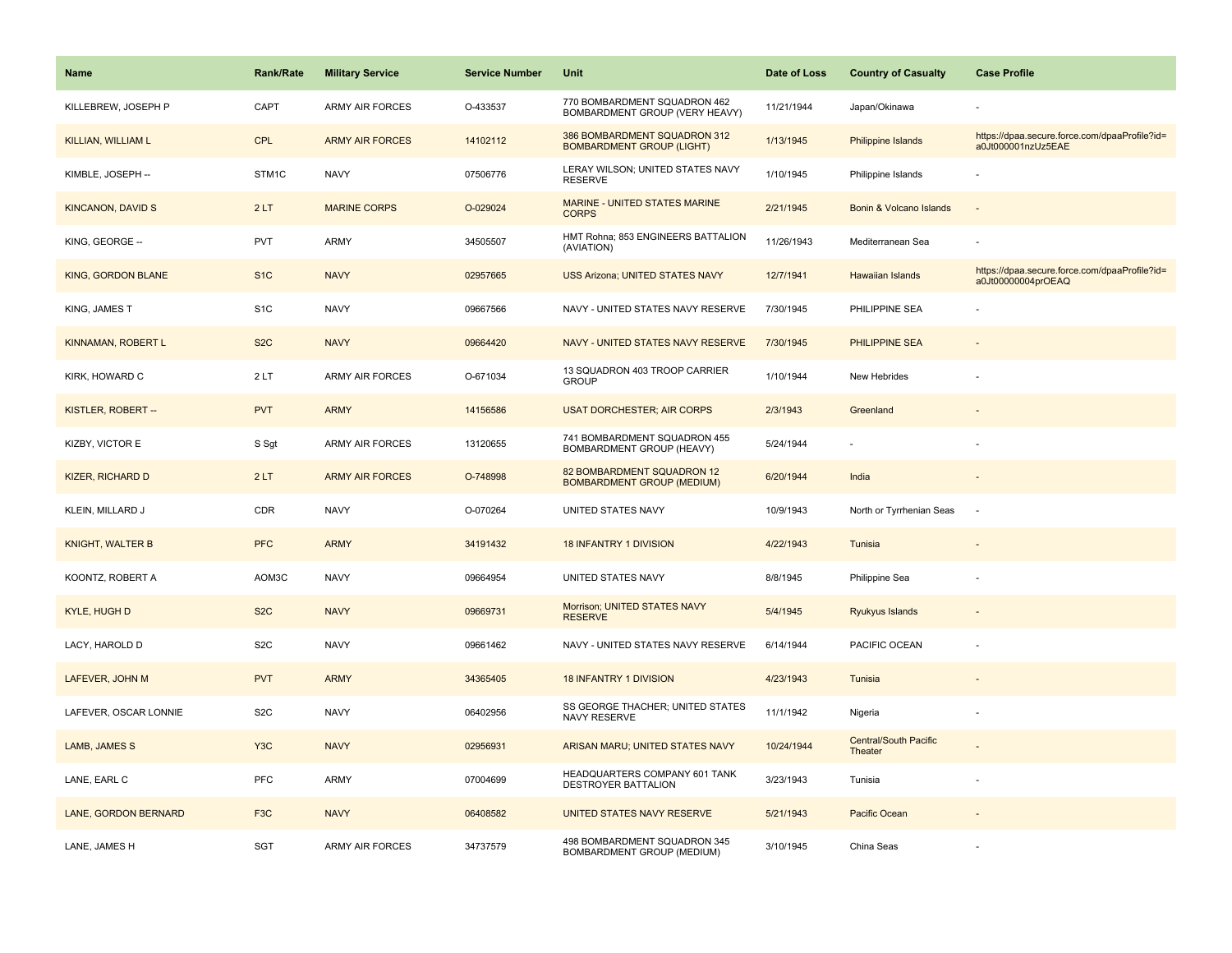| <b>Name</b>               | <b>Rank/Rate</b>  | <b>Military Service</b> | <b>Service Number</b> | Unit                                                             | Date of Loss | <b>Country of Casualty</b>     | <b>Case Profile</b>                                                 |
|---------------------------|-------------------|-------------------------|-----------------------|------------------------------------------------------------------|--------------|--------------------------------|---------------------------------------------------------------------|
| LANE, RUDOLPH L           | <b>CPL</b>        | <b>ARMY AIR FORCES</b>  | 14159047              | 375 BOMBARDMENT SQUADRON 308<br><b>BOMBARDMENT GROUP (HEAVY)</b> | 11/16/1944   | China                          |                                                                     |
| LANE, THOMAS C.           | S SGT             | <b>ARMY AIR FORCES</b>  | 34362203              | 440 BOMBARDMENT SQUADRON 319<br>BOMBARDMENT GROUP (MEDIUM)       | 2/3/1944     | North Sea or Tyrrhenian<br>Sea |                                                                     |
| LANGFORD, ORBIE           | WT3C              | <b>NAVY</b>             | 06400662              | NAVY - UNITED STATES NAVY RESERVE                                | 10/25/1944   | PHILIPPINE SEA                 |                                                                     |
| LANGHAM, GEORGE R         | 1LT               | <b>ARMY AIR FORCES</b>  | O-789183              | HMT Rohna; AIR CORPS                                             | 11/26/1943   | Mediterranean Sea              |                                                                     |
| LANSFORD, WALTER C        | 1LT               | <b>ARMY AIR FORCES</b>  | O-669744              | 92 BOMBARDMENT GROUP (HEAVY), 325<br><b>BOMBARDMENT SQUADRON</b> | 3/3/1944     | North Sea or Tyrrhenian<br>Sea |                                                                     |
| LARKINS, JOHN M.          | T SGT             | <b>ARMY AIR FORCES</b>  | 34188347              | 678 BOMBARDMENT SQUADRON 444<br>BOMBARDMENT GROUP (VERY HEAVY)   | 6/26/1944    | India                          |                                                                     |
| <b>LARKINS, WALTER H</b>  | EM <sub>1</sub> C | <b>NAVY</b>             | 02950564              | TRITON; UNITED STATES NAVY                                       | 3/15/1943    | <b>Admiralty Islands</b>       |                                                                     |
| LASSITER, JOHN H          | LT.               | <b>NAVY</b>             | O-097747              | POMPANO; UNITED STATES NAVY<br><b>RESERVE</b>                    | 10/15/1943   | Japan                          |                                                                     |
| LASTER, JOHN M            | <b>T SGT</b>      | <b>ARMY AIR FORCES</b>  | 06390425              | 529 BOMBARDMENT SQUADRON 380<br><b>BOMBARDMENT GROUP (HEAVY)</b> | 3/8/1944     | <b>New Guinea</b>              |                                                                     |
| LATHAM, DAVID L           | S <sub>2</sub> C  | <b>NAVY</b>             | 02955481              | NAVY - UNITED STATES NAVY                                        | 10/24/1944   | PHILIPPINE ISLANDS             | $\sim$                                                              |
| LATIMORE, THOMAS CALLOWAY | <b>CDR</b>        | <b>NAVY</b>             | O-008659              | <b>UNITED STATES NAVY</b>                                        | 7/18/1941    | <b>Hawaiian Islands</b>        |                                                                     |
| LAWS, NAFF L              | S <sub>1</sub> C  | <b>NAVY</b>             | 09665491              | NAVY - UNITED STATES NAVY RESERVE                                | 8/30/1944    | ATLANTIC OCEAN                 |                                                                     |
| LAWS, TROY W              | 2LT               | <b>ARMY</b>             | O-890381              | SHINYO MARU; 31 INFANTRY REGIMENT                                | 9/7/1944     | Philippine Islands             |                                                                     |
| LAWSON, BISHOP --         | SGT               | <b>ARMY</b>             | 06380415              | ARISAN MARU; 59 COAST ARTILLERY<br><b>REGIMENT</b>               | 10/24/1944   | China Seas                     |                                                                     |
| LAY, BEN O                | S <sub>1C</sub>   | <b>NAVY</b>             | 09658304              | NAVY - UNITED STATES NAVY RESERVE                                | 3/26/1945    | <b>JAPAN</b>                   | https://dpaa.secure.force.com/dpaaProfile?id=<br>a0Jt000001nzPTEEA2 |
| LEA, DABNEY H             | 2LT               | ARMY AIR FORCES         | O-799413              | 429 BOMBARDMENT SQUADRON 2<br>BOMBARDMENT GROUP (HEAVY)          | 2/4/1944     | Mediterranean Sea              |                                                                     |
| LEDBETTER, GEORGE M       | S <sub>2</sub> C  | <b>NAVY</b>             | 09765223              | Morrison; UNITED STATES NAVY<br><b>RESERVE</b>                   | 5/4/1945     | Ryukyus Islands                |                                                                     |
| LEE, JAMES W              | GM1C              | <b>NAVY</b>             | 02957052              | NAVY - UNITED STATES NAVY                                        | 3/19/1945    | <b>JAPAN</b>                   |                                                                     |
| LEE, THURMAN D            | S <sub>2</sub> C  | <b>NAVY</b>             | 07838071              | Morrison; UNITED STATES NAVY<br><b>RESERVE</b>                   | 5/4/1945     | Ryukyus Islands                |                                                                     |
| LENTZ, CECIL T            | PFC               | ARMY                    | 34013450              | ARMY - 162 INFANTRY 41 DIVISION                                  | 5/29/1944    | <b>NEW GUINEA</b>              |                                                                     |
| LEPPERT, RICHARD G        | <b>ENS</b>        | <b>NAVY</b>             | O-338107              | UNITED STATES NAVY RESERVE                                       | 12/11/1944   | <b>Philippine Sea</b>          |                                                                     |
| LEWIS, JAMES R            | F <sub>2</sub> C  | <b>NAVY</b>             | 09765985              | NAVY - UNITED STATES NAVY RESERVE                                | 7/30/1945    | PHILIPPINE SEA                 | https://dpaa.secure.force.com/dpaaProfile?id=<br>a0Jt0000000LIQ5EAK |
| LEWIS, JOHN B             | EM3C              | <b>NAVY</b>             | 06414255              | <b>HOEL; UNITED STATES NAVY RESERVE</b>                          | 10/25/1944   | <b>Philippine Sea</b>          |                                                                     |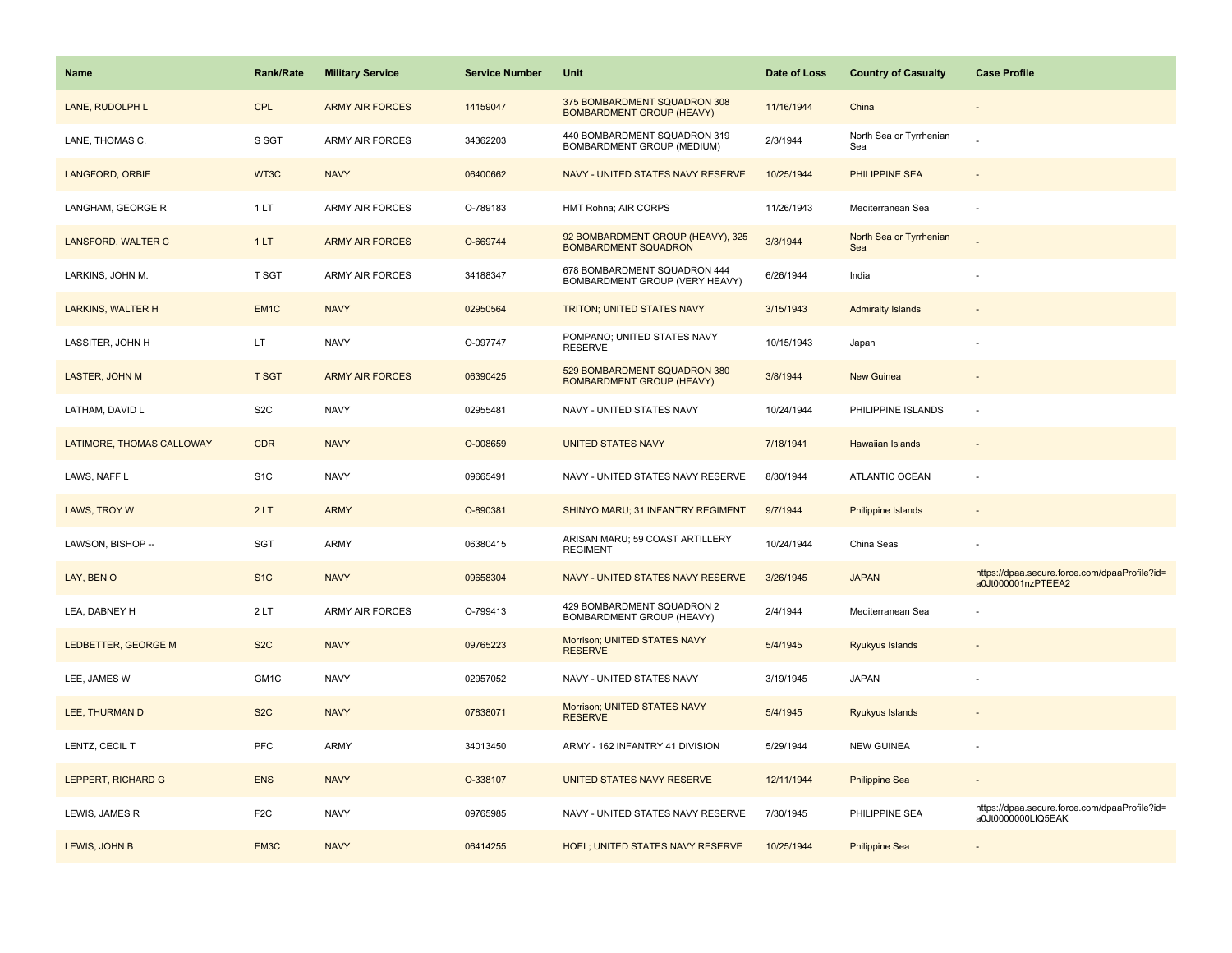| <b>Name</b>                 | <b>Rank/Rate</b>  | <b>Military Service</b> | <b>Service Number</b> | Unit                                                                    | Date of Loss | <b>Country of Casualty</b> | <b>Case Profile</b>                                                 |
|-----------------------------|-------------------|-------------------------|-----------------------|-------------------------------------------------------------------------|--------------|----------------------------|---------------------------------------------------------------------|
| LILES, JOHNNIE E            | PFC               | ARMY                    | 34285735              | 322 INFANTRY 81 DIVISION                                                | 9/18/1944    | Caroline Islands           |                                                                     |
| LILLY, JOHN ROSCOE          | <b>PVT</b>        | <b>MARINE CORPS</b>     | 00334442              | MARINE - UNITED STATES MARINE<br><b>CORPS</b>                           | 9/17/1942    | Solomon Islands            | https://dpaa.secure.force.com/dpaaProfile?id=<br>a0Jt000001EhNpUEAV |
| LIMBURG, CLYDE P            | S <sub>2</sub> C  | <b>NAVY</b>             | 07826280              | Morrison; UNITED STATES NAVY<br><b>RESERVE</b>                          | 5/4/1945     | Japan                      |                                                                     |
| LIMBURG, WILLIAM HANZE      | <b>PFC</b>        | <b>MARINE CORPS</b>     | 481114                | MARINE - UNITED STATES MARINE<br><b>CORPS</b>                           | 11/21/1943   | <b>Gilbert Islands</b>     | https://dpaa.secure.force.com/dpaaProfile?id=<br>a0Jt0000000XIYwEAK |
| LINEAR, WALTER --           | STM1C             | <b>NAVY</b>             | 02960503              | USS PRESTON; UNITED STATES NAVY                                         | 11/15/1942   | Solomon Islands            |                                                                     |
| LIPFORD, ARNOLD A           | <b>PVT</b>        | <b>ARMY</b>             | 34988721              | SS Leopoldville; 262 INFANTRY 66<br><b>DIVISION</b>                     | 12/24/1944   | <b>English Channel</b>     |                                                                     |
| LISTER, ALMER D             | FLT O             | ARMY AIR FORCES         | T-064046              | 46 FIGHTER SQUADRON 21 FIGHTER<br><b>GROUP</b>                          | 8/5/1945     | Philippine Sea             |                                                                     |
| LITTLE, CASTLE JAMES        | F <sub>3c</sub>   | <b>NAVY</b>             | 6400303               | <b>USS QUINCY</b>                                                       | 8/9/1942     | Solomon Islands            |                                                                     |
| LITTLE, JAMES LLOYD         | SF <sub>2</sub> C | <b>NAVY</b>             | 02953275              | Lexington; UNITED STATES NAVY                                           | 5/8/1942     | Coral Sea                  |                                                                     |
| LIVINGSTON, LLOYD LYNN      | Pvt               | <b>MARINE CORPS</b>     | 513920                | MARINE - UNITED STATES MARINE<br><b>CORPS</b>                           | 11/20/1943   | <b>Gilbert Islands</b>     | https://dpaa.secure.force.com/dpaaProfile?id=<br>a0Jt0000000ccDGEAY |
| LOCKER, ROBERT B            | LT /JG/           | <b>NAVY</b>             | O-129835              | UNITED STATES NAVY RESERVE                                              | 9/14/1943    | Hawaiian Islands           |                                                                     |
| LOFTIN, JA                  | COX               | <b>NAVY</b>             | 02961289              | Longshaw; UNITED STATES NAVY                                            | 5/18/1945    | Japan                      |                                                                     |
| LOFTIS, REX HENRY           | MOMM1             | <b>NAVY</b>             | 2953055               | HERRING; UNITED STATES NAVY                                             | 7/5/1944     | Kurile Islands             |                                                                     |
| <b>LOGSDON, THOMAS M.</b>   | 1LT               | <b>ARMY AIR FORCES</b>  | O-726003              | 71 BOMBARDMENT SQUADRON 38<br><b>BOMBARDMENT GROUP (MEDIUM)</b>         | 1/7/1943     | New Guinea                 |                                                                     |
| LOKEY, GEORGE A             | EM2C              | <b>NAVY</b>             | 02956604              | SUBMARINE Argonaut; UNITED STATES<br><b>NAVY</b>                        | 1/10/1943    | New Britain Island         |                                                                     |
| <b>LONDON, JAMES ROBERT</b> | S <sub>2</sub> C  | <b>NAVY</b>             | 06403115              | USS PRESTON; UNITED STATES NAVY<br><b>RESERVE</b>                       | 11/15/1942   | Solomon Islands            |                                                                     |
| LONG, BERNARD F             | S <sub>1</sub> C  | <b>NAVY</b>             | 09665483              | NAVY - UNITED STATES NAVY RESERVE                                       | 8/30/1944    | ATLANTIC OCEAN             |                                                                     |
| LONG, MARVIN H              | <b>CPL</b>        | <b>ARMY AIR FORCES</b>  | 34882642              | 61 BOMBARDMENT SQUADRON 39<br>BOMBARDMENT GROUP (VERY HEAVY)            | 4/28/1945    | <b>Philippine Sea</b>      |                                                                     |
| LOONEY, WILLIAM C           | S <sub>2</sub> C  | <b>NAVY</b>             | 06041198              | USS JARVIS; UNITED STATES NAVY<br><b>RESERVE</b>                        | 8/9/1942     | Solomon Islands            |                                                                     |
| LOVELACE, CLAUDE T.         | 1LT               | <b>ARMY AIR FORCES</b>  | O-806474              | 845 BOMBARDMENT SQUADRON 489<br><b>BOMBARDMENT GROUP (HEAVY)</b>        | 9/18/1944    | Germany                    | https://dpaa.secure.force.com/dpaaProfile?id=<br>a0Jt0000000XdkiEAC |
| LOVELADY, FRANCIS G         | T SGT             | ARMY AIR FORCES         | 06239870              | SHINYO MARU; 28 BOMBARDMENT<br>SQUADRON 19 BOMBARDMENT GROUP<br>(HEAVY) | 9/7/1944     | Philippine Islands         |                                                                     |
| LOWE, SHIRLEY O             | SK <sub>2</sub> C | <b>NAVY</b>             | 02953840              | Rowan; UNITED STATES NAVY RESERVE                                       | 9/11/1943    | North or Tyrrhenian Seas   |                                                                     |
| LUTTRELL, ALLEN C           | S SGT             | <b>ARMY AIR FORCES</b>  | 34729913              | 311 SQUADRON 349 TROOP CARRIER<br><b>GROUP</b>                          | 10/12/1945   | Philippine Sea             |                                                                     |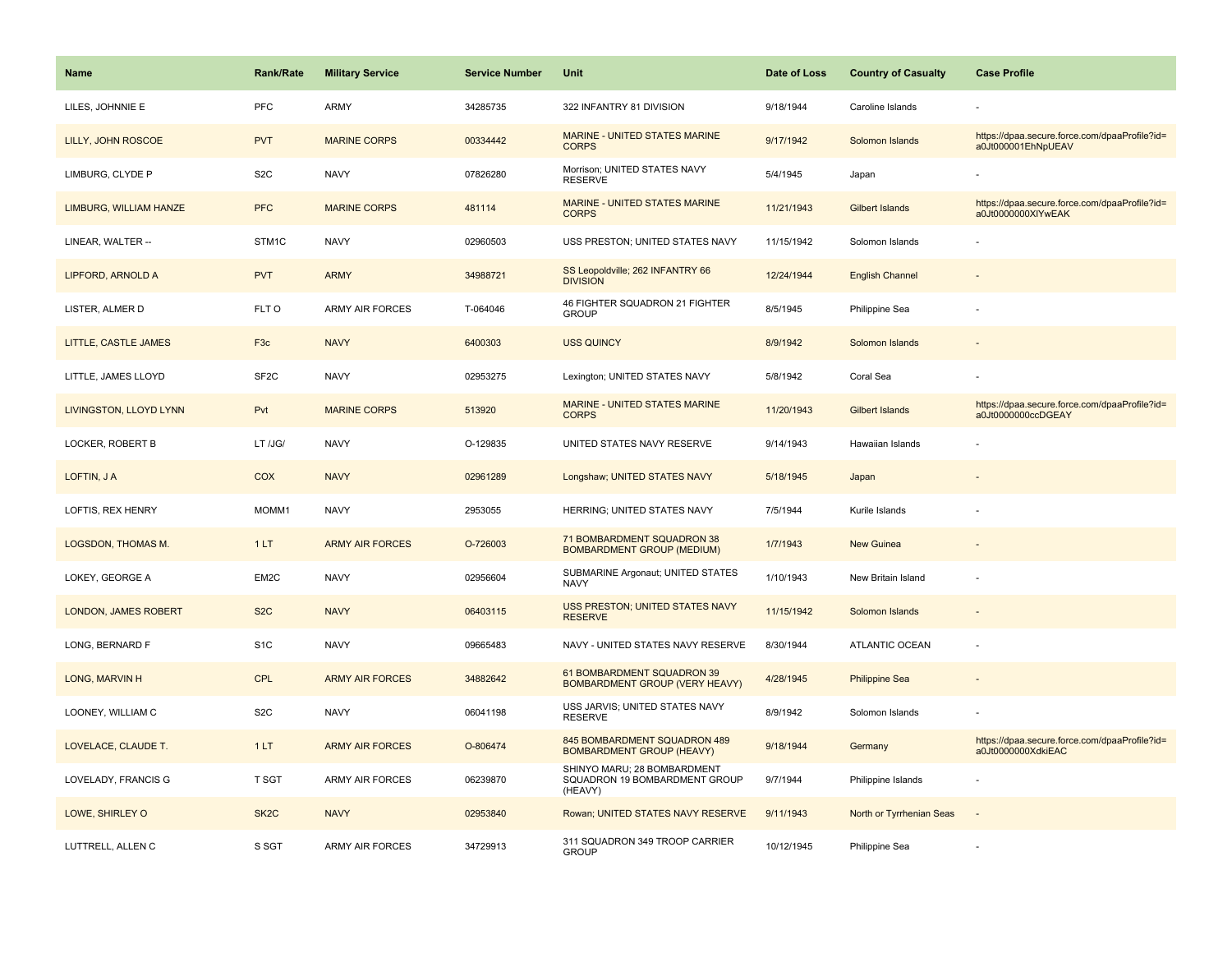| <b>Name</b>                 | <b>Rank/Rate</b>  | <b>Military Service</b> | <b>Service Number</b> | Unit                                                                    | Date of Loss | <b>Country of Casualty</b>               | <b>Case Profile</b>                                                 |
|-----------------------------|-------------------|-------------------------|-----------------------|-------------------------------------------------------------------------|--------------|------------------------------------------|---------------------------------------------------------------------|
| <b>MADDOX, JAMES L</b>      | <b>PVT</b>        | <b>MARINE CORPS</b>     | 992564                | MARINE - UNITED STATES MARINE<br><b>CORPS; 6TH MARINE DIVISION</b>      | 5/13/1945    | <b>JAPAN</b>                             |                                                                     |
| MADDOX, JEWEL C             | T SGT             | <b>ARMY AIR FORCES</b>  | 34365015              | 401 BOMBARDMENT SQUADRON 91<br>BOMBARDMENT GROUP (HEAVY)                | 3/29/1944    | Germany                                  |                                                                     |
| MADDUX, JOHN H              | TM1               | <b>NAVY</b>             | 02955424              | <b>GROWLER; UNITED STATES NAVY</b>                                      | 11/7/1944    | China Seas                               |                                                                     |
| MAHANEY, GARRETT T          | F <sub>2</sub> C  | <b>NAVY</b>             | 06400528              | USS WALKE; UNITED STATES NAVY<br><b>RESERVE</b>                         | 11/15/1942   | Solomon Islands                          |                                                                     |
| <b>MAJORS, HOYLE E</b>      | S SGT             | <b>ARMY AIR FORCES</b>  | 14035908              | <b>AIR CORPS</b>                                                        | 10/28/1942   | Palestine                                |                                                                     |
| MALONE, CECIL E             | S <sub>2</sub> C  | <b>NAVY</b>             | 09399647              | NAVY - UNITED STATES NAVY RESERVE                                       | 7/30/1945    | PHILIPPINE SEA                           | https://dpaa.secure.force.com/dpaaProfile?id=<br>a0Jt0000000LILAEA0 |
| <b>MALONE, FRED B</b>       | <b>PVT</b>        | <b>ARMY AIR FORCES</b>  | 14156647              | <b>USAT DORCHESTER; AIR CORPS</b>                                       | 2/3/1943     | Greenland                                |                                                                     |
| MALUGIN, JAMES H            | <b>PVT</b>        | ARMY                    | 14017513              | 41 INFANTRY 2 ARMORED DIVISION                                          | 4/15/1946    | Germany                                  |                                                                     |
| <b>MANCHESTER, JOHN S</b>   | <b>ENS</b>        | <b>NAVY</b>             | O-363666              | UNITED STATES NAVY RESERVE                                              | 11/13/1944   | Philippine Islands                       |                                                                     |
| MANGRUM, MAX R              | SGT               | ARMY AIR FORCES         | 14022036              | ARISAN MARU; 16 BOMBARDMENT<br>SQUADRON 27 BOMBARDMENT GROUP<br>(LIGHT) | 10/24/1944   | China Seas                               |                                                                     |
| <b>MANLEY, BUFORD J</b>     | S SGT             | <b>ARMY AIR FORCES</b>  | 14060996              | 413 BOMBARDMENT SQUADRON 96<br><b>BOMBARDMENT GROUP (HEAVY)</b>         | 7/17/1943    | North Sea or Tyrrhenian<br>Sea           |                                                                     |
| MANN, WILLIAM I             | LT.               | <b>NAVY</b>             | O-106877              | UNITED STATES NAVY RESERVE                                              | 11/3/1943    | Atlantic Ocean: North<br>American Waters |                                                                     |
| <b>MANSFIELD, GEORGE H</b>  | <b>RE</b>         | <b>NAVY</b>             | 00196973              | Neosho; UNITED STATES NAVY                                              | 5/7/1942     | <b>Coral Sea</b>                         |                                                                     |
| MANSFIELD, ISAAC A          | PFC               | ARMY                    | 34371784              | 83 CHEMICAL BATTALION                                                   | 1/26/1944    | North Sea or Tyrrhenian<br>Sea           |                                                                     |
| <b>MARINO, MICHAEL F</b>    | <b>SGT</b>        | <b>ARMY AIR FORCES</b>  | 34503062              | 755 BOMBARDMENT SQUADRON 458<br><b>BOMBARDMENT GROUP (HEAVY)</b>        | 3/16/1944    | <b>English Channel</b>                   |                                                                     |
| MARKS, MITCHELL H           | RM3C              | <b>NAVY</b>             | 02955636              | UNITED STATES NAVY                                                      | 3/1/1942     | Indian Ocean                             |                                                                     |
| <b>MARLIN, JAMES EDWARD</b> | S SGT             | <b>MARINE CORPS</b>     | 00343582              | MARINE - UNITED STATES MARINE<br><b>CORPS</b>                           | 6/29/1945    | <b>CAROLINE ISLANDS</b>                  |                                                                     |
| MARR, WILLIAM H             | LT /JG/           | <b>NAVY</b>             | O-338032              | USS SHANGRI LA (CV-38); UNITED<br>STATES NAVY RESERVE                   | 6/2/1945     | Central/South Pacific<br>Theater         |                                                                     |
| <b>MARTIN, FRANCIS J</b>    | <b>PFC</b>        | <b>ARMY AIR FORCES</b>  | 34721855              | 554 ARMY AIR FORCE BASE UNIT                                            | 5/3/1944     | <b>Brazil</b>                            |                                                                     |
| MARTIN, JOHN WINTER         | F3C               | <b>NAVY</b>             | 02957448              | USS California; UNITED STATES NAVY                                      | 12/7/1941    | Hawaiian Islands                         | https://dpaa.secure.force.com/dpaaProfile?id=<br>a0Jt00000004nBEEAY |
| <b>MARTIN, MILFORD C</b>    | WT <sub>2</sub> C | <b>NAVY</b>             | 02872487              | USS DEHAVEN; UNITED STATES NAVY                                         | 2/1/1943     | Solomon Islands                          |                                                                     |
| MASSENGILL, HAROLD W        | S <sub>1</sub> C  | <b>NAVY</b>             | 02956250              | USS JUNEAU; UNITED STATES NAVY                                          | 11/13/1942   | Solomon Islands                          |                                                                     |
| <b>MASSEY, WILLIAM L</b>    | S SGT             | <b>ARMY</b>             | 34362821              | SS SAMUEL J. TILDEN; 35 FIELD<br><b>HOSPITAL</b>                        | 12/2/1943    | Italy                                    |                                                                     |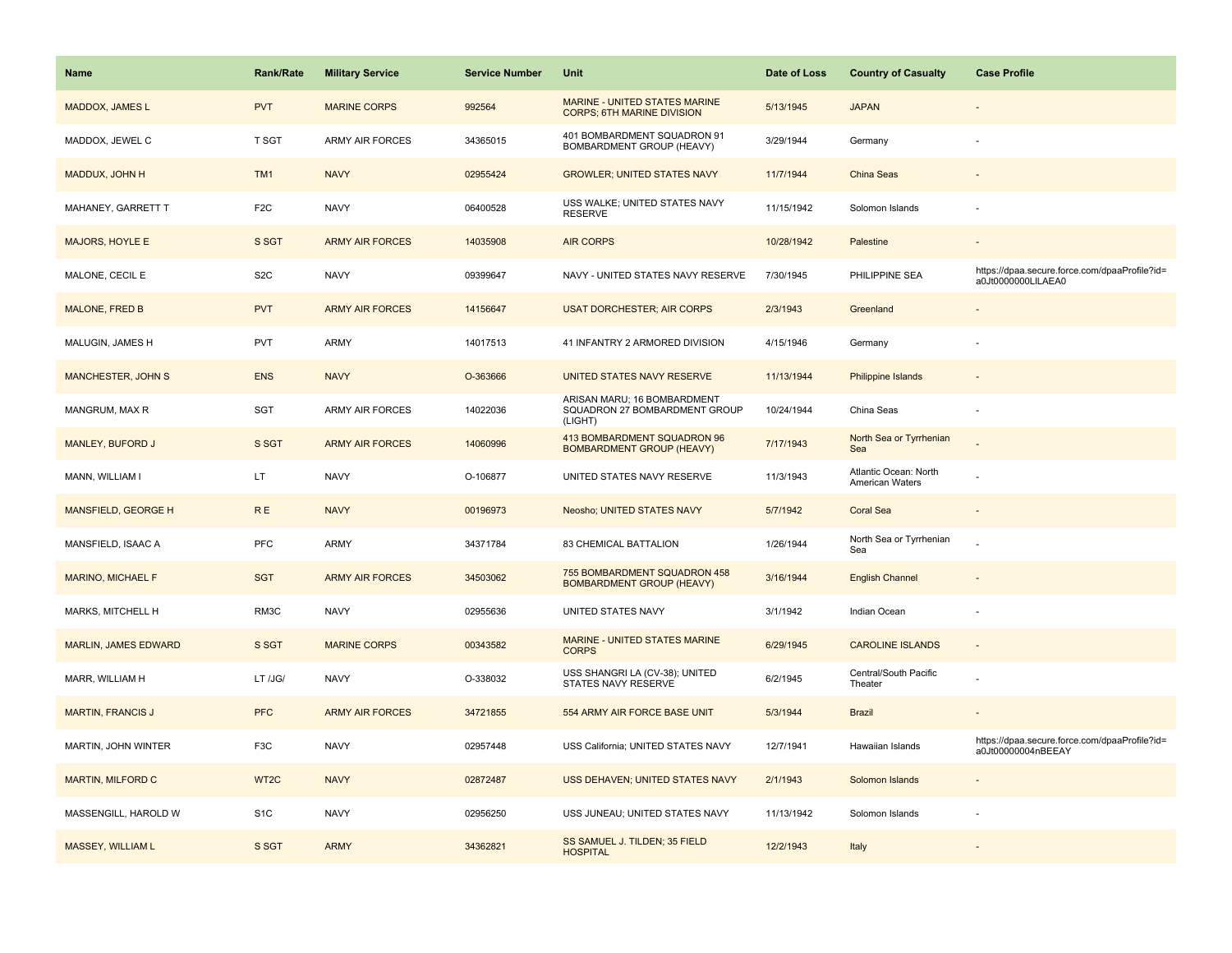| <b>Name</b>                   | Rank/Rate        | <b>Military Service</b> | <b>Service Number</b> | Unit                                                                   | Date of Loss | <b>Country of Casualty</b> | <b>Case Profile</b>                                                 |
|-------------------------------|------------------|-------------------------|-----------------------|------------------------------------------------------------------------|--------------|----------------------------|---------------------------------------------------------------------|
| MASTERS, WILLIAM E            | S SGT            | <b>ARMY AIR FORCES</b>  | 34714083              | 704 BOMBARDMENT SQUADRON 446<br>BOMBARDMENT GROUP (HEAVY)              | 8/4/1944     | <b>Baltic Sea</b>          |                                                                     |
| MATHENY, ELVIN --             | F <sub>2</sub> C | <b>NAVY</b>             | 02959681              | <b>INGRAHAM; UNITED STATES NAVY</b>                                    | 8/22/1942    | Nova Scotia                |                                                                     |
| MATHERLEY, EDWARD J           | S <sub>2</sub> C | <b>NAVY</b>             | 06403145              | USS PRESTON; UNITED STATES NAVY<br><b>RESERVE</b>                      | 11/15/1942   | Solomon Islands            |                                                                     |
| <b>MATTHEWS, MILES C.</b>     | 2d Lt            | <b>ARMY AIR FORCES</b>  | O-2067867             | 310 SQUADRON 315 TROOP CARRIER<br><b>GROUP</b>                         | 2/22/1945    | France                     |                                                                     |
| MAUPIN, GEORGE R              | 2LT              | <b>ARMY AIR FORCES</b>  | O-678542              | 425 BOMBARDMENT SQUADRON 308<br>BOMBARDMENT GROUP (HEAVY)              | 1/25/1944    | China                      |                                                                     |
| MAXWELL, ROBERT M             | <b>ENS</b>       | <b>NAVY</b>             | O-242508              | UNITED STATES NAVY RESERVE                                             | 11/24/1943   | Pacific Ocean              |                                                                     |
| MAXWELL, WILLIAM D            | S <sub>1</sub> C | <b>NAVY</b>             | 02957958              | USS LITTLE; UNITED STATES NAVY                                         | 9/5/1942     | Solomon Islands            |                                                                     |
| MAY, CECIL M.                 | S SGT            | <b>ARMY AIR FORCES</b>  | 34363322              | 303 BOMBARDMENT GROUP (HEAVY),<br><b>427 BOMBARDMENT SQUADRON</b>      | 11/26/1943   | <b>NORTH SEA</b>           |                                                                     |
| MAYO, WILLIAM K               | M SGT            | <b>ARMY AIR FORCES</b>  | 14077852              | 43 SQUADRON 316 TROOP CARRIER<br><b>GROUP</b>                          | 7/11/1943    | Sicily                     |                                                                     |
| <b>MCALISTER, EDGAR L</b>     | Pvt              | <b>ARMY</b>             | 34365811              | <b>USAT DORCHESTER; UNITED STATES</b><br><b>ARMY</b>                   | 2/3/1943     | Greenland                  |                                                                     |
| MCBRAYER, JAMES N             | 2d Lt            | <b>ARMY AIR FORCES</b>  | O-678439              | 577 BOMBARDMENT SQUADRON 392<br>BOMBARDMENT GROUP (HEAVY)              | 3/5/1944     | English Channel            |                                                                     |
| MCCAGE, J B                   | GM <sub>2c</sub> | <b>NAVY</b>             | 02955823              | <b>UNITED STATES NAVY</b>                                              | 8/22/1942    | <b>Atlantic Ocean</b>      |                                                                     |
| MCCALLA, CHESTER B            | Pvt              | <b>ARMY AIR FORCES</b>  | 14026174              | Hokusen Maru; HEADQUARTERS<br>SQUADRON 27 BOMBARDMENT GROUP<br>(LIGHT) | 10/27/1944   | Formosa                    |                                                                     |
| MCCARTER, CREED C             | FC <sub>1c</sub> | <b>NAVY</b>             | 02954535              | <b>UNITED STATES NAVY</b>                                              | 7/10/1943    | Mediterranean Sea          |                                                                     |
| MCCARTHY, FRANCIS J           | T Sgt            | <b>ARMY AIR FORCES</b>  | 14148856              | 322 BOMBARDMENT SQUADRON 91<br>BOMBARDMENT GROUP (HEAVY)               | 4/8/1945     | Germany                    |                                                                     |
| MCCARTT, WE                   | FIt O            | <b>ARMY AIR FORCES</b>  | T-130219              | 3 SQUADRON 54 TROOP CARRIER WING                                       | 1/3/1945     | <b>New Guinea</b>          |                                                                     |
| MCCLELLAN, WALTER E           | S Sgt            | <b>ARMY AIR FORCES</b>  | 34729768              | 827 BOMBARDMENT SQUADRON 484<br>BOMBARDMENT GROUP (HEAVY)              | 10/23/1944   | Adriatic Sea               |                                                                     |
| <b>MCCORKLE, JAMES W</b>      | ARM1c            | <b>NAVY</b>             | 06402152              | UNITED STATES NAVY RESERVE                                             | 12/23/1943   | <b>Philippine Sea</b>      |                                                                     |
| MCCORKLE, WALLACE --          | Pvt              | ARMY                    | 34984191              | SS Leopoldville; 262 INFANTRY 66<br><b>DIVISION</b>                    | 12/24/1944   | English Channel            | ÷,                                                                  |
| <b>MCCORMICK, LAURENCE --</b> | 2d Lt            | <b>ARMY AIR FORCES</b>  | O-666193              | 479TH BOMBARDMENT GROUP 19TH<br><b>ANTISUB SQUADRON (HEAVY)</b>        | 7/20/1943    | Spain                      | $\overline{\phantom{a}}$                                            |
| MCCOY, JOE HAROLD             | HA1              | <b>NAVY</b>             | 06401756              | NAVY - UNITED STATES NAVY RESERVE                                      | 11/13/1942   | <b>SOLOMON ISLANDS</b>     | ÷,                                                                  |
| MCDANIEL, JOHNNY A            | SEA1             | <b>NAVY</b>             | 09663358              | NAVY - UNITED STATES NAVY RESERVE                                      | 7/30/1945    | PHILIPPINE SEA             | https://dpaa.secure.force.com/dpaaProfile?id=<br>a0Jt0000000LkzsEAC |
| MCDONALD, FRED W              | T/5              | <b>ARMY</b>             | 34883236              | KYLE V JOHNSON; 1896 ENGINEERS<br>BATTALION (AVIATION)                 | 1/12/1945    | China Seas                 |                                                                     |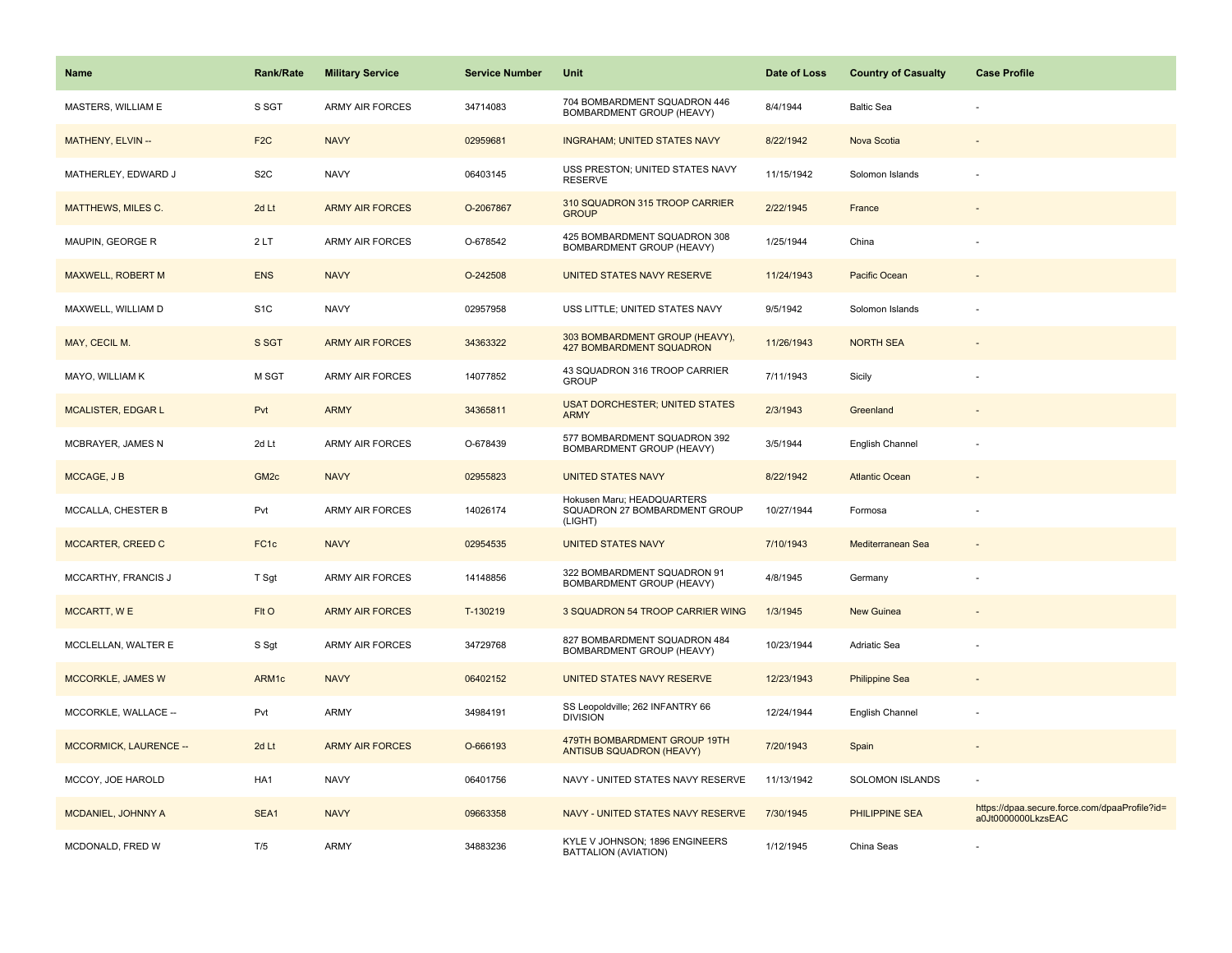| Name                        | <b>Rank/Rate</b> | <b>Military Service</b> | <b>Service Number</b> | Unit                                                                  | Date of Loss | <b>Country of Casualty</b>     | <b>Case Profile</b>                                                 |
|-----------------------------|------------------|-------------------------|-----------------------|-----------------------------------------------------------------------|--------------|--------------------------------|---------------------------------------------------------------------|
| MCDONALD, RUSH E.           | 1st Lt           | <b>ARMY AIR FORCES</b>  | O-417028              | 26 BOMBARDMENT SQUADRON 11<br><b>BOMBARDMENT GROUP (HEAVY)</b>        | 8/4/1942     | Solomon Islands                |                                                                     |
| MCFARLAND, JAMES B          | S Sgt            | ARMY AIR FORCES         | 06914385              | ARISAN MARU; 21 PURSUIT SQUADRON<br>24 PURSUIT GROUP                  | 10/24/1944   | China Seas                     |                                                                     |
| <b>MCFEE, CARL S</b>        | SC <sub>1</sub>  | <b>NAVY</b>             | 06415451              | NAVY - UNITED STATES NAVY RESERVE                                     | 7/30/1945    | <b>PHILIPPINE SEA</b>          | https://dpaa.secure.force.com/dpaaProfile?id=<br>a0Jt0000000LkzdEAC |
| MCGEE, GERALD D             | S Sgt            | <b>ARMY AIR FORCES</b>  | 14160846              | 400 BOMBARDMENT SQUADRON 90<br>BOMBARDMENT GROUP (HEAVY)              | 10/10/1944   | Borneo                         |                                                                     |
| <b>MCGEE, THOMAS M</b>      | SEA <sub>2</sub> | <b>NAVY</b>             | 09670201              | HULL; UNITED STATES NAVY RESERVE                                      | 12/18/1944   | <b>Philippine Sea</b>          | https://dpaa.secure.force.com/dpaaProfile?id=<br>a0Jt0000000XdsiEAC |
| MCGILL, HOWARD W            | 2d Lt            | <b>ARMY AIR FORCES</b>  | O-706543              | 394 BOMBARDMENT SQUADRON 5<br>BOMBARDMENT GROUP (HEAVY)               | 9/30/1944    | Celebes                        |                                                                     |
| <b>MCINTURFF, REID C</b>    | SEA1             | <b>NAVY</b>             | 08454957              | UNITED STATES NAVY RESERVE                                            | 6/8/1944     | <b>English Channel</b>         |                                                                     |
| MCKAMEY, JAMES B            | $\sim$           | <b>ARMY AIR FORCES</b>  | O-668479              | 497 BOMBARDMENT SQUADRON 344<br><b>BOMBARDMENT GROUP (MEDIUM)</b>     | 6/6/1944     | France                         |                                                                     |
| MCKAY, DALE --              | SEA1             | <b>NAVY</b>             | 09661853              | UNITED STATES NAVY RESERVE                                            | 5/4/1945     | <b>China Seas</b>              |                                                                     |
| MCKEEHAN, LOUIS --          | SEA2             | <b>NAVY</b>             | 09670052              | HULL; UNITED STATES NAVY RESERVE                                      | 12/18/1944   | Philippine Sea                 | https://dpaa.secure.force.com/dpaaProfile?id=<br>a0Jt0000000XdscEAC |
| MCKENNA, WILLIAM T.         | S Sgt            | <b>ARMY AIR FORCES</b>  | 14156002              | 512 BOMBARDMENT SQUADRON 376<br><b>BOMBARDMENT GROUP (HEAVY)</b>      | 12/28/1943   | Italy                          |                                                                     |
| MCKIBBEN, WILLIAM F         | SEA1             | <b>NAVY</b>             | 02954788              | UNITED STATES NAVY                                                    | 3/1/1942     | Indian Ocean                   |                                                                     |
| <b>MCKINLEY, RAYMOND D</b>  | SEA1             | <b>NAVY</b>             | 07506375              | UNITED STATES NAVY RESERVE                                            | 11/11/1944   | Pacific Ocean                  |                                                                     |
| MCKINNON, ALBERT M          | Sgt              | ARMY AIR FORCES         | 34735263              | 486 BOMBARDMENT SQUADRON 340<br>BOMBARDMENT GROUP (MEDIUM)            | 3/18/1945    | North Sea or Tyrrhenian<br>Sea |                                                                     |
| <b>MCMILLAN, HARRISON E</b> | SEA1             | <b>NAVY</b>             | 02957885              | <b>UNITED STATES NAVY</b>                                             | 5/7/1942     | <b>Coral Sea</b>               |                                                                     |
| MCPETERS, ROY H             | Sgt              | ARMY AIR FORCES         | 06966967              | SHINYO MARU; HEADQUARTERS<br>SQUADRON 27 BOMBARDMENT GROUP<br>(LIGHT) | 9/7/1944     | Philippine Islands             |                                                                     |
| MCPHERSON, GANO E.          | S Sgt            | <b>ARMY AIR FORCES</b>  | 14100150              | 334 BOMBARDMENT SQUADRON 95<br><b>BOMBARDMENT GROUP (HEAVY)</b>       | 5/7/1945     | North Sea or Tyrrhenian<br>Sea |                                                                     |
| MCPHERSON, JOHN BLAIR       | SEA1             | <b>NAVY</b>             | 02957668              | USS Arizona; UNITED STATES NAVY                                       | 12/7/1941    | Hawaiian Islands               | https://dpaa.secure.force.com/dpaaProfile?id=<br>a0Jt00000004qnrEAA |
| <b>MEADOWS, MARSHALL T</b>  | <b>PFC</b>       | <b>ARMY</b>             | 14024185              | 67 REGIMENT 2 ARMORED DIVISION                                        | 1/3/1945     | <b>Belgium</b>                 |                                                                     |
| MEDLEN, BEACH W             | MOMM1C           | <b>NAVY</b>             | 06042214              | UNITED STATES NAVY RESERVE                                            | 10/9/1945    | Japan                          |                                                                     |
| MEDLEY, JAMES EDWARD        | S <sub>2</sub> C | <b>NAVY</b>             | 06401424              | UNITED STATES NAVY RESERVE                                            | 5/27/1942    | Caribbean Sea                  |                                                                     |
| MEEKS, ELLIS E              | GM2C             | <b>NAVY</b>             | 02953410              | FRANKLIN; UNITED STATES NAVY<br><b>RESERVE</b>                        | 3/19/1945    | Japan                          |                                                                     |
| <b>MEEKS, JAMES B</b>       | 1LT              | <b>ARMY AIR FORCES</b>  | O-816141              | 40 FIGHTER SQUADRON 35 FIGHTER<br><b>GROUP</b>                        | 2/12/1945    | Philippine Islands             |                                                                     |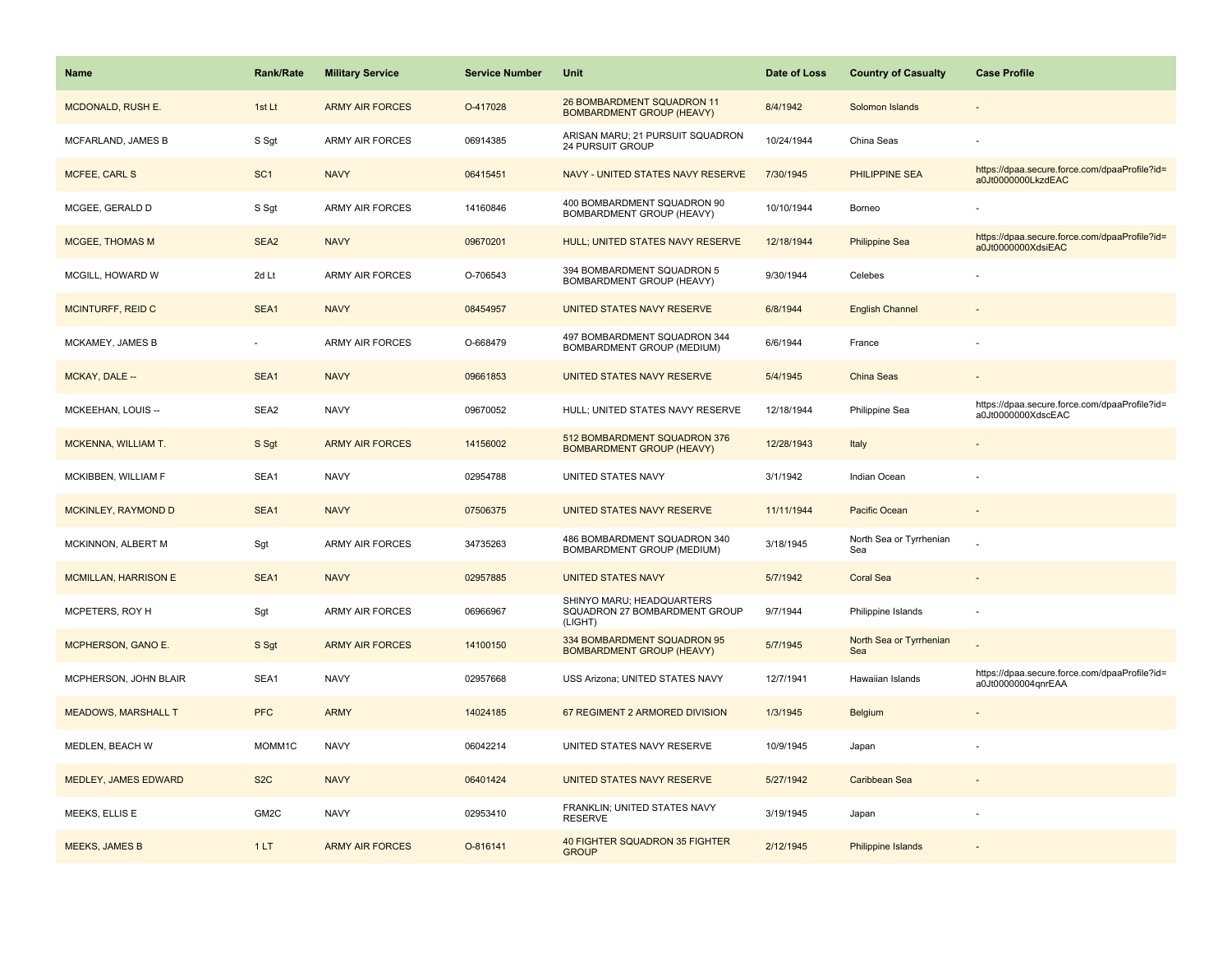| Name                        | <b>Rank/Rate</b>  | <b>Military Service</b> | <b>Service Number</b> | Unit                                                | Date of Loss | <b>Country of Casualty</b>       | <b>Case Profile</b>                                                 |
|-----------------------------|-------------------|-------------------------|-----------------------|-----------------------------------------------------|--------------|----------------------------------|---------------------------------------------------------------------|
| MELLON, JARVIS B            | S <sub>2</sub> C  | <b>NAVY</b>             | 06419934              | NAVY - UNITED STATES NAVY RESERVE                   | 2/11/1945    | PHILIPPINE SEA                   |                                                                     |
| <b>MELLON, MACK R</b>       | <b>PFC</b>        | <b>ARMY</b>             | 34187606              | 137 INFANTRY 35 DIVISION                            | 12/17/1944   | Germany                          |                                                                     |
| MENEFEE, JAMES AUSTIN       | S <sub>1</sub> C  | <b>NAVY</b>             | 02955534              | USS Arizona; UNITED STATES NAVY                     | 12/7/1941    | Hawaiian Islands                 | https://dpaa.secure.force.com/dpaaProfile?id=<br>a0Jt00000004pRaEAI |
| <b>MERRIMAN, THOMAS LEE</b> | S <sub>1</sub> C  | <b>NAVY</b>             | 02958326              | USS VINCENNES; UNITED STATES NAVY                   | 8/9/1942     | Solomon Islands                  |                                                                     |
| MILAM, NEAL NMI             | SGT               | ARMY                    | 06366440              | SS Leopoldville; 262 INFANTRY 66<br><b>DIVISION</b> | 12/24/1944   | English Channel                  |                                                                     |
| MILLER, CARL W              | <b>CGM</b>        | <b>NAVY</b>             | 02951050              | USS HOUSTON (CA-30); UNITED STATES<br><b>NAVY</b>   | 3/1/1942     | Java                             |                                                                     |
| MILLER, GLENN E             | S <sub>2</sub> C  | <b>NAVY</b>             | 09663365              | NAVY - UNITED STATES NAVY RESERVE                   | 7/30/1945    | PHILIPPINE SEA                   | https://dpaa.secure.force.com/dpaaProfile?id=<br>a0Jt0000000LkxDEAS |
| <b>MILLER, LUTHER</b>       | S <sub>1</sub> C  | <b>NAVY</b>             | 09665284              | NAVY - UNITED STATES NAVY RESERVE                   | 4/12/1945    | <b>CHINA SEAS</b>                |                                                                     |
| MILLER, ROBERT R            | PFC               | ARMY                    | 34920043              | SS Leopoldville; 262 INFANTRY 66<br><b>DIVISION</b> | 12/24/1944   | English Channel                  |                                                                     |
| <b>MILLER, WHITMAN S</b>    | GM <sub>1C</sub>  | <b>NAVY</b>             | 02952747              | USS Peary; UNITED STATES NAVY                       | 2/19/1942    | Australia                        |                                                                     |
| MILLER, WILLIAM T           | <b>PVT</b>        | ARMY                    | 34141902              | ARISAN MARU; 454 ORDNANCE<br>COMPANY (AVIATION)     | 10/24/1944   | China Seas                       |                                                                     |
| <b>MILLIGAN, GAINES I.</b>  | 2LT               | <b>ARMY AIR FORCES</b>  | O-792620              | <b>AIR CORPS</b>                                    | 3/26/1943    | Fiji                             | $\sim$                                                              |
| MINER, WILLIAM H            | STM <sub>1C</sub> | <b>NAVY</b>             | 09660756              | NAVY - UNITED STATES NAVY RESERVE                   | 12/30/1944   | CENTRAL/SOUTH<br>PACIFIC THEATER |                                                                     |
| MINNIS, JESSIE C            | <b>PFC</b>        | <b>ARMY</b>             | 34920167              | ARMY - 157 INFANTRY 45 DIVISION                     | 1/17/1945    | <b>FRANCE</b>                    |                                                                     |
| MITCHELL, JAMES R           | CPL               | ARMY                    | 34727520              | USAT J.W. McAndrews; INFANTRY                       | 3/13/1945    | Portugal                         |                                                                     |
| MITCHELL, WILLIAM J         | BM <sub>2</sub> C | <b>NAVY</b>             | 02946180              | USS WASP; UNITED STATES NAVY<br><b>RESERVE</b>      | 9/15/1942    | Solomon Islands                  |                                                                     |
| MIXON, ROBERT L             | <b>PFC</b>        | ARMY                    | 34976246              | SS Leopoldville; 262 INFANTRY 66<br><b>DIVISION</b> | 12/24/1944   | English Channel                  |                                                                     |
| <b>MIZELL, MARVIN R</b>     | S <sub>2</sub> C  | <b>NAVY</b>             | 07837664              | NAVY - UNITED STATES NAVY RESERVE                   | 3/19/1945    | <b>JAPAN</b>                     |                                                                     |
| MOLES, ANDREW F             | TEC <sub>5</sub>  | ARMY                    | 34509380              | 752 TANK BATTALION                                  | 7/12/1944    | Italy                            |                                                                     |
| <b>MONDS, JERRY S</b>       | F <sub>1C</sub>   | <b>NAVY</b>             | 09670560              | Drexler; UNITED STATES NAVY RESERVE                 | 5/28/1945    | Japan                            |                                                                     |
| MONTGOMERY, ROY V           | 1LT               | <b>ARMY AIR FORCES</b>  | O-795068              | 554 ARMY AIR FORCE BASE UNIT                        | 5/3/1944     | Brazil                           |                                                                     |
| <b>MOODY, ERNEST G</b>      | CK3C              | <b>NAVY</b>             | 02957808              | Rowan; UNITED STATES NAVY                           | 9/11/1943    | North or Tyrrhenian Seas         |                                                                     |
| MOODY, JOHN T               | PFC               | ARMY                    | 34888603              | 747 TANK BATTALION                                  | 3/1/1945     | Germany                          |                                                                     |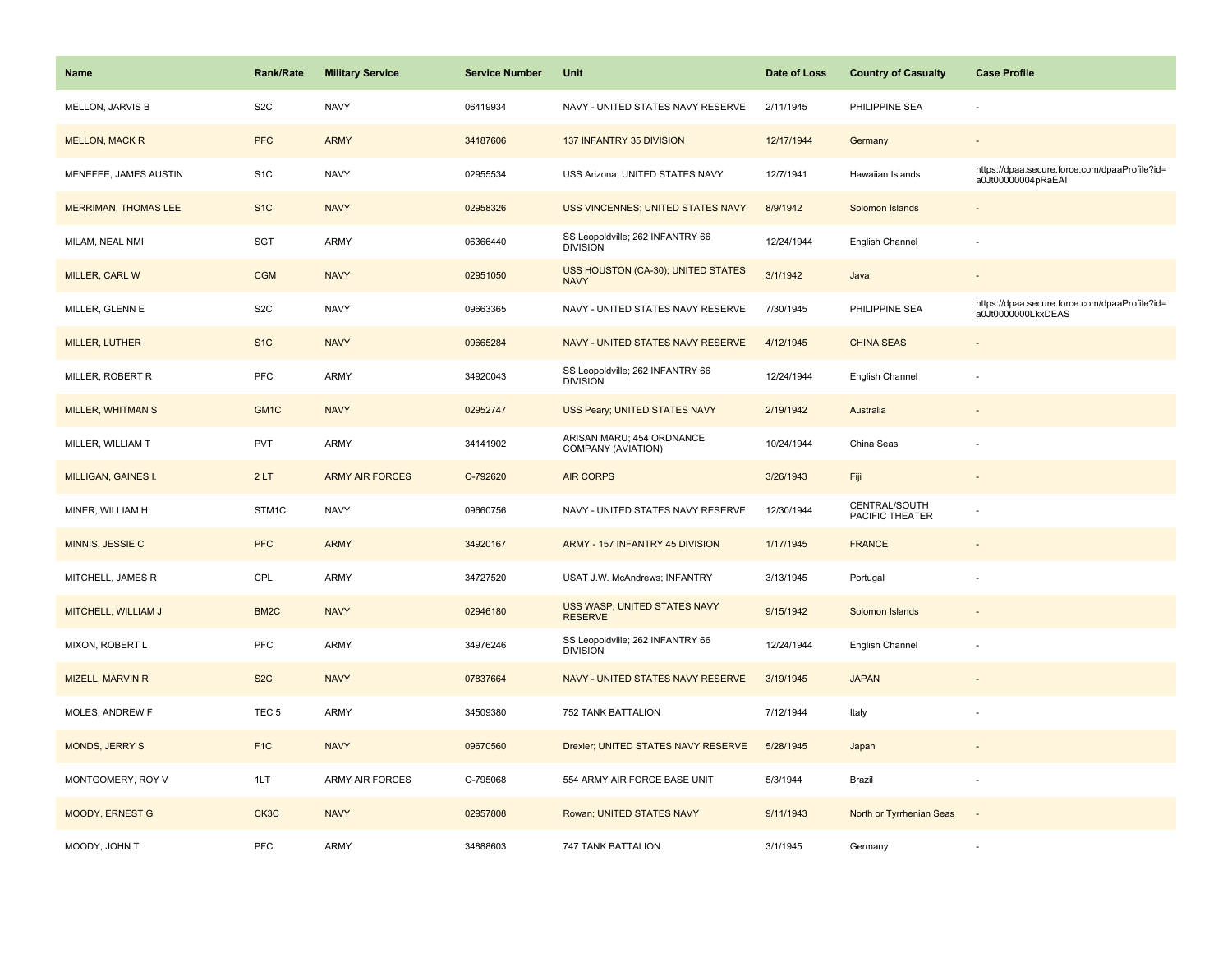| <b>Name</b>                | <b>Rank/Rate</b>  | <b>Military Service</b> | <b>Service Number</b> | Unit                                                              | Date of Loss | <b>Country of Casualty</b>     | <b>Case Profile</b>                                                 |
|----------------------------|-------------------|-------------------------|-----------------------|-------------------------------------------------------------------|--------------|--------------------------------|---------------------------------------------------------------------|
| <b>MOORE, CARLUS B</b>     | S <sub>2</sub> C  | <b>NAVY</b>             | 09356194              | MONAGHAN; UNITED STATES NAVY<br><b>RESERVE</b>                    | 12/18/1944   | <b>Philippine Sea</b>          |                                                                     |
| MOORE, JAMES F             | F <sub>1</sub> C  | <b>NAVY</b>             | 09710625              | Drexler; UNITED STATES NAVY RESERVE                               | 5/28/1945    | Japan                          |                                                                     |
| MOORE, KYLE C              | LT CDR            | <b>NAVY</b>             | O-122641              | UNITED STATES NAVY RESERVE                                        | 7/30/1945    | <b>Philippine Sea</b>          | https://dpaa.secure.force.com/dpaaProfile?id=<br>a0Jt0000000LkqWEAS |
| MOORE, ORBRY H             | 1LT               | <b>ARMY AIR FORCES</b>  | O-793431              | ARMY AIR FORCE                                                    | 11/2/1943    |                                |                                                                     |
| <b>MOORE, ROBERT B</b>     | LT /JG/           | <b>NAVY</b>             | O-184453              | UNITED STATES NAVY RESERVE                                        | 9/13/1944    | <b>Atlantic Ocean</b>          |                                                                     |
| MOORE, ROBERT M            | CPL               | <b>ARMY</b>             | 34426931              | 83 CHEMICAL BATTALION                                             | 1/26/1944    | North Sea or Tyrrhenian<br>Sea |                                                                     |
| <b>MOORE, RUFUS S</b>      | 2LT               | <b>ARMY AIR FORCES</b>  | O-714983              | 45 FIGHTER SQUADRON 15 FIGHTER<br><b>GROUP</b>                    | 5/29/1945    | Japan/Okinawa                  |                                                                     |
| MOORE, THOMAS H            | 2d Lt             | ARMY AIR FORCES         | O-2067874             | 395 FIGHTER SQUADRON 368 FIGHTER<br><b>GROUP</b>                  | 4/25/1945    | Germany                        |                                                                     |
| <b>MOORE, TRAVIS L</b>     | 1LT               | <b>ARMY AIR FORCES</b>  | O-747862              | 394 BOMBARDMENT SQUADRON 5<br><b>BOMBARDMENT GROUP (HEAVY)</b>    | 4/2/1944     | <b>Caroline Islands</b>        |                                                                     |
| MOORE, WILLIAM C           | 1 SGT             | <b>ARMY</b>             | 34192435              | <b>FIELD ARTILLERY</b>                                            | 12/1/1945    | Pacific Ocean                  |                                                                     |
| <b>MORRISON, CHARLES D</b> | Pfc               | <b>ARMY</b>             | R-2369162             | <b>ARISAN MARU;</b>                                               | 10/24/1944   | China Seas                     |                                                                     |
| MORRISON, GROVER C         | RM3C              | <b>NAVY</b>             | 06401313              | PICKEREL; UNITED STATES NAVY<br><b>RESERVE</b>                    | 5/6/1943     | Sea of Japan                   |                                                                     |
| <b>MORRISON, GUY W</b>     | TEC <sub>5</sub>  | <b>ARMY</b>             | 34490720              | HMT Rohna; 853 ENGINEERS BATTALION<br>(AVIATION)                  | 11/26/1943   | Mediterranean Sea              |                                                                     |
| MORRISSEY, DOUGLAS G.      | CPL               | <b>ARMY AIR FORCES</b>  | 34363909              | 98 SQUADRON 28 TRANSPORT GROUP                                    | 9/29/1943    |                                |                                                                     |
| MORTON, ARNOLD --          | F <sub>1C</sub>   | <b>NAVY</b>             | 02957929              | USS LITTLE; UNITED STATES NAVY                                    | 9/5/1942     | Solomon Islands                |                                                                     |
| MORTON, GASTON F           | ENS               | <b>NAVY</b>             | O-104961              | USS VIREO; UNITED STATES NAVY                                     | 10/15/1942   | Solomon Islands                |                                                                     |
| <b>MORTON, GLENN S</b>     | <b>T SGT</b>      | <b>ARMY AIR FORCES</b>  | 14161943              | 493 BOMBARDMENT SQUADRON 7<br><b>BOMBARDMENT GROUP (HEAVY)</b>    | 10/22/1944   | <b>Burma</b>                   |                                                                     |
| MOSS, HOWARD K             | Pfc               | <b>ARMY</b>             | 34377303              | 5307 COMPOSITE UNIT                                               | 5/22/1944    | Burma                          |                                                                     |
| MOYERS, EUGENE L           | <b>SGT</b>        | <b>ARMY AIR FORCES</b>  | 14160896              | 9 BOMBARDMENT SQUADRON 7<br><b>BOMBARDMENT GROUP (HEAVY)</b>      | 12/1/1943    | <b>Burma</b>                   |                                                                     |
| MULLINAX, WILLIAM A        | MM3C              | <b>COAST GUARD</b>      | 00565069              | COAST GUARD - UNITED STATES<br><b>COAST GUARD</b>                 | 3/9/1944     | <b>Atlantic Ocean</b>          |                                                                     |
| MULLINIX, WILLIAM D        | 1LT               | <b>ARMY AIR FORCES</b>  | O-742343              | 558 BOMBARDMENT SQUADRON 387<br><b>BOMBARDMENT GROUP (MEDIUM)</b> | 2/25/1944    | North Sea or Tyrrhenian<br>Sea |                                                                     |
| MULLINS, ELMER E           | <b>PFC</b>        | <b>ARMY AIR FORCES</b>  | 34730681              | HMT Rohna; 322 FIGHTER CONTROL<br>SQUADRON                        | 11/26/1943   | Mediterranean Sea              |                                                                     |
| <b>MULLINS, LESTER C</b>   | RM <sub>2</sub> C | <b>NAVY</b>             | 06402452              | HULL; UNITED STATES NAVY RESERVE                                  | 12/18/1944   | <b>Philippine Sea</b>          | https://dpaa.secure.force.com/dpaaProfile?id=<br>a0Jt0000000XeoBEAS |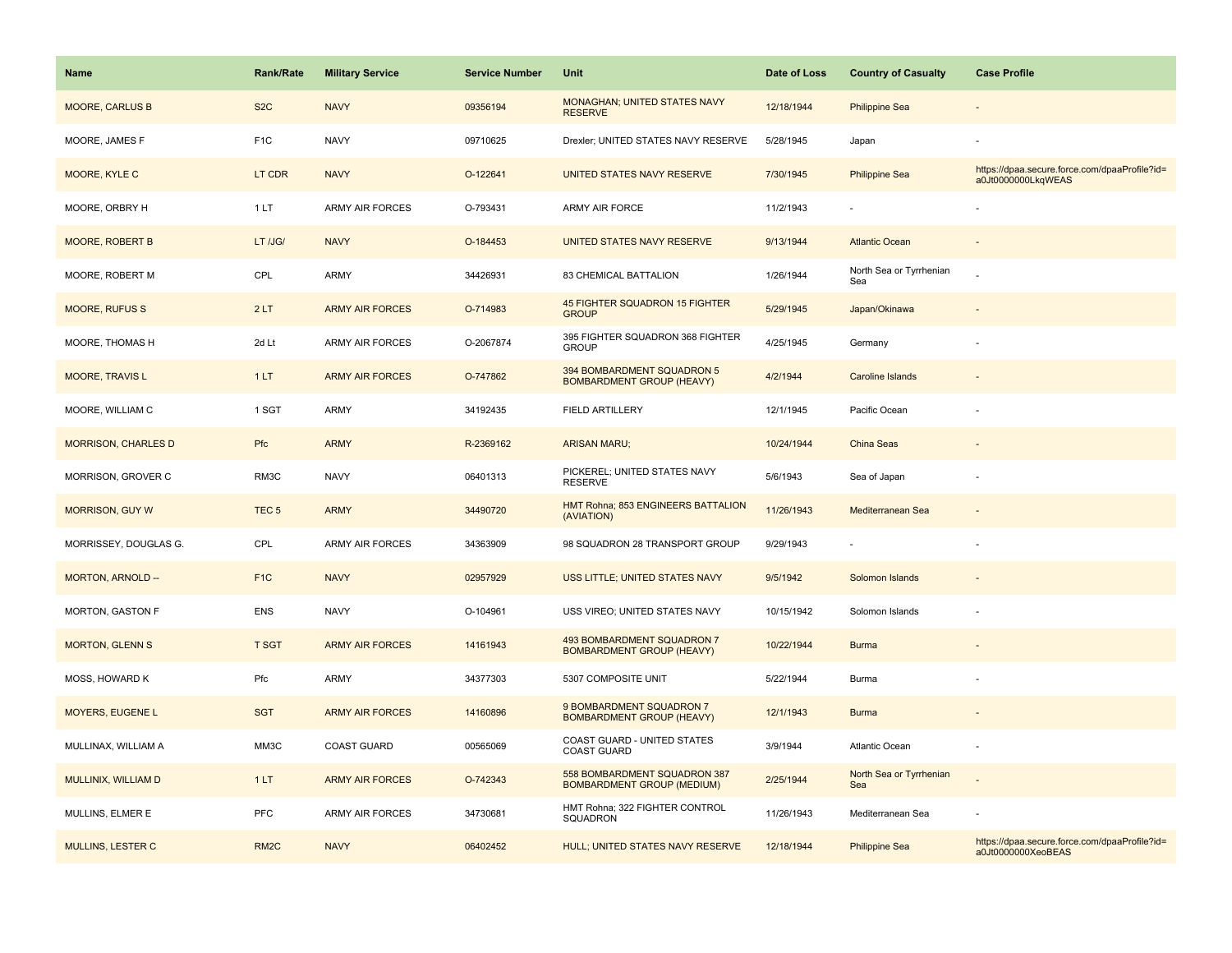| Name                         | <b>Rank/Rate</b>  | <b>Military Service</b> | <b>Service Number</b> | Unit                                                             | Date of Loss | <b>Country of Casualty</b>                   | <b>Case Profile</b>                                                 |
|------------------------------|-------------------|-------------------------|-----------------------|------------------------------------------------------------------|--------------|----------------------------------------------|---------------------------------------------------------------------|
| MURRIAN, ALBERT K            | <b>ENS</b>        | <b>NAVY</b>             | O-347487              | UNITED STATES NAVY RESERVE                                       | 5/28/1945    | Japan                                        |                                                                     |
| MYERS, JOHN F                | <b>PVT</b>        | <b>ARMY</b>             | 34371765              | <b>83 CHEMICAL BATTALION</b>                                     | 1/26/1944    | North Sea or Tyrrhenian<br>Sea               |                                                                     |
| MYERS, LEABURN D             | CPL               | ARMY AIR FORCES         | 14029318              | 90 BOMBARDMENT SQUADRON 3<br><b>BOMBARDMENT GROUP (LIGHT)</b>    | 12/4/1945    | New Guinea                                   |                                                                     |
| <b>NEESE, CHARLES B</b>      | <b>PVT</b>        | <b>ARMY</b>             | 34365660              | <b>USAT DORCHESTER; UNITED STATES</b><br><b>ARMY</b>             | 2/3/1943     | Greenland                                    |                                                                     |
| NEIL, WILLIAM E              | MM3C              | <b>NAVY</b>             | 06403706              | Rowan; UNITED STATES NAVY RESERVE                                | 9/11/1943    | North or Tyrrhenian Seas                     | $\overline{\phantom{a}}$                                            |
| <b>NELSON, HAROLD THOMAS</b> | <b>CPL</b>        | <b>MARINE CORPS</b>     | 00413608              | <b>MARINE - UNITED STATES MARINE</b><br><b>CORPS</b>             | 3/22/1944    | Solomon Islands                              | $\overline{\phantom{a}}$                                            |
| NEWBERRY, CLYDE --           | S <sub>2</sub> C  | <b>NAVY</b>             | 07836659              | LST-921; UNITED STATES NAVY<br><b>RESERVE</b>                    | 8/14/1944    | Atlantic Ocean                               | ÷,                                                                  |
| NEWMAN, ALBERT L             | 1LT               | <b>ARMY AIR FORCES</b>  | O-810403              | 342 FIGHTER SQUADRON 348 FIGHTER<br><b>GROUP</b>                 | 12/1/1944    | <b>Philippine Sea</b>                        |                                                                     |
| NEWPORT, BURL --             | M SGT             | <b>ARMY AIR FORCES</b>  | 14043363              | 400 BOMBARDMENT SQUADRON 90<br>BOMBARDMENT GROUP (HEAVY)         | 9/2/1943     | New Guinea                                   | ÷,                                                                  |
| NICHOLS, GEORGE J.           | 1LT               | <b>ARMY AIR FORCES</b>  | O-662974              | 389 BOMBARDMENT SQUADRON 312<br><b>BOMBARDMENT GROUP (LIGHT)</b> | 2/21/1944    |                                              |                                                                     |
| NICHOLS, JORDAN M            | ARM1C             | <b>NAVY</b>             | 06414664              | UNITED STATES NAVY RESERVE                                       | 6/22/1945    | Central/South Pacific<br>Theater             |                                                                     |
| <b>NICKELL, CHARLES L</b>    | <b>CAPT</b>       | <b>ARMY AIR FORCES</b>  | O-810404              | 342 FIGHTER SQUADRON 348 FIGHTER<br><b>GROUP</b>                 | 4/11/1945    | <b>Philippine Islands</b>                    |                                                                     |
| NIX, JOSHUA J                | LT.               | <b>NAVY</b>             | O-063211              | UNITED STATES NAVY                                               | 3/1/1942     | Java                                         |                                                                     |
| NOE, FRANK H                 | <b>PFC</b>        | <b>ARMY</b>             | 34987173              | 5 INFANTRY 71 DIVISION                                           | 5/17/1945    | Austria                                      | $\overline{\phantom{a}}$                                            |
| NORMAN, EGBERT C             | S <sub>1</sub> C  | <b>NAVY</b>             | 09661739              | NAVY - UNITED STATES NAVY RESERVE                                | 8/30/1944    | ATLANTIC OCEAN                               | ÷                                                                   |
| NORRIS, ROBERT H             | BM <sub>2</sub> C | <b>NAVY</b>             | 02954434              | NAVY - UNITED STATES NAVY                                        | 2/18/1945    | <b>CAROLINE ISLANDS</b>                      | $\overline{\phantom{a}}$                                            |
| NUCKLES, CLIFFORD S          | S <sub>1</sub> C  | <b>NAVY</b>             | 06412462              | UNITED STATES NAVY RESERVE                                       | 12/2/1943    | Adriatic Sea                                 |                                                                     |
| OBRIEN, HOWARD --            | SC <sub>2</sub>   | <b>NAVY</b>             | 02954795              | <b>UNITED STATES NAVY</b>                                        | 3/1/1942     | <b>Indian Ocean</b>                          |                                                                     |
| OBRIEN, WILLIAM N            | QM1               | <b>NAVY</b>             | 06400219              | USS BRAINE; UNITED STATES NAVY<br><b>RESERVE</b>                 | 5/27/1945    | Japan                                        |                                                                     |
| OFFIELD, JAMES M             | TEC <sub>5</sub>  | <b>ARMY</b>             | 13015194              | SHINYO MARU; SIGNAL AIR WARNING<br><b>COMPANY</b>                | 9/7/1944     | <b>Philippine Islands</b>                    | $\overline{\phantom{a}}$                                            |
| OGLE, CARL A                 | S <sub>1</sub> C  | <b>NAVY</b>             | 08461236              | NAVY - UNITED STATES NAVY RESERVE                                | 2/21/1945    | <b>BONIN &amp; VOLCANO</b><br><b>ISLANDS</b> |                                                                     |
| <b>OLDS, WILLIAM A</b>       | TEC <sub>5</sub>  | <b>ARMY</b>             | 34379165              | KYLE V JOHNSON; 1896 ENGINEERS<br>BATTALION (AVIATION)           | 1/12/1945    | <b>China Seas</b>                            |                                                                     |
| ONEIL, EUGENE E              | SEA1              | <b>NAVY</b>             | 09660050              | NAVY - UNITED STATES NAVY RESERVE                                | 7/30/1945    | PHILIPPINE SEA                               | https://dpaa.secure.force.com/dpaaProfile?id=<br>a0Jt0000000LkiNEAS |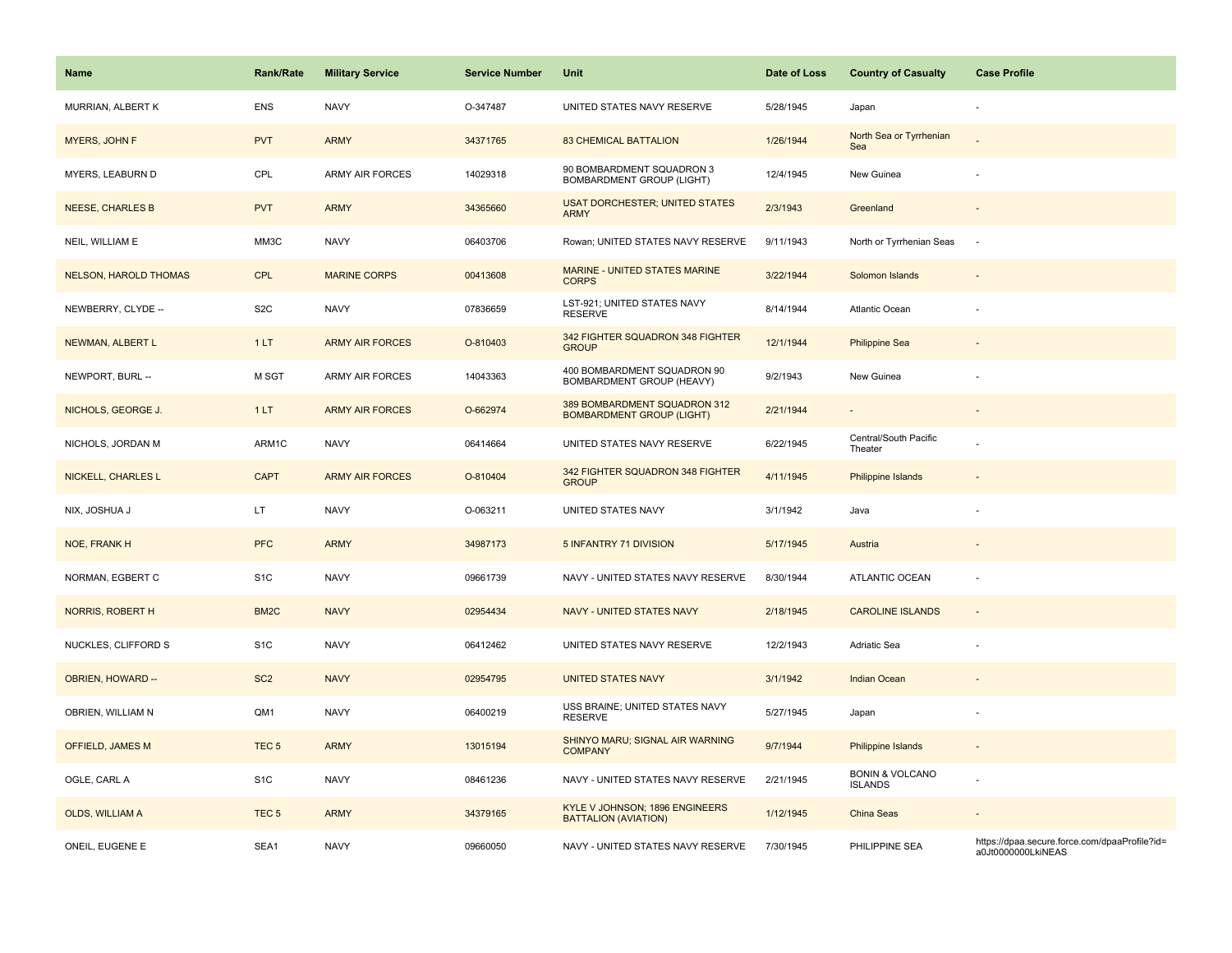| Name                      | <b>Rank/Rate</b>  | <b>Military Service</b> | <b>Service Number</b> | Unit                                                             | Date of Loss | <b>Country of Casualty</b>                   | <b>Case Profile</b>                                                 |
|---------------------------|-------------------|-------------------------|-----------------------|------------------------------------------------------------------|--------------|----------------------------------------------|---------------------------------------------------------------------|
| <b>OTTINGER, GEORGE M</b> | <b>CDR</b>        | <b>NAVY</b>             | O-071550              | <b>UNITED STATES NAVY</b>                                        | 3/24/1945    | <b>Central/South Pacific</b><br>Theater      |                                                                     |
| OTTINGER, ROSCOE L        | S SGT             | <b>ARMY AIR FORCES</b>  | 34888707              | 779 BOMBARDMENT SQUADRON 464<br>BOMBARDMENT GROUP (HEAVY)        | 10/29/1944   | <b>Adriatic Sea</b>                          |                                                                     |
| OUTLAND, GEOFFREY D       | <b>PVT</b>        | <b>ARMY</b>             | 34883869              | 168 INFANTRY 34 DIVISION                                         | 5/27/1944    | Italy                                        |                                                                     |
| OUTLAW, WILLIAM H         | S <sub>2</sub> C  | <b>NAVY</b>             | 09700337              | REID; UNITED STATES NAVY RESERVE                                 | 12/11/1944   | Philippine Islands                           |                                                                     |
| OVERTON, EDWIN E.         | <b>PFC</b>        | <b>ARMY</b>             | 34721291              | 133 INFANTRY 34 DIVISION                                         | 12/2/1943    | Italy                                        |                                                                     |
| OWEN, JOHN CAROL          | EM3C              | <b>NAVY</b>             | 02956719              | USS MEREDITH; UNITED STATES NAVY                                 | 10/15/1942   | Solomon Islands                              |                                                                     |
| <b>OWENS, BARTON W.</b>   | S SGT             | <b>ARMY AIR FORCES</b>  | 14121573              | 373 BOMBARDMENT SQUADRON 308<br><b>BOMBARDMENT GROUP (HEAVY)</b> | 4/18/1944    | China                                        | https://dpaa.secure.force.com/dpaaProfile?id=<br>a0Jt0000000BSFnEAO |
| OWENS, ROBERT S           | QM3C              | <b>NAVY</b>             | 08452999              | Indianapolis; UNITED STATES NAVY                                 | 7/30/1945    | Philippine Sea                               | https://dpaa.secure.force.com/dpaaProfile?id=<br>a0Jt0000000LkkTEAS |
| <b>OWENS, TALLEY B</b>    | STM1C             | <b>NAVY</b>             | 09660681              | NAVY - UNITED STATES NAVY RESERVE                                | 2/21/1945    | <b>BONIN &amp; VOLCANO</b><br><b>ISLANDS</b> |                                                                     |
| OWENS, WILLIE S           | PFC               | ARMY                    | 34192492              | 110 FIELD ARTILLERY BATTALION 29<br><b>DIVISION</b>              | 10/23/1943   | English Channel                              |                                                                     |
| OWENSBY, CLIFFORD C       | F <sub>2</sub> C  | <b>NAVY</b>             | 09664398              | NAVY - UNITED STATES NAVY RESERVE                                | 7/30/1945    | PHILIPPINE SEA                               | https://dpaa.secure.force.com/dpaaProfile?id=<br>a0Jt0000000LkkJEAS |
| OZIER, JOHNNIE R          | 1LT               | ARMY AIR FORCES         | O-728309              | 339 BOMBARDMENT SQUADRON 96<br>BOMBARDMENT GROUP (HEAVY)         | 3/2/1945     | North Sea or Tyrrhenian<br>Sea               |                                                                     |
| PACE, ROBERT F            | TEC <sub>4</sub>  | <b>ARMY</b>             | 34370694              | HMT Rohna; 31 SIGNAL CONSTRUCTION<br><b>BATTALION</b>            | 11/26/1943   | Mediterranean Sea                            |                                                                     |
| PACK, FRED H              | S <sub>2</sub> C  | <b>NAVY</b>             | 09667130              | REID; UNITED STATES NAVY RESERVE                                 | 12/11/1944   | Philippine Islands                           |                                                                     |
| PALMER, JOHN M            | S SGT             | <b>ARMY AIR FORCES</b>  | 34710977              | 775 BOMBARDMENT SQUADRON 463<br><b>BOMBARDMENT GROUP (HEAVY)</b> | 6/10/1944    | <b>Adriatic Sea</b>                          |                                                                     |
| PALMER, WILLIAM H         | PFC               | <b>ARMY</b>             | 34986321              | SS Leopoldville; 262 INFANTRY 66<br><b>DIVISION</b>              | 12/24/1944   | English Channel                              |                                                                     |
| PARK, CHARLES MANN        | F <sub>3</sub> C  | <b>NAVY</b>             | 06401581              | USS WASP; UNITED STATES NAVY<br><b>RESERVE</b>                   | 9/15/1942    | Solomon Islands                              |                                                                     |
| PARKER, JAMES C           | LT /JG/           | <b>NAVY</b>             | O-146115              | UNITED STATES NAVY RESERVE                                       | 3/9/1944     | Caroline Islands                             |                                                                     |
| PARKER, JOHN W            | <b>PVT</b>        | <b>ARMY</b>             | 14047062              | ARISAN MARU; 60 COAST ARTILLERY<br><b>REGIMENT</b>               | 10/24/1944   | China Seas                                   |                                                                     |
| PARKER, MILO G            | <b>ENS</b>        | <b>NAVY</b>             | O-338029              | UNITED STATES NAVY RESERVE                                       | 1/18/1945    | Atlantic Ocean                               |                                                                     |
| PARKER, ROY M             | 1LT               | <b>ARMY AIR FORCES</b>  | O-465182              | 528 BOMBARDMENT SQUADRON 380<br><b>BOMBARDMENT GROUP (HEAVY)</b> | 5/8/1944     | Morotai, Ceram, Amboina                      | $\sim$                                                              |
| PARKHURST, CHARLES R      | F <sub>1</sub> C  | <b>NAVY</b>             | 02956154              | USS VINCENNES; UNITED STATES NAVY                                | 8/9/1942     | Solomon Islands                              |                                                                     |
| PARROTT, ROBERT T         | MM <sub>2</sub> C | <b>NAVY</b>             | 06401719              | UNITED STATES NAVY RESERVE                                       | 12/18/1944   | <b>Philippine Sea</b>                        |                                                                     |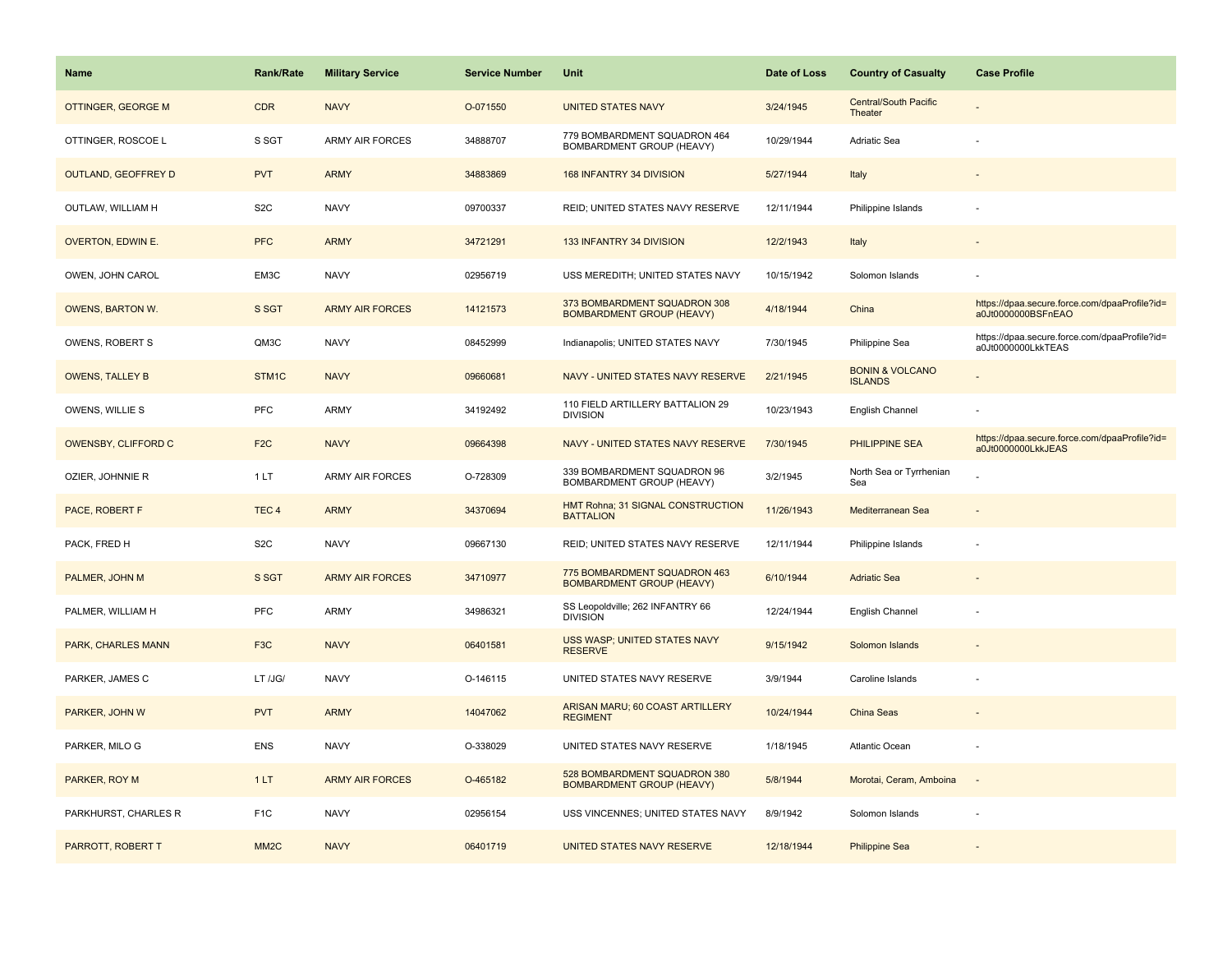| <b>Name</b>           | Rank/Rate         | <b>Military Service</b> | <b>Service Number</b> | Unit                                                            | Date of Loss | <b>Country of Casualty</b> | <b>Case Profile</b>                                                 |
|-----------------------|-------------------|-------------------------|-----------------------|-----------------------------------------------------------------|--------------|----------------------------|---------------------------------------------------------------------|
| PARSLEY, WILLIAM E    | S <sub>1</sub> C  | <b>NAVY</b>             | 06418738              | Warrington; UNITED STATES NAVY<br><b>RESERVE</b>                | 9/13/1944    | Bermuda                    |                                                                     |
| PARSONS, JOHN L       | S <sub>1</sub> C  | <b>NAVY</b>             | 02730658              | Drexler; UNITED STATES NAVY RESERVE                             | 5/28/1945    | Japan                      |                                                                     |
| PARTIN, RAYMOND P     | TEC <sub>5</sub>  | ARMY                    | 34505802              | HMT Rohna; 853 ENGINEERS BATTALION<br>(AVIATION)                | 11/26/1943   | Mediterranean Sea          |                                                                     |
| PASCHAL, JAMES M      | 1LT               | <b>ARMY AIR FORCES</b>  | O-437042              | <b>1 COMPOSITE SQUADRON</b>                                     | 10/19/1943   | <b>Atlantic Ocean</b>      |                                                                     |
| PATRICK, MELTON D     | SGT               | <b>ARMY AIR FORCES</b>  | 34629995              | 23 BOMBARDMENT SQUADRON 5<br>BOMBARDMENT GROUP (HEAVY)          | 11/16/1944   | Celebes                    |                                                                     |
| PATRICK, WILLIAM H    | BM1C              | <b>NAVY</b>             | 02951494              | <b>NAVY - UNITED STATES NAVY</b>                                | 10/24/1944   | PHILIPPINE ISLANDS         | $\omega$                                                            |
| PATTERSON, K C        | STM1C             | <b>NAVY</b>             | 02960557              | USS WALKE; UNITED STATES NAVY                                   | 11/15/1942   | Solomon Islands            | ÷,                                                                  |
| PAYSINGER, ELBY D     | <b>CTM</b>        | <b>NAVY</b>             | 02955251              | NAVY - UNITED STATES NAVY RESERVE                               | 6/16/1945    | <b>RYUKYUS ISLANDS</b>     | $\overline{\phantom{a}}$                                            |
| PEARSON, MACK L       | CPL               | ARMY                    | 34188807              | 169 INFANTRY 43 DIVISION                                        | 7/16/1943    | Solomon Islands            |                                                                     |
| PEMBERTON, LEON D     | T SGT             | <b>ARMY AIR FORCES</b>  | 14016424              | 345 BOMBARDMENT SQUADRON 98<br><b>BOMBARDMENT GROUP (HEAVY)</b> | 8/1/1943     | Greece                     |                                                                     |
| PENNINGTON, R C       | <b>ACMM</b>       | <b>NAVY</b>             | 02953839              | USS LISCOME BAY CVE 56; UNITED<br>STATES NAVY                   | 11/24/1943   | Gilbert Islands            |                                                                     |
| PENNYBACKER, FRANK H  | SF <sub>3</sub> C | <b>NAVY</b>             | 02957541              | Lexington; UNITED STATES NAVY                                   | 5/8/1942     | <b>Coral Sea</b>           |                                                                     |
| PENTECOST, NED C      | 1LT               | <b>ARMY AIR FORCES</b>  | O-659175              | 3 PHOTO RECONNAISSANCE<br>SQUADRON                              | 11/21/1944   | Pacific Ocean              |                                                                     |
| PEOPLES, JAMES EDWARD | ARM2C             | <b>NAVY</b>             | 02960015              | <b>UNITED STATES NAVY</b>                                       | 6/14/1943    | <b>Atlantic Ocean</b>      | $\sim$                                                              |
| PERRY, CARLIE E       | <b>PVT</b>        | <b>ARMY</b>             | 34495633              | ARMY - HEADQUARTERS COMPANY 43<br><b>DIVISION</b>               | 7/18/1943    | SOLOMON ISLANDS            | ÷,                                                                  |
| PERRY, EARL --        | S <sub>2</sub> C  | <b>NAVY</b>             | 02956876              | USS HOUSTON (CA-30); UNITED STATES<br><b>NAVY</b>               | 3/1/1942     | Java                       |                                                                     |
| PERRYMAN, CONRAD C    | PFC               | ARMY                    | 19052812              | ARISAN MARU; 31 INFANTRY REGIMENT                               | 10/24/1944   | China Seas                 |                                                                     |
| PERSINGER, GEORGE WAY | AOM2C             | <b>NAVY</b>             | 06400009              | VP - 074; UNITED STATES NAVY<br><b>RESERVE</b>                  | 7/4/1943     | <b>Brazil</b>              |                                                                     |
| PETERS, CHARLES --    | F <sub>2</sub> C  | <b>NAVY</b>             | 02960276              | USS PRESTON; UNITED STATES NAVY                                 | 11/15/1942   | Solomon Islands            |                                                                     |
| PETERS, ZACKRIE T     | TEC <sub>5</sub>  | <b>ARMY</b>             | 34145792              | 3422 ORDNANCE AUTO MAINTENANCE<br><b>COMPANY</b>                | 6/9/1944     | <b>English Channel</b>     | $\sim$                                                              |
| PETWAY, EDWIN S       | <b>ENS</b>        | <b>NAVY</b>             | O-104789              | UNITED STATES NAVY RESERVE                                      | 3/27/1942    | Atlantic Ocean             |                                                                     |
| PHILLIPS, AULTON N    | F <sub>2</sub> C  | <b>NAVY</b>             | 09664403              | NAVY - UNITED STATES NAVY RESERVE                               | 7/30/1945    | <b>PHILIPPINE SEA</b>      | https://dpaa.secure.force.com/dpaaProfile?id=<br>a0Jt0000000LkicEAC |
| PHILLIPS, BREWSTER -- | LT CDR            | <b>NAVY</b>             | O-100243              | <b>USN</b>                                                      | 12/15/1946   | North Atlantic Ocean       |                                                                     |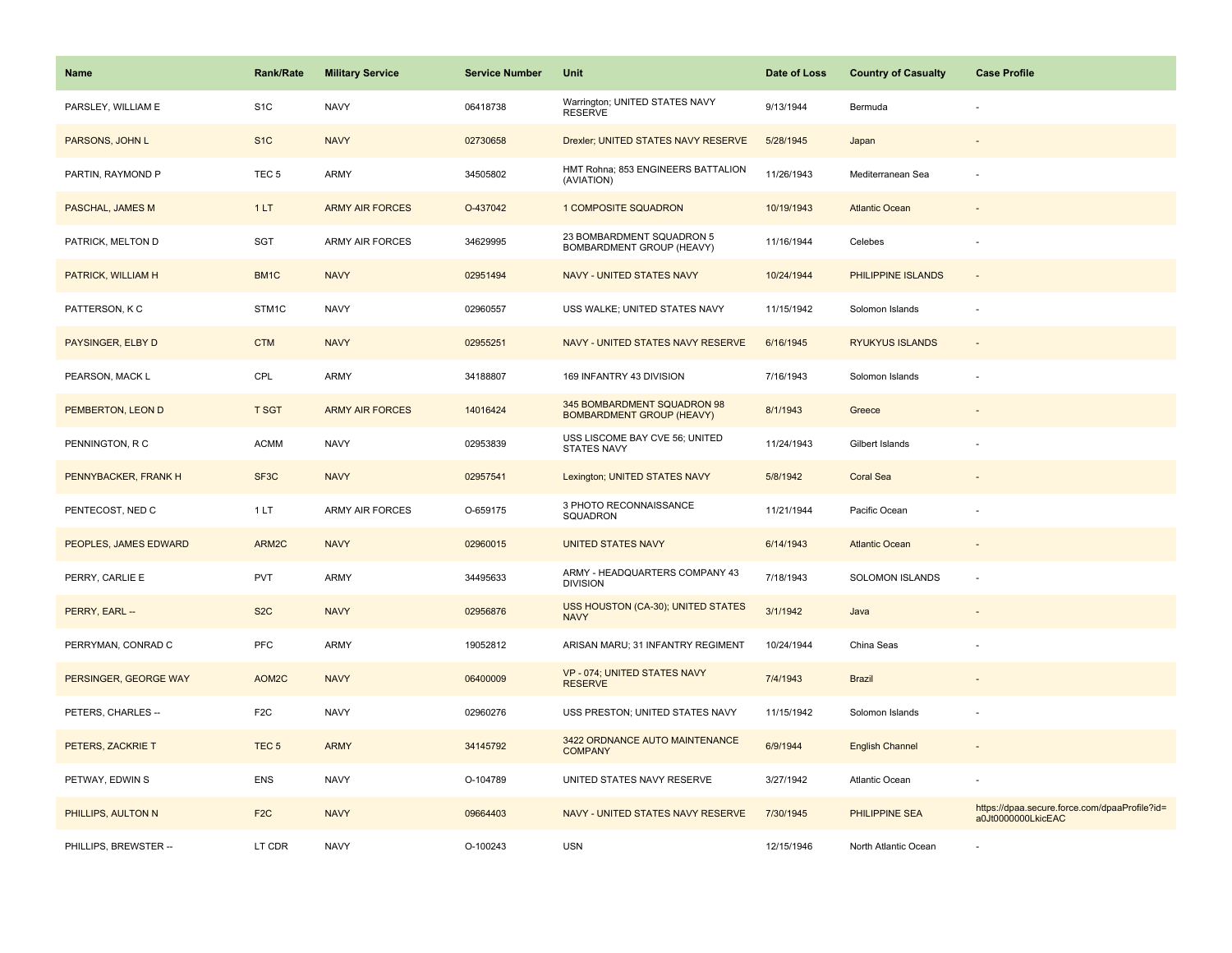| Name                  | <b>Rank/Rate</b>  | <b>Military Service</b> | <b>Service Number</b> | Unit                                                              | Date of Loss | <b>Country of Casualty</b>     | <b>Case Profile</b>                                                 |
|-----------------------|-------------------|-------------------------|-----------------------|-------------------------------------------------------------------|--------------|--------------------------------|---------------------------------------------------------------------|
| PHILLIPS, JOYCE C     | S <sub>1</sub> C  | <b>NAVY</b>             | 06403449              | UNITED STATES NAVY RESERVE                                        | 3/10/1943    | North Atlantic Ocean           |                                                                     |
| PHILLIPS, ROBERT M    | 2LT               | <b>ARMY AIR FORCES</b>  | O-806901              | 869 BOMBARDMENT SQUADRON 497<br>BOMBARDMENT GROUP (VERY HEAVY)    | 1/9/1945     | Japan/Okinawa                  |                                                                     |
| PICKELL, KENNETH R    | S SGT             | <b>ARMY AIR FORCES</b>  | 34509593              | 303 BOMBARDMENT GROUP (HEAVY),<br>358 BOMBARDMENT SQUADRON        | 5/24/1944    | North Sea or Tyrrhenian<br>Sea |                                                                     |
| PIERCE, J W W         | S <sub>2</sub> C  | <b>NAVY</b>             | 06412358              | PICKEREL; UNITED STATES NAVY<br>RESERVE                           | 5/6/1943     | Sea of Japan                   |                                                                     |
| PINDER, BILLIE C      | GM <sub>2</sub> C | <b>NAVY</b>             | 06406184              | USS LISCOME BAY; UNITED STATES<br><b>NAVY RESERVE</b>             | 11/24/1943   | <b>Gilbert Islands</b>         |                                                                     |
| PINNER, GEORGE A      | 1 LT              | <b>ARMY AIR FORCES</b>  | O-660393              | 409 BOMBARDMENT SQUADRON 93<br>BOMBARDMENT GROUP (HEAVY)          | 4/16/1943    | English Channel                |                                                                     |
| PITT, WILLIS M        | WT1C              | <b>NAVY</b>             | 02956519              | NAVY - UNITED STATES NAVY                                         | 10/29/1944   | PHILIPPINE SEA                 | $\sim$                                                              |
| PITTS, LOUIS U.       | 1LT               | <b>ARMY AIR FORCES</b>  | O-810946              | 823 BOMBARDMENT SQUADRON 38<br>BOMBARDMENT GROUP (MEDIUM)         | 7/26/1945    | Japan/Okinawa                  |                                                                     |
| PLYLEY, FREDERICK K   | 1LT               | <b>ARMY AIR FORCES</b>  | O-792151              | 526 BOMBARDMENT SQUADRON 379<br><b>BOMBARDMENT GROUP (HEAVY)</b>  | 4/24/1943    | <b>Atlantic Ocean</b>          |                                                                     |
| PONDER, WALTER HOWARD | MM1               | <b>NAVY</b>             | 2719443               | USS Utah; UNITED STATES NAVY                                      | 12/7/1941    | Hawaiian Islands               | https://dpaa.secure.force.com/dpaaProfile?id=<br>a0Jt000000sPLygEAG |
| PORTER, WILLIAM E     | <b>PVT</b>        | <b>ARMY</b>             | 14030912              | 803 ENGINEERS BATTALION (AVIATION)                                | 7/24/1942    | Philippine Islands             | https://dpaa.secure.force.com/dpaaProfile?id=<br>a0Jt0000000LlpFEAS |
| POTEET, JESSE W       | PFC               | <b>ARMY</b>             | 34505421              | HMT Rohna; 853 ENGINEERS BATTALION<br>(AVIATION)                  | 11/26/1943   | Mediterranean Sea              |                                                                     |
| POTTS, JASPER D       | S <sub>1C</sub>   | <b>NAVY</b>             | 09671068              | NAVY - UNITED STATES NAVY RESERVE                                 | 3/26/1945    | <b>JAPAN</b>                   | https://dpaa.secure.force.com/dpaaProfile?id=<br>a0Jt000001nzSEWEA2 |
| POWELL, ERNEST ALLEN  | CAPT              | <b>MARINE CORPS</b>     | O-010969              | MARINE - UNITED STATES MARINE<br><b>CORPS</b>                     | 7/18/1943    | Solomon Islands                |                                                                     |
| POWERS, CHARLES D     | <b>SGT</b>        | <b>ARMY AIR FORCES</b>  | 34507189              | 553 BOMBARDMENT SQUADRON 386<br><b>BOMBARDMENT GROUP (MEDIUM)</b> | 3/25/1944    | <b>English Channel</b>         |                                                                     |
| PRATER, ROY           | S <sub>2</sub> C  | <b>NAVY</b>             | 06400730              | UNITED STATES NAVY RESERVE                                        | 9/19/1942    | Atlantic Ocean                 |                                                                     |
| PRATT, GEORGE W M     | <b>PFC</b>        | <b>ARMY</b>             | 34984428              | <b>743 TANK BATTALION</b>                                         | 2/27/1945    | Germany                        |                                                                     |
| PRATT, ROSCOE W.      | PFC               | ARMY                    | 34361990              | 142 INFANTRY 36 DIVISION                                          | 2/12/1944    | Italy                          | https://dpaa.secure.force.com/dpaaProfile?id=<br>a0Jt000001EhlyvEAF |
| PRICE, FOY L          | S SGT             | <b>ARMY AIR FORCES</b>  | 14047732              | 21 BOMBARDMENT SQUADRON 30<br><b>BOMBARDMENT GROUP (HEAVY)</b>    | 3/30/1943    | Alaska                         |                                                                     |
| PRICE, JOHN R         | S <sub>2</sub> C  | <b>NAVY</b>             | 09710043              | NAVY - UNITED STATES NAVY RESERVE                                 | 3/26/1945    | CHINA SEAS                     | https://dpaa.secure.force.com/dpaaProfile?id=<br>a0Jt000001nzUoxEAE |
| PRICE, WARREN CLYDE   | S <sub>1C</sub>   | <b>NAVY</b>             | 02956334              | USS JUNEAU; UNITED STATES NAVY                                    | 11/13/1942   | Solomon Islands                |                                                                     |
| PRIEST, HOWARD T      | PHM2C             | <b>NAVY</b>             | 02961870              | LCS-26; UNITED STATES NAVY                                        | 2/16/1945    | Philippine Islands             |                                                                     |
| PRINCE, WILLIAM B     | <b>COX</b>        | <b>NAVY</b>             | 09666297              | NAVY - UNITED STATES NAVY RESERVE                                 | 9/28/1945    | <b>PACIFIC OCEAN</b>           |                                                                     |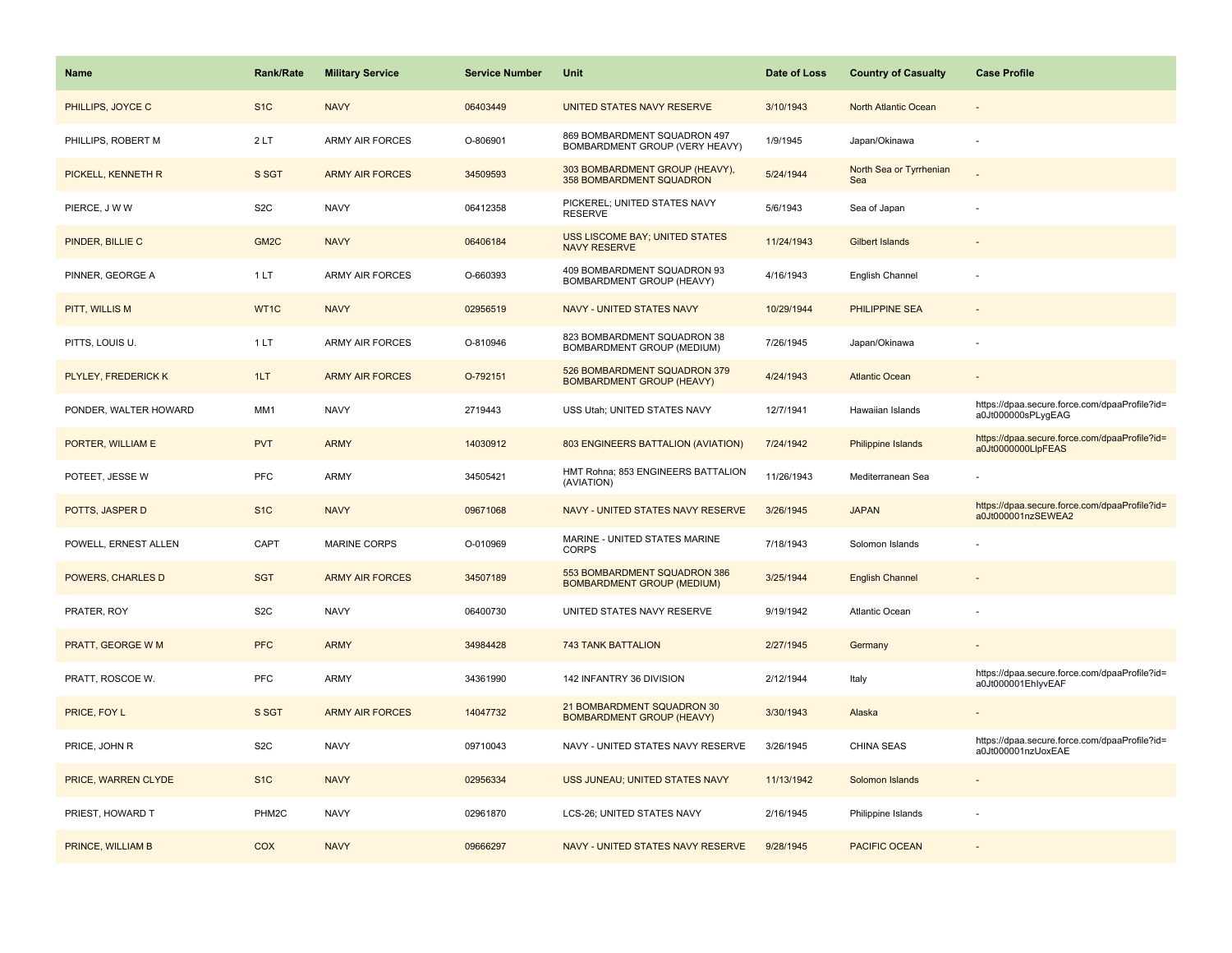| <b>Name</b>                 | Rank/Rate         | <b>Military Service</b>     | <b>Service Number</b> | Unit                                                                                                       | Date of Loss | <b>Country of Casualty</b> | <b>Case Profile</b>                                                 |
|-----------------------------|-------------------|-----------------------------|-----------------------|------------------------------------------------------------------------------------------------------------|--------------|----------------------------|---------------------------------------------------------------------|
| PROWELL, R A                | CK <sub>1</sub> C | <b>NAVY</b>                 | 02954283              | NAVY - UNITED STATES NAVY                                                                                  | 11/10/1944   | <b>ADMIRALTY ISLANDS</b>   | https://dpaa.secure.force.com/dpaaProfile?id=<br>a0Jt0000000Xh3GEAS |
| PRUITT, WARREN --           | <b>PFC</b>        | <b>ARMY</b>                 | 34495513              | 302 RECONNAISSANCE TROOP 1<br><b>CAVALRY DIVISION</b>                                                      | 3/11/1944    | <b>Admiralty Islands</b>   |                                                                     |
| RAGLAND, WILLIAM A.         | 2LT               | <b>ARMY AIR FORCES</b>      | O-789810              | <b>AIR CORPS</b>                                                                                           | 3/13/1943    | Burma                      |                                                                     |
| RAGSDALE, WILLIAM R         | <b>CPL</b>        | <b>MARINE CORPS RESERVE</b> | 00433627              | HQ Company, 1st Battalion, 24th Marines,<br>4th Marine Division, FMF, UNITED STATES<br><b>MARINE CORPS</b> | 6/28/1944    | <b>SAIPAN</b>              | https://dpaa.secure.force.com/dpaaProfile?id=<br>a0Jt000001nzSMIEAM |
| RAINWATER, ROBERT D         | S <sub>2</sub> C  | <b>NAVY</b>                 | 06400758              | USS VINCENNES; UNITED STATES NAVY<br><b>RESERVE</b>                                                        | 8/9/1942     | Solomon Islands            |                                                                     |
| RAMEY, ROLAND W             | 2LT               | <b>ARMY AIR FORCES</b>      | O-027646              | 21 FIGHTER SQUADRON 413 FIGHTER<br><b>GROUP</b>                                                            | 8/26/1946    | Japan/Okinawa              |                                                                     |
| RANDOLPH, WILLIAM S         | 2LT               | <b>ARMY AIR FORCES</b>      | O-885362              | 15 BOMBARDMENT SQUADRON 27<br><b>BOMBARDMENT GROUP (LIGHT)</b>                                             | 12/31/1942   | Mediterranean Sea          |                                                                     |
| <b>RAY, GEORGE W</b>        | S SGT             | <b>ARMY</b>                 | 34493503              | HMT Rohna; 853 ENGINEERS BATTALION<br>(AVIATION)                                                           | 11/26/1943   | Mediterranean Sea          |                                                                     |
| RAY, HERMAN B               | <b>PFC</b>        | <b>ARMY</b>                 | 34506206              | HMT Rohna; 853 ENGINEERS BATTALION<br>(AVIATION)                                                           | 11/26/1943   | Mediterranean Sea          |                                                                     |
| <b>RAY, SANFORD F</b>       | CM <sub>3</sub> C | <b>NAVY</b>                 | 02955622              | Jacob Jones; UNITED STATES NAVY                                                                            | 2/28/1942    | <b>Atlantic Ocean</b>      |                                                                     |
| RAY, WILLIAM E              | PHM1C             | <b>NAVY</b>                 | 02955851              | NAVY - UNITED STATES NAVY                                                                                  | 9/17/1945    | <b>JAPAN</b>               |                                                                     |
| RAYMER, CECIL L             | <b>PVT</b>        | <b>ARMY</b>                 | 14020524              | 90 ENGINEERS BATTALION                                                                                     | 7/10/1942    | Canada                     |                                                                     |
| REASONS, JOHN W             | S SGT             | <b>ARMY AIR FORCES</b>      | 34194483              | 67 BOMBARDMENT SQUADRON 44<br>BOMBARDMENT GROUP (HEAVY)                                                    | 11/18/1943   | Norway                     |                                                                     |
| REAVES, VAUGHN --           | <b>T SGT</b>      | <b>ARMY AIR FORCES</b>      | 14050289              | 303 BOMBARDMENT GROUP (HEAVY),<br><b>427 BOMBARDMENT SQUADRON</b>                                          | 11/26/1943   | <b>NORTH SEA</b>           | https://dpaa.secure.force.com/dpaaProfile?id=<br>a0Jt0000000XetIEAS |
| REDDEN, NORRIS H            | EM2C              | <b>NAVY</b>                 | 02959019              | Beatty; UNITED STATES NAVY                                                                                 | 11/6/1943    | Mediterranean Sea          |                                                                     |
| <b>REEDER, MARTIN L</b>     | <b>PVT</b>        | <b>ARMY</b>                 | 34287391              | <b>USAT DORCHESTER; CORPS OF</b><br><b>ENGINEERS</b>                                                       | 2/3/1943     | Greenland                  |                                                                     |
| REESE, HUBERT K             | LT                | <b>NAVY</b>                 | O-098421              | UNITED STATES NAVY RESERVE                                                                                 | 6/26/1943    | Atlantic Ocean             |                                                                     |
| <b>REID, HERMAN C</b>       | AMM <sub>2C</sub> | <b>NAVY</b>                 | 02956215              | USS SUWANNEE CVE 27; UNITED<br><b>STATES NAVY</b>                                                          | 10/26/1944   | <b>Philippine Islands</b>  |                                                                     |
| REPASS, JAMES W             | AMM2C             | <b>NAVY</b>                 | 06400928              | UNITED STATES NAVY RESERVE                                                                                 | 3/22/1945    | Pacific Ocean              | ÷,                                                                  |
| <b>REYNOLDS, ROSCOE M</b>   | STM1C             | <b>NAVY</b>                 | 02960333              | USS HORNET; UNITED STATES NAVY                                                                             | 10/26/1942   | <b>New Hebrides</b>        |                                                                     |
| RHEA, CLIFFORD              | F <sub>2</sub> C  | <b>NAVY</b>                 | 09657638              | NAVY - UNITED STATES NAVY RESERVE                                                                          | 7/30/1945    | PHILIPPINE SEA             | https://dpaa.secure.force.com/dpaaProfile?id=<br>a0Jt0000000QrlvEAC |
| <b>RHODES, BIRB RICHARD</b> | F <sub>2</sub> C  | <b>NAVY</b>                 | 02955159              | <b>USS Arizona; UNITED STATES NAVY</b>                                                                     | 12/7/1941    | <b>Hawaiian Islands</b>    | https://dpaa.secure.force.com/dpaaProfile?id=<br>a0Jt00000004osGEAQ |
| RICE, WILLIAM --            | STM2C             | <b>NAVY</b>                 | 02957310              | USS MEREDITH; UNITED STATES NAVY                                                                           | 10/15/1942   | Solomon Islands            |                                                                     |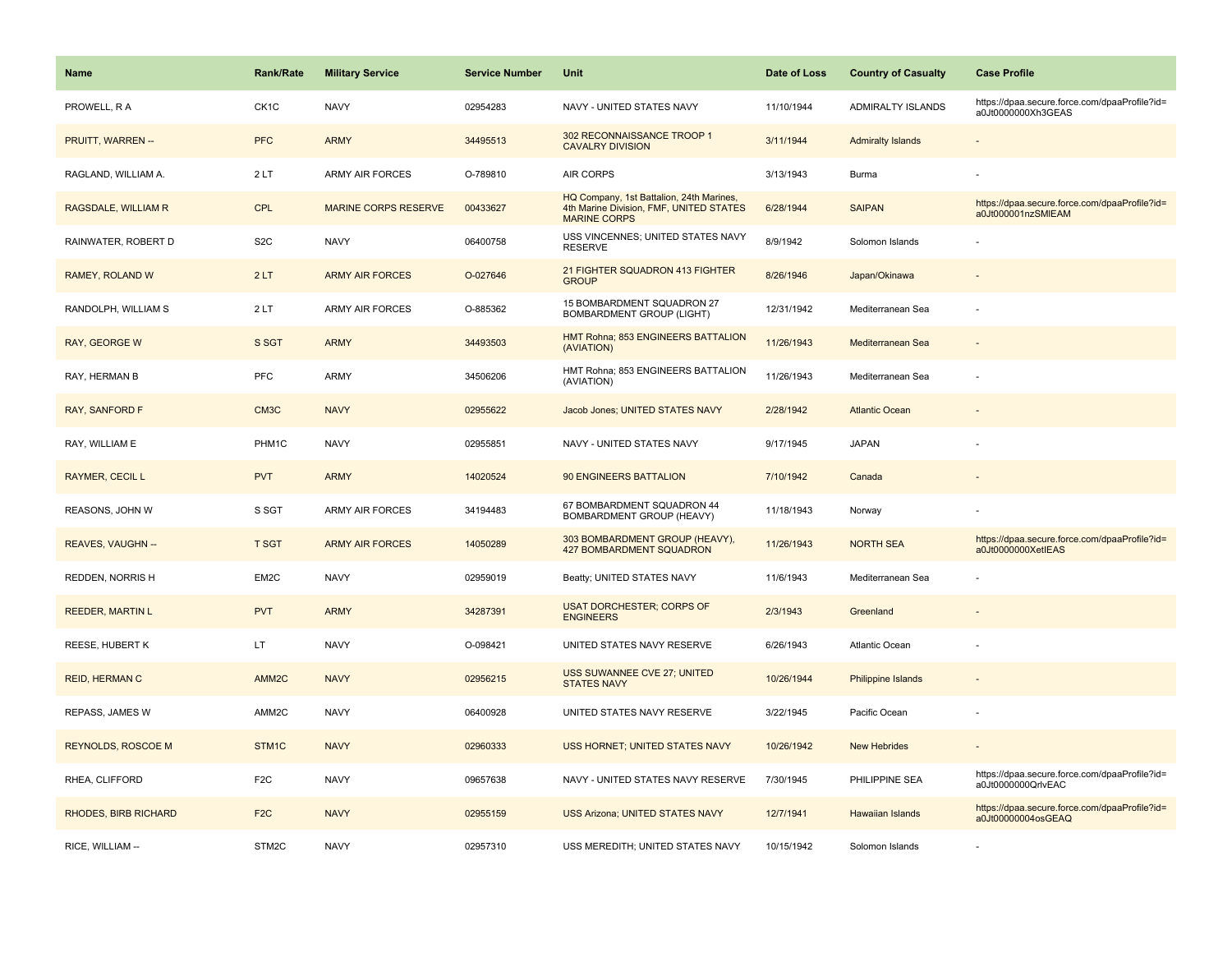| Name                    | Rank/Rate         | <b>Military Service</b> | <b>Service Number</b> | Unit                                                                                 | Date of Loss | <b>Country of Casualty</b> | <b>Case Profile</b>                                                 |
|-------------------------|-------------------|-------------------------|-----------------------|--------------------------------------------------------------------------------------|--------------|----------------------------|---------------------------------------------------------------------|
| RICHARDSON, HOUSTON F   | F <sub>1</sub> C  | <b>NAVY</b>             | 02959836              | NAVY - UNITED STATES NAVY                                                            | 11/13/1942   | <b>SOLOMON ISLANDS</b>     | $\overline{\phantom{a}}$                                            |
| RICHESIN, FRANK NMI     | CPL               | <b>ARMY</b>             | 34369558              | 825 TANK DESTROYER BATTALION                                                         | 12/18/1944   | Belgium                    |                                                                     |
| RIDGEWAY, WILLIAM H     | S <sub>1</sub> C  | <b>NAVY</b>             | 02956748              | Langley; UNITED STATES NAVY                                                          | 3/1/1942     | <b>Indian Ocean</b>        |                                                                     |
| RINES, CHARLES E        | <b>PVT</b>        | <b>ARMY AIR FORCES</b>  | 34145655              | 13 REGIMENT 1 ARMORED DIVISION                                                       | 12/2/1942    | Tunisia                    |                                                                     |
| ROBBINS, ROY E          | <b>SGT</b>        | <b>ARMY AIR FORCES</b>  | 34725033              | 881 BOMBARDMENT SQUADRON 500<br><b>BOMBARDMENT GROUP (VERY HEAVY)</b>                | 2/10/1945    | Japan/Okinawa              |                                                                     |
| ROBERTS, CLAUDE W       | MOMM1C            | <b>NAVY</b>             | 02953890              | CAPELIN; UNITED STATES NAVY                                                          | 12/15/1943   | Celebes                    |                                                                     |
| <b>ROBERTS, ELTON W</b> | 1LT               | <b>ARMY</b>             | O-890036              | ARMY - 14 ENGINEERS REGIMENT (PS)                                                    | 1/9/1945     | <b>FORMOSA</b>             | https://dpaa.secure.force.com/dpaaProfile?id=<br>a0Jt000000QSlqjEAD |
| ROBERTS, EVAN A         | <b>PFC</b>        | <b>ARMY AIR FORCES</b>  | 34289372              | 32 PHOTO RECONNAISSANCE<br>SQUADRON                                                  | 4/20/1944    | Mediterranean Sea          |                                                                     |
| ROBERTS, JAMES L        | SC <sub>3</sub> C | <b>NAVY</b>             | 06405045              | TANG; UNITED STATES NAVY RESERVE                                                     | 10/25/1944   | Formosa                    |                                                                     |
| ROBERTS, JOE W          | LT /JG/           | <b>NAVY</b>             | O-146117              | USS MISSION BAY; UNITED STATES<br>NAVY RESERVE                                       | 1/10/1944    | Atlantic Ocean             |                                                                     |
| <b>ROBERTSON, HW</b>    | S <sub>2</sub> C  | <b>ARMY</b>             | 08453044              | USS Abner Read; UNITED STATES NAVY                                                   | 8/18/1943    | <b>Aleutian Islands</b>    |                                                                     |
| ROBERTSON, JAMES MILTON | MM1C              | <b>NAVY</b>             | 02953332              | USS Arizona; UNITED STATES NAVY                                                      | 12/7/1941    | Hawaiian Islands           | https://dpaa.secure.force.com/dpaaProfile?id=<br>a0Jt0000000BT8uEAG |
| ROBERTSON, JAMES W      | TEC <sub>4</sub>  | <b>ARMY AIR FORCES</b>  | 06971459              | <b>48 MATERIALS SQUADRON</b>                                                         | 7/18/1942    | <b>Philippine Islands</b>  | https://dpaa.secure.force.com/dpaaProfile?id=<br>a0Jt0000000LlkjEAC |
| RODGERS, ROBERT L       | FLT O             | <b>ARMY AIR FORCES</b>  | T-005909              | 482 BOMBARDMENT SQUADRON 505<br>BOMBARDMENT GROUP (VERY HEAVY)                       | 8/8/1945     | Marianas Islands           |                                                                     |
| RODGERS, WALTER A       | S <sub>2</sub> C  | <b>NAVY</b>             | 08457372              | <b>USS LISCOME BAY; UNITED STATES</b><br><b>NAVY RESERVE</b>                         | 11/24/1943   | Gilbert Islands            |                                                                     |
| ROGERS, BILLY H         | S <sub>2</sub> C  | <b>NAVY</b>             | 08457842              | USS LISCOME BAY; UNITED STATES<br>NAVY RESERVE                                       | 11/24/1943   | Gilbert Islands            |                                                                     |
| ROGERS, EDGAR L         | <b>CPL</b>        | <b>ARMY AIR FORCES</b>  | 14061909              | 36 BOMBARDMENT SQUADRON 28<br><b>BOMBARDMENT GROUP (HEAVY)</b>                       | 6/4/1942     | <b>Aleutian Islands</b>    |                                                                     |
| ROGERS, JAMES W         | S <sub>1</sub> C  | <b>NAVY</b>             | 02955602              | Reuben James; UNITED STATES NAVY                                                     | 10/31/1941   | <b>Atlantic Ocean</b>      |                                                                     |
| <b>ROMINES, RALPH S</b> | <b>SGT</b>        | <b>ARMY AIR FORCES</b>  | 34923629              | 483 BOMBARDMENT SQUADRON 505<br><b>BOMBARDMENT GROUP (VERY HEAVY)</b>                | 6/20/1945    | Japan/Okinawa              |                                                                     |
| RONEY, JOHN W           | 2LT               | <b>ARMY AIR FORCES</b>  | O-706547              | 14th Army Air Force, 308th Bombardment<br>Group (HEAVY), 425 Bombardment<br>Squadron | 8/31/1944    | Formosa                    |                                                                     |
| ROSE, HAROLD LLOYD      | AS                | <b>NAVY</b>             | 06401047              | Sims; UNITED STATES NAVY RESERVE                                                     | 5/7/1942     | <b>Coral Sea</b>           |                                                                     |
| ROSENTRETER, JOHN H     | <b>T SGT</b>      | <b>ARMY AIR FORCES</b>  | 34362453              | 81 BOMBARDMENT SQUADRON 12<br>BOMBARDMENT GROUP (MEDIUM)                             | 4/16/1944    | Burma                      |                                                                     |
| ROSS, ERNEST L          | S <sub>1</sub> C  | <b>NAVY</b>             | 06414969              | <b>BARBEL; UNITED STATES NAVY</b><br><b>RESERVE</b>                                  | 2/18/1945    | <b>China Seas</b>          |                                                                     |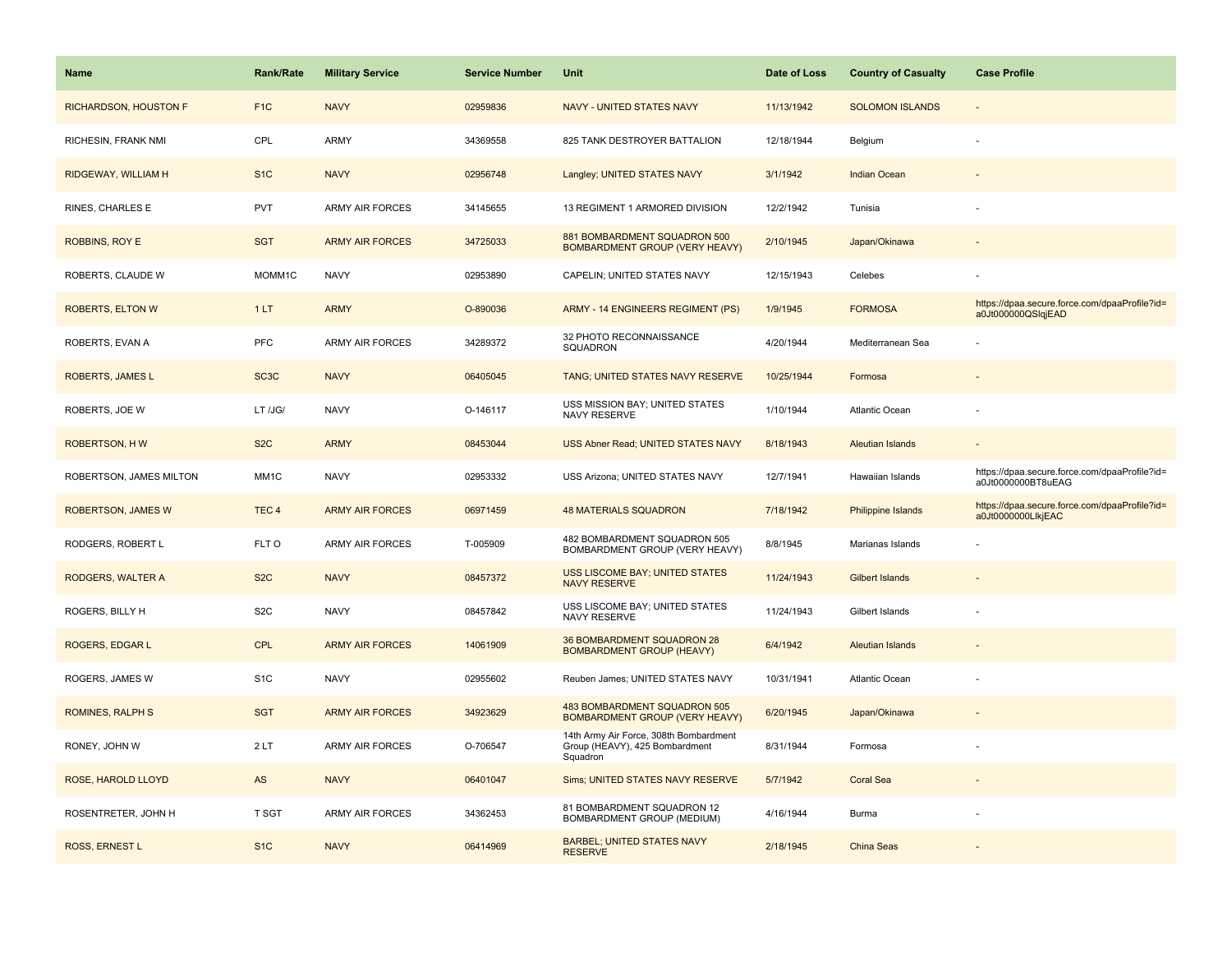| <b>Name</b>               | <b>Rank/Rate</b>  | <b>Military Service</b> | <b>Service Number</b> | Unit                                                             | Date of Loss | <b>Country of Casualty</b>     | <b>Case Profile</b>                                                 |
|---------------------------|-------------------|-------------------------|-----------------------|------------------------------------------------------------------|--------------|--------------------------------|---------------------------------------------------------------------|
| ROWDEN, JOSEPH G          | F <sub>1</sub> C  | <b>NAVY</b>             | 09765988              | NAVY - UNITED STATES NAVY RESERVE                                | 7/30/1945    | PHILIPPINE SEA                 | https://dpaa.secure.force.com/dpaaProfile?id=<br>a0Jt0000000Qrk9EAC |
| <b>ROY, SANFORD G</b>     | <b>T SGT</b>      | <b>ARMY AIR FORCES</b>  | 14134581              | 732 BOMBARDMENT SQUADRON 453<br><b>BOMBARDMENT GROUP (HEAVY)</b> | 4/8/1944     | Germany                        | https://dpaa.secure.force.com/dpaaProfile?id=<br>a0Jt0000000LIG5EAK |
| ROY, WILLIAM G            | 2LT               | <b>ARMY AIR FORCES</b>  | O-678467              | 42 BOMBARDMENT SQUADRON 11<br>BOMBARDMENT GROUP (HEAVY)          | 12/1/1943    | Marshall Islands               |                                                                     |
| <b>RUANE, ELLIS E</b>     | 2LT               | <b>ARMY AIR FORCES</b>  | O-780435              | 568 BOMBARDMENT SQUADRON 390<br><b>BOMBARDMENT GROUP (HEAVY)</b> | 12/30/1944   | North Sea or Tyrrhenian<br>Sea |                                                                     |
| RUFFNER, HAROLD G         | EM2C              | <b>NAVY</b>             | 02954823              | UNITED STATES NAVY                                               | 5/8/1943     | Coral Sea                      |                                                                     |
| RUNYAN, JAMES H           | <b>PVT</b>        | <b>ARMY</b>             | 34990768              | 242 INFANTRY 42 DIVISION                                         | 3/6/1945     | Germany                        |                                                                     |
| RUSSELL, ELMER H          | S <sub>2</sub> C  | <b>NAVY</b>             | 06412356              | PICKEREL; UNITED STATES NAVY<br><b>RESERVE</b>                   | 5/6/1943     | Sea of Japan                   |                                                                     |
| RUSSELL, JV               | AS                | <b>NAVY</b>             | 06404013              | <b>INGRAHAM; UNITED STATES NAVY</b><br><b>RESERVE</b>            | 8/22/1942    | Nova Scotia                    |                                                                     |
| RUST, CLIFTON O           | <b>PVT</b>        | ARMY                    | 34717660              | 6 MEDICAL BATTALION 6 DIVISION                                   | 2/6/1944     | New Guinea                     |                                                                     |
| RUST, WOODROW --          | <b>T SGT</b>      | <b>ARMY AIR FORCES</b>  | 34730392              | 344 BOMBARDMENT SQUADRON 98<br><b>BOMBARDMENT GROUP (HEAVY)</b>  | 11/11/1944   | <b>Adriatic Sea</b>            |                                                                     |
| RYDER, GRAFTON G          | MM1C              | <b>NAVY</b>             | 02950986              | Langley; UNITED STATES NAVY                                      | 3/1/1942     | Indian Ocean                   |                                                                     |
| SADLER, JW                | <b>CPL</b>        | <b>ARMY AIR FORCES</b>  | 34362104              | INDIA CHINA WING ARMY TRANSPORT<br><b>COMMAND</b>                | 1/31/1944    | India                          | https://dpaa.secure.force.com/dpaaProfile?id=<br>a0Jt00000004mWtEAI |
| SAGESER, RALPH J          | ENS               | <b>NAVY</b>             | O-112970              | USS INDIANAPOLIS; UNITED STATES<br>NAVY RESERVE                  | 8/7/1942     | Aleutian Islands               |                                                                     |
| <b>SALLIS, JAMES H</b>    | SM <sub>1</sub> C | <b>NAVY</b>             | 02952654              | USS HOUSTON (CA-30); UNITED STATES<br><b>NAVY</b>                | 3/1/1942     | Java                           |                                                                     |
| SAMPSON, JOSEPH R         | S <sub>2</sub> C  | <b>NAVY</b>             | 08462362              | NAVY - UNITED STATES NAVY RESERVE                                | 7/30/1945    | PHILIPPINE SEA                 | https://dpaa.secure.force.com/dpaaProfile?id=<br>a0Jt0000000Qrf9EAC |
| SANDERS, GEORGE N         | EM2C              | <b>NAVY</b>             | 08454216              | Frederick C Davis; UNITED STATES NAVY<br><b>RESERVE</b>          | 4/24/1945    | North Atlantic Ocean           |                                                                     |
| SANDERS, READUS J         | GM2C              | <b>NAVY</b>             | 02955701              | INGRAHAM; UNITED STATES NAVY                                     | 8/22/1942    | Nova Scotia                    |                                                                     |
| <b>SANDERSON, ELLIS L</b> | S SGT             | <b>ARMY AIR FORCES</b>  | 34728828              | 739 BOMBARDMENT SQUADRON 454<br><b>BOMBARDMENT GROUP (HEAVY)</b> | 1/20/1945    | <b>Adriatic Sea</b>            |                                                                     |
| SANDIDGE, WAYMON W        | <b>PVT</b>        | ARMY                    | 14043787              | ARISAN MARU; 59 COAST ARTILLERY<br><b>REGIMENT</b>               | 10/24/1944   | China Seas                     |                                                                     |
| <b>SAWERS, CHARLES --</b> | Lt Cdr            | <b>NAVY</b>             | O-085263              | <b>UNITED STATES NAVY</b>                                        | 7/24/1945    |                                |                                                                     |
| SAWYER, EDWARD W          | <b>SGT</b>        | <b>ARMY AIR FORCES</b>  | 14160417              | 568 BOMBARDMENT SQUADRON 390<br>BOMBARDMENT GROUP (HEAVY)        | 1/21/1945    | North Sea or Tyrrhenian<br>Sea |                                                                     |
| SAYNE, WALLACE S          | <b>CPL</b>        | <b>ARMY AIR FORCES</b>  | 34505003              | 759 BOMBARDMENT SQUADRON 459<br><b>BOMBARDMENT GROUP (HEAVY)</b> | 10/29/1944   | <b>Adriatic Sea</b>            |                                                                     |
| <b>SCATES, ARTHUR J</b>   | 1LT               | ARMY AIR FORCES         | O-439094              | 567 BOMBARDMENT SQUADRON 389<br>BOMBARDMENT GROUP (HEAVY)        | 7/9/1943     | Mediterranean Sea              |                                                                     |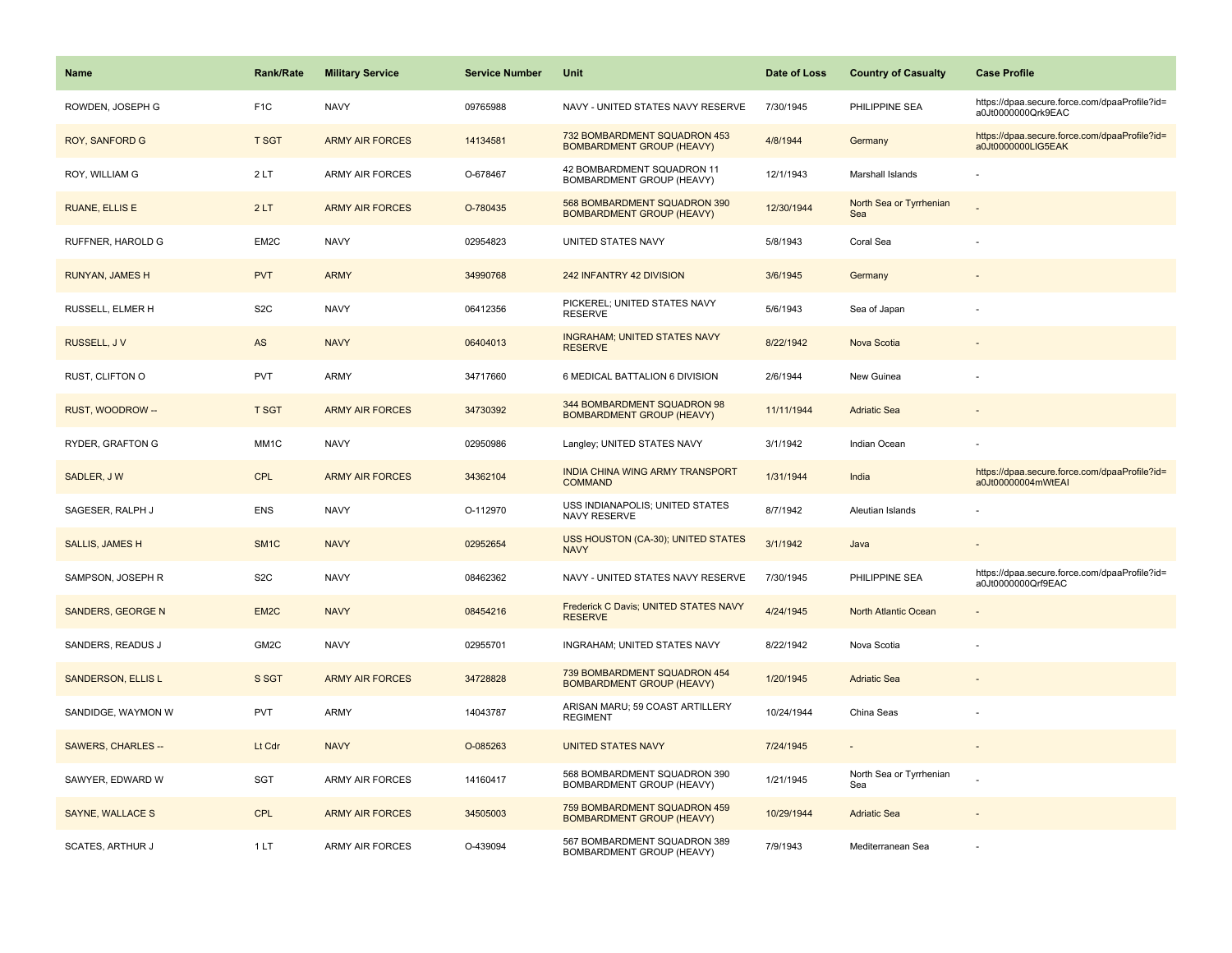| <b>Name</b>                   | <b>Rank/Rate</b>  | <b>Military Service</b> | <b>Service Number</b> | Unit                                                             | Date of Loss | <b>Country of Casualty</b>     | <b>Case Profile</b>                                                 |
|-------------------------------|-------------------|-------------------------|-----------------------|------------------------------------------------------------------|--------------|--------------------------------|---------------------------------------------------------------------|
| <b>SCHOOCRAFT, DAVID O</b>    | 2LT               | <b>ARMY AIR FORCES</b>  | O-793178              | 513 BOMBARDMENT SQUADRON 376<br><b>BOMBARDMENT GROUP (HEAVY)</b> | 8/20/1943    | North Sea or Tyrrhenian<br>Sea |                                                                     |
| SCHUBERT, ELMER H             | S <sub>2</sub> C  | <b>NAVY</b>             | 09356183              | MONAGHAN; UNITED STATES NAVY<br><b>RESERVE</b>                   | 12/18/1944   | Philippine Sea                 |                                                                     |
| <b>SCHUON, RICHARD MARTIN</b> | SEA1              | <b>NAVY</b>             | 2953450               | USS West Virginia; UNITED STATES NAVY                            | 12/7/1941    | <b>Hawaiian Islands</b>        | https://dpaa.secure.force.com/dpaaProfile?id=<br>a0Jt00000004moEEAQ |
| SCOTT, JAMES U L              | <b>PVT</b>        | <b>ARMY</b>             | 34727940              | 83 CHEMICAL BATTALION                                            | 1/26/1944    | Italy                          |                                                                     |
| SCOTT, MURL M.                | <b>PFC</b>        | <b>ARMY</b>             | 35125629              | <b>31 INFANTRY REGIMENT</b>                                      | 4/30/1942    | Philippine Islands             | https://dpaa.secure.force.com/dpaaProfile?id=<br>a0Jt000001nzOjHEAU |
| SEAY, JAMES A                 | Capt              | <b>ARMY</b>             | O-353513              | ARISAN MARU; 26 CAVALRY REGIMENT<br>(PHILIPPINE SCOUT)           | 10/24/1944   | China Seas                     |                                                                     |
| SEDIVI, ALFRED J              | PHOM2C            | <b>NAVY</b>             | 06405116              | NAVY - UNITED STATES NAVY RESERVE                                | 7/30/1945    | <b>PHILIPPINE SEA</b>          | https://dpaa.secure.force.com/dpaaProfile?id=<br>a0Jt0000000XmoREAS |
| SEELEY, JAMES A               | SGT               | <b>ARMY AIR FORCES</b>  | 34507907              | 20 COMBAT MAP SQUADRON 6 PHOTO<br>RECONNAISSANCE GROUP           | 1/11/1945    | Philippine Islands             |                                                                     |
| <b>SENSING, ROBERT A</b>      | <b>SGT</b>        | <b>ARMY AIR FORCES</b>  | 06972994              | 91 BOMBARDMENT SQUADRON 27<br><b>BOMBARDMENT GROUP (LIGHT)</b>   | 8/12/1942    | <b>Philippine Islands</b>      |                                                                     |
| SEXTON, WILLIAM A             | AMM3C             | <b>NAVY</b>             | 02960115              | UNITED STATES NAVY                                               | 11/28/1943   | Brazil                         |                                                                     |
| SEYMOUR, JULIAN H             | <b>T SGT</b>      | <b>ARMY AIR FORCES</b>  | 34284965              | 56 SQUADRON 375 TROOP CARRIER<br><b>GROUP</b>                    | 1/29/1945    | <b>New Guinea</b>              |                                                                     |
| SHANN, PAUL --                | SGT               | <b>ARMY</b>             | 34366736              | 309 INFANTRY 78 DIVISION                                         | 1/11/1945    | Germany                        |                                                                     |
| <b>SHANNON, ROBERT M</b>      | S SGT             | <b>ARMY AIR FORCES</b>  | 34831047              | 72 BOMBARDMENT SQUADRON 5<br><b>BOMBARDMENT GROUP (HEAVY)</b>    | 5/18/1945    | <b>Borneo</b>                  |                                                                     |
| SHARP, HARRY G                | <b>PVT</b>        | <b>ARMY</b>             | 14046210              | ARISAN MARU; 60 COAST ARTILLERY<br><b>REGIMENT</b>               | 10/24/1944   | China Seas                     |                                                                     |
| <b>SHARPE, PAUL D</b>         | <b>SGT</b>        | <b>ARMY</b>             | 34143647              | 358 INFANTRY 90 DIVISION                                         | 1/16/1945    | Germany                        |                                                                     |
| SHAW, HARRISON D              | TM <sub>1</sub> C | <b>NAVY</b>             | 02956456              | NAVY - UNITED STATES NAVY                                        | 9/29/1945    | PACIFIC OCEAN                  |                                                                     |
| SHELBY, LEROY --              | S <sub>1</sub> C  | <b>NAVY</b>             | 09661821              | LUCE; UNITED STATES NAVY RESERVE                                 | 5/4/1945     | China Seas                     | https://dpaa.secure.force.com/dpaaProfile?id=<br>a0Jt000000rr455EAA |
| SHEPHARD, WALTER A            | 1st Lt            | <b>ARMY AIR FORCES</b>  | O-730824              | 72 BOMBARDMENT SQUADRON 5<br>BOMBARDMENT GROUP (HEAVY)           | 10/10/1943   | Solomon Islands                |                                                                     |
| SHEPHERD, ANCIL U             | <b>T SGT</b>      | <b>ARMY AIR FORCES</b>  | 14121372              | 750 BOMBARDMENT SQUADRON 457<br><b>BOMBARDMENT GROUP (HEAVY)</b> | 10/7/1944    | Germany                        |                                                                     |
| SHIRLEY, JACK T               | MOMM1C            | <b>NAVY</b>             | 02954830              | Mc Kean; UNITED STATES NAVY                                      | 11/17/1943   | Solomon Islands                |                                                                     |
| SHOCKLEY, RIPLEY D            | <b>PVT</b>        | <b>MARINE CORPS</b>     | 00334441              | MARINE - UNITED STATES MARINE<br><b>CORPS</b>                    | 9/17/1942    | Solomon Islands                |                                                                     |
| SHOEMAKE, CHESTER M           | AMM1C             | <b>NAVY</b>             | 02958235              | UNITED STATES NAVY                                               | 5/25/1945    | China Seas                     |                                                                     |
| SHUPE, DWIGHT L               | <b>SGT</b>        | <b>ARMY</b>             | 13064908              | 315 INFANTRY 79 DIVISION                                         | 9/29/1944    | France                         |                                                                     |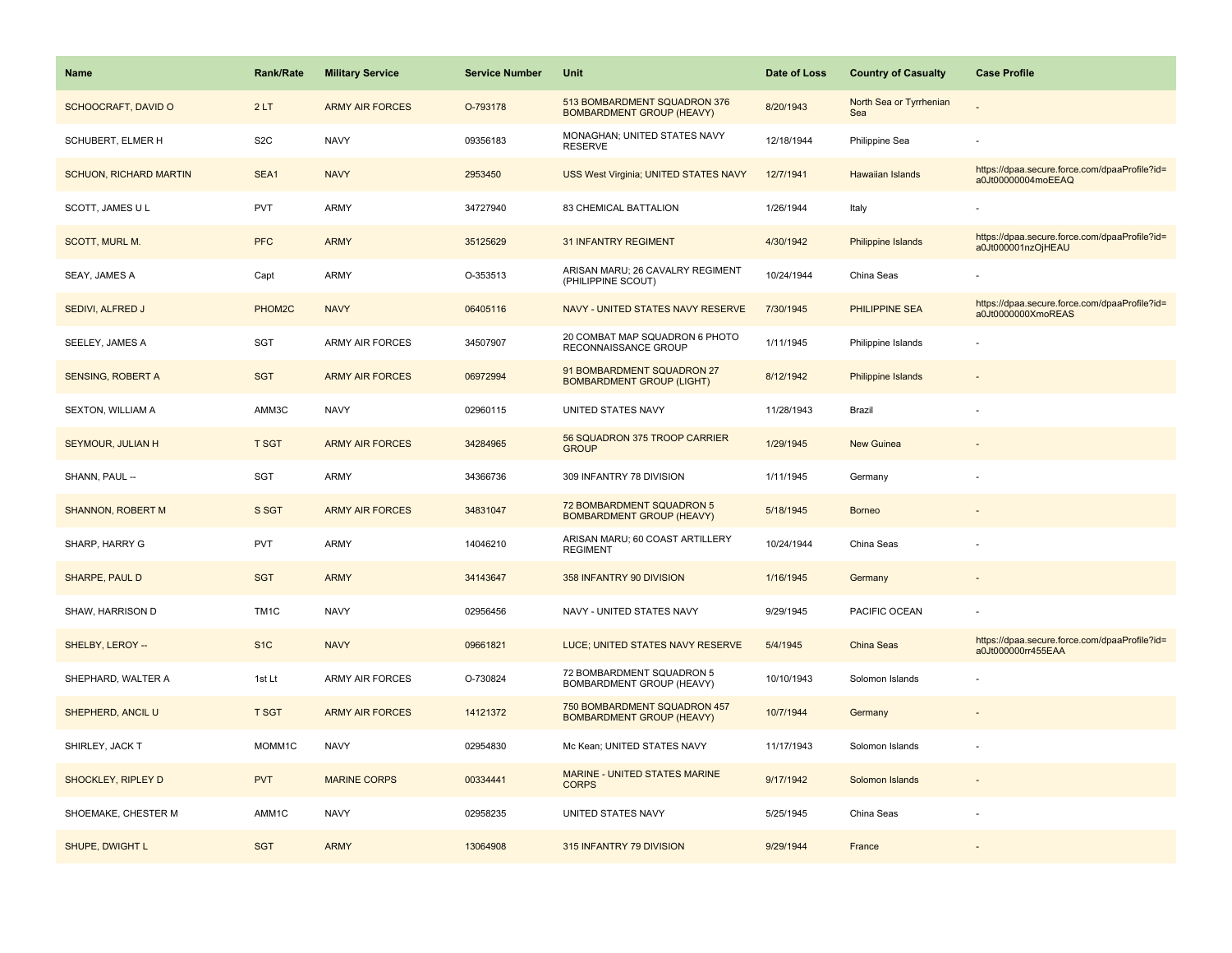| <b>Name</b>                 | <b>Rank/Rate</b>  | <b>Military Service</b> | <b>Service Number</b> | Unit                                                             | Date of Loss | <b>Country of Casualty</b>            | <b>Case Profile</b>                                                 |
|-----------------------------|-------------------|-------------------------|-----------------------|------------------------------------------------------------------|--------------|---------------------------------------|---------------------------------------------------------------------|
| SILER, JOSEPH H             | S <sub>1</sub> C  | <b>NAVY</b>             | 02873868              | USS HOUSTON (CA-30); UNITED STATES<br>NAVY                       | 3/1/1942     | Java                                  |                                                                     |
| SILVERSHATZ, MARVIN J       | Capt              | <b>ARMY AIR FORCES</b>  | O-791639              | 373 BOMBARDMENT SQUADRON 308<br><b>BOMBARDMENT GROUP (HEAVY)</b> | 5/20/1944    | China Seas                            |                                                                     |
| SILVERSTEIN, LEON           | S <sub>1</sub> C  | <b>NAVY</b>             | 06400715              | NAVY - UNITED STATES NAVY RESERVE                                | 10/25/1944   | PHILIPPINE SEA                        |                                                                     |
| <b>SIMS, CLARENCE</b>       | CK <sub>2</sub> C | <b>NAVY</b>             | 02960155              | <b>NAVY - UNITED STATES NAVY</b>                                 | 7/30/1945    | <b>PHILIPPINE SEA</b>                 | https://dpaa.secure.force.com/dpaaProfile?id=<br>a0Jt0000000XmlwEAC |
| SIMS, JAMES A               | STM2C             | <b>NAVY</b>             | 08453209              | USS LISCOME BAY: UNITED STATES<br>NAVY RESERVE                   | 11/24/1943   | Gilbert Islands                       |                                                                     |
| SIMS, JULES J               | STM2C             | <b>NAVY</b>             | 06412068              | NAVY - UNITED STATES NAVY RESERVE                                | 6/7/1944     | <b>ENGLISH CHANNEL</b>                |                                                                     |
| SIPES, JAMES B              | <b>PVT</b>        | <b>ARMY</b>             | 34714283              | 143 INFANTRY 36 DIVISION                                         | 1/23/1944    | Italy                                 |                                                                     |
| SIPES, JOHN L               | S <sub>1</sub> C  | <b>NAVY</b>             | 02961639              | Indianapolis; UNITED STATES NAVY                                 | 7/30/1945    | <b>Philippine Sea</b>                 | https://dpaa.secure.force.com/dpaaProfile?id=<br>a0Jt0000000Xmm6EAC |
| SITZLAR, WILLIAM C          | F <sub>1</sub> C  | <b>NAVY</b>             | 09765987              | NAVY - UNITED STATES NAVY RESERVE                                | 7/30/1945    | PHILIPPINE SEA                        | https://dpaa.secure.force.com/dpaaProfile?id=<br>a0Jt0000000XmmBEAS |
| <b>SKEGGS, GEORGE EDWIN</b> | SEA1              | <b>NAVY</b>             | 2961777               | SS T. Simnickson; UNITED STATES NAVY                             | 7/7/1943     | <b>Brazil</b>                         |                                                                     |
| SLOAN, MAX R                | PFC               | <b>ARMY AIR FORCES</b>  | 06268041              | HEADQUARTERS SQUADRON 27<br><b>BOMBARDMENT GROUP (LIGHT)</b>     | 7/12/1942    | Philippine Islands                    | https://dpaa.secure.force.com/dpaaProfile?id=<br>a0Jt000000MeRGDEA3 |
| SLOAN, RAY I                | <b>PVT</b>        | <b>ARMY</b>             | 34185036              | <b>741 TANK BATTALION</b>                                        | 9/29/1944    | Germany                               |                                                                     |
| SMALLWOOD, KENNETH B        | PVT               | <b>ARMY</b>             | 34041141              | 83 CHEMICAL BATTALION                                            | 1/26/1944    | North Sea or Tyrrhenian<br>Sea        |                                                                     |
| SMELSER, HAROLD C.          | <b>MAJ</b>        | <b>ARMY AIR FORCES</b>  | O-023372              | 324 BOMBARDMENT SQUADRON 91<br><b>BOMBARDMENT GROUP (HEAVY)</b>  | 11/23/1942   | <b>English Channel</b>                | https://dpaa.secure.force.com/dpaaProfile?id=<br>a0Jt0000000XeSYEA0 |
| SMITH, BROWN H              | AMM3C             | <b>NAVY</b>             | 06408302              | UNITED STATES NAVY RESERVE                                       | 10/23/1943   | Atlantic Ocean                        |                                                                     |
| <b>SMITH, CHARLES G</b>     | Ens               | <b>NAVY</b>             | O-120075              | USS SCULPIN; UNITED STATES NAVY<br><b>RESERVE</b>                | 11/19/1943   | Pacific Ocean: North<br>American Area |                                                                     |
| SMITH, CLARENCE E           | CM <sub>1</sub> C | <b>NAVY</b>             | 03362126              | Atik; UNITED STATES NAVY                                         | 3/27/1942    | Bermuda                               |                                                                     |
| <b>SMITH, FRANK WILLIAM</b> | S <sub>1C</sub>   | <b>NAVY</b>             | 02956086              | Truxton; UNITED STATES NAVY                                      | 2/18/1942    | Newfoundland                          |                                                                     |
| SMITH, GENE M               | 2d Lt             | <b>ARMY AIR FORCES</b>  | O-824757              | HEADQUARTERS 8 SERVICES GROUP                                    | 8/6/1944     |                                       | https://dpaa.secure.force.com/dpaaProfile?id=<br>a0Jt000001Ehlp0EAF |
| SMITH, GORDON C             | <b>SGT</b>        | <b>ARMY</b>             | 06257387              | ARISAN MARU; 60 COAST ARTILLERY<br><b>REGIMENT</b>               | 10/24/1944   | China Seas                            |                                                                     |
| SMITH, HUBERT R             | S <sub>1</sub> C  | <b>NAVY</b>             | 08460027              | NAVY - UNITED STATES NAVY RESERVE                                | 9/17/1945    | <b>JAPAN</b>                          |                                                                     |
| SMITH, JAMES D              | <b>LTJG</b>       | <b>NAVY</b>             | O-161155              | <b>CORVINA; UNITED STATES NAVY</b><br><b>RESERVE</b>             | 11/16/1943   | <b>Marshall Islands</b>               |                                                                     |
| SMITH, JAMES P              | PFC               | <b>ARMY</b>             | 34990165              | SS Leopoldville; 262 INFANTRY 66<br><b>DIVISION</b>              | 12/24/1944   | English Channel                       |                                                                     |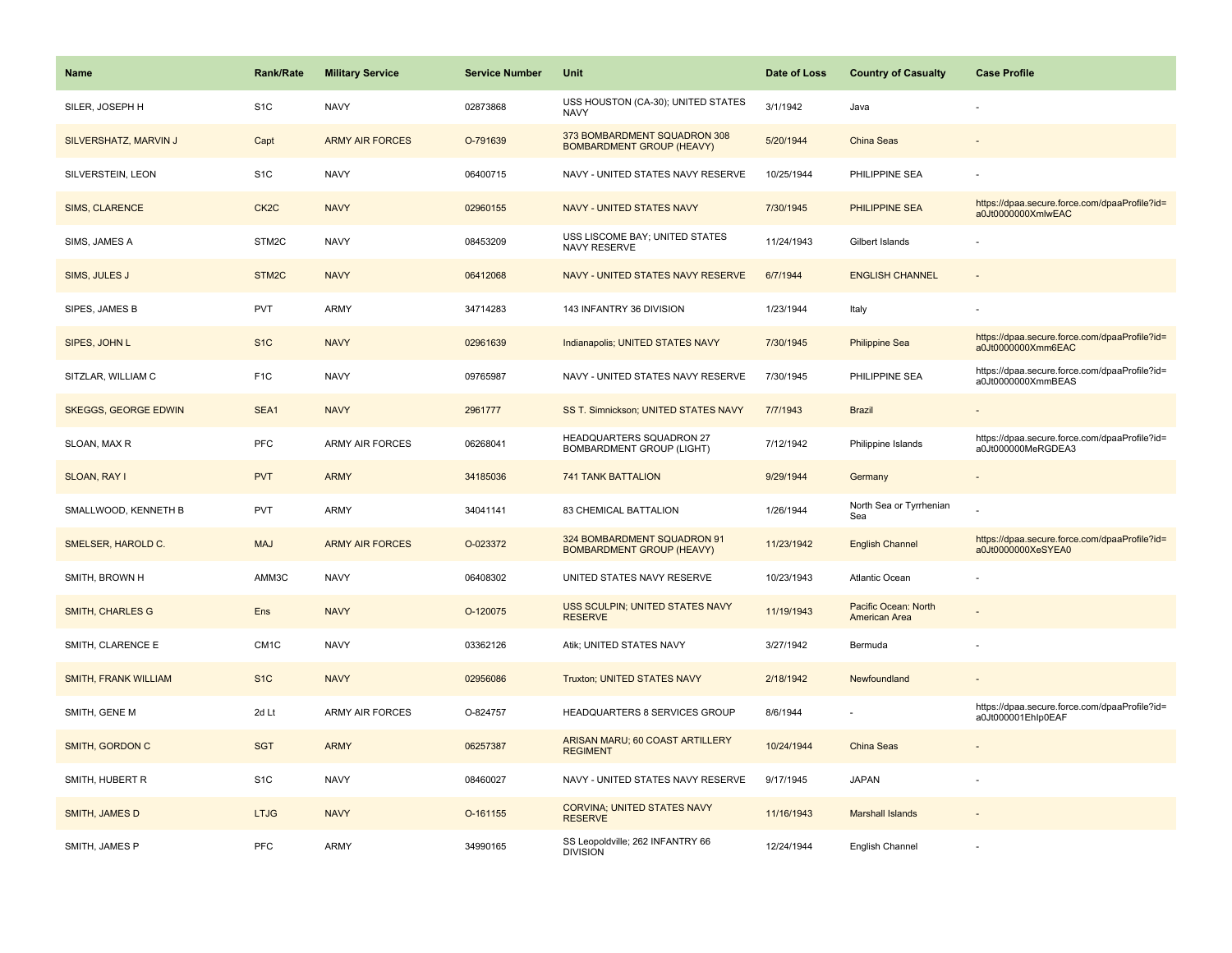| <b>Name</b>               | <b>Rank/Rate</b>   | <b>Military Service</b> | <b>Service Number</b> | <b>Unit</b>                                                     | Date of Loss | <b>Country of Casualty</b>       | <b>Case Profile</b>                                                 |
|---------------------------|--------------------|-------------------------|-----------------------|-----------------------------------------------------------------|--------------|----------------------------------|---------------------------------------------------------------------|
| <b>SMITH, LUTHER KENT</b> | S <sub>1</sub> C   | <b>NAVY</b>             | 02957674              | USS Arizona; UNITED STATES NAVY                                 | 12/7/1941    | Hawaiian Islands                 | https://dpaa.secure.force.com/dpaaProfile?id=<br>a0Jt00000004r1xEAA |
| SMITH, MACK LAWRENCE      | S <sub>1</sub> C   | <b>NAVY</b>             | 02957667              | USS Arizona; UNITED STATES NAVY                                 | 12/7/1941    | Hawaiian Islands                 | https://dpaa.secure.force.com/dpaaProfile?id=<br>a0Jt00000004potEAA |
| SMITH, RAY R              | S <sub>1</sub> C   | <b>NAVY</b>             | 06596422              | LST-921; UNITED STATES NAVY<br><b>RESERVE</b>                   | 8/14/1944    | <b>Atlantic Ocean</b>            |                                                                     |
| SMITH, RICHARD P          | Ens                | <b>NAVY</b>             | O-320547              | USS LANGLEY; UNITED STATES NAVY<br><b>RESERVE</b>               | 10/25/1944   | Central/South Pacific<br>Theater |                                                                     |
| SMITH, ROBERT CALVIN      | <b>PFC</b>         | <b>MARINE CORPS</b>     | O-318336              | MARINE - UNITED STATES MARINE<br><b>CORPS</b>                   | 11/20/1943   | Gilbert Islands                  | https://dpaa.secure.force.com/dpaaProfile?id=<br>a0Jt0000000LlutEAC |
| SMITH, THOMAS H           | C C                | <b>NAVY</b>             | 00319851              | USS SARATOGA; UNITED STATES NAVY                                | 2/21/1945    | Bonin & Volcano Islands          |                                                                     |
| <b>SMITH, THOMAS L</b>    | <b>T SGT</b>       | <b>ARMY AIR FORCES</b>  | 34503631              | 413 BOMBARDMENT SQUADRON 96<br><b>BOMBARDMENT GROUP (HEAVY)</b> | 6/11/1944    | <b>English Channel</b>           |                                                                     |
| SMITH, WK                 | F <sub>1</sub> C   | <b>NAVY</b>             | 02955098              | INGRAHAM; UNITED STATES NAVY                                    | 8/22/1942    | Nova Scotia                      |                                                                     |
| SMITH, WALTER THARNEL     | STM <sub>1C</sub>  | <b>NAVY</b>             | 02953956              | <b>USS Arizona; UNITED STATES NAVY</b>                          | 12/7/1941    | <b>Hawaiian Islands</b>          | https://dpaa.secure.force.com/dpaaProfile?id=<br>a0Jt0000000BRoNEAW |
| SMITH, WILLIE ALLEN       | STM2C              | <b>NAVY</b>             | 02960811              | USS QUINCY; UNITED STATES NAVY                                  | 8/9/1942     | Solomon Islands                  |                                                                     |
| <b>SMITH, WILLIS I</b>    | GM3C               | <b>NAVY</b>             | 06400460              | <b>USS AARON WARD; UNITED STATES</b><br><b>NAVY RESERVE</b>     | 4/7/1943     | Solomon Islands                  |                                                                     |
| SMITHSON, CHARLES E       | F3C                | <b>NAVY</b>             | 06400468              | Sims; UNITED STATES NAVY RESERVE                                | 5/7/1942     | Coral Sea                        |                                                                     |
| SMOTHERMAN, EDWIN D       | TEC <sub>4</sub>   | <b>ARMY</b>             | 34887615              | 276 ENGINEERS COMBAT BATTALION                                  | 3/17/1945    | Germany                          | https://dpaa.secure.force.com/dpaaProfile?id=<br>a0Jt000001i2qHEEAY |
| SNEED, KENNETH J          | COX                | <b>NAVY</b>             | 02960069              | Buck; UNITED STATES NAVY                                        | 10/9/1943    | North or Tyrrhenian Seas         |                                                                     |
| <b>SNEED, THOMAS PAUL</b> | CK <sub>2</sub> C  | <b>NAVY</b>             | 02953079              | USS JUNEAU; UNITED STATES NAVY                                  | 11/13/1942   | Solomon Islands                  |                                                                     |
| SNEED, WILLIAM MARION     | S <sub>2</sub> C   | <b>NAVY</b>             | 02960458              | Sims; UNITED STATES NAVY                                        | 5/7/1942     | Coral Sea                        |                                                                     |
| SOMERVILLE, WILLIE L      | <b>PFC</b>         | <b>ARMY</b>             | 34039687              | <b>24 INFANTRY REGIMENT</b>                                     | 4/19/1944    | Solomon Islands                  |                                                                     |
| SOPER, WILLIAM E          | FLT O              | <b>ARMY AIR FORCES</b>  | T-060170              | 319 FIGHTER SQUADRON 325 FIGHTER<br><b>GROUP</b>                | 10/8/1945    | Italy                            |                                                                     |
| SPARKS, JOHN T            | S <sub>2</sub> C   | <b>NAVY</b>             | 07837659              | NAVY - UNITED STATES NAVY RESERVE                               | 3/19/1945    | <b>JAPAN</b>                     |                                                                     |
| SPEARS, JOHN P            | <b>LTJG</b>        | <b>NAVY</b>             | O-085312              | USS VINCENNES; UNITED STATES NAVY                               | 8/9/1942     | Solomon Islands                  |                                                                     |
| SPECK, SHELBY --          | SK <sub>2</sub> C  | <b>NAVY</b>             | 06407814              | <b>FRANKLIN: UNITED STATES NAVY</b><br><b>RESERVE</b>           | 3/19/1945    | Japan                            |                                                                     |
| SPENCE, MERLE JOE         | S <sub>1</sub> C   | <b>NAVY</b>             | 02957672              | USS Arizona; UNITED STATES NAVY                                 | 12/7/1941    | Hawaiian Islands                 | https://dpaa.secure.force.com/dpaaProfile?id=<br>a0Jt00000004pqzEAA |
| SPRATT, JOE L             | MOMM <sub>2C</sub> | <b>NAVY</b>             | 02959601              | <b>SUBMARINE Albacore; UNITED STATES</b><br><b>NAVY</b>         | 11/7/1944    | Japan                            |                                                                     |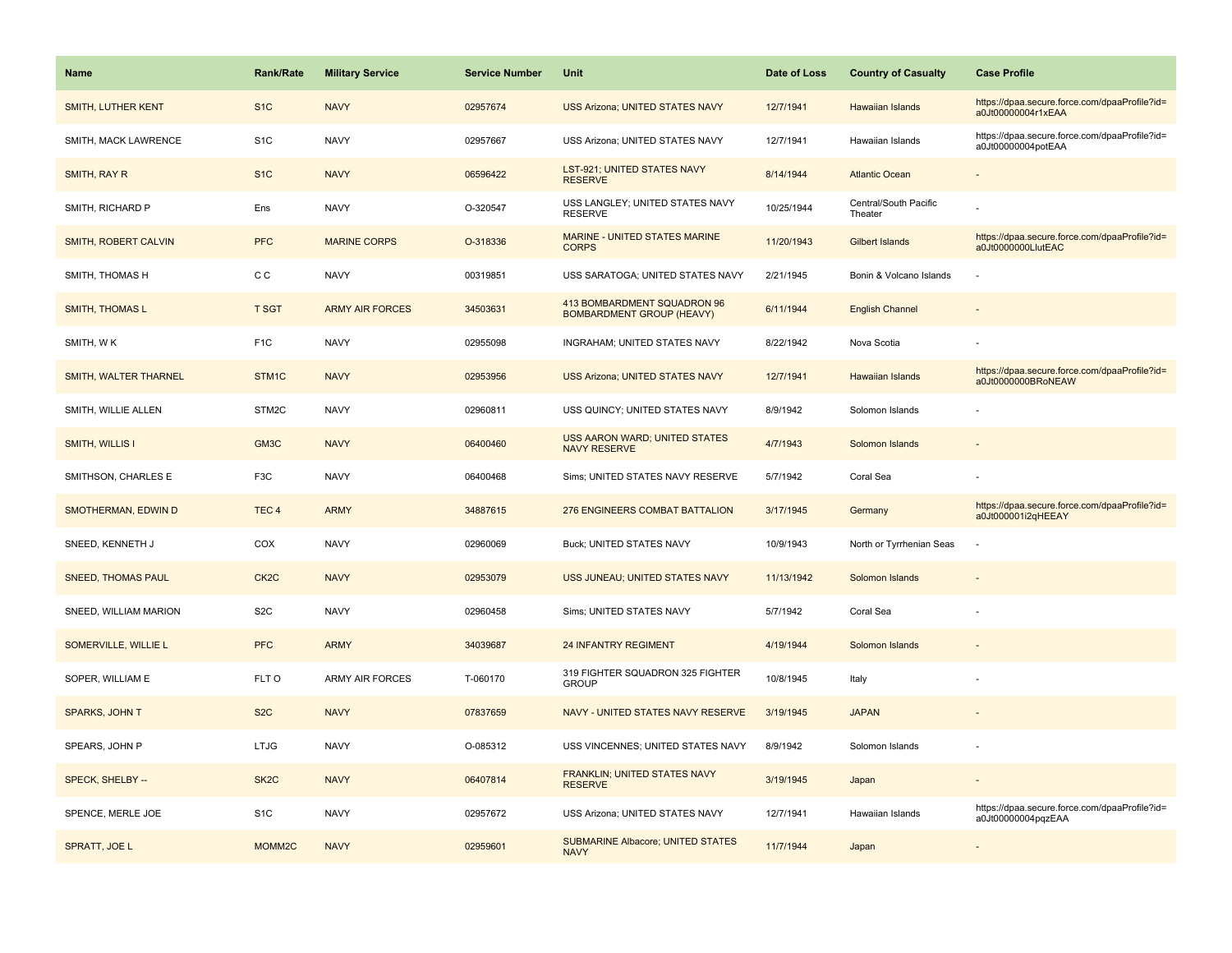| <b>Name</b>               | Rank/Rate         | <b>Military Service</b> | <b>Service Number</b> | Unit                                                                    | Date of Loss | <b>Country of Casualty</b>     | <b>Case Profile</b>      |
|---------------------------|-------------------|-------------------------|-----------------------|-------------------------------------------------------------------------|--------------|--------------------------------|--------------------------|
| SPRINGER, WILLIAM L       | 2LT               | <b>ARMY AIR FORCES</b>  | O-790099              | AIR CORPS                                                               | 11/30/1942   | Greenland                      |                          |
| <b>STANLEY, EDWARD R</b>  | <b>SGT</b>        | <b>ARMY</b>             | 34367238              | <b>83 CHEMICAL BATTALION</b>                                            | 1/26/1944    | North Sea or Tyrrhenian<br>Sea |                          |
| STEPHENS, CLYDE ERWIN     | F <sub>3</sub> C  | <b>NAVY</b>             | 06401176              | USS VINCENNES; UNITED STATES NAVY<br><b>RESERVE</b>                     | 8/9/1942     | Solomon Islands                |                          |
| STEPHENS, HORACE S        | <b>PFC</b>        | <b>ARMY</b>             | 34141354              | 29 FIELD ARTILLERY BATTALION 4<br><b>DIVISION</b>                       | 6/6/1944     | France                         |                          |
| STEPHENSON, JAMES T       | LT.               | <b>NAVY</b>             | O-123556              | S-44; UNITED STATES NAVY                                                | 10/7/1943    | Kurile Islands                 |                          |
| STEUART, GEORGE A         | S <sub>2</sub> C  | <b>NAVY</b>             | 06400669              | Neosho; UNITED STATES NAVY<br><b>RESERVE</b>                            | 5/7/1942     | <b>Coral Sea</b>               |                          |
| STEWART, WILLIAM R        | WT2C              | <b>NAVY</b>             | 02953514              | USS CHICAGO; UNITED STATES NAVY                                         | 1/30/1943    | Solomon Islands                |                          |
| STINNETT, JULIAN CLAYTON  | Sgt               | <b>MARINE CORPS</b>     | 213713                | <b>MARINE - UNITED STATES MARINE</b><br><b>CORPS</b>                    | 9/16/1944    | <b>Caroline Islands</b>        |                          |
| STINSON, LESLIE B         | ARM2C             | <b>NAVY</b>             | 02960489              | USS BUNKER HILL; UNITED STATES<br><b>NAVY</b>                           | 9/21/1944    | Philippine Islands             |                          |
| <b>STOCKARD, LUTHER B</b> | 1st Lt            | <b>ARMY AIR FORCES</b>  | O-427671              | 54 FIGHTER SQUADRON 343 FIGHTER<br><b>GROUP</b>                         | 10/14/1942   | Alaska                         |                          |
| STONE, CECIL V            | CPL               | MARINE CORPS            | 00387299              | MARINE - UNITED STATES MARINE<br>CORPS                                  | 6/23/1943    | Ecuador                        |                          |
| STONE, JAMES E            | <b>PFC</b>        | <b>ARMY AIR FORCES</b>  | 34721265              | 831 BOMBARDMENT SQUADRON 485<br><b>BOMBARDMENT GROUP (HEAVY)</b>        | 4/20/1944    | Mediterranean Sea              |                          |
| STOOKSBURY, JAMES W       | S SGT             | <b>ARMY AIR FORCES</b>  | 14061938              | <b>ARMY AIR FORCE</b>                                                   | 7/4/1945     | China                          |                          |
| STOVER, LLOYD W           | EM3C              | <b>NAVY</b>             | 02955491              | Edsall; UNITED STATES NAVY                                              | 3/1/1942     | Indian Ocean                   |                          |
| STRICKLAN, HARRY F        | S SGT             | ARMY AIR FORCES         | 34730790              | 707 BOMBARDMENT SQUADRON 446<br>BOMBARDMENT GROUP (HEAVY)               | 12/27/1944   | English Channel                | ÷,                       |
| STRINGER, CLARENCE --     | CPL               | <b>ARMY AIR FORCES</b>  | 06967178              | SHINYO MARU; 14 BOMBARDMENT<br>SQUADRON 19 BOMBARDMENT GROUP<br>(HEAVY) | 9/7/1944     | Philippine Islands             |                          |
| SULLIVAN, JAMES H         | S SGT             | ARMY AIR FORCES         | 14077979              | 401 BOMBARDMENT SQUADRON 91<br>BOMBARDMENT GROUP (HEAVY)                | 2/26/1943    | North Sea or Tyrrhenian<br>Sea |                          |
| <b>SUMMERS, JAMES M</b>   | <b>CPL</b>        | <b>ARMY</b>             | 14072078              | 557 SIGNAL AIR WING BATTALION                                           | 3/30/1945    | Solomon Islands                |                          |
| SUMMEY, BENNIE --         | SGT               | <b>ARMY</b>             | 34013087              | 117 INFANTRY 30 DIVISION                                                | 1/31/1945    | Poland                         | ÷,                       |
| SWAGGERTY, EDWARD C       | TEC <sub>5</sub>  | <b>ARMY</b>             | 06368161              | 543 ENGINEERS SHORE REGIMENT                                            | 3/15/1945    | Philippine Islands             | $\overline{\phantom{a}}$ |
| SWANGER, J C              | PVT               | ARMY                    | 34371189              | ARMY - 113 FIELD ARTILLERY<br>BATTALION 30 DIVISION                     | 6/15/1944    | <b>ENGLISH CHANNEL</b>         | $\overline{\phantom{a}}$ |
| SWANN, HARRY L            | SK <sub>1</sub> C | <b>NAVY</b>             | 02912040              | Langley; UNITED STATES NAVY                                             | 3/1/1942     | Indian Ocean                   |                          |
| SWANNER, J H              | T SGT             | ARMY AIR FORCES         | 14037725              | 31 BOMBARDMENT SQUADRON, 5<br>BOMBARDMENT GROUP (HEAVY)                 | 6/10/1943    | Solomon Islands                |                          |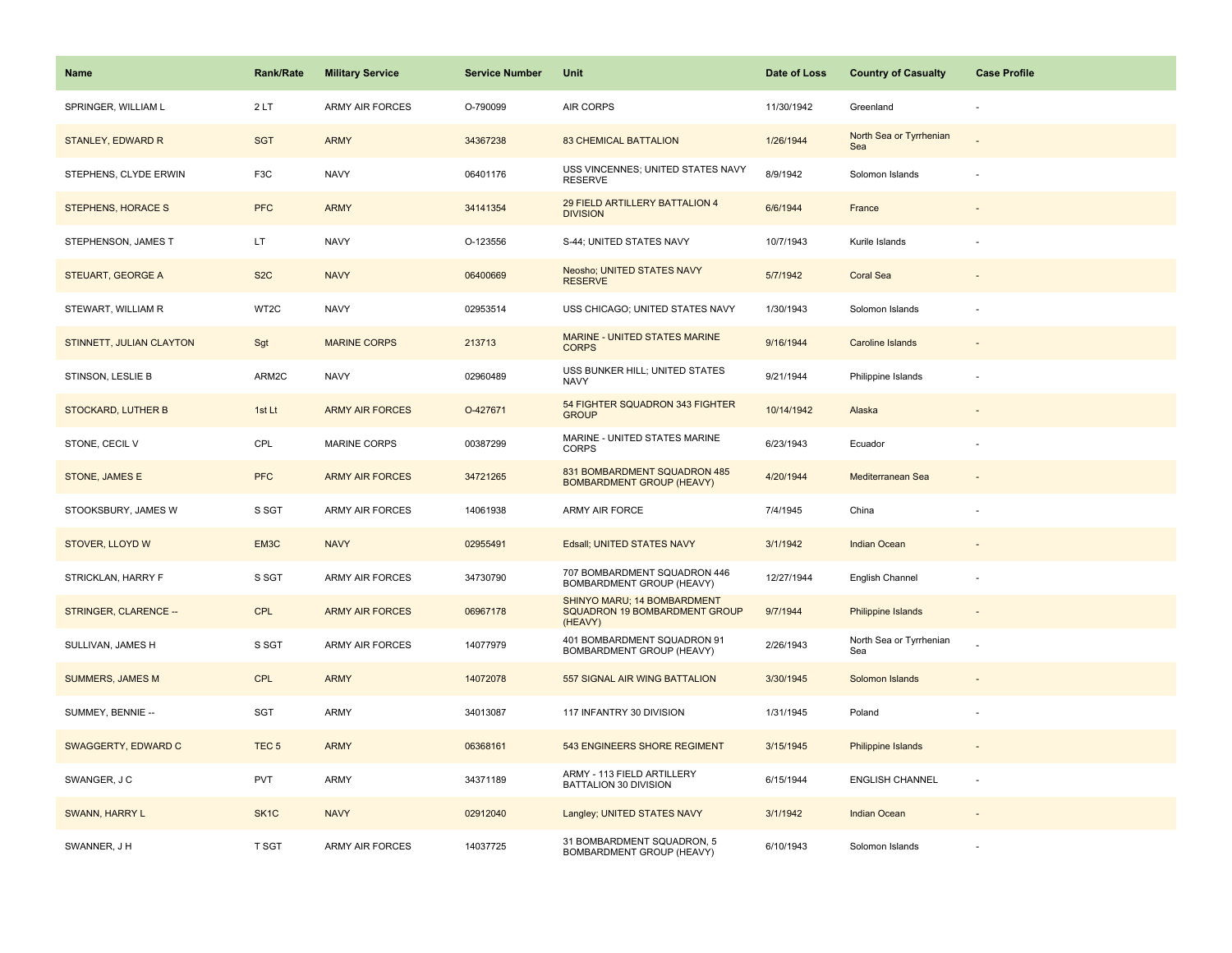| <b>Name</b>                 | <b>Rank/Rate</b>  | <b>Military Service</b> | <b>Service Number</b> | Unit                                                               | Date of Loss | <b>Country of Casualty</b>                   | <b>Case Profile</b>                                                 |
|-----------------------------|-------------------|-------------------------|-----------------------|--------------------------------------------------------------------|--------------|----------------------------------------------|---------------------------------------------------------------------|
| SWETT, OSCAR R              | CK3C              | <b>NAVY</b>             | 08638425              | UNITED STATES NAVY RESERVE                                         | 1/13/1945    | <b>Philippine Sea</b>                        |                                                                     |
| SYLAR, HARRY L              | 2d Lt             | ARMY AIR FORCES         | O-426443              | 19 TRANSPORT SQUADRON 17 AIR<br><b>BASE GROUP</b>                  | 6/16/1942    | Hawaiian Islands                             |                                                                     |
| <b>TACKET, WALKER --</b>    | S <sub>2</sub> C  | <b>NAVY</b>             | 06400470              | Sims; UNITED STATES NAVY RESERVE                                   | 5/7/1942     | <b>Coral Sea</b>                             |                                                                     |
| TALLEY, CLAUDE C            | 1st Lt            | <b>ARMY AIR FORCES</b>  | O-667451              | 31 BOMBARDMENT SQUADRON 5<br>BOMBARDMENT GROUP (HEAVY)             | 12/4/1943    | Solomon Islands                              |                                                                     |
| TAME, FRANK --              | <b>PVT</b>        | <b>ARMY</b>             | 34726057              | DUKW; 605 FIELD ARTILLERY<br><b>BATTALION 10 MOUNTAIN DIVISION</b> | 4/30/1945    | Italy                                        |                                                                     |
| TANNER, HOLDMAN L           | 1st Lt            | <b>ARMY AIR FORCES</b>  | O-700677              | 400 BOMBARDMENT SQUADRON 90<br>BOMBARDMENT GROUP (HEAVY)           | 10/10/1944   | Borneo                                       |                                                                     |
| <b>TARWATER, FRED W</b>     | TEC <sub>5</sub>  | <b>ARMY</b>             | 14019581              | 41 INFANTRY 2 ARMORED DIVISION                                     | 6/9/1944     | <b>English Channel</b>                       |                                                                     |
| TATE, GRIFFIN D             | PFC               | <b>ARMY</b>             | 34494222              | 774 TANK BATTALION                                                 | 3/16/1946    | Germany                                      |                                                                     |
| TAYLOR, ADEN H              | S <sub>2</sub> C  | <b>NAVY</b>             | 06410750              | <b>USS LISCOME BAY; UNITED STATES</b><br><b>NAVY RESERVE</b>       | 11/24/1943   | <b>Gilbert Islands</b>                       |                                                                     |
| TAYLOR, GEORGE              | SSML2C            | <b>NAVY</b>             | 06402073              | NAVY - UNITED STATES NAVY                                          | 2/21/1945    | <b>BONIN &amp; VOLCANO</b><br><b>ISLANDS</b> |                                                                     |
| <b>TAYLOR, JAMES E</b>      | TEC <sub>5</sub>  | <b>ARMY</b>             | 34146067              | 1 REGIMENT 1 ARMORED DIVISION                                      | 2/15/1943    | Tunisia                                      |                                                                     |
| TAYLOR, JIM --              | F <sub>1</sub> C  | <b>NAVY</b>             | 02956125              | USS QUINCY; UNITED STATES NAVY                                     | 8/9/1942     | Solomon Islands                              |                                                                     |
| TAYLOR, JOHN W              | 1st Lt            | <b>ARMY AIR FORCES</b>  | O-797637              | 65 BOMBARDMENT SQUADRON 43<br><b>BOMBARDMENT GROUP (HEAVY)</b>     | 10/18/1943   | New Guinea                                   |                                                                     |
| TAYLOR, RALPH C             | <b>PVT</b>        | <b>ARMY</b>             | 34984081              | 315 INFANTRY 79 DIVISION                                           | 10/23/1944   | France                                       |                                                                     |
| TEMPLE, LEONARD F           | 1st Lt            | <b>ARMY AIR FORCES</b>  | O-564457              | 400 BOMBARDMENT SQUADRON 90<br><b>BOMBARDMENT GROUP (HEAVY)</b>    | 10/10/1944   | <b>Borneo</b>                                |                                                                     |
| TEMPLETON, SAMUEL A         | GM1C              | <b>NAVY</b>             | 02953745              | <b>GRUNION: UNITED STATES NAVY</b>                                 | 8/1/1942     | Aleutian Islands                             |                                                                     |
| <b>TERWILLIGER, FLOYD D</b> | <b>PVT</b>        | <b>ARMY</b>             | 34283940              | 32 REGIMENT 3 ARMORED DIVISION                                     | 7/13/1944    | France                                       |                                                                     |
| THAMES, JACK M              | 2LT               | <b>ARMY AIR FORCES</b>  | O-723207              | 748 BOMBARDMENT SQUADRON 457<br>BOMBARDMENT GROUP (HEAVY)          | 8/24/1944    | North Sea or Tyrrhenian<br>Sea               |                                                                     |
| <b>THOMAS, BEATY H</b>      | <b>SGT</b>        | <b>ARMY AIR FORCES</b>  | 14092803              | 394 BOMBARDMENT SQUADRON 5<br><b>BOMBARDMENT GROUP (HEAVY)</b>     | 6/18/1944    | <b>Caroline Islands</b>                      |                                                                     |
| THOMAS, CHARLES C           | Pvt               | <b>ARMY</b>             | 34524738              | 236 ENGR BN                                                        | 6/4/1944     | <b>BURMA</b>                                 | https://dpaa.secure.force.com/dpaaProfile?id=<br>a0Jt000001nzbZCEAY |
| THOMAS, CLINTON W           | <b>PVT</b>        | <b>ARMY</b>             | 34733142              | 142 INFANTRY 36 DIVISION                                           | 2/4/1945     | Italy                                        |                                                                     |
| THOMAS, FRED D              | CK <sub>1</sub> C | <b>NAVY</b>             | 02953083              | Drexler; UNITED STATES NAVY                                        | 5/28/1945    | Japan                                        |                                                                     |
| THOMAS, MALCOLM E           | MOMM3C            | <b>NAVY</b>             | 06407834              | UNITED STATES NAVY RESERVE                                         | 4/16/1945    | Japan                                        |                                                                     |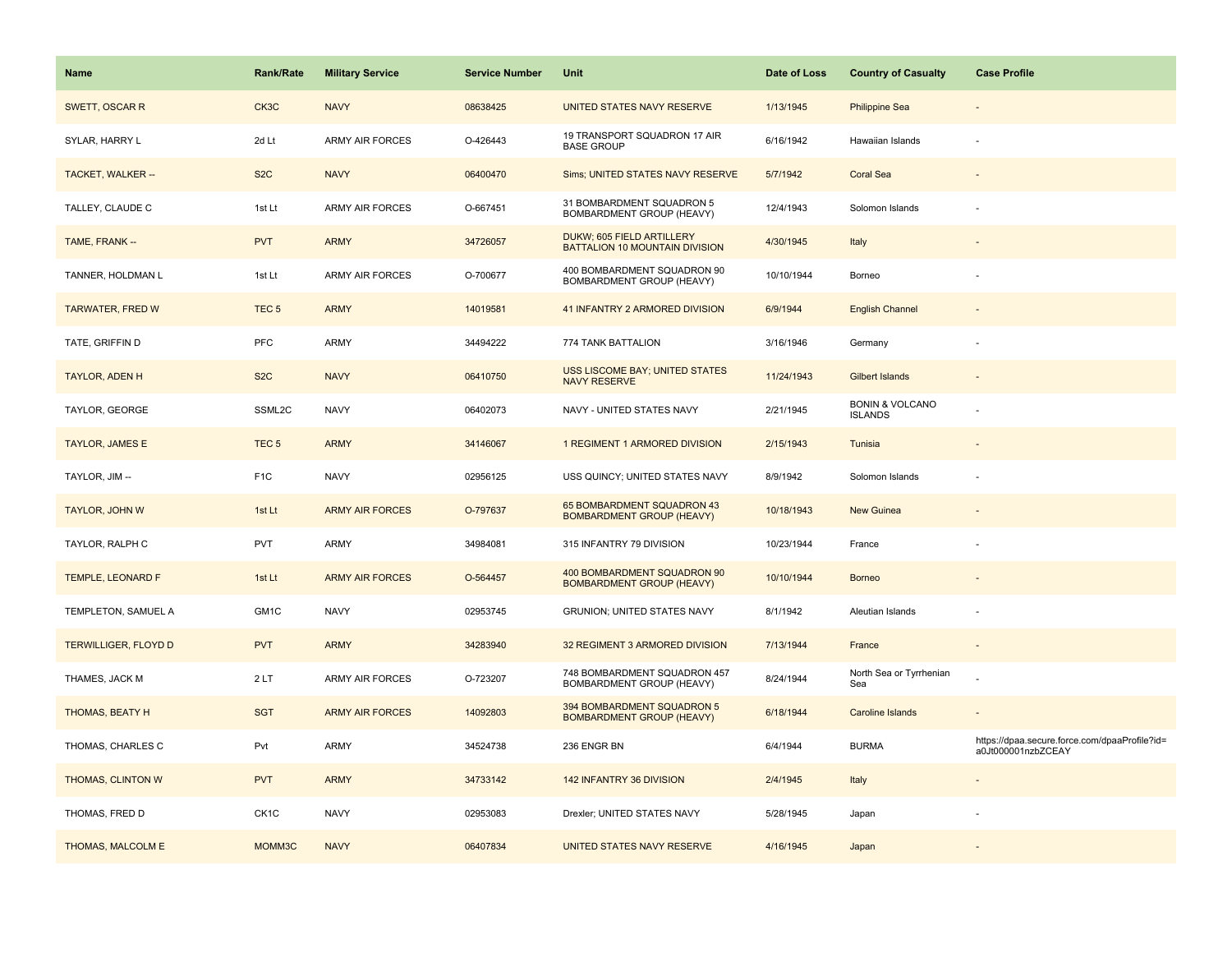| <b>Name</b>                  | <b>Rank/Rate</b>   | <b>Military Service</b> | <b>Service Number</b> | Unit                                                                  | Date of Loss | <b>Country of Casualty</b>     | <b>Case Profile</b>                                                 |
|------------------------------|--------------------|-------------------------|-----------------------|-----------------------------------------------------------------------|--------------|--------------------------------|---------------------------------------------------------------------|
| THOMAS, ROY E                | 2d Lt              | <b>ARMY AIR FORCES</b>  | O-424761              | ARMY AIR FORCE                                                        | 11/1/1943    | Philippine Islands             |                                                                     |
| THOMAS, WILLIE D             | CK <sub>2</sub> C  | <b>NAVY</b>             | 02952512              | <b>SUBMARINE Argonaut; UNITED STATES</b><br><b>NAVY</b>               | 1/10/1943    | New Britain Island             |                                                                     |
| THOMASSON, JAMES R           | S <sub>1</sub> C   | <b>NAVY</b>             | 06402110              | UNITED STATES NAVY RESERVE                                            | 3/17/1943    | North Atlantic Ocean           |                                                                     |
| THOMPSON, DAVID W            | 1st Lt             | <b>ARMY AIR FORCES</b>  | O-738748              | 875 BOMBARDMENT SQUADRON 498<br><b>BOMBARDMENT GROUP (VERY HEAVY)</b> | 2/10/1945    | Marianas Islands               |                                                                     |
| THOMPSON, FRANK A            | WT <sub>2</sub> C  | <b>NAVY</b>             | 06413961              | SPENCE; UNITED STATES NAVY<br><b>RESERVE</b>                          | 12/18/1944   | Philippine Sea                 |                                                                     |
| THOMPSON, WALTER NIGEL       | PHM <sub>2</sub> C | <b>NAVY</b>             | 02954161              | BRAZIL MARU; UNITED STATES NAVY                                       | 1/28/1945    | China Seas                     | https://dpaa.secure.force.com/dpaaProfile?id=<br>a0Jt000001CR1CVEA1 |
| THOMPSON, WILLIAM H          | <b>PVT</b>         | ARMY                    | 34889767              | ARMY - 544 ENGINEERS SHORE<br><b>REGIMENT</b>                         | 10/9/1944    | <b>NEW GUINEA</b>              |                                                                     |
| THORPE, ROBERT H             | STM2C              | <b>NAVY</b>             | 08453612              | Maddox; UNITED STATES NAVY<br><b>RESERVE</b>                          | 7/10/1943    | Mediterranean Sea              |                                                                     |
| TIMBS, WILLIAM ELTON         | S <sub>1</sub> C   | <b>NAVY</b>             | 06401283              | USS BOISE; UNITED STATES NAVY<br><b>RESERVE</b>                       | 10/12/1942   | Solomon Islands                |                                                                     |
| TINCH, COSBY A               | S <sub>1</sub> C   | <b>NAVY</b>             | 09658129              | HANCOCK; UNITED STATES NAVY<br><b>RESERVE</b>                         | 4/7/1945     | Ryukyus Islands                |                                                                     |
| TITTSWORTH, FRED W           | S <sub>1</sub> C   | <b>NAVY</b>             | 02960530              | UNITED STATES NAVY                                                    | 10/4/1942    | Atlantic Ocean                 |                                                                     |
| TODD, JAMES R                | M SGT              | <b>ARMY AIR FORCES</b>  | 06850084              | 832 BOMBARDMENT SQUADRON 486<br><b>BOMBARDMENT GROUP (HEAVY)</b>      | 5/29/1945    | North Sea or Tyrrhenian<br>Sea |                                                                     |
| TOLLEY, WILLIAM R            | <b>PVT</b>         | ARMY                    | 34284482              | 33 REGIMENT 3 ARMORED DIVISION                                        | 7/17/1944    | France                         |                                                                     |
| <b>TOLLIVER, IKE</b>         | <b>PVT</b>         | <b>ARMY</b>             | 34324080              | <b>ARMY - QUARTERMASTER CORPS</b>                                     | 3/8/1943     | <b>NEW GUINEA</b>              |                                                                     |
| TOWNSEND, DAVID D            | CPL                | <b>ARMY AIR FORCES</b>  | 14063970              | 17 ANTISUB SQUADRON (MEDIUM)                                          | 3/25/1943    | Cuba                           |                                                                     |
| TRAVIS, WC                   | S <sub>2</sub> C   | <b>NAVY</b>             | 02961241              | <b>UNITED STATES NAVY</b>                                             | 10/4/1942    | <b>Atlantic Ocean</b>          |                                                                     |
| TREADWAY, W L                | ARM2C              | <b>NAVY</b>             | 06583854              | UNITED STATES NAVY RESERVE                                            | 3/11/1944    | New Guinea                     |                                                                     |
| TRITT, ADD --                | SK <sub>2</sub> C  | <b>NAVY</b>             | 06400707              | USS SUWANNEE CVE 27; UNITED<br><b>STATES NAVY RESERVE</b>             | 10/26/1944   | Philippine Islands             |                                                                     |
| TROTTER, NEAL JUNIOR         | WT2C               | <b>NAVY</b>             | 02952762              | UNITED STATES NAVY                                                    | 6/6/1942     | Midway Island                  |                                                                     |
| <b>TROUTT, WILLIAM SMITH</b> | FC3C               | <b>NAVY</b>             | 06401968              | USS MEREDITH; UNITED STATES NAVY<br><b>RESERVE</b>                    | 10/15/1942   | Solomon Islands                |                                                                     |
| TRUEHART, HARRY C            | STM2C              | <b>NAVY</b>             | 02957425              | USS QUINCY; UNITED STATES NAVY                                        | 8/9/1942     | Solomon Islands                |                                                                     |
| TURNER, BRYAN --             | <b>PVT</b>         | <b>ARMY</b>             | 14191062              | <b>USAT J.W. McAndrews; INFANTRY</b>                                  | 3/13/1945    | <b>Atlantic Ocean</b>          |                                                                     |
| TURNER, TOMMY L              | S <sub>2</sub> C   | <b>NAVY</b>             | 08453020              | USS Abner Read; UNITED STATES NAVY<br><b>RESERVE</b>                  | 8/18/1943    | Aleutian Islands               |                                                                     |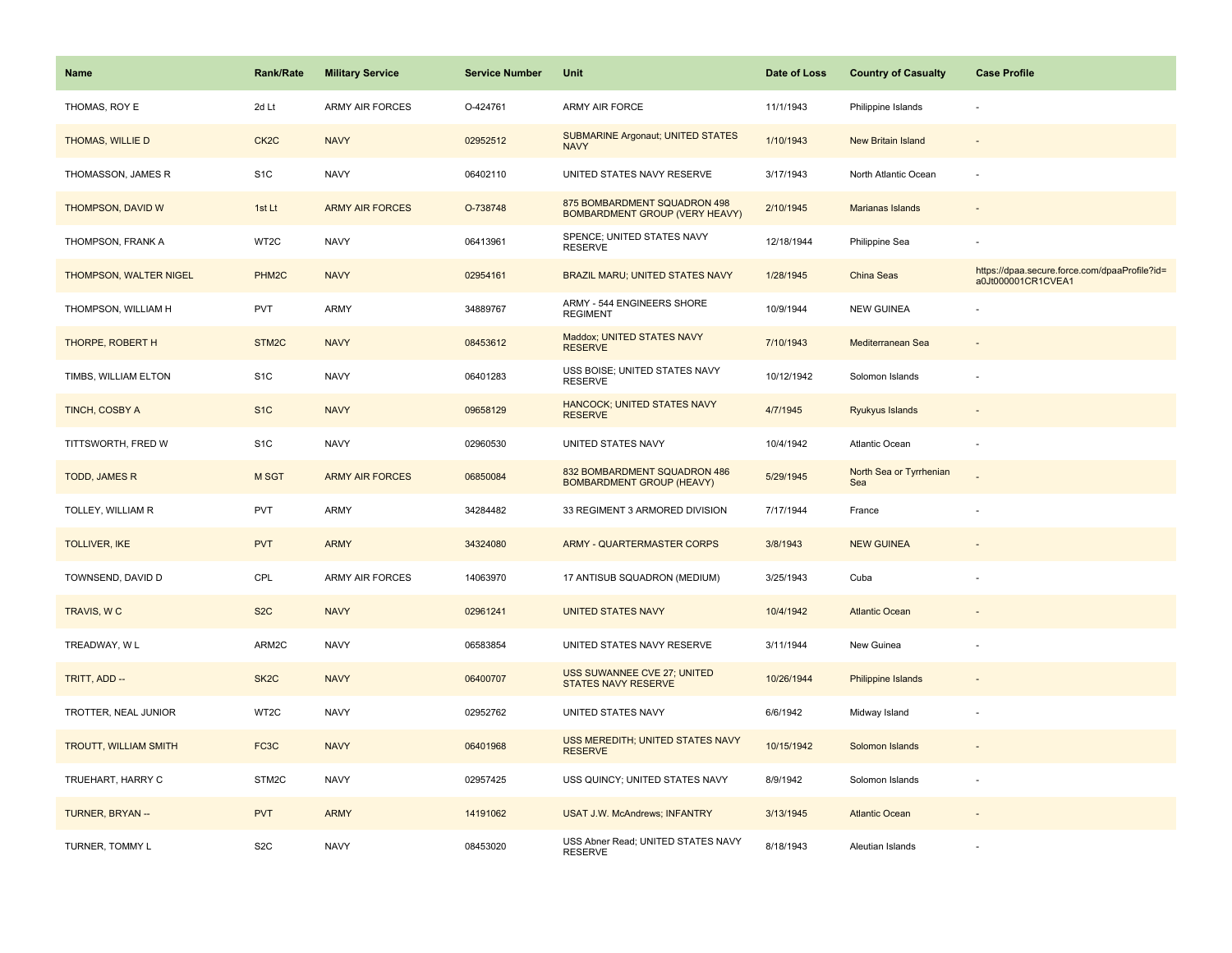| <b>Name</b>                  | <b>Rank/Rate</b>   | <b>Military Service</b> | <b>Service Number</b> | Unit                                                             | Date of Loss | <b>Country of Casualty</b>       | <b>Case Profile</b>                                                 |
|------------------------------|--------------------|-------------------------|-----------------------|------------------------------------------------------------------|--------------|----------------------------------|---------------------------------------------------------------------|
| <b>TURPIN, HAROLD C</b>      | 1LT                | <b>ARMY AIR FORCES</b>  | O-807541              | 448 BOMBARDMENT GROUP (HEAVY),<br>714 BOMBARDMENT SQUADRON       | 6/27/1944    | <b>English Channel</b>           |                                                                     |
| TYNER, THOMAS O              | SGT                | <b>ARMY AIR FORCES</b>  | 14158919              | HMT Rohna; AIR CORPS                                             | 11/26/1943   | Mediterranean Sea                |                                                                     |
| <b>TYREE, JAMES F</b>        | <b>SGT</b>         | <b>ARMY AIR FORCES</b>  | 34711240              | 672 BOMBARDMENT SQUADRON 417<br><b>BOMBARDMENT GROUP (LIGHT)</b> | 3/27/1945    | New Guinea                       | https://dpaa.secure.force.com/dpaaProfile?id=<br>a0Jt000001nzXb6EAE |
| UNDERWOOD, CAREY L           | S <sub>1</sub> C   | <b>NAVY</b>             | 06419620              | NAVY - UNITED STATES NAVY RESERVE                                | 7/30/1945    | PHILIPPINE SEA                   | https://dpaa.secure.force.com/dpaaProfile?id=<br>a0Jt0000000XmOJEA0 |
| UNDERWOOD, LAWRENCE E        | S <sub>1</sub> C   | <b>NAVY</b>             | 06419113              | NAVY - UNITED STATES NAVY RESERVE                                | 4/22/1945    | PHILIPPINE SEA                   |                                                                     |
| UNDERWOOD, MELVIN E          | Lt Col             | ARMY                    | O-355208              | BRAZIL MARU; FINANCE DEPARTMENT                                  | 1/25/1945    | China Seas                       | https://dpaa.secure.force.com/dpaaProfile?id=<br>a0Jt000001CWRQcEAP |
| <b>UPTON, HAROLD WORMACK</b> | STM <sub>2</sub> C | <b>NAVY</b>             | 02960574              | USS WASP; UNITED STATES NAVY                                     | 9/15/1942    | Solomon Islands                  |                                                                     |
| VANCE, JOSEPH W              | <b>LTJG</b>        | <b>NAVY</b>             | O-096284              | HMAS CANBERRA; UNITED STATES<br>NAVY RESERVE                     | 8/9/1942     | Solomon Islands                  |                                                                     |
| <b>VAUGHN, CLAUDE</b>        | SK <sub>1</sub> C  | <b>NAVY</b>             | 02957977              | <b>NAVY - UNITED STATES NAVY</b>                                 | 12/3/1944    | PHILIPPINE ISLANDS               |                                                                     |
| VAUGHN, PAUL B               | COX                | <b>NAVY</b>             | 08456676              | TANG; UNITED STATES NAVY RESERVE                                 | 10/25/1944   | Formosa                          |                                                                     |
| <b>VERNON, CLARICE J</b>     | M2C                | <b>NAVY</b>             | 02955761              | USS QUINCY; UNITED STATES NAVY                                   | 8/9/1942     | Solomon Islands                  |                                                                     |
| VETTER, ADOLPH RAINES        | Capt               | MARINE CORPS            | O-011413              | MARINE - UNITED STATES MARINE<br><b>CORPS</b>                    | 1/13/1944    | Solomon Islands                  |                                                                     |
| <b>VINYARD, JOE A</b>        | <b>CPL</b>         | <b>ARMY</b>             | 34364280              | <b>774 TANK BATTALION</b>                                        | 4/18/1946    | Germany                          |                                                                     |
| VISE, WILLIAM G              | HA <sub>1</sub> C  | <b>NAVY</b>             | 02954951              | ARISAN MARU; UNITED STATES NAVY                                  | 10/24/1944   | Philippine Islands               |                                                                     |
| <b>VOILES, LOYD Z</b>        | S <sub>1C</sub>    | <b>NAVY</b>             | 02958870              | Reuben James; UNITED STATES NAVY                                 | 10/31/1941   | <b>Atlantic Ocean</b>            |                                                                     |
| VONROHR, WOODROW W           | GM3C               | <b>NAVY</b>             | 06405321              | UNITED STATES NAVY RESERVE                                       | 12/7/1944    | Central/South Pacific<br>Theater |                                                                     |
| <b>WADDELL, CHARLES A</b>    | <b>BOSN</b>        | <b>NAVY</b>             | 00077346              | USS QUINCY; UNITED STATES NAVY                                   | 8/9/1942     | Solomon Islands                  |                                                                     |
| WAGNER, JOHN E               | EM3C               | <b>NAVY</b>             | 08454512              | NAVY - UNITED STATES NAVY RESERVE                                | 7/24/1945    | PHILIPPINE ISLANDS               | $\sim$                                                              |
| <b>WALDEN, WARREN C</b>      | F <sub>1C</sub>    | <b>NAVY</b>             | 08453959              | Fiske; UNITED STATES NAVY RESERVE                                | 8/2/1944     | North Atlantic Ocean             |                                                                     |
| WALKER, A. W.                | STM1               | <b>NAVY</b>             | 8461835               | Indianapolis; UNITED STATES NAVY<br><b>RESERVE</b>               | 7/30/1945    | Philippine Sea                   | https://dpaa.secure.force.com/dpaaProfile?id=<br>a0Jt0000000XmO9EAK |
| <b>WALKER, ALBERT B</b>      | <b>PVT</b>         | <b>ARMY</b>             | 34912999              | ARMY - 184 INFANTRY 7 DIVISION                                   | 6/1/1945     | <b>JAPAN/OKINAWA</b>             |                                                                     |
| WALKER, ERNEST E             | S <sub>1</sub> C   | <b>NAVY</b>             | 09663726              | PRINCETON; UNITED STATES NAVY<br><b>RESERVE</b>                  | 10/24/1944   | Philippine Sea                   |                                                                     |
| <b>WALKER, EUGENE --</b>     | <b>PVT</b>         | <b>ARMY</b>             | 34729134              | 141 INFANTRY 36 DIVISION                                         | 6/1/1945     | Italy                            |                                                                     |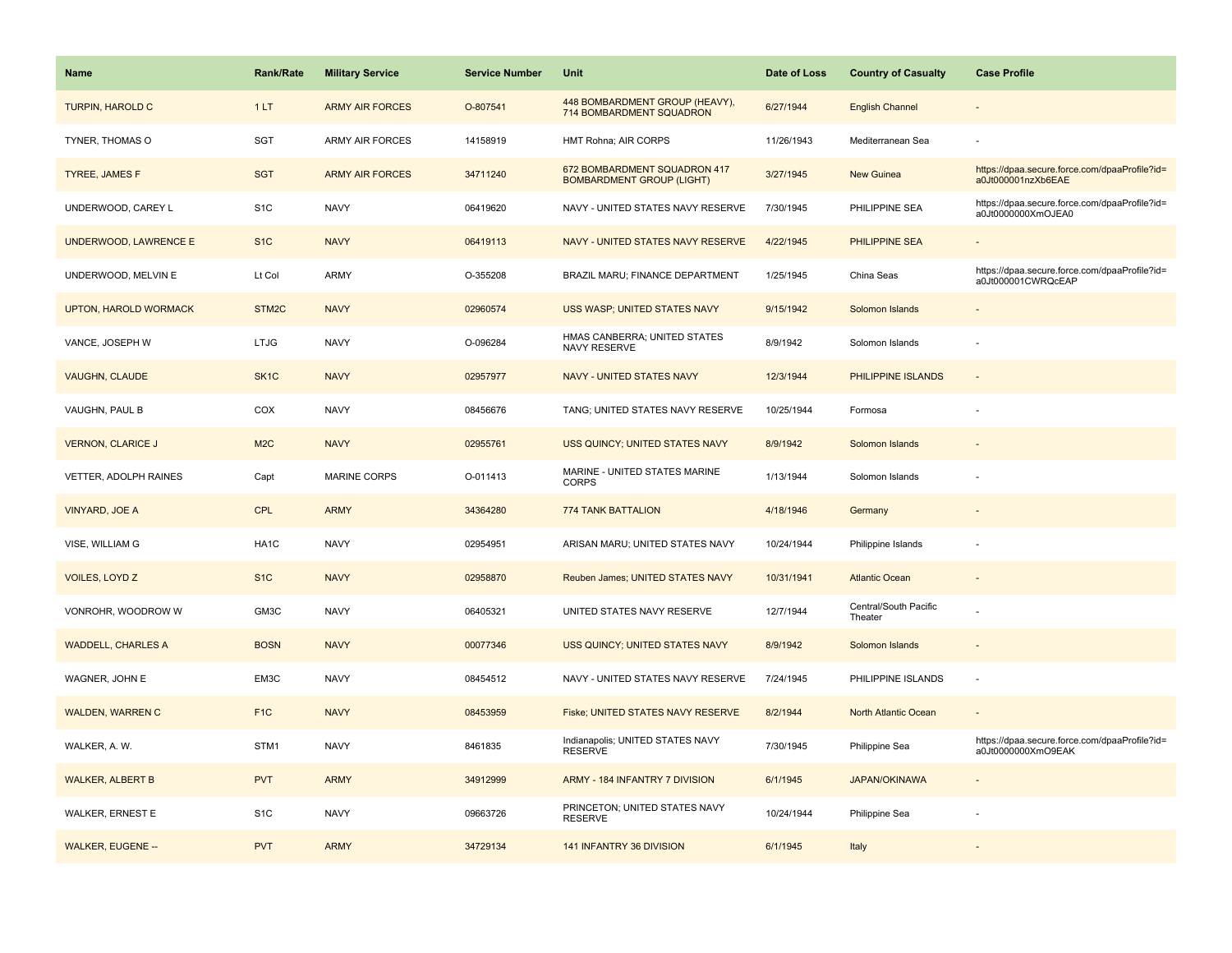| <b>Name</b>                  | <b>Rank/Rate</b>  | <b>Military Service</b> | <b>Service Number</b> | Unit                                                             | Date of Loss | <b>Country of Casualty</b>     | <b>Case Profile</b>                                                 |
|------------------------------|-------------------|-------------------------|-----------------------|------------------------------------------------------------------|--------------|--------------------------------|---------------------------------------------------------------------|
| WALKER, EVERETT E            | S SGT             | <b>ARMY AIR FORCES</b>  | 20619398              | 90 BOMBARDMENT SQUADRON 3<br><b>BOMBARDMENT GROUP (LIGHT)</b>    | 12/20/1942   | Coral Sea                      |                                                                     |
| <b>WALKER, GEORGE B</b>      | S SGT             | <b>ARMY AIR FORCES</b>  | 34147240              | 369 BOMBARDMENT SQUADRON 306<br><b>BOMBARDMENT GROUP (HEAVY)</b> | 4/29/1944    | Germany                        |                                                                     |
| WALKER, GEORGE W             | S <sub>1</sub> C  | <b>NAVY</b>             | 07837062              | UNITED STATES NAVY RESERVE                                       | 2/20/1945    | Bonin & Volcano Islands        |                                                                     |
| <b>WALKER, LOUIS</b>         | S SGT             | <b>ARMY</b>             | 34042046              | <b>ARMY - 855 ENGINEERS BATTALION</b><br>(AVIATION)              | 11/11/1943   | <b>FIJI</b>                    |                                                                     |
| WALKER, LYNN R               | 2d Lt             | ARMY AIR FORCES         | O-673649              | 371 BOMBARDMENT SQUADRON 307<br>BOMBARDMENT GROUP (HEAVY)        | 7/13/1943    | New Hebrides                   |                                                                     |
| WALL, HARRY R                | S <sub>1</sub> C  | <b>NAVY</b>             | 02959217              | NAVY - UNITED STATES NAVY                                        | 3/19/1945    | <b>JAPAN</b>                   |                                                                     |
| WALLACE, JD                  | S <sub>2</sub> C  | <b>NAVY</b>             | 02956128              | USS QUINCY; UNITED STATES NAVY                                   | 8/9/1942     | Solomon Islands                |                                                                     |
| <b>WALLACE, STUART HENRY</b> | S <sub>2</sub> C  | <b>NAVY</b>             | 02960448              | Sims; UNITED STATES NAVY                                         | 5/7/1942     | <b>Coral Sea</b>               |                                                                     |
| WALLEY, HENRY P              | 2LT               | ARMY AIR FORCES         | O-805712              | 576 BOMBARDMENT SQUADRON 392<br>BOMBARDMENT GROUP (HEAVY)        | 2/21/1944    | North Sea or Tyrrhenian<br>Sea |                                                                     |
| <b>WALLIS, GEORGE C</b>      | SM3C              | <b>NAVY</b>             | 06405141              | TULLIBEE; UNITED STATES NAVY<br><b>RESERVE</b>                   | 3/26/1944    | Caroline Islands               |                                                                     |
| WALTERS, RAY E               | S SGT             | <b>ARMY AIR FORCES</b>  | 34284778              | 345 BOMBARDMENT SQUADRON 98<br>BOMBARDMENT GROUP (HEAVY)         | 6/13/1943    | Mediterranean Sea              |                                                                     |
| <b>WANAMAKER, CARL S</b>     | <b>PVT</b>        | <b>ARMY</b>             | 34189624              | <b>USAT J.W. McAndrews; INFANTRY</b>                             | 3/13/1945    | Portugal                       |                                                                     |
| WARDEN, RUSSELL L            | <b>PFC</b>        | ARMY                    | 34192235              | 31 TANK BATTALION 7 ARMORED<br><b>DIVISION</b>                   | 12/24/1945   | Belgium                        |                                                                     |
| <b>WARE, CHARLES R</b>       | LT.               | <b>NAVY</b>             | O-073633              | <b>UNITED STATES NAVY</b>                                        | 6/4/1942     | Midway Island                  |                                                                     |
| WARE, FRED E                 | S <sub>2</sub> C  | <b>NAVY</b>             | 08453029              | USS Abner Read; UNITED STATES NAVY                               | 8/18/1943    | Aleutian Islands               |                                                                     |
| <b>WARREN, EARL LEE</b>      | STM <sub>2C</sub> | <b>NAVY</b>             | 06402079              | USS QUINCY; UNITED STATES NAVY<br><b>RESERVE</b>                 | 8/9/1942     | Solomon Islands                |                                                                     |
| WARREN, OLIVER J             | S <sub>2</sub> C  | <b>NAVY</b>             | 09710639              | Drexler; UNITED STATES NAVY RESERVE                              | 5/28/1945    | Japan                          |                                                                     |
| <b>WATKINS, JAMES H</b>      | S <sub>1</sub> C  | <b>NAVY</b>             | 02957466              | Asheville; UNITED STATES NAVY                                    | 3/3/1942     | Indian Ocean                   |                                                                     |
| WATSON, WINSTON H            | F <sub>2</sub> C  | <b>NAVY</b>             | 09766008              | NAVY - UNITED STATES NAVY RESERVE                                | 7/30/1945    | PHILIPPINE SEA                 | https://dpaa.secure.force.com/dpaaProfile?id=<br>a0Jt0000000XmMIEA0 |
| WEAKLEY, JOHN R.             | <b>SGT</b>        | <b>ARMY</b>             | 34503199              | 116 INFANTRY 29 DIVISION                                         | 8/26/1944    | France                         |                                                                     |
| WEAVER, JAMES K              | EM2C              | <b>NAVY</b>             | 08454986              | NAVY - UNITED STATES NAVY RESERVE                                | 10/25/1944   | PHILIPPINE ISLANDS             | $\sim$                                                              |
| WEAVER, JESSE --             | S <sub>1</sub> C  | <b>NAVY</b>             | 02955670              | Reuben James; UNITED STATES NAVY                                 | 10/31/1941   | <b>Atlantic Ocean</b>          |                                                                     |
| WEAVER, WILLIAM R            | Y3C               | <b>NAVY</b>             | 02959207              | USS WASP; UNITED STATES NAVY                                     | 9/15/1942    | Solomon Islands                |                                                                     |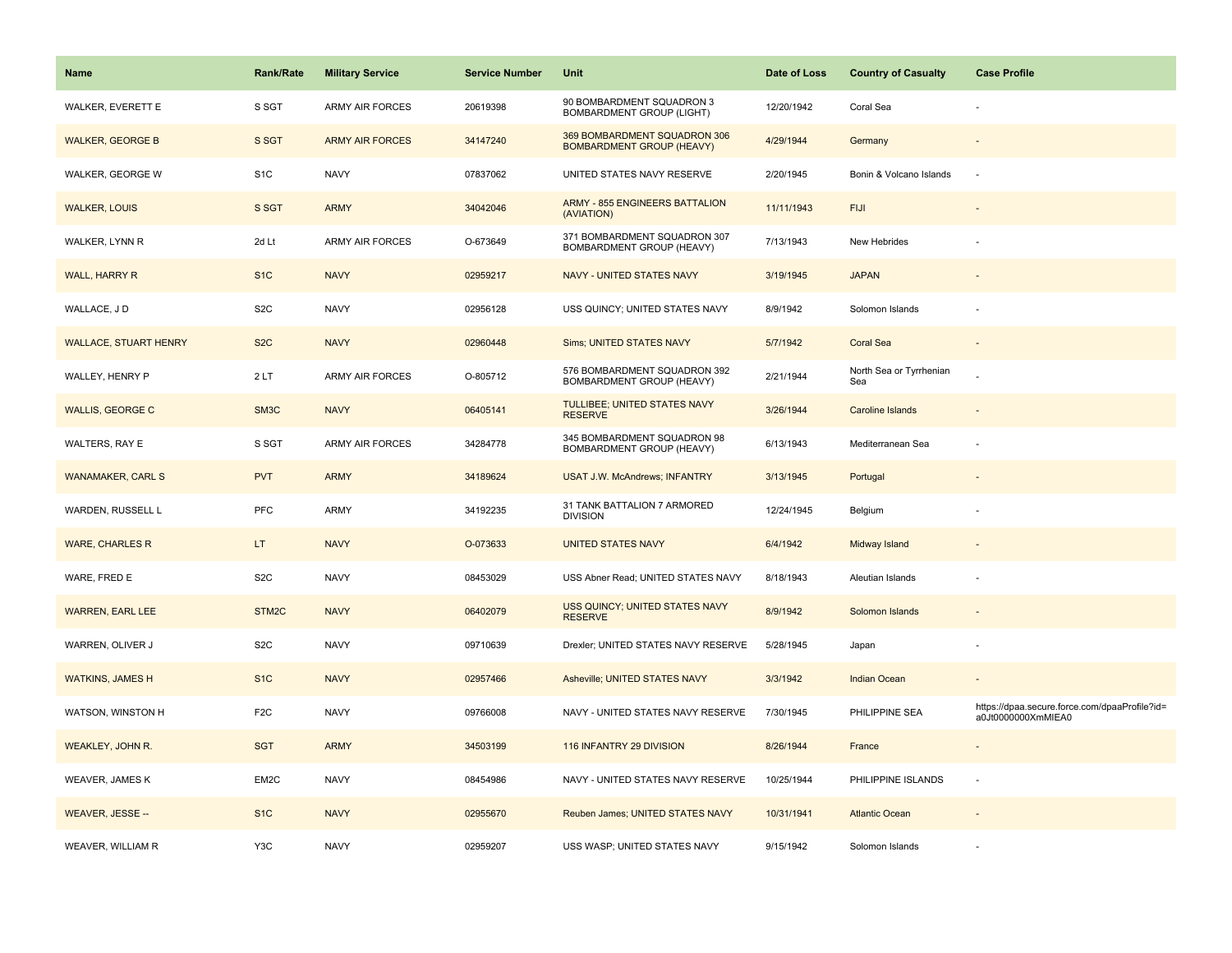| <b>Name</b>                  | <b>Rank/Rate</b>   | <b>Military Service</b> | <b>Service Number</b> | Unit                                                           | Date of Loss | <b>Country of Casualty</b>                     | <b>Case Profile</b>                                                 |
|------------------------------|--------------------|-------------------------|-----------------------|----------------------------------------------------------------|--------------|------------------------------------------------|---------------------------------------------------------------------|
| <b>WEBB, JAMES H</b>         | RDM2C              | <b>NAVY</b>             | 08501740              | <b>NAVY - UNITED STATES NAVY</b>                               | 2/21/1945    | <b>CENTRAL/SOUTH</b><br><b>PACIFIC THEATER</b> |                                                                     |
| WELCH, SELMAR BIRCH          | S <sub>1</sub> C   | <b>NAVY</b>             | 06034598              | PC-496; UNITED STATES NAVY<br><b>RESERVE</b>                   | 6/4/1943     | Mediterranean Sea                              |                                                                     |
| <b>WEST, CHESTER D.</b>      | <b>CPL</b>         | <b>ARMY AIR FORCES</b>  | 14136652              | <b>AIR CORPS</b>                                               | 11/10/1944   | New Guinea                                     |                                                                     |
| WESTBROOK, HUEY M            | <b>PVT</b>         | <b>ARMY AIR FORCES</b>  | 14156690              | <b>USAT DORCHESTER; AIR CORPS</b>                              | 2/3/1943     | Greenland                                      |                                                                     |
| <b>WHALEY, LESTER M</b>      | F <sub>2</sub> C   | <b>NAVY</b>             | 06413339              | Maddox; UNITED STATES NAVY<br><b>RESERVE</b>                   | 7/10/1943    | Mediterranean Sea                              |                                                                     |
| WHITE, AUBREY G              | ARM1C              | <b>NAVY</b>             | 06400321              | UNITED STATES NAVY RESERVE                                     | 7/16/1944    | North Atlantic Ocean                           |                                                                     |
| <b>WHITE, CHARLIE A</b>      | <b>SGT</b>         | <b>ARMY</b>             | 34710803              | 331 INFANTRY 83 DIVISION                                       | 8/9/1945     | France                                         |                                                                     |
| WHITE, PAUL EVERT            | S <sub>2</sub> C   | <b>NAVY</b>             | 02959956              | USS QUINCY; UNITED STATES NAVY                                 | 8/9/1942     | Solomon Islands                                |                                                                     |
| <b>WHITE, ROBERT E</b>       | <b>LTJG</b>        | <b>NAVY</b>             | O-231197              | VPB-117, NAVY - UNITED STATES NAVY<br><b>RESERVE</b>           | 1/28/1945    | Formosa                                        |                                                                     |
| WHITEHEAD, ROY E             | F <sub>1</sub> C   | <b>NAVY</b>             | 09671293              | YMS-409; UNITED STATES NAVY<br><b>RESERVE</b>                  | 9/13/1944    | Virgin Islands                                 |                                                                     |
| WHITLOWE, JAY P              | 1 SGT              | <b>ARMY</b>             | 34372121              | HMT Rohna; 853 ENGINEERS BATTALION<br>(AVIATION)               | 11/26/1943   | Mediterranean Sea                              |                                                                     |
| WHITSON, CURTIS E            | SGT                | <b>ARMY AIR FORCES</b>  | 14133872              | 716 BOMBARDMENT SQUADRON 449<br>BOMBARDMENT GROUP (HEAVY)      | 4/7/1944     | Adriatic Sea                                   |                                                                     |
| WHITTEMORE, ANDREW TINY      | STM <sub>2</sub> C | <b>NAVY</b>             | 02957317              | <b>USS Arizona; UNITED STATES NAVY</b>                         | 12/7/1941    | Hawaiian Islands                               | https://dpaa.secure.force.com/dpaaProfile?id=<br>a0Jt0000000BRowEAG |
| WIER, GENE CARROLL           | <b>PFC</b>         | <b>MARINE CORPS</b>     | 329180                | MARINE - UNITED STATES MARINE<br>CORPS; 6TH MARINE DIVISION    | 5/18/1945    | <b>JAPAN</b>                                   |                                                                     |
| <b>WILKES, CHARLES E</b>     | 2LT                | <b>ARMY AIR FORCES</b>  | O-728042              | 67 BOMBARDMENT SQUADRON 44<br><b>BOMBARDMENT GROUP (HEAVY)</b> | 2/15/1943    | Sea of Japan                                   |                                                                     |
| WILKINS, RUSSELL H           | S SGT              | <b>ARMY AIR FORCES</b>  | 34507227              | 513 BOMBARDMENT SQUADRON 376<br>BOMBARDMENT GROUP (HEAVY)      | 8/10/1944    | Albania                                        |                                                                     |
| <b>WILLIAMS, FREDRICK W.</b> | <b>AMMIC</b>       | <b>NAVY</b>             | 2957016               | <b>UNITED STATES NAVY</b>                                      | 12/30/1946   | Pacific Ocean                                  |                                                                     |
| WILLIAMS, HEISKELL M         | <b>PFC</b>         | ARMY                    | 34987169              | SS Leopoldville; 262 INFANTRY 66<br><b>DIVISION</b>            | 12/24/1944   | English Channel                                |                                                                     |
| <b>WILLIAMS, JACK E</b>      | S SGT              | <b>ARMY AIR FORCES</b>  | 14063509              | <b>ARMY AIR FORCE</b>                                          | 1/26/1943    | China                                          |                                                                     |
| WILLIAMS, JAMES UEAL         | S <sub>2</sub> C   | <b>NAVY</b>             | 06405937              | USS CUSHING; UNITED STATES NAVY<br><b>RESERVE</b>              | 11/13/1942   | Solomon Islands                                |                                                                     |
| <b>WILLIAMS, LOUIE G</b>     | S <sub>2</sub> C   | <b>NAVY</b>             | 06405335              | USS CUSHING; UNITED STATES NAVY<br><b>RESERVE</b>              | 11/13/1942   | Solomon Islands                                |                                                                     |
| WILLIAMS, OSCAR J            | F <sub>2</sub> C   | <b>NAVY</b>             | 06413351              | Maddox; UNITED STATES NAVY<br><b>RESERVE</b>                   | 7/10/1943    | Mediterranean Sea                              |                                                                     |
| <b>WILLIAMS, PAUL --</b>     | S <sub>2</sub> C   | <b>NAVY</b>             | 02959238              | Gannet ; UNITED STATES NAVY                                    | 6/7/1942     | Bermuda                                        |                                                                     |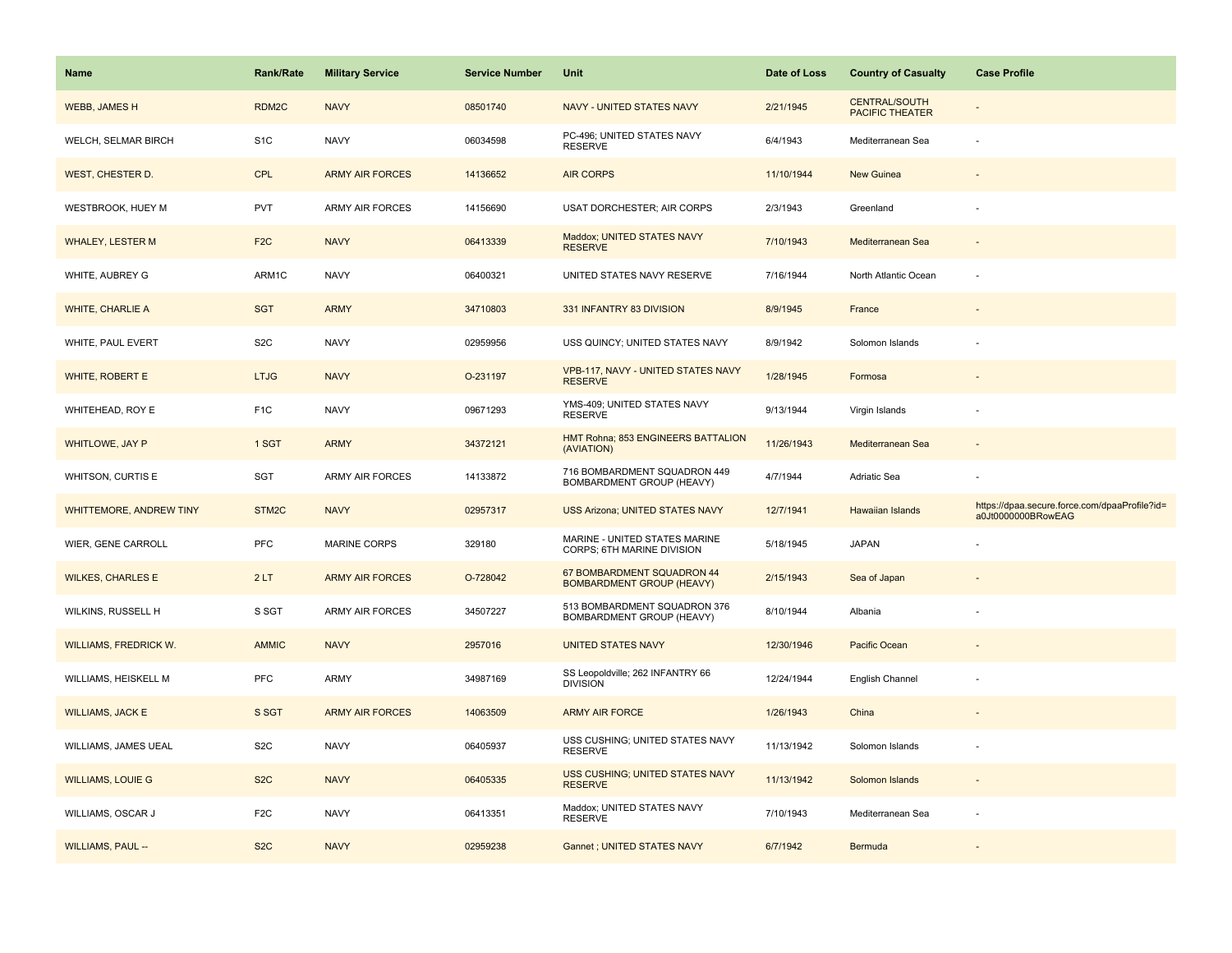| <b>Name</b>                | <b>Rank/Rate</b>  | <b>Military Service</b> | <b>Service Number</b> | Unit                                                              | Date of Loss | <b>Country of Casualty</b>     | <b>Case Profile</b>                                                 |
|----------------------------|-------------------|-------------------------|-----------------------|-------------------------------------------------------------------|--------------|--------------------------------|---------------------------------------------------------------------|
| <b>WILLIAMS, THERON --</b> | S <sub>2</sub> C  | <b>NAVY</b>             | 09662724              | Warrington; UNITED STATES NAVY<br><b>RESERVE</b>                  | 9/13/1944    | Bermuda                        |                                                                     |
| <b>WILLIAMS, WOODROW W</b> | Ens               | <b>NAVY</b>             | O-124918              | UNITED STATES NAVY RESERVE                                        | 12/13/1942   | <b>Hawaiian Islands</b>        |                                                                     |
| WILLIAMSON, DAVE E         | MOMM1C            | <b>NAVY</b>             | 02954756              | Mc Kean; UNITED STATES NAVY                                       | 11/17/1943   | Solomon Islands                |                                                                     |
| <b>WILSON, DAWSON E</b>    | <b>T SGT</b>      | <b>ARMY AIR FORCES</b>  | 14156209              | 551 BOMBARDMENT SQUADRON 385<br><b>BOMBARDMENT GROUP (HEAVY)</b>  | 2/3/1944     | North Sea or Tyrrhenian<br>Sea |                                                                     |
| WILSON, EDWARD T.          | 2LT               | <b>ARMY AIR FORCES</b>  | O-814615              | 438 BOMBARDMENT SQUADRON 319<br>BOMBARDMENT GROUP (MEDIUM)        | 5/12/1944    | Italy                          |                                                                     |
| <b>WILSON, HARRY S.</b>    | <b>MAJ</b>        | <b>ARMY AIR FORCES</b>  | O-432783              | HEADQUARTERS 464 BOMBARDMENT<br><b>GROUP (HEAVY)</b>              | 3/26/1945    | Austria                        |                                                                     |
| WILSON, JACK --            | SGT               | ARMY                    | 06899430              | ARISAN MARU; 60 COAST ARTILLERY<br><b>REGIMENT</b>                | 10/24/1944   | China Seas                     |                                                                     |
| <b>WILSON, JAMES C</b>     | ST <sub>3</sub> C | <b>NAVY</b>             | 06413812              | PC-558; UNITED STATES NAVY<br><b>RESERVE</b>                      | 5/9/1944     | North or Tyrrhenian Seas       |                                                                     |
| WILSON, JESSIE J           | <b>PVT</b>        | ARMY                    | 14161699              | 302 RECONNAISSANCE TROOP 1<br><b>CAVALRY DIVISION</b>             | 3/11/1944    | Admiralty Islands              |                                                                     |
| <b>WILSON, MARK P</b>      | <b>PFC</b>        | <b>ARMY</b>             | 34725164              | 112 INFANTRY 28 DIVISION                                          | 11/8/1944    | Germany                        | https://dpaa.secure.force.com/dpaaProfile?id=<br>a0Jt000000iGIRbEAO |
| <b>WILSON, ROBERT E</b>    | MM <sub>2</sub> C | <b>NAVY</b>             | 02953587              | EVERSOLE; UNITED STATES NAVY<br><b>RESERVE</b>                    | 10/29/1944   | Philippine Sea                 |                                                                     |
| <b>WILSON, RUBEN --</b>    | <b>PVT</b>        | <b>ARMY</b>             | 34321272              | 3272 QUARTERMASTER SERVICES<br><b>COMPANY</b>                     | 3/10/1944    | North Sea or Tyrrhenian<br>Sea |                                                                     |
| WIMBERLEY, PAUL EDWIN      | GM3C              | <b>NAVY</b>             | 02955494              | USS Arizona; UNITED STATES NAVY                                   | 12/7/1941    | Hawaiian Islands               | https://dpaa.secure.force.com/dpaaProfile?id=<br>a0Jt0000000BSvCEAW |
| WINDHAM, DUKE G.           | S SGT             | <b>ARMY AIR FORCES</b>  | 14121107              | 381 BOMBARDMENT SQUADRON 310<br><b>BOMBARDMENT GROUP (MEDIUM)</b> | 2/8/1943     | Tunisia                        |                                                                     |
| WINGFIELD, HENRY J         | <b>PVT</b>        | ARMY                    | 14047083              | ARISAN MARU; 31 INFANTRY REGIMENT                                 | 10/24/1944   | China Seas                     |                                                                     |
| <b>WINN, AUDREY GALEN</b>  | <b>PFC</b>        | <b>MARINE CORPS</b>     | 00304011              | MARINE - UNITED STATES MARINE<br><b>CORPS</b>                     | 7/21/1943    | Solomon Islands                |                                                                     |
| WINNETT, SELMER RAY        | F <sub>3</sub> C  | <b>NAVY</b>             | 02960514              | NAVY - UNITED STATES NAVY                                         | 5/8/1943     | <b>CORAL SEA</b>               |                                                                     |
| <b>WINSTON, EDWARD R</b>   | F <sub>1C</sub>   | <b>NAVY</b>             | 09710372              | Drexler; UNITED STATES NAVY RESERVE                               | 5/28/1945    | Japan                          |                                                                     |
| WISEMAN, JAMES COLEMAN     | <b>PFC</b>        | <b>MARINE CORPS</b>     | 306480                | MARINE - UNITED STATES MARINE<br><b>CORPS</b>                     | 12/27/1942   | Solomon Islands                |                                                                     |
| <b>WOLFENBARGER, T--</b>   | <b>CBM</b>        | <b>NAVY</b>             | 02954145              | Morrison; UNITED STATES NAVY                                      | 5/4/1945     | Ryukyus Islands                |                                                                     |
| WOLGAMOTT, JAMES F         | S <sub>2</sub> C  | <b>NAVY</b>             | 02960684              | USS MUGFORD; UNITED STATES NAVY                                   | 8/7/1942     | Solomon Islands                |                                                                     |
| <b>WOODS, CHARLES E</b>    | <b>PFC</b>        | <b>ARMY</b>             | 34281881              | <b>70 TANK BATTALION</b>                                          | 1/25/1943    | <b>Sicily</b>                  |                                                                     |
| WOOTEN, JAMES WILLIAM      | F <sub>1</sub> C  | <b>NAVY</b>             | 02955990              | USS COLHOUN; UNITED STATES NAVY                                   | 8/30/1942    | Solomon Islands                |                                                                     |